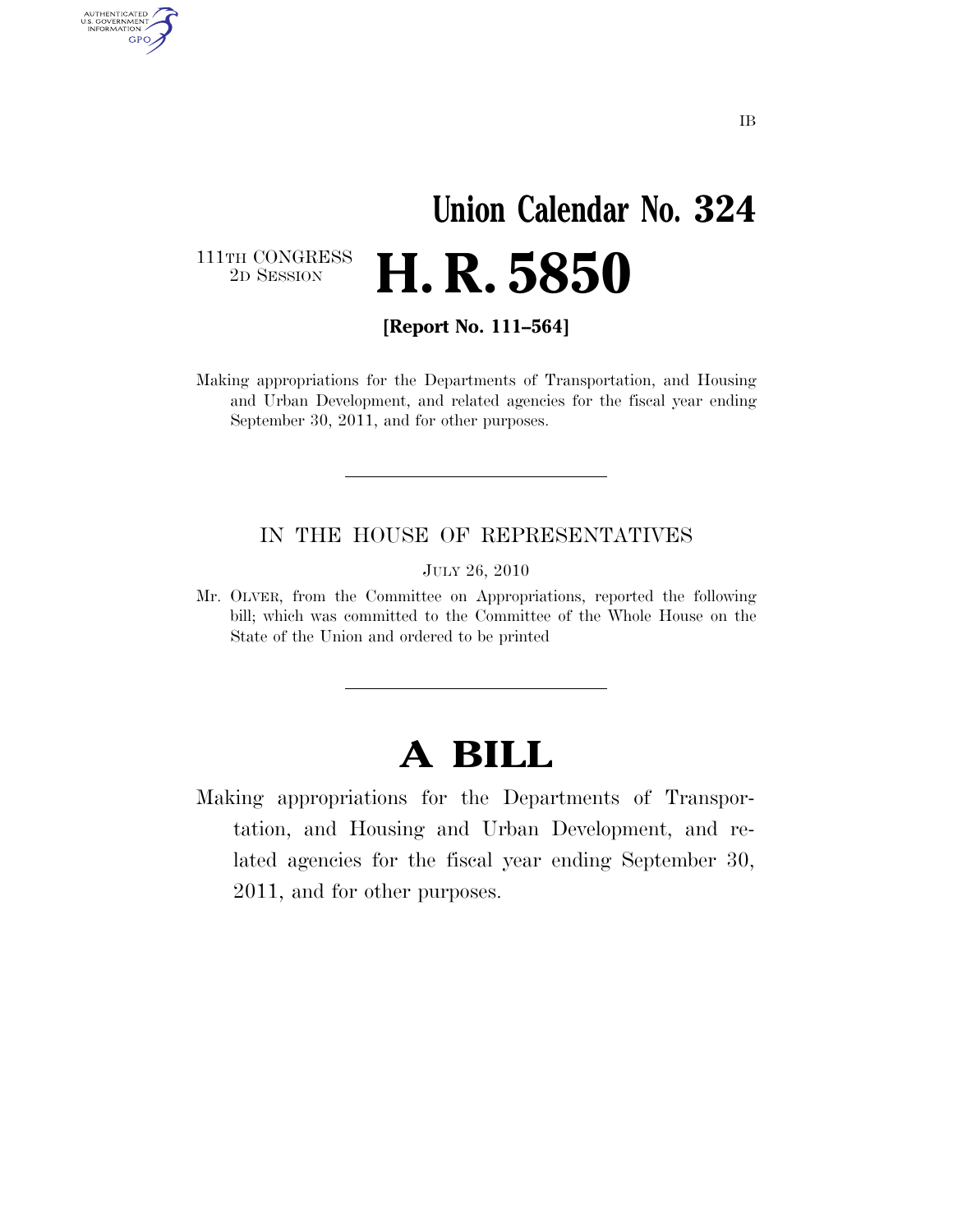| 1  | Be it enacted by the Senate and House of Representa-                |
|----|---------------------------------------------------------------------|
| 2  | tives of the United States of America in Congress assembled,        |
| 3  | That the following sums are appropriated, out of any                |
| 4  | money in the Treasury not otherwise appropriated, for the           |
| 5  | Departments of Transportation, and Housing and Urban                |
| 6  | Development, and related agencies for the fiscal year end-          |
| 7  | ing September 30, 2011, and for other purposes, namely:             |
| 8  | <b>TITLE I</b>                                                      |
| 9  | DEPARTMENT OF TRANSPORTATION                                        |
| 10 | <b>OFFICE OF THE SECRETARY</b>                                      |
| 11 | SALARIES AND EXPENSES                                               |
| 12 | For necessary expenses of the Office of the Secretary,              |
| 13 | $$111,615,000$ , of which not to exceed $$2,667,000$ shall be       |
| 14 | available for the immediate Office of the Secretary; not            |
| 15 | to exceed $$1,000,000$ shall be available for the immediate         |
| 16 | Office of the Deputy Secretary; not to exceed \$19,711,000          |
| 17 | shall be available for the Office of the General Counsel;           |
|    | 18 not to exceed $$12,015,000$ shall be available for the Office    |
| 19 | of the Under Secretary of Transportation for Policy; not            |
| 20 | to exceed $$11,899,000$ shall be available for the Office of        |
| 21 | the Assistant Secretary for Budget and Programs; not to             |
| 22 | exceed $\text{$}2,530,000$ shall be available for the Office of the |
| 23 | Assistant Secretary for Governmental Affairs; not to ex-            |
| 24 | ceed $$25,695,000$ shall be available for the Office of the         |
| 25 | Assistant Secretary for Administration; not to exceed               |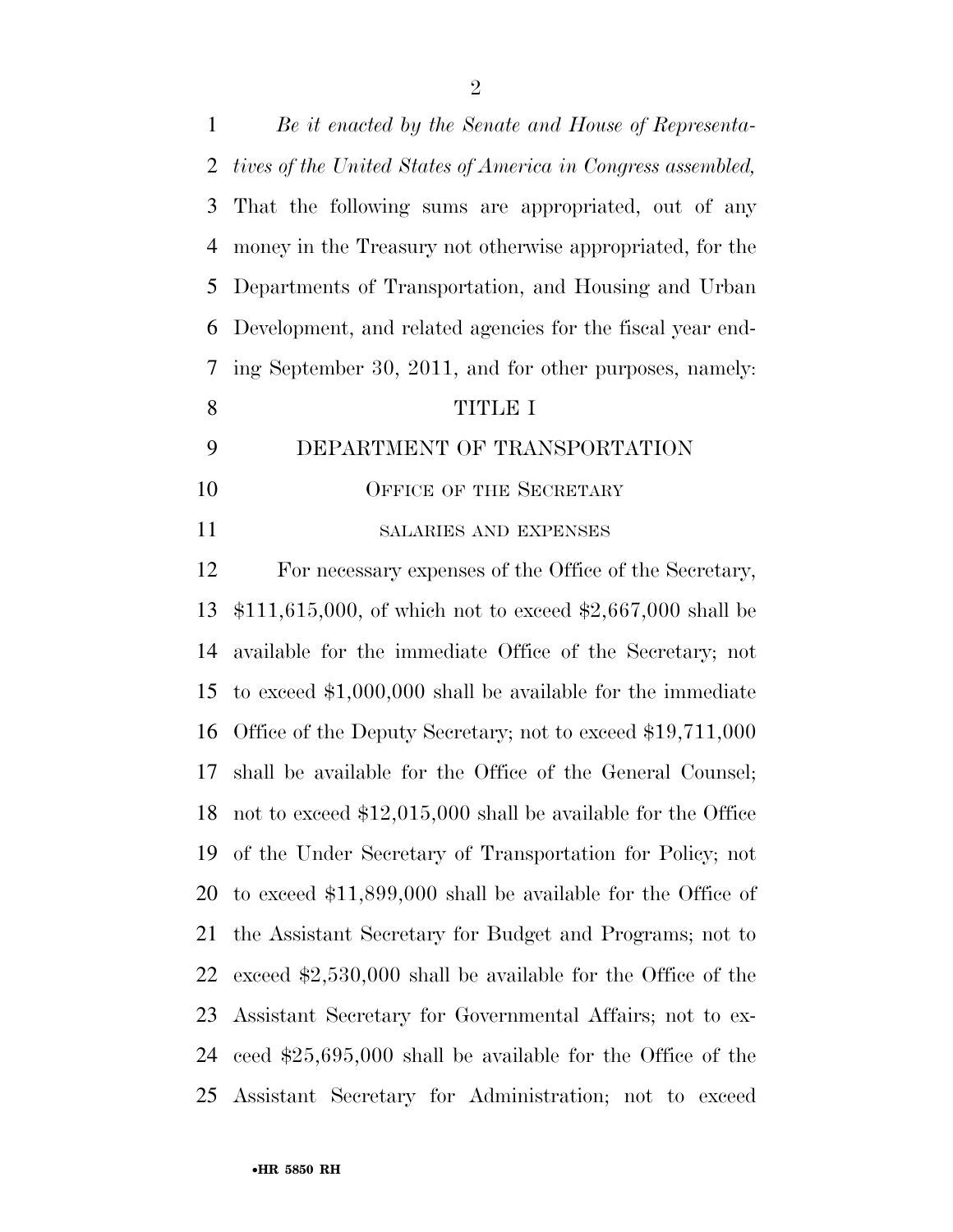\$2,240,000 shall be available for the Office of Public Af- fairs; not to exceed \$1,683,000 shall be available for the Office of the Executive Secretariat; not to exceed \$1,513,000 shall be available for the Office of Small and Disadvantaged Business Utilization; not to exceed \$10,999,000 for the Office of Intelligence, Security, and Emergency Response; and not to exceed \$19,663,000 shall be available for the Office of the Chief Information Offi- cer: *Provided*, That the Secretary of Transportation is au- thorized to transfer funds appropriated for any office of the Office of the Secretary to any other office of the Office of the Secretary: *Provided further*, That no appropriation for any office shall be increased or decreased by more than 5 percent by all such transfers: *Provided further*, That no- tice of any change in funding greater than 5 percent shall be submitted for approval to the House and Senate Com- mittees on Appropriations: *Provided further*, That not to exceed \$60,000 shall be for allocation within the Depart- ment for official reception and representation expenses as the Secretary may determine: *Provided further*, That not- withstanding any other provision of law, excluding fees au- thorized in Public Law 107–71, there may be credited to this appropriation up to \$2,500,000 in funds received in user fees: *Provided further*, That none of the funds pro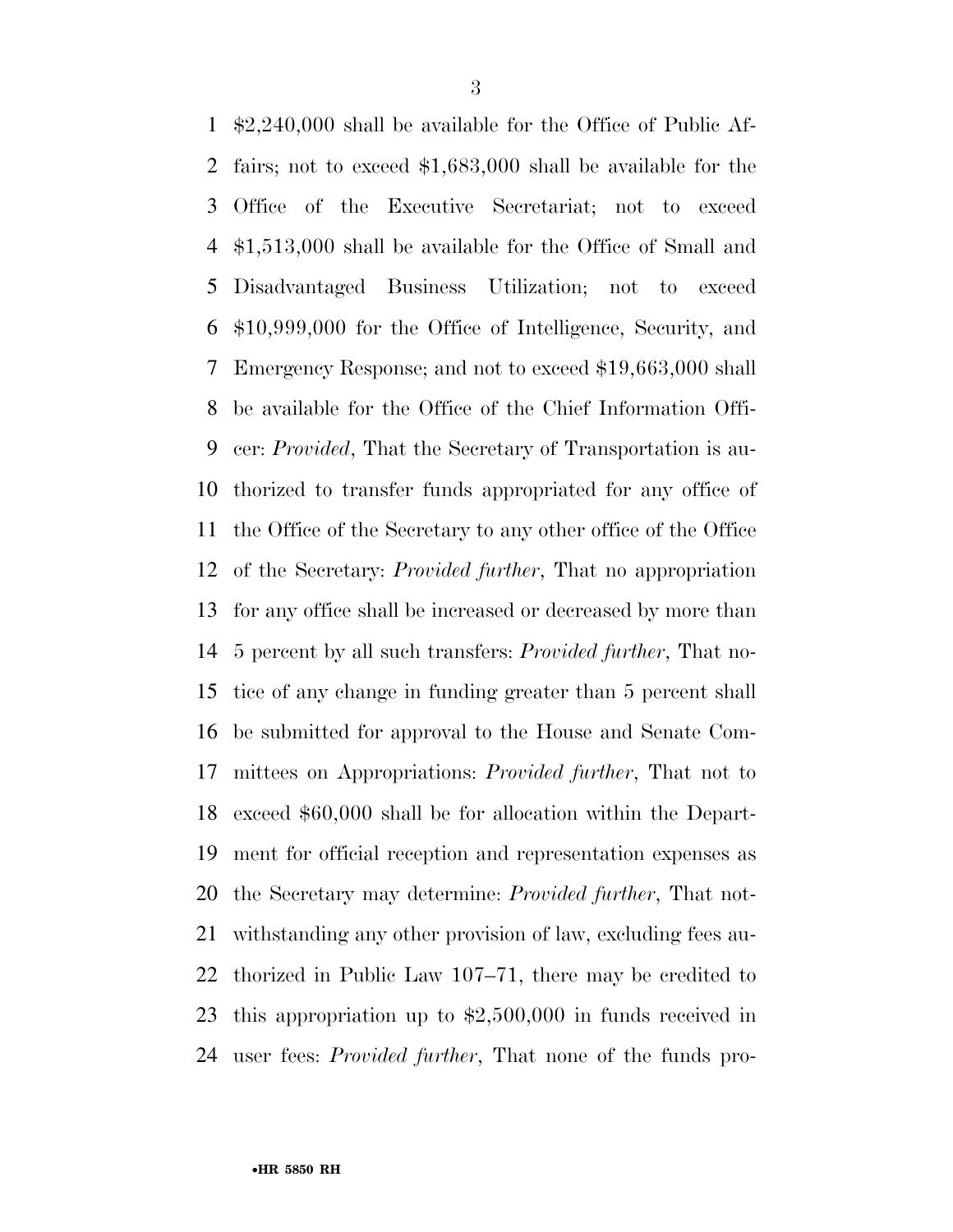vided in this Act shall be available for the position of As-sistant Secretary for Public Affairs.

#### LIVABLE COMMUNITIES

 For necessary expenses for livable communities initia- tives, including coordinating livability and sustainability work within the Department of Transportation and with the Environmental Protection Agency and the Department of Housing and Urban Development; developing perform- ance standards and metrics; building analytical capacity; and providing grants and direct technical assistance to State, local, and non-profit organizations, \$20,000,000, to remain available until September 30, 2013; *Provided*, That any grants and technical assistance made available under this heading shall be for improved performance measurement capabilities, enhanced ability to perform al- ternatives analysis, and training and workshops for per-sonnel.

#### NATIONAL INFRASTRUCTURE INVESTMENT

 For capital investments in transportation infrastruc- ture, \$400,000,000, to remain available through Sep- tember 30, 2013: *Provided*, That the Secretary of Trans- portation shall distribute funds provided under this head- ing as discretionary grants to be awarded to a State, local government, transit agency, or a collaboration among such entities on a competitive basis for projects that will have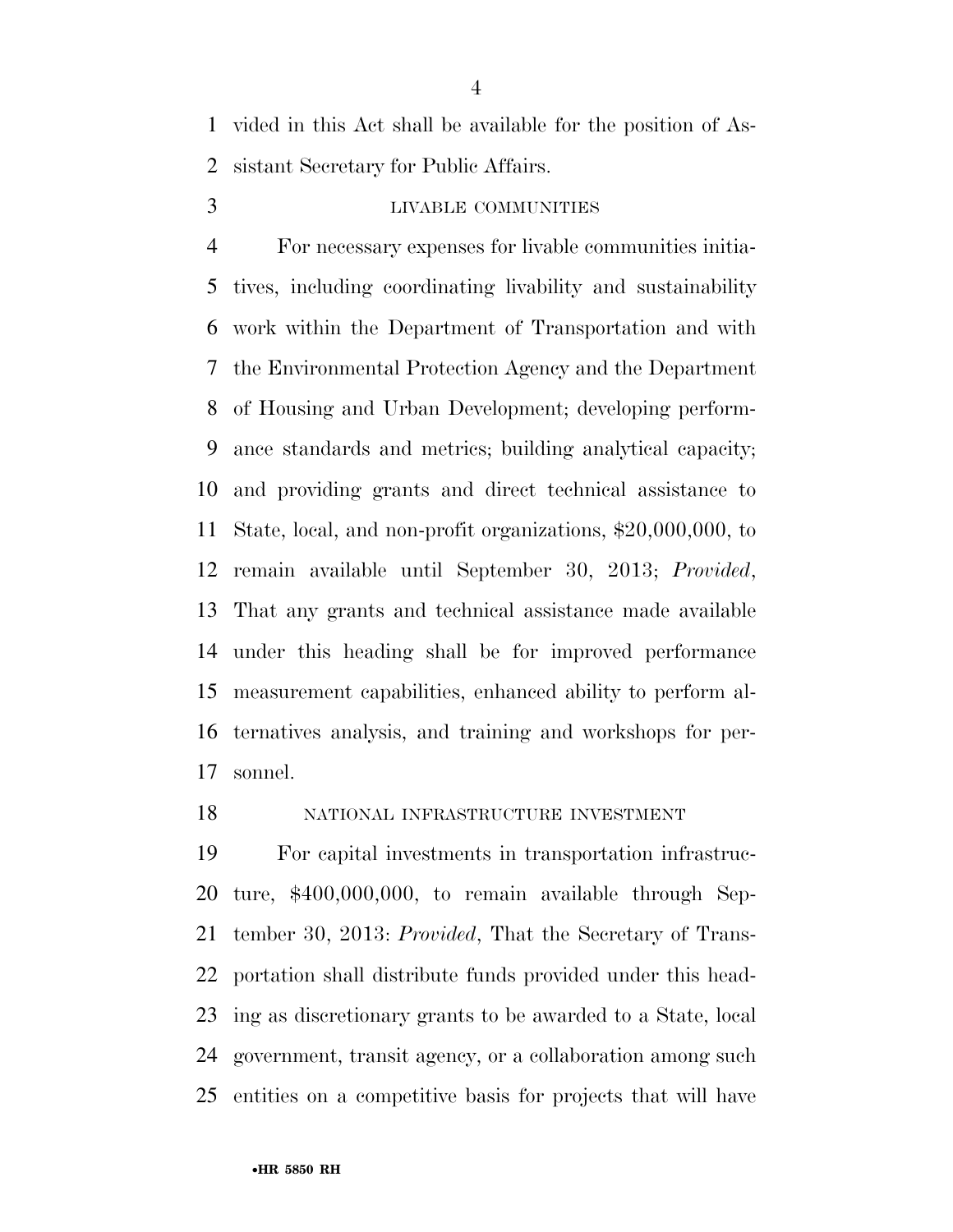a significant impact on the Nation, a metropolitan area, or a region: *Provided further*, That projects eligible for funding provided under this heading shall include, but not be limited to, highway or bridge projects eligible under title 23, United States Code; public transportation projects eligible under chapter 53 of title 49, United States Code; passenger and freight rail transportation projects; and port infrastructure investments: *Provided further*, That in distributing funds provided under this heading, the Secretary shall take such measures so as to ensure an equitable geographic distribution of funds, an appropriate balance in addressing the needs of urban and rural areas, and the investment in a variety of transpor- tation modes: *Provided further*, That a grant funded under this heading shall be not less than \$5,000,000 and not greater than \$75,000,000: *Provided further*, That not more than 12.5 percent of the funds made available under this heading may be awarded to projects in a single State: *Provided further*, That the Federal share of the costs for which an expenditure is made under this heading shall be, at the option of the recipient, up to 80 percent: *Provided further*, That the Secretary shall give priority to projects that require a contribution of Federal funds in order to complete an overall financing package: *Provided further*, That not less than \$100,000,000 of the funds provided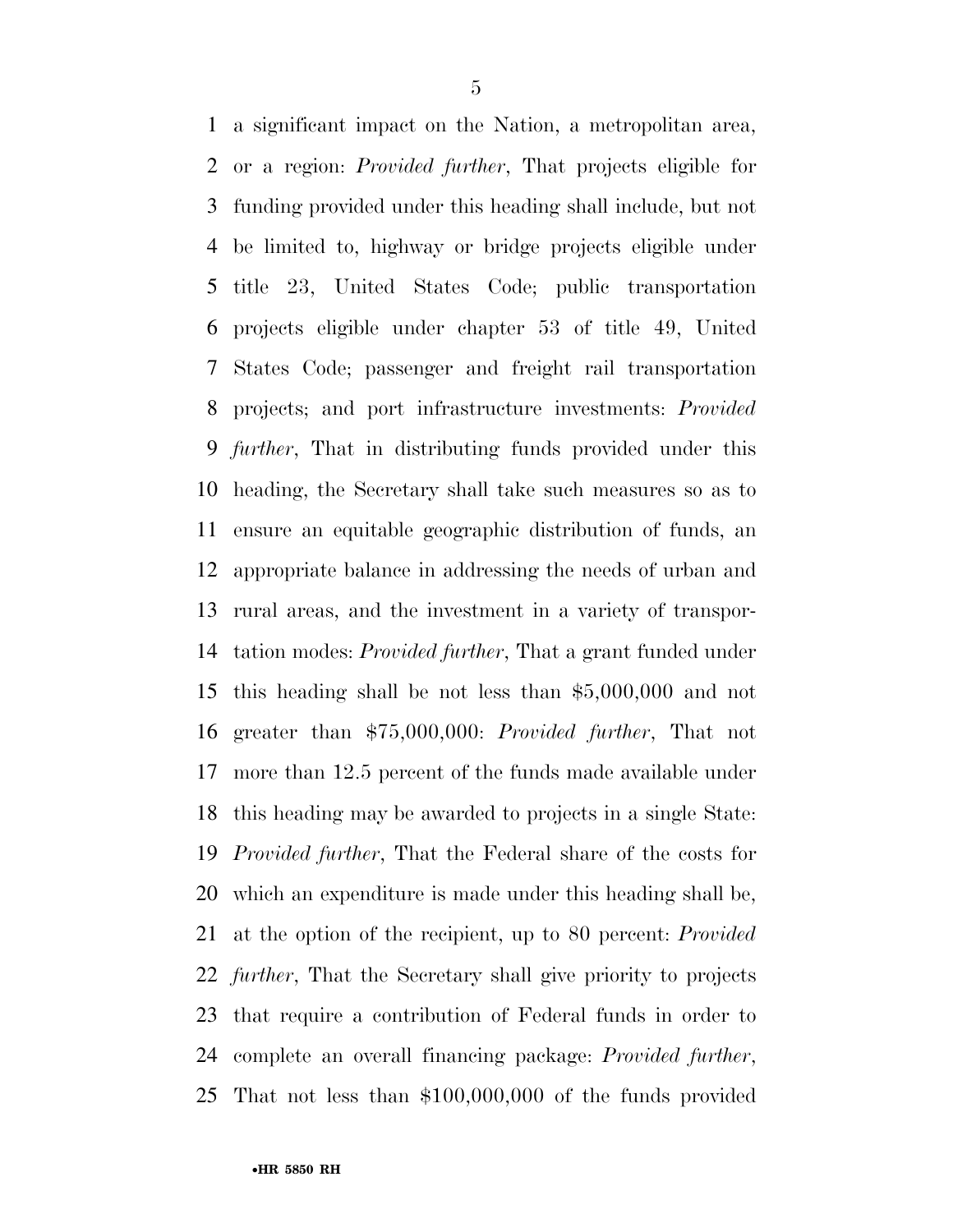under this heading shall be for projects located in rural areas: *Provided further*, That for projects located in rural areas, the minimum grant size shall be \$1,000,000 and the Secretary may increase the Federal share of costs above 80 percent: *Provided further*, That of the amount made available under this heading, the Secretary may use an amount not to exceed \$60,000,000 for the purpose of paying the subsidy and administrative costs of projects eli- gible for federal credit assistance under chapter 6 of title 23, United States Code, if the Secretary finds that such use of the funds would advance the purposes of this para- graph: *Provided further,* That the Secretary may use up to ten percent of the funds provided under this heading to fund the costs of equipping aircraft with communica- tions, surveillance, navigation and other avionics to con- duct a demonstration of NextGen air traffic control capa- bilities through grants or other authorities available under section 106(l)(6) of title 49, United States Code: *Provided further*, That of the amount made available under this heading, the Secretary may use an amount not to exceed \$20,000,000 for the planning, preparation or design of projects eligible for funding under this heading: *Provided further*, That projects conducted using funds provided under this heading must comply with the requirements of subchapter IV of chapter 31 of title 40, United States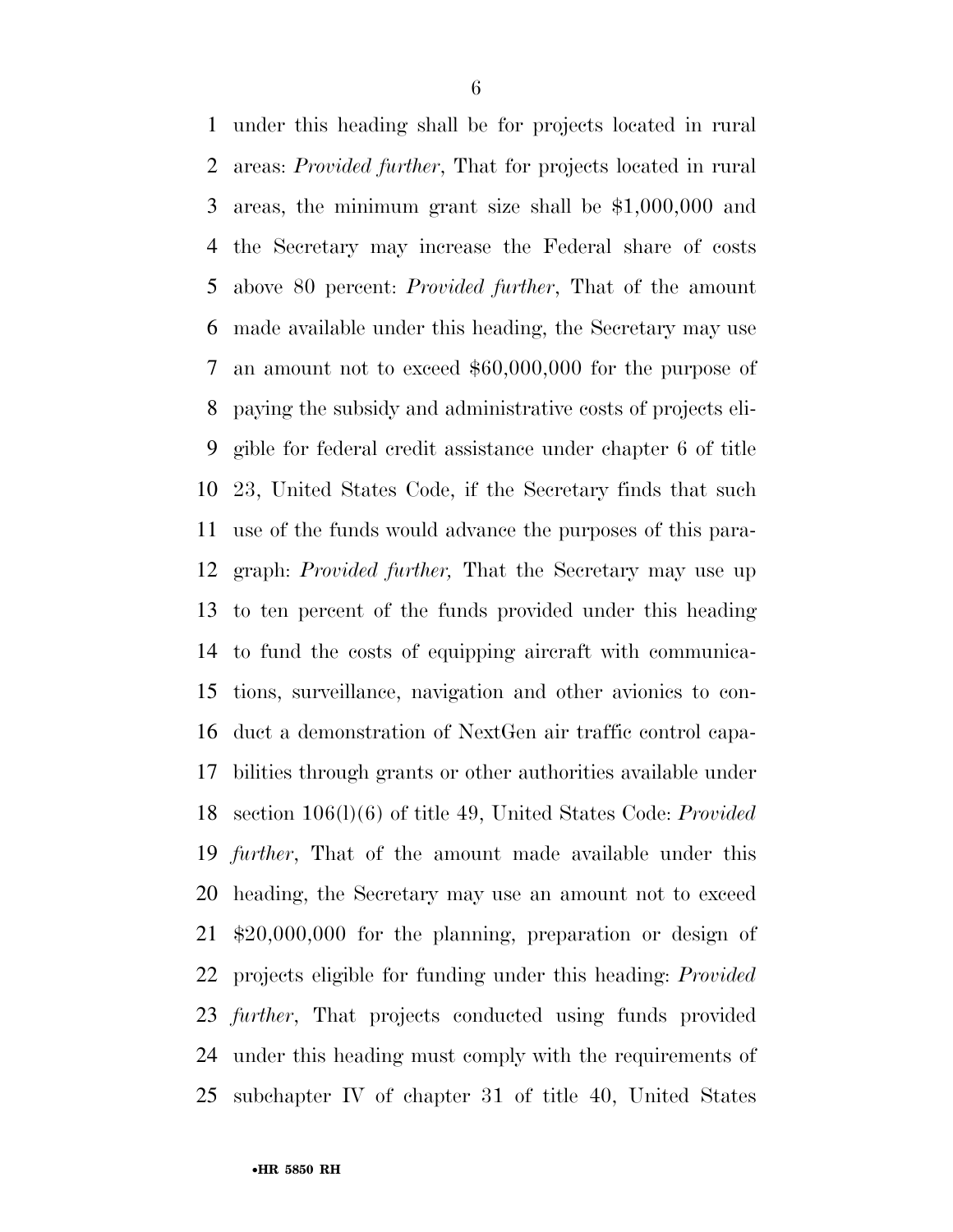Code: *Provided further*, That the Secretary shall publish criteria on which to base the competition for any grants awarded under this heading no sooner than 60 days after enactment of this Act, require applications for funding provided under this heading to be submitted no sooner than 120 days after the publication of such criteria, and announce all projects selected to be funded from funds provided under this heading no sooner than September 15, 2011: *Provided further*, That the Secretary may retain up to \$16,000,000 of the funds provided under this heading, and may transfer portions of those funds to the Adminis- trators of the Federal Highway Administration, the Fed- eral Transit Administration, the Federal Railroad Admin- istration, the Federal Aviation Administration, and the Federal Maritime Administration, to fund the award and oversight of grants made under this heading.

#### FINANCIAL MANAGEMENT CAPITAL

 For necessary expenses for upgrading and enhancing the Department of Transportation's financial systems and re-engineering business processes, \$18,500,000, to remain available until expended.

22 CYBER SECURITY INITIATIVES

 For necessary one-time expenses for cyber security initiatives, including improvement of network perimeter controls and identity management, testing and assessment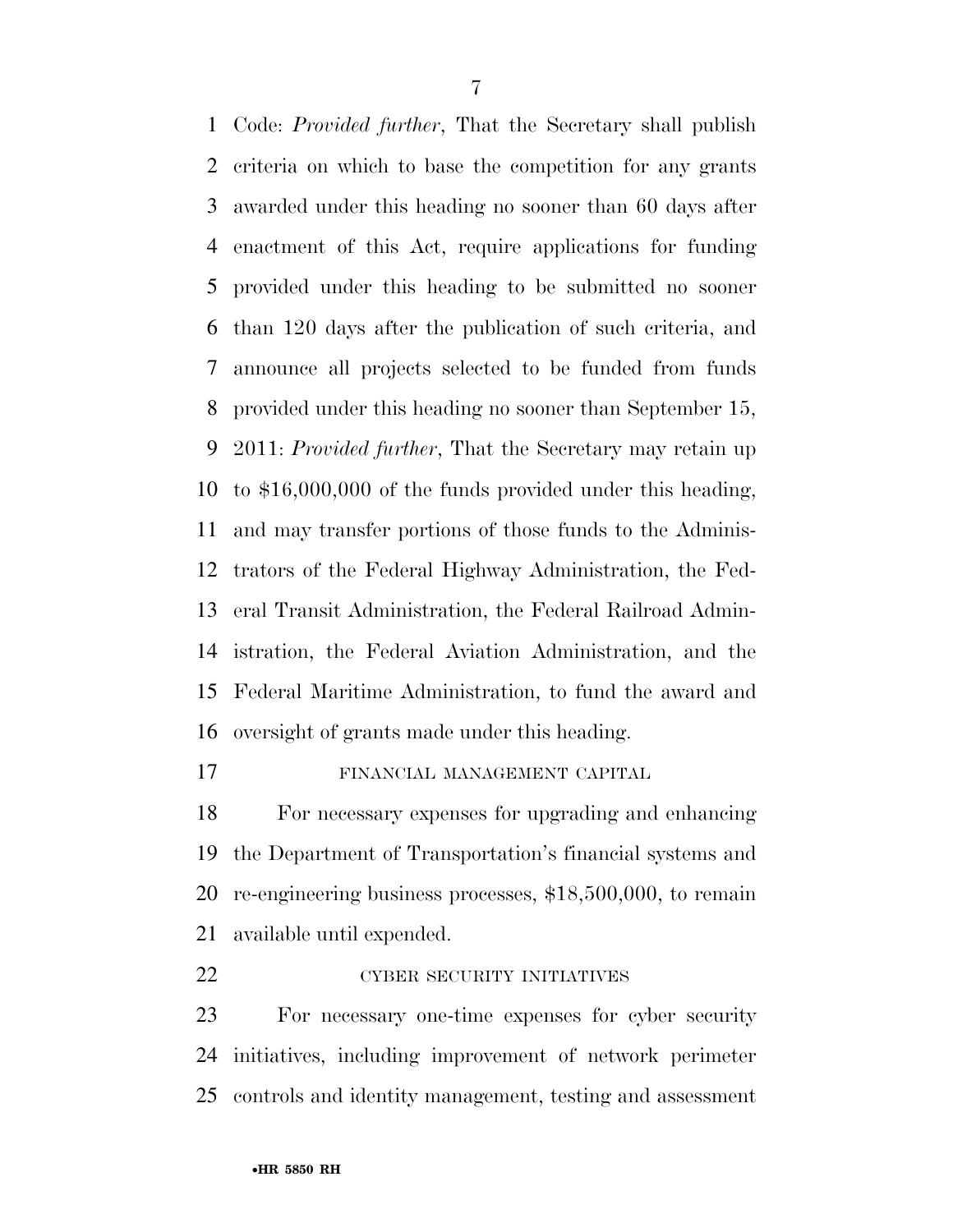of information technology against business, security, and other requirements, implementation of federal cyber secu- rity initiatives and information infrastructure enhance- ments, implementation of enhanced security controls on network devices, and enhancement of cyber security work- force training tools, \$28,188,000, to remain available until expended.

8 OFFICE OF CIVIL RIGHTS

 For necessary expenses of the Office of Civil Rights, \$9,767,000.

 TRANSPORTATION PLANNING, RESEARCH, AND DEVELOPMENT

 For necessary expenses for conducting transportation planning, research, systems development, development ac- tivities, and making grants, to remain available until ex-pended, \$9,819,000.

WORKING CAPITAL FUND

 For necessary expenses for operating costs and cap- ital outlays of the Working Capital Fund, not to exceed \$148,096,000, shall be paid from appropriations made available to the Department of Transportation: *Provided*, That such services shall be provided on a competitive basis to entities within the Department of Transportation: *Pro- vided further*, That the above limitation on operating ex-penses shall not apply to non-DOT entities: *Provided fur-*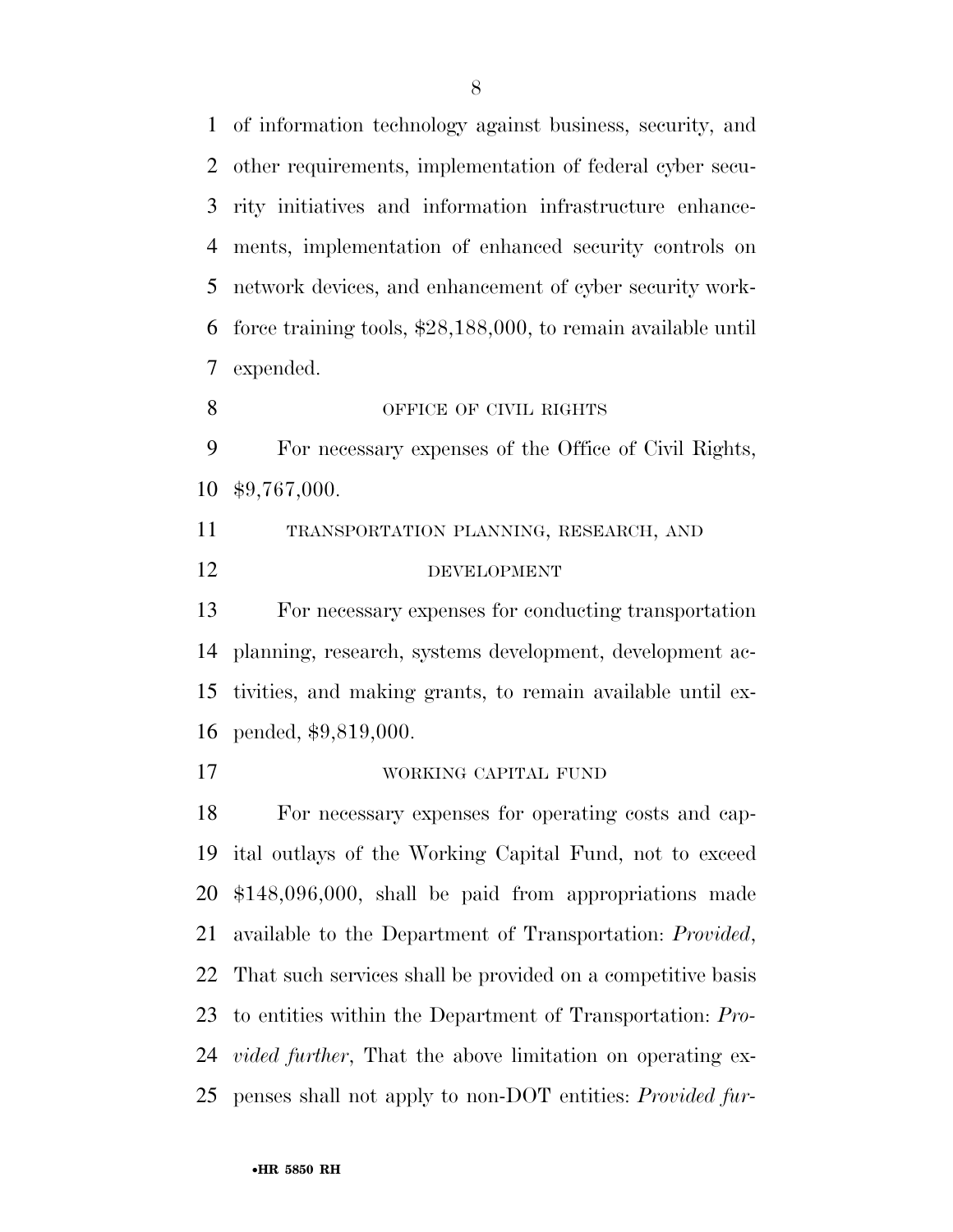*ther*, That no funds appropriated in this Act to an agency of the Department shall be transferred to the Working Capital Fund without the approval of the agency modal administrator: *Provided further*, That no assessments may be levied against any program, budget activity, subactivity or project funded by this Act unless notice of such assess- ments and the basis therefor are presented to the House and Senate Committees on Appropriations and are ap-proved by such Committees.

#### MINORITY BUSINESS RESOURCE CENTER PROGRAM

 For the cost of guaranteed loans, \$329,000, as au- thorized by 49 U.S.C. 332: *Provided*, That such costs, in- cluding the cost of modifying such loans, shall be as de- fined in section 502 of the Congressional Budget Act of 1974: *Provided further*, That these funds are available to subsidize total loan principal, any part of which is to be guaranteed, not to exceed \$18,367,000. In addition, for administrative expenses to carry out the guaranteed loan program, \$584,000.

20 MINORITY BUSINESS OUTREACH

 For necessary expenses of Minority Business Re- source Center outreach activities, \$3,395,000, to remain available until September 30, 2012: *Provided*, That not-withstanding 49 U.S.C. 332, these funds may be used for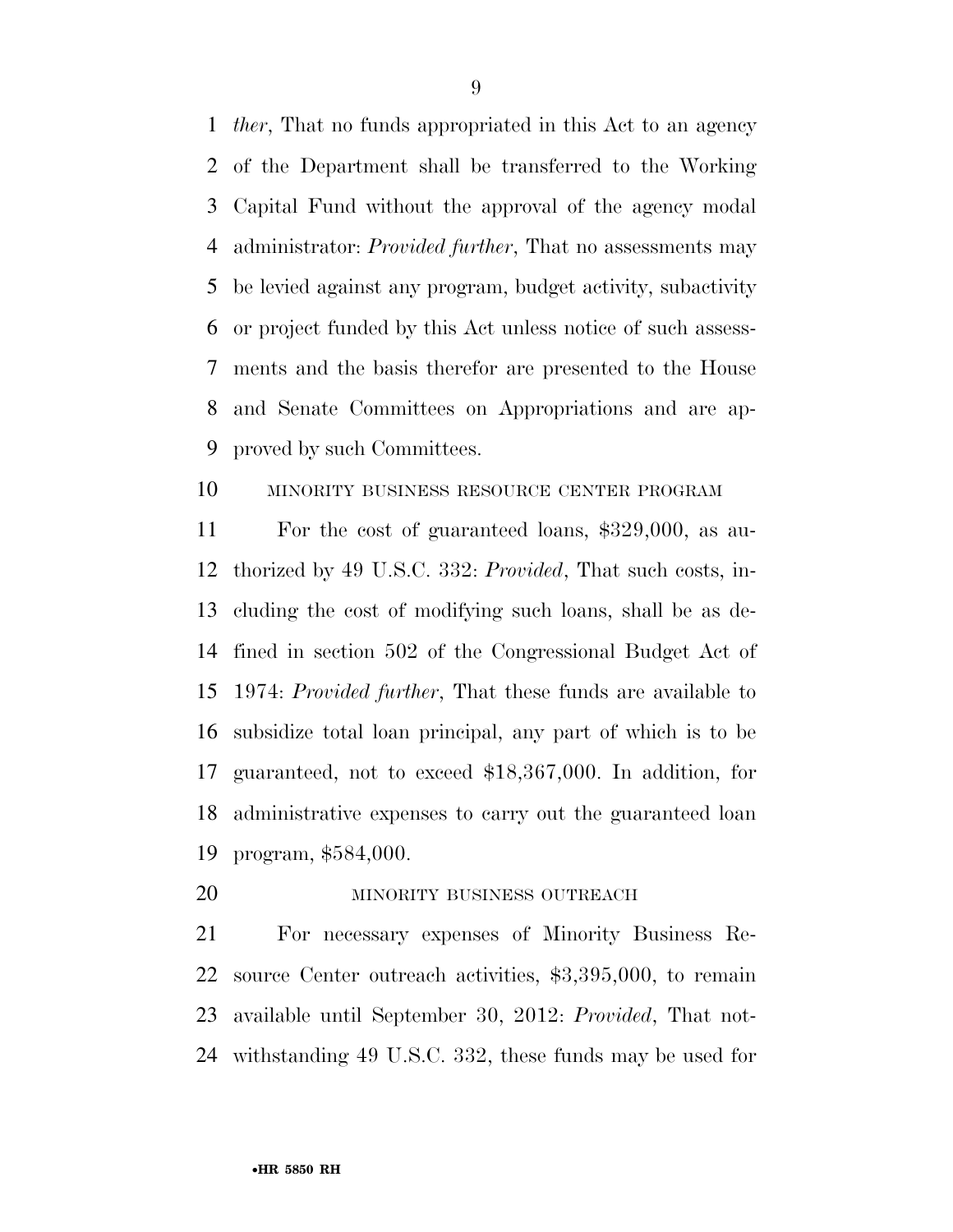business opportunities related to any mode of transpor-tation.

|   | PAYMENTS TO AIR CARRIERS        |
|---|---------------------------------|
| 4 | (AIRPORT AND AIRWAY TRUST FUND) |
| 5 | (INCLUDING TRANSFER OF FUNDS)   |

 In addition to funds made available from any other source to carry out the essential air service program under 49 U.S.C. 41731 through 41742, \$146,000,000, to be de- rived from the Airport and Airway Trust Fund, to remain available until expended: *Provided*, That, in determining between or among carriers competing to provide service to a community, the Secretary may consider the relative subsidy requirements of the carriers: *Provided further*, That, if the funds under this heading are insufficient to meet the costs of the essential air service program in the current fiscal year, the Secretary shall transfer such sums as may be necessary to carry out the essential air service program from any available amounts appropriated to or directly administered by the Office of the Secretary for such fiscal year.

ADMINISTRATIVE PROVISIONS—OFFICE OF THE

22 SECRETARY OF TRANSPORTATION

 SEC. 101. None of the funds made available in this Act to the Department of Transportation may be obligated for the Office of the Secretary of Transportation to ap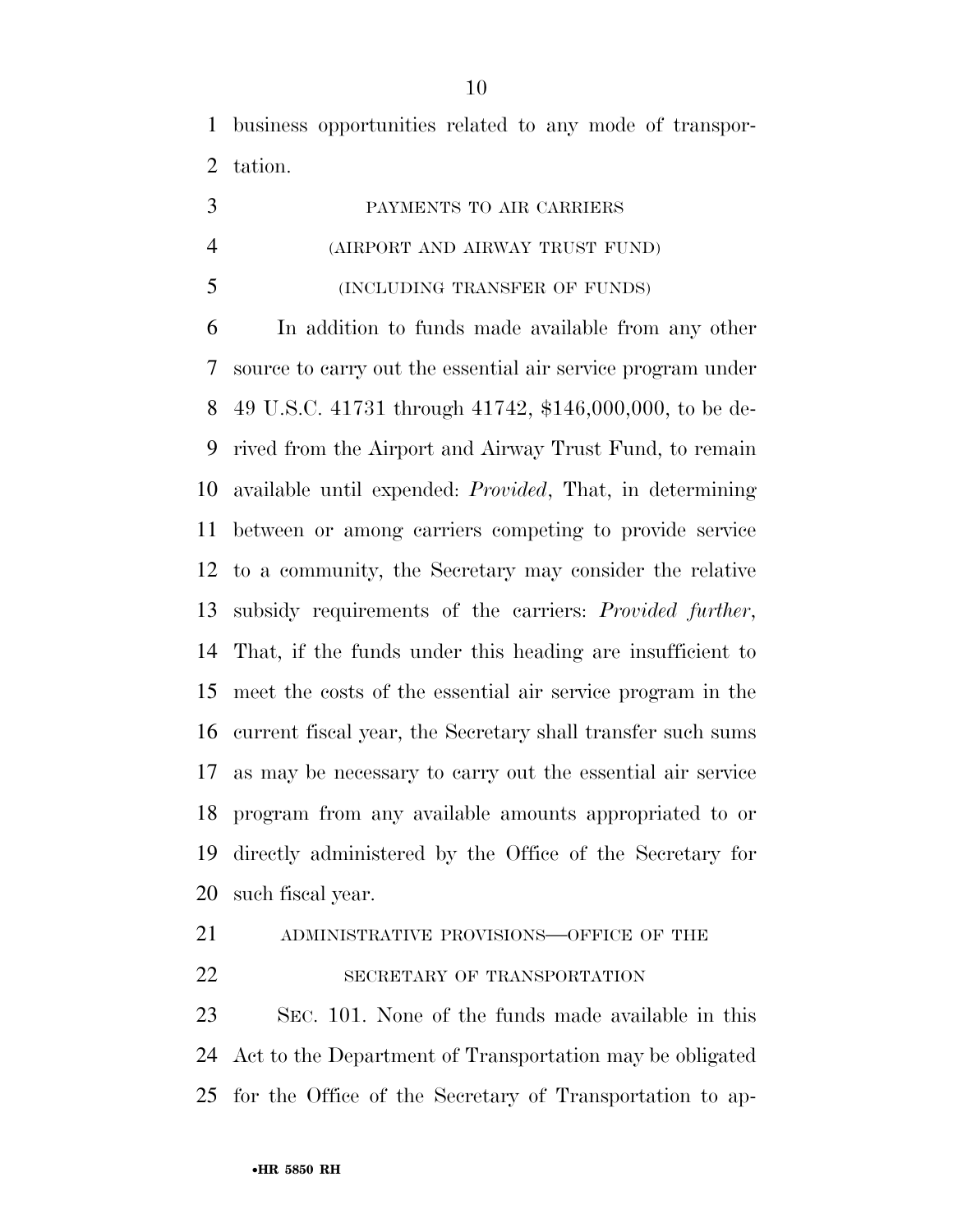prove assessments or reimbursable agreements pertaining to funds appropriated to the modal administrations in this Act, except for activities underway on the date of enact- ment of this Act, unless such assessments or agreements have completed the normal reprogramming process for Congressional notification.

 SEC. 102. None of the funds made available under this Act may be obligated or expended to establish or im- plement a program under which essential air service com- munities are required to assume subsidy costs commonly referred to as the EAS local participation program.

 SEC. 103. The Secretary or his designee may engage in activities with States and State legislators to consider proposals related to the reduction of motorcycle fatalities. SEC. 104. (a) Prior to awarding any grants under the National Infrastructure Investments program, the Secretary of Transportation shall post on the Department of Transportation website any request or application for funding received by the Department for projects from the program. Such post shall include a copy of any such re- quest or application and all project data and supplemental materials provided by the entity seeking such grant.

 (b) No later than 5 days after the announcing of grant awards, the Secretary shall post on the Department of Transportation website a complete description and ac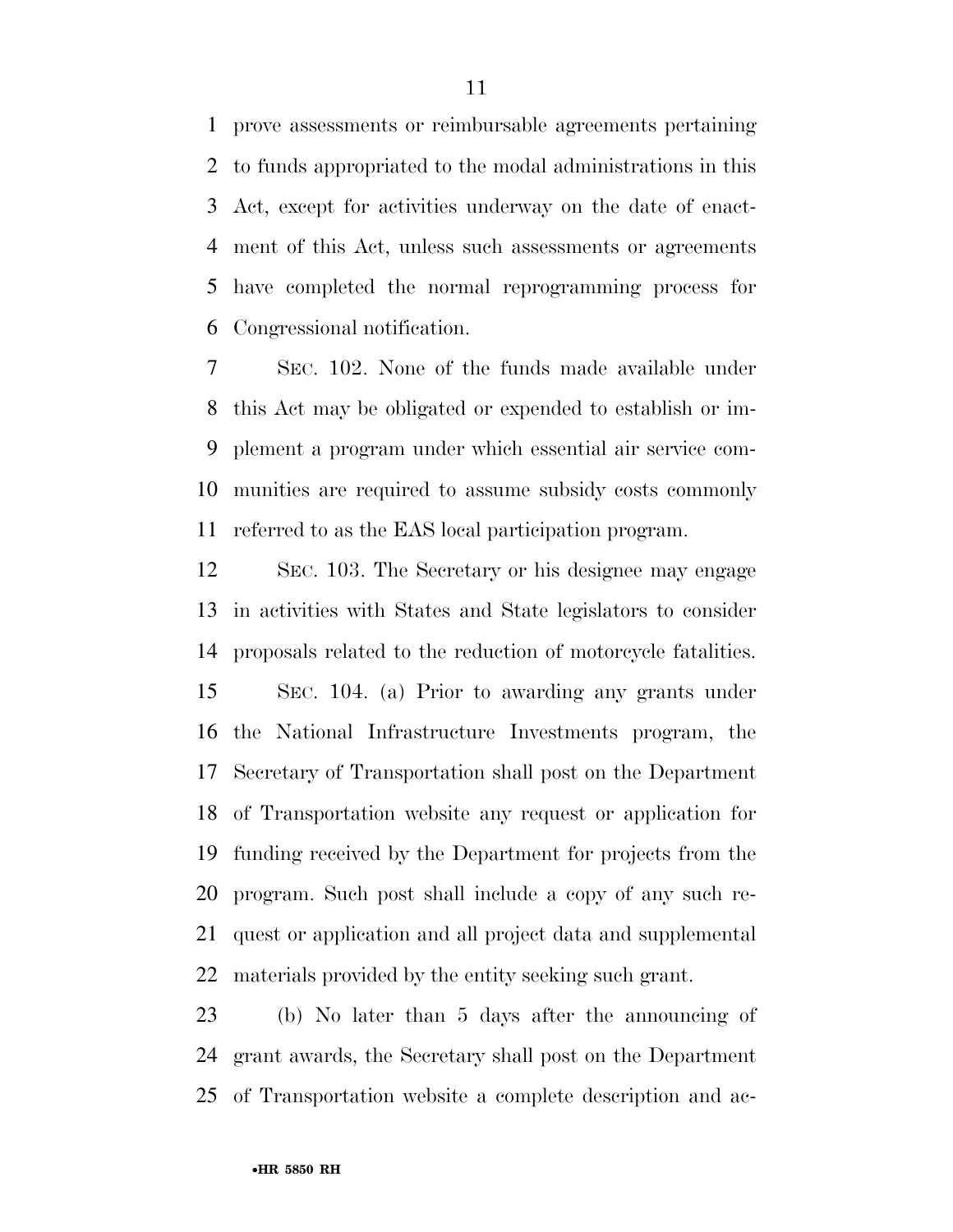counting of what criteria, both qualitative and quan- titative, was used in the selection of the grants under the program.

 (c) The Office of Inspector General of the Depart- ment of Transportation shall audit and review 10 percent of grant recipients under the National Infrastructure In- vestments program to ensure that funds issued under such program are used appropriately and within the scope of the grant awarded.

 FEDERAL AVIATION ADMINISTRATION OPERATIONS (AIRPORT AND AIRWAY TRUST FUND) **(INCLUDING TRANSFER OF FUNDS)** 

 For necessary expenses of the Federal Aviation Ad- ministration, not otherwise provided for, including oper- ations and research activities related to commercial space transportation, administrative expenses for research and development, establishment of air navigation facilities, the operation (including leasing) and maintenance of aircraft, subsidizing the cost of aeronautical charts and maps sold to the public, lease or purchase of passenger motor vehi- cles for replacement only, in addition to amounts made available by Public Law 108–176, \$9,793,000,000, of which \$3,900,000,000 shall be derived from the Airport and Airway Trust Fund, of which not to exceed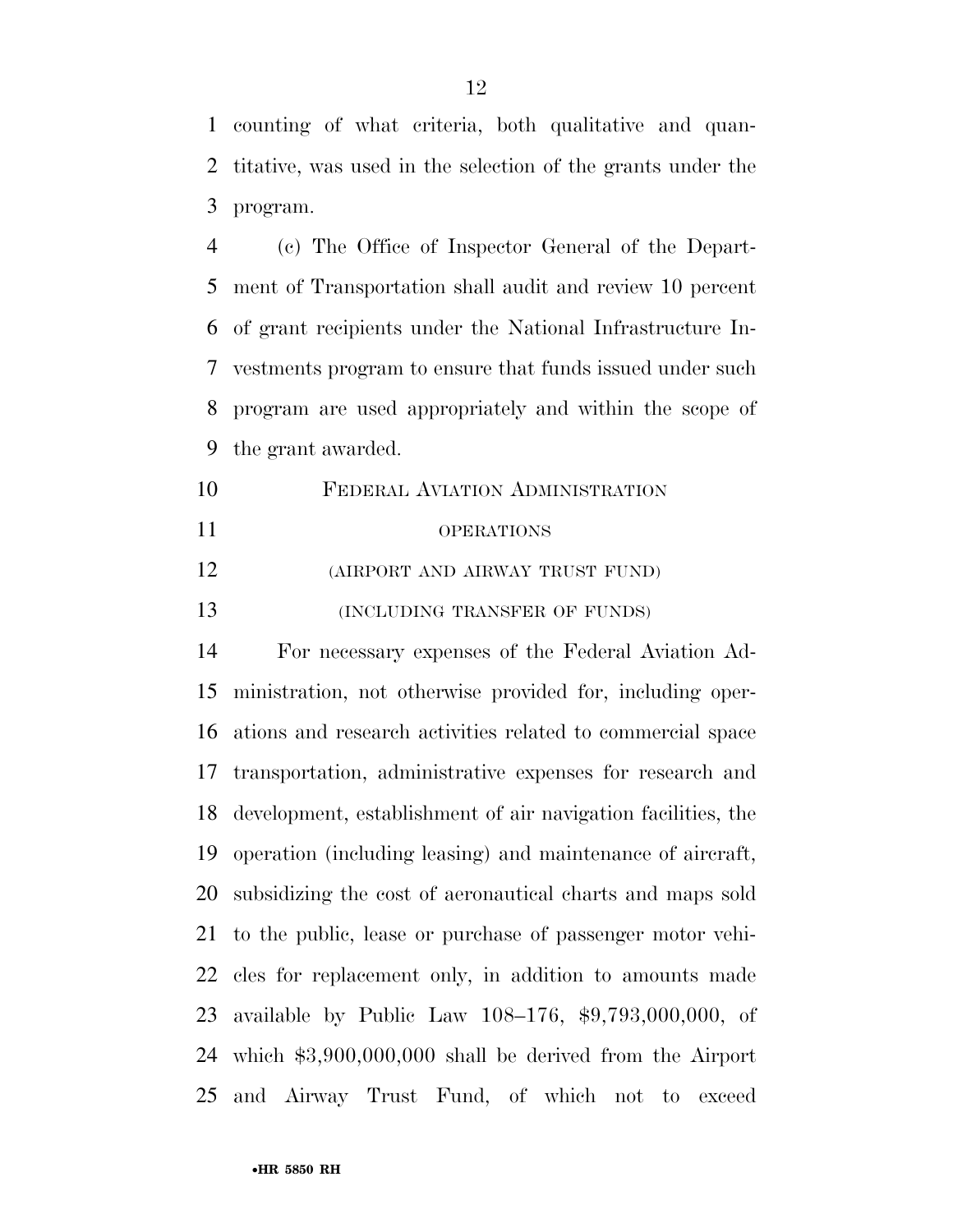\$7,630,628,000 shall be available for air traffic organiza- tion activities; not to exceed \$1,304,486,000 shall be avail- able for aviation safety activities; not to exceed \$16,747,000 shall be available for commercial space trans- portation activities; not to exceed \$114,784,000 shall be available for financial services activities; not to exceed \$103,297,000 shall be available for human resources pro- gram activities; not to exceed \$361,354,000 shall be avail- able for region and center operations and regional coordi- nation activities; not to exceed \$208,994,000 shall be available for staff offices; and not to exceed \$53,360,000 shall be available for information services: *Provided*, That the Secretary utilize not less than \$17,000,000 of the funds provided for aviation safety activities to pay for staff increases in the Office of Aviation Flight Standards and the Office of Aircraft Certification: *Provided further*, That none of the funds provided for increases to the staffs of the aviation flight standards and aircraft certification of- fices shall be used for other purposes: *Provided further*, That not to exceed 2 percent of any budget activity, except for aviation safety budget activity, may be transferred to any budget activity under this heading: *Provided further*, That no transfer may increase or decrease any appropria- tion by more than 2 percent: *Provided further*, That any transfer in excess of 2 percent shall be treated as a re-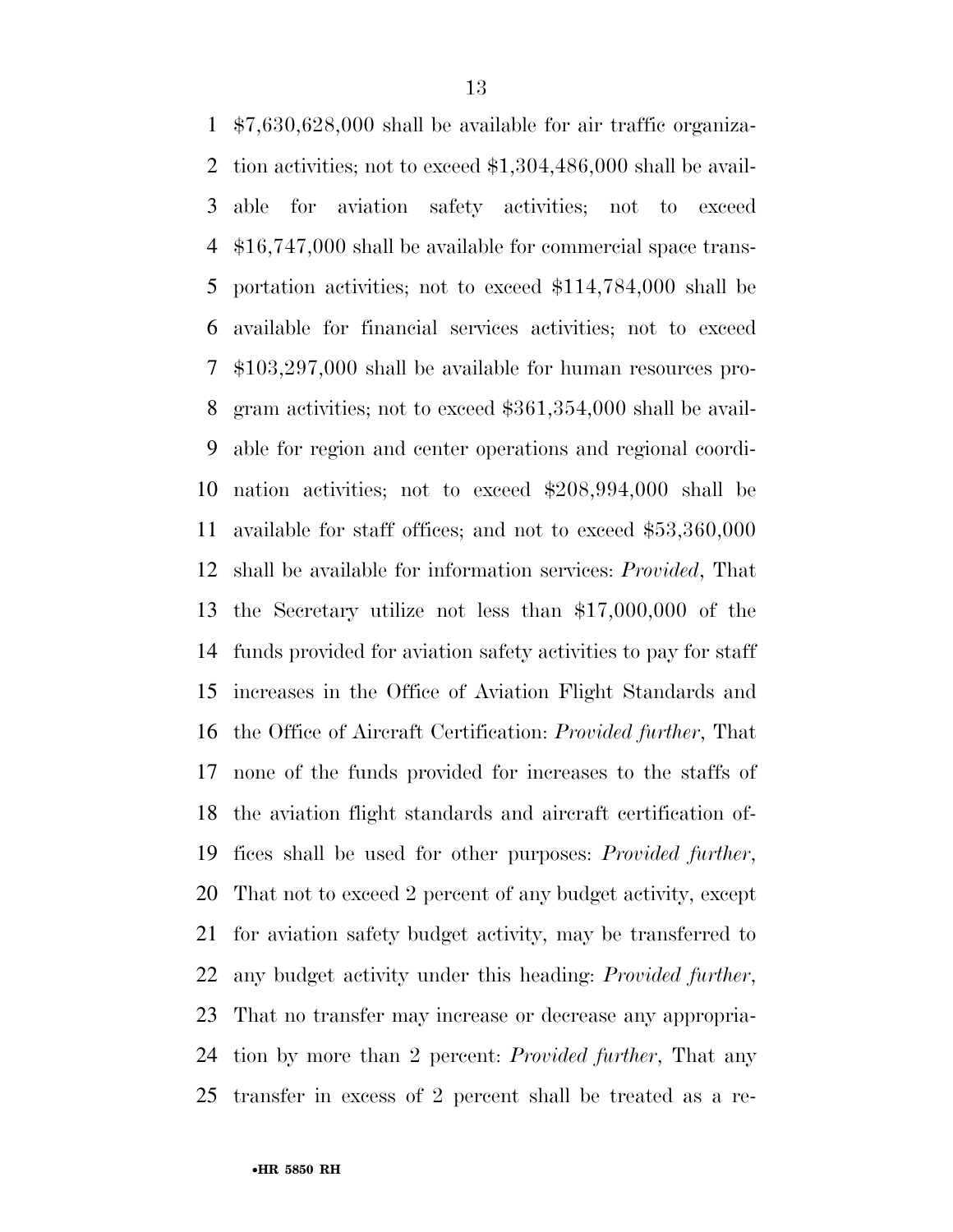programming of funds under section 405 of this Act and shall not be available for obligation or expenditure except in compliance with the procedures set forth in that section: *Provided further*, That not later than March 31 of each fiscal year hereafter, the Administrator of the Federal Aviation Administration shall transmit to Congress an an- nual update to the report submitted to Congress in De- cember 2004 pursuant to section 221 of Public Law 108– 176: *Provided further*, That the amount herein appro- priated shall be reduced by \$100,000 for each day after March 31 that such report has not been submitted to the Congress: *Provided further*, That not later than March 31 of each fiscal year hereafter, the Administrator shall transmit to Congress a companion report that describes a comprehensive strategy for staffing, hiring, and training flight standards and aircraft certification staff in a format similar to the one utilized for the controller staffing plan, including stated attrition estimates and numerical hiring goals by fiscal year: *Provided further*, That the amount herein appropriated shall be reduced by \$100,000 per day for each day after March 31 that such report has not been submitted to Congress: *Provided further*, That funds may be used to enter into a grant agreement with a nonprofit standard-setting organization to assist in the development of aviation safety standards: *Provided further*, That none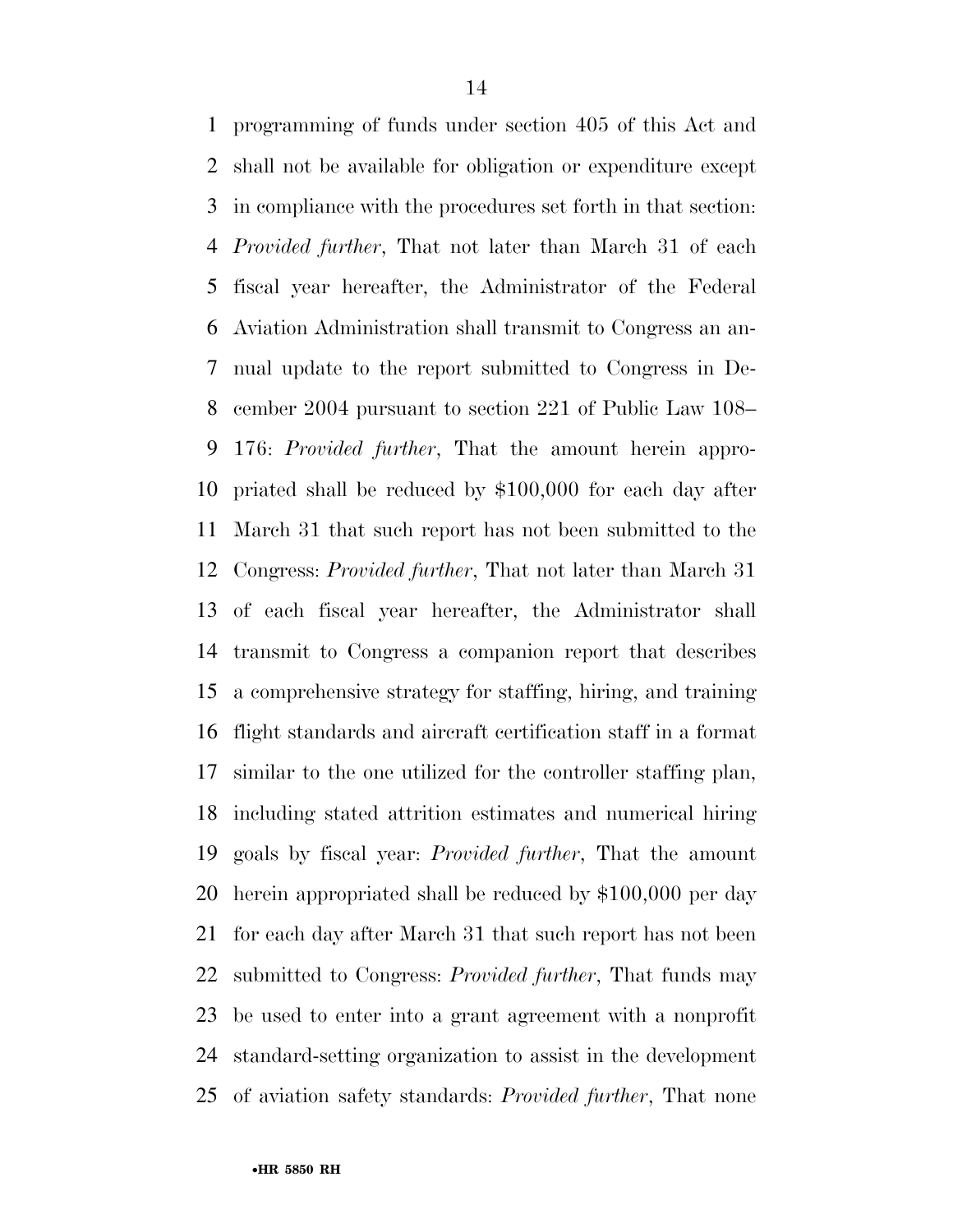of the funds in this Act shall be available for new appli- cants for the second career training program: *Provided further*, That none of the funds in this Act shall be avail- able for the Federal Aviation Administration to finalize or implement any regulation that would promulgate new aviation user fees not specifically authorized by law after the date of the enactment of this Act: *Provided further*, That there may be credited to this appropriation as offset- ting collections funds received from States, counties, mu- nicipalities, foreign authorities, other public authorities, and private sources, including funds from fees authorized under Chapter 453 of title 49, United States Code, other 13 than those authorized by section  $45301(a)(1)$  of that title, which shall be available for expenses incurred in the provi- sion of agency services, including receipts for the mainte- nance and operation of air navigation facilities, and for issuance, renewal or modification of certificates, including airman, aircraft, and repair station certificates, or for tests related thereto, or for processing major repair or al- teration forms: *Provided further*, That of the funds appro- priated under this heading, not less than \$9,500,000 shall be for the contract tower cost-sharing program: *Provided further*, That none of the funds in this Act for aeronautical charting and cartography are available for activities con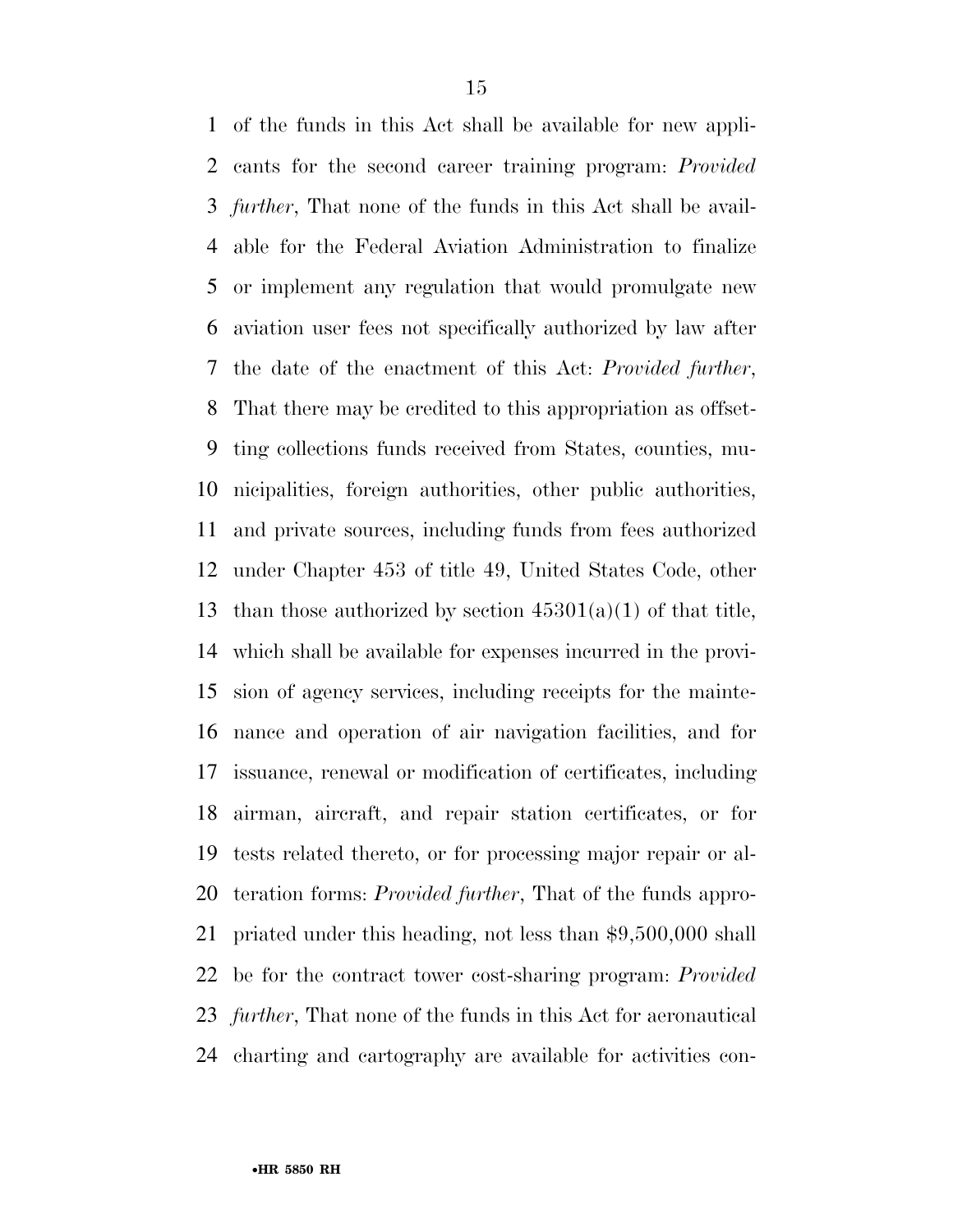ducted by, or coordinated through, the Working Capital Fund.

- FACILITIES AND EQUIPMENT
- 

#### (AIRPORT AND AIRWAY TRUST FUND)

 For necessary expenses, not otherwise provided for, for acquisition, establishment, technical support services, improvement by contract or purchase, and hire of national airspace systems and experimental facilities and equip- ment, as authorized under part A of subtitle VII of title 49, United States Code, including initial acquisition of necessary sites by lease or grant; engineering and service testing, including construction of test facilities and acqui- sition of necessary sites by lease or grant; construction and furnishing of quarters and related accommodations for officers and employees of the Federal Aviation Admin- istration stationed at remote localities where such accom- modations are not available; and the purchase, lease, or transfer of aircraft from funds available under this head- ing, including aircraft for aviation regulation and certifi- cation; to be derived from the Airport and Airway Trust Fund, \$3,000,000,000, of which \$2,508,000,000 shall re- main available until September 30, 2013, and of which \$492,000,000 shall remain available until September 30, 2011: *Provided*, That there may be credited to this appro-priation funds received from States, counties, municipali-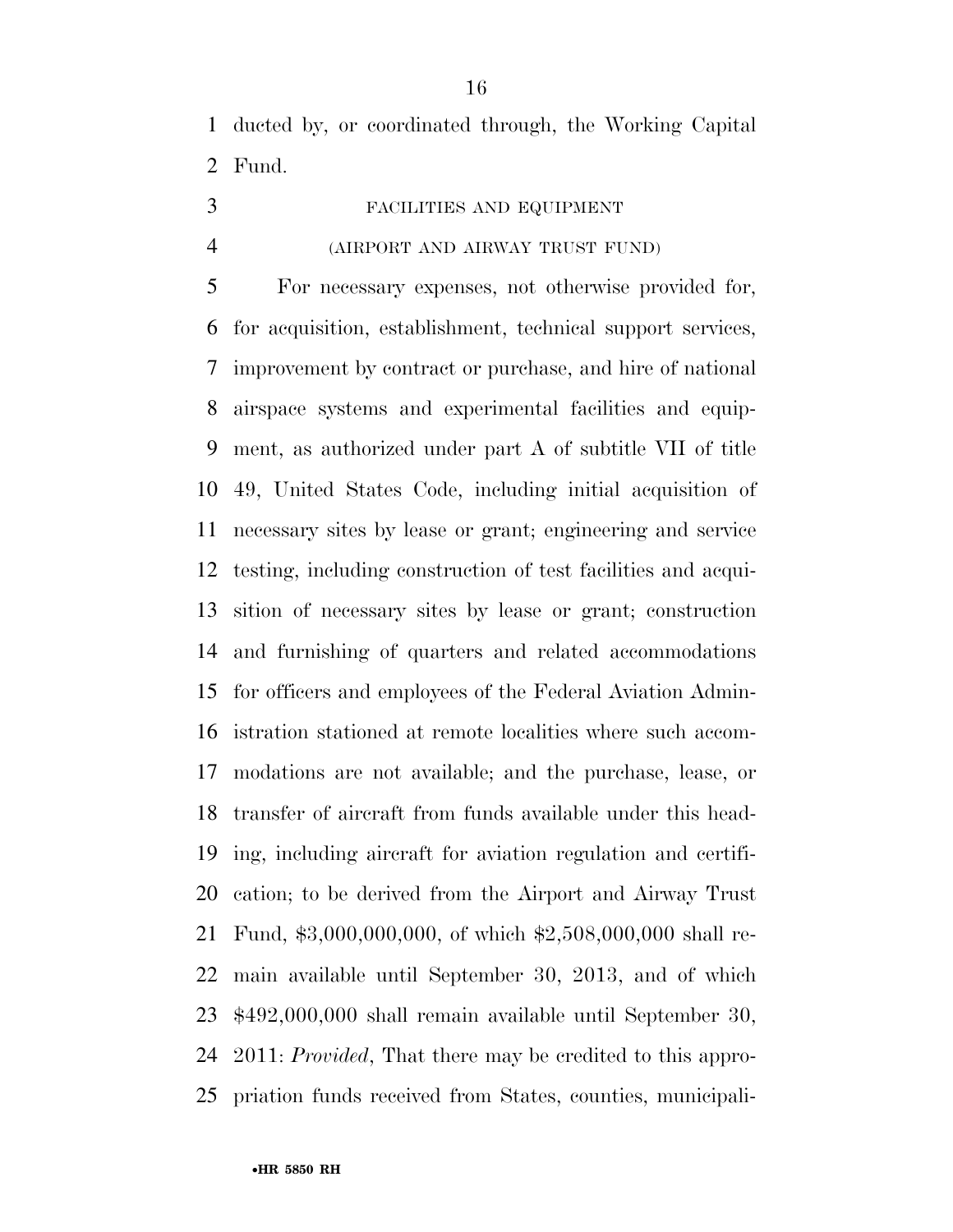ties, other public authorities, and private sources, for ex- penses incurred in the establishment, improvement, and modernization of National Airspace Systems: *Provided further*, That upon initial submission to the Congress of the fiscal year 2012 President's budget, the Secretary of Transportation shall transmit to the Congress a com- prehensive capital investment plan for the Federal Avia- tion Administration which includes funding for each budg- et line item for fiscal years 2012 through 2016, with total funding for each year of the plan constrained to the fund- ing targets for those years as estimated and approved by the Office of Management and Budget.

RESEARCH, ENGINEERING, AND DEVELOPMENT

(AIRPORT AND AIRWAY TRUST FUND)

 For necessary expenses, not otherwise provided for, for research, engineering, and development, as authorized under part A of subtitle VII of title 49, United States Code, including construction of experimental facilities and acquisition of necessary sites by lease or grant, \$198,000,000, to be derived from the Airport and Airway Trust Fund and to remain available until September 30, 2013: *Provided*, That there may be credited to this appro- priation as offsetting collections, funds received from States, counties, municipalities, other public authorities,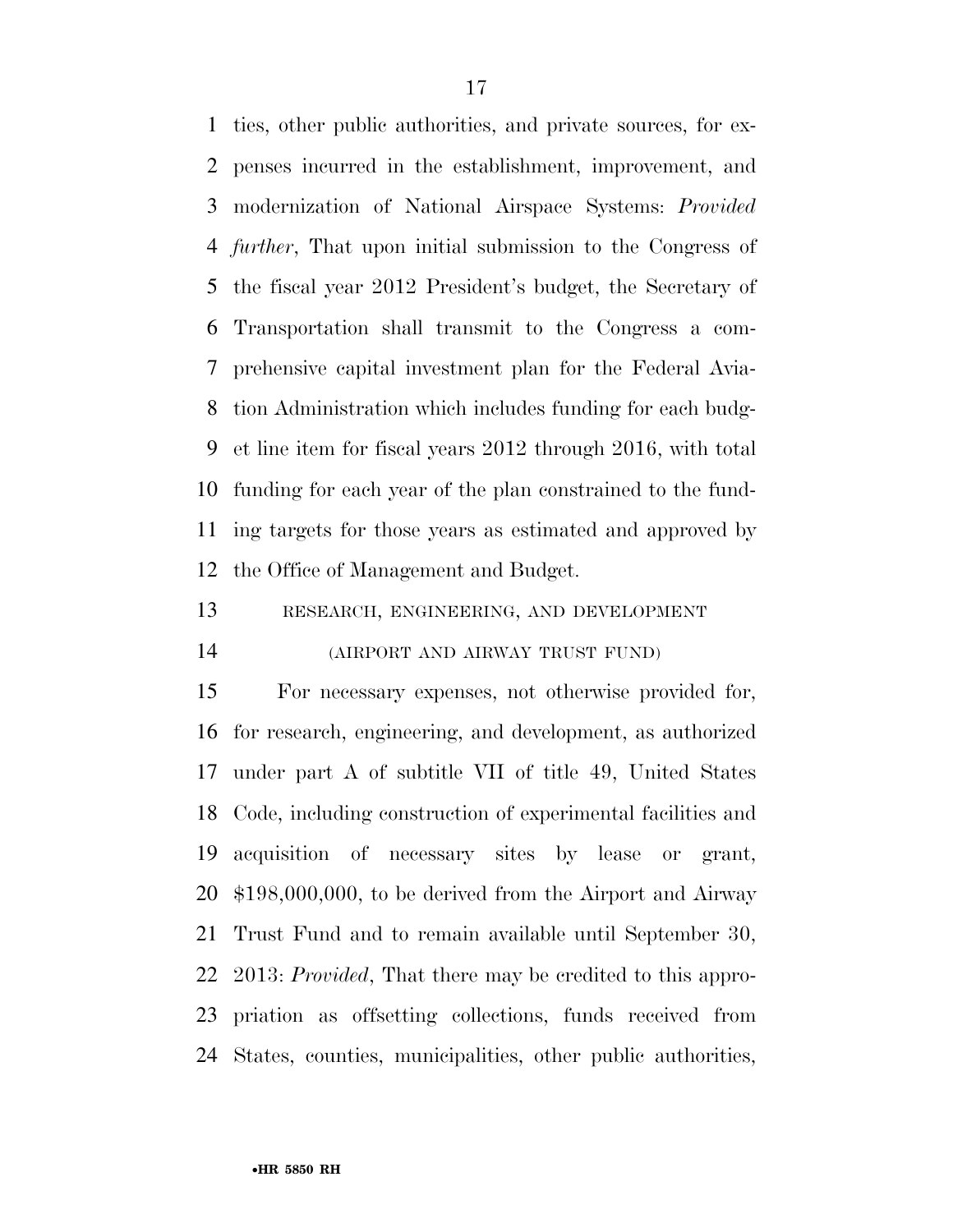and private sources, which shall be available for expenses incurred for research, engineering, and development.

- GRANTS-IN-AID FOR AIRPORTS (LIQUIDATION OF CONTRACT AUTHORIZATION)
- (LIMITATION ON OBLIGATIONS)
- (AIRPORT AND AIRWAY TRUST FUND)

 For liquidation of obligations incurred for grants-in- aid for airport planning and development, and noise com- patibility planning and programs as authorized under sub- chapter I of chapter 471 and subchapter I of chapter 475 of title 49, United States Code, and under other law au- thorizing such obligations; for procurement, installation, and commissioning of runway incursion prevention devices and systems at airports of such title; for grants authorized under section 41743 of title 49, United States Code; and for inspection activities and administration of airport safe- ty programs, including those related to airport operating certificates under section 44706 of title 49, United States Code, \$3,550,000,000, to be derived from the Airport and Airway Trust Fund and to remain available until ex- pended: *Provided*, That none of the funds under this head- ing shall be available for the planning or execution of pro- grams the obligations for which are in excess of \$3,515,000,000 in fiscal year 2011, notwithstanding sec-tion 47117(g) of title 49, United States Code: *Provided*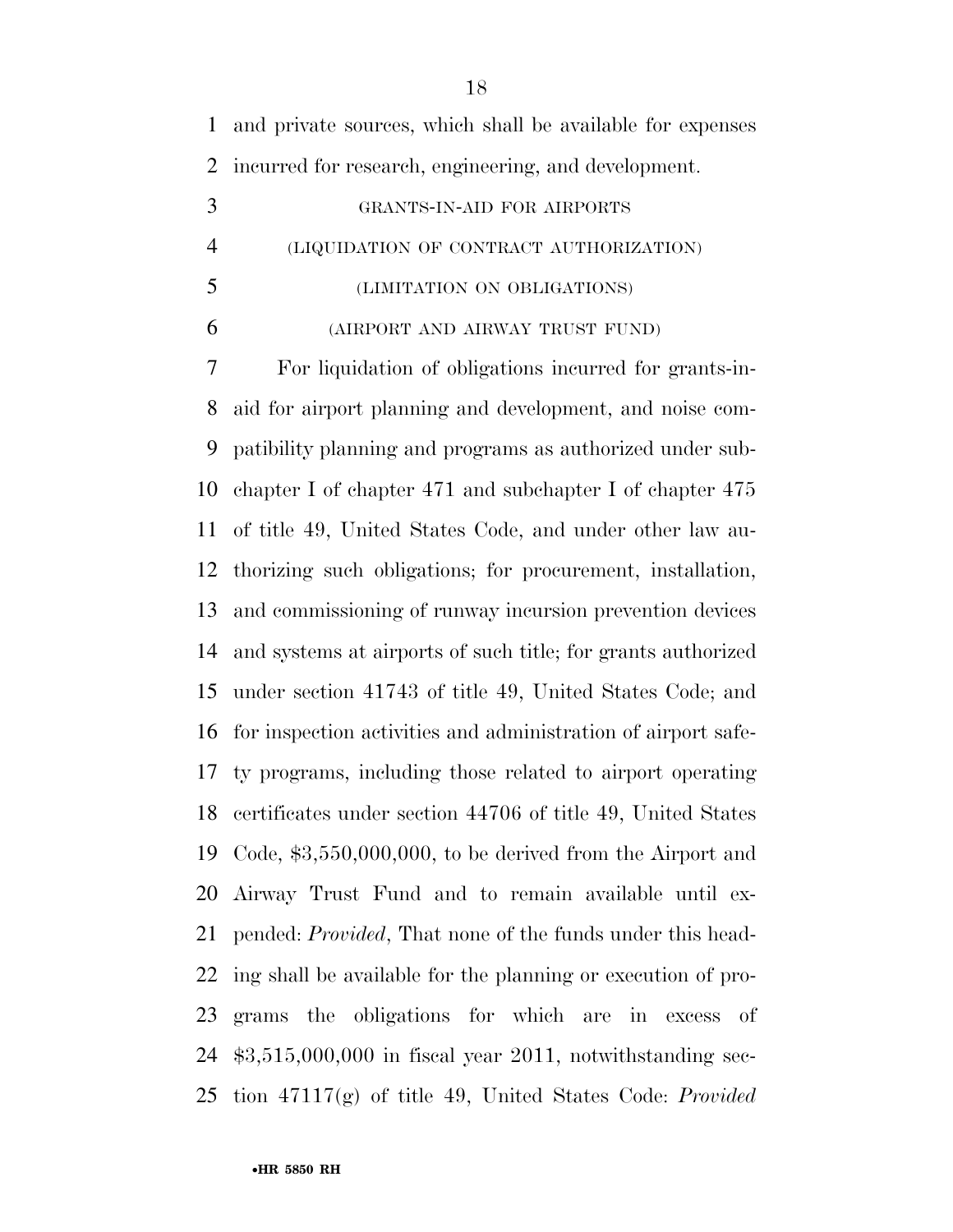*further*, That none of the funds under this heading shall be available for the replacement of baggage conveyor sys- tems, reconfiguration of terminal baggage areas, or other airport improvements that are necessary to install bulk ex- plosive detection systems: *Provided further*, That notwith- standing any other provision of law, of funds limited under this heading, not more than \$99,622,000 shall be obli- gated for administration, not less than \$15,000,000 shall be available for the airport cooperative research program, not less than \$27,217,000 shall be for Airport Technology Research.

### ADMINISTRATIVE PROVISIONS—FEDERAL AVIATION ADMINISTRATION

 SEC. 110. None of the funds in this Act may be used to compensate in excess of 600 technical staff-years under the federally funded research and development center con- tract between the Federal Aviation Administration and the Center for Advanced Aviation Systems Development dur-ing fiscal year 2011.

 SEC. 111. None of the funds in this Act shall be used to pursue or adopt guidelines or regulations requiring air- port sponsors to provide to the Federal Aviation Adminis- tration without cost building construction, maintenance, utilities and expenses, or space in airport sponsor-owned buildings for services relating to air traffic control, air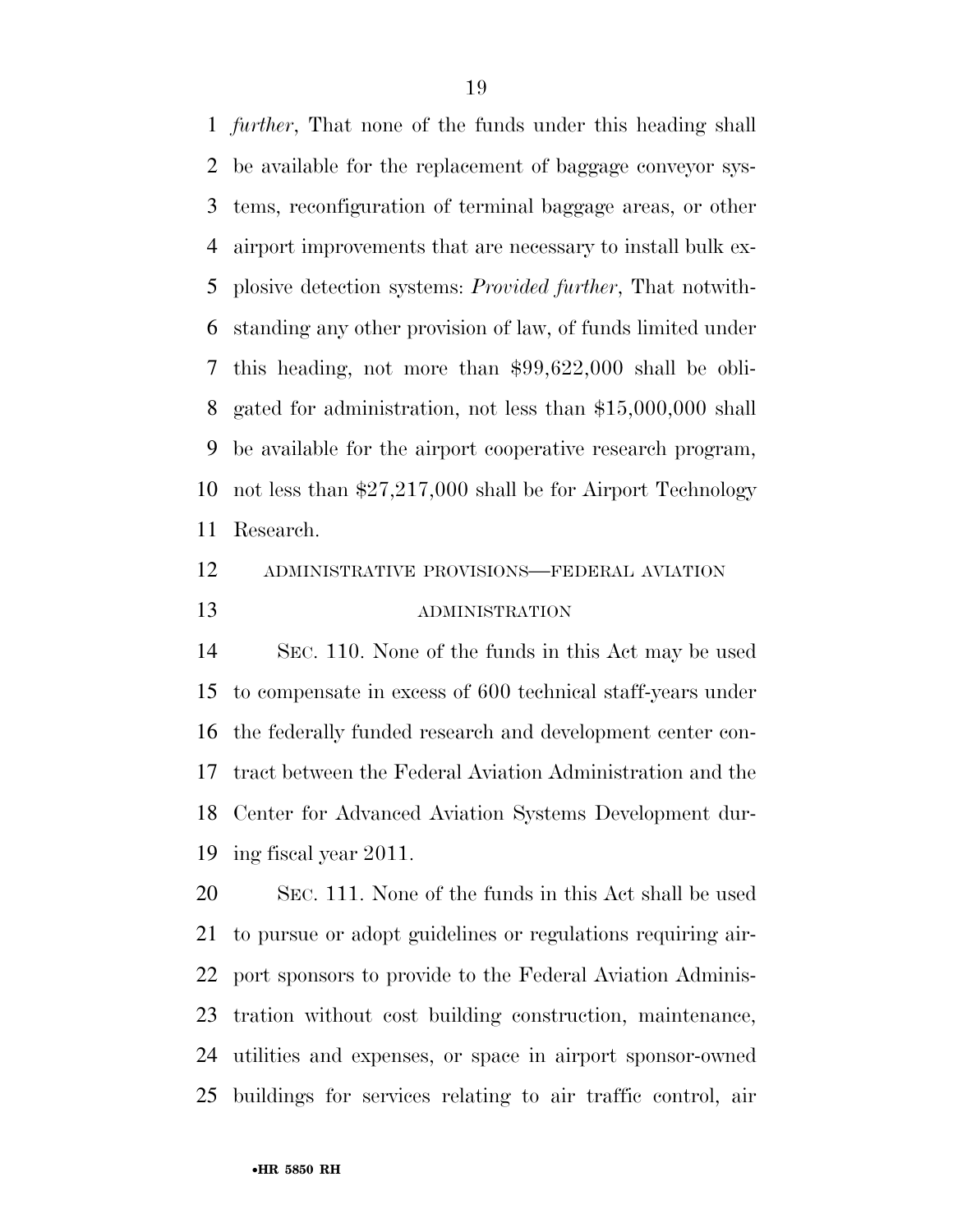navigation, or weather reporting: *Provided*, That the pro- hibition of funds in this section does not apply to negotia- tions between the agency and airport sponsors to achieve agreement on ''below-market'' rates for these items or to grant assurances that require airport sponsors to provide land without cost to the FAA for air traffic control facili-ties.

 SEC. 112. The Administrator of the Federal Aviation Administration may reimburse amounts made available to satisfy 49 U.S.C. 41742(a)(1) from fees credited under 49 U.S.C. 45303: *Provided*, That during fiscal year 2011, 49 U.S.C. 41742(b) shall not apply, and any amount re- maining in such account at the close of that fiscal year 14 may be made available to satisfy section  $41742(a)(1)$  for the subsequent fiscal year.

 SEC. 113. Amounts collected under section 40113(e) of title 49, United States Code, shall be credited to the appropriation current at the time of collection, to be merged with and available for the same purposes of such appropriation.

 SEC. 114. None of the funds appropriated or limited by this Act may be used to change weight restrictions or prior permission rules at Teterboro airport in Teterboro, New Jersey.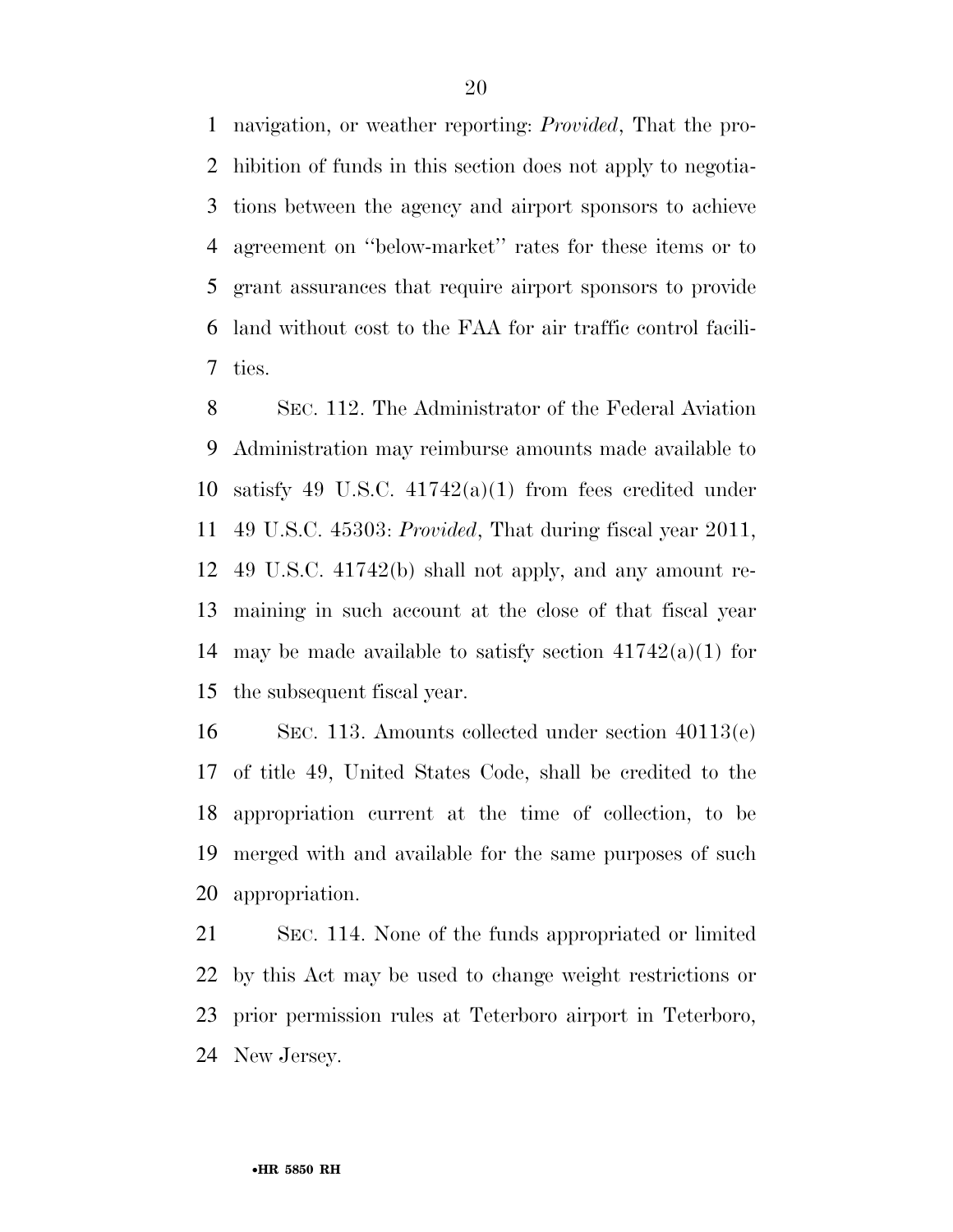SEC. 115. None of the funds limited by this Act for grants under the Airport Improvement Program shall be made available to the sponsor of a commercial service air- port if such sponsor fails to agree to a request from the Secretary of Transportation for cost-free space in a non- revenue producing, public use area of the airport terminal or other airport facilities for the purpose of carrying out a public service air passenger rights and consumer out-reach campaign.

 SEC. 116. None of the funds in this Act shall be avail- able for paying premium pay under subsection 5546(a) of title 5, United States Code, to any Federal Aviation Ad- ministration employee unless such employee actually per- formed work during the time corresponding to such pre-mium pay.

 SEC. 117. None of the funds in this Act may be obli- gated or expended for an employee of the Federal Aviation Administration to purchase a store gift card or gift certifi-cate through use of a Government-issued credit card.

20 FEDERAL HIGHWAY ADMINISTRATION

**LIMITATION ON ADMINISTRATIVE EXPENSES** 

*INCLUDING TRANSFER OF FUNDS* 

 Not to exceed \$428,843,000, together with advances and reimbursements received by the Federal Highway Ad-ministration, shall be paid in accordance with law from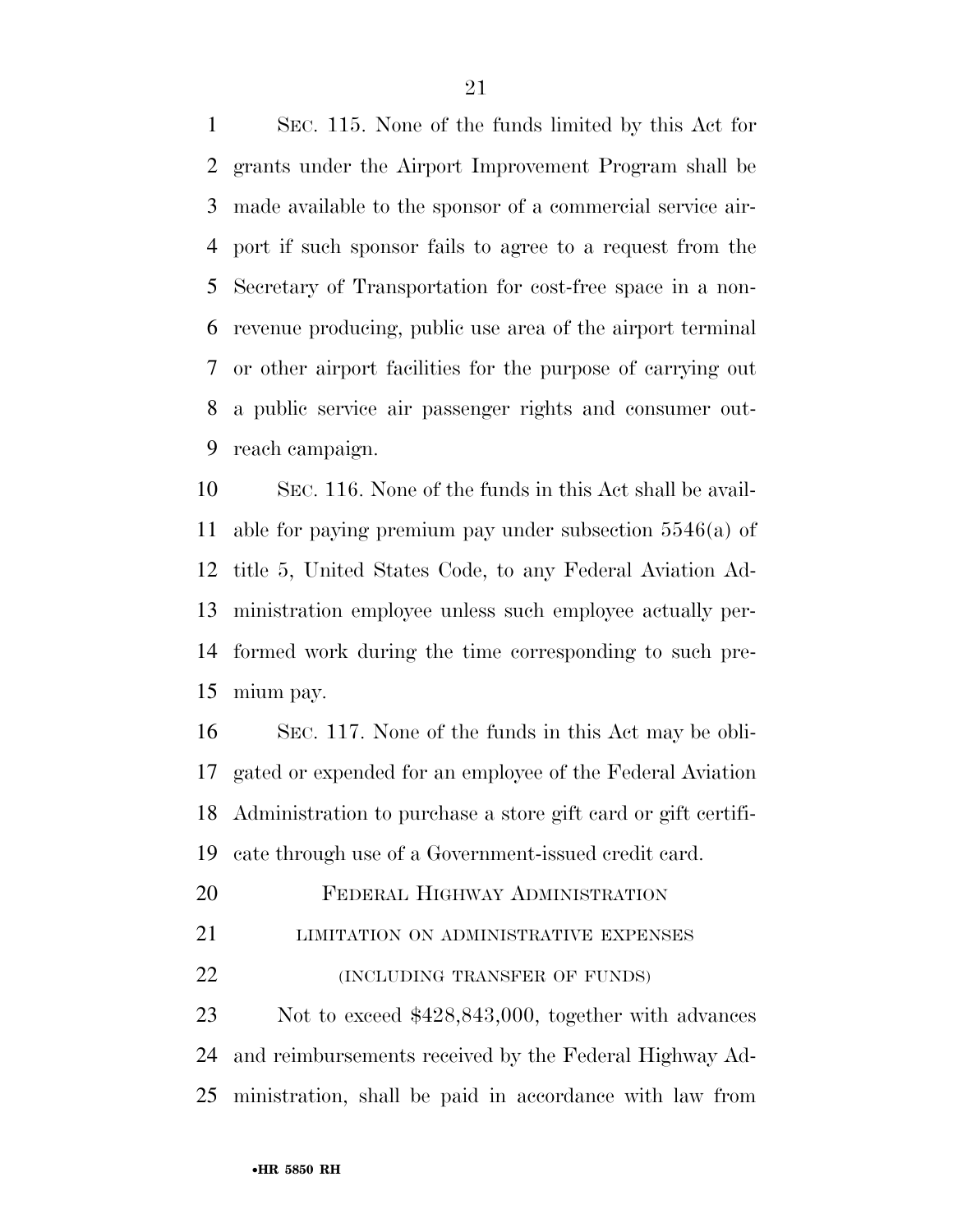appropriations made available by this Act to the Federal Highway Administration for necessary expenses for ad- ministration and operation: *Provided*, That of the funds made available under this heading, not less than \$8,000,000 shall be for renovations and upgrades to the fiscal management information system, except that such funds may not be obligated for such purpose until the Sec- retary of Transportation submits to the House and Senate Committees on Appropriations a plan that identifies the full cost of the upgrades needed and a timeline for comple- tion. In addition, not to exceed \$3,300,000 shall be paid from appropriations made available by this Act and trans- ferred to the Appalachian Regional Commission in accord-ance with section 104 of title 23, United States Code.

- FEDERAL-AID HIGHWAYS
- (LIMITATION ON OBLIGATIONS)
- (HIGHWAY TRUST FUND)

 None of the funds in this Act shall be available for the implementation or execution of programs, the obliga- tions for which are in excess of \$45,217,700,000 for Fed- eral-aid highways and highway safety construction pro- grams for fiscal year 2011: *Provided*, That within the \$45,217,700,000 obligation limitation on Federal-aid highways and highway safety construction programs, not more than \$429,800,000 shall be available for the imple-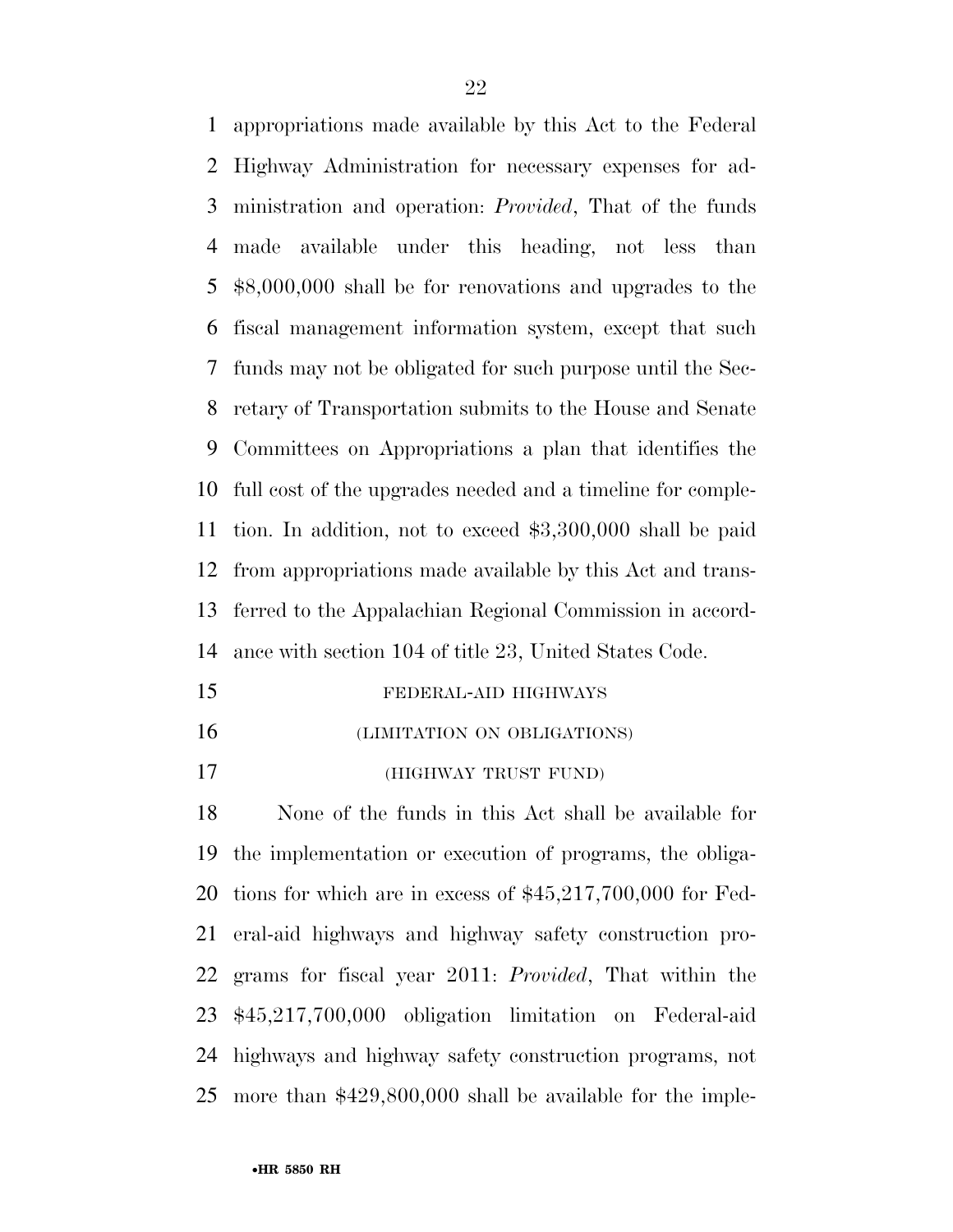mentation or execution of programs for transportation re- search (chapter 5 of title 23, United States Code; sections 111, 5505, and 5506 of title 49, United States Code; and title 5 of Public Law 109–59) for fiscal year 2011: *Pro- vided further*, That this limitation on transportation re- search programs shall not apply to any authority pre- viously made available for obligation: *Provided further*, That the Secretary may, as authorized by section 605(b) of title 23, United States Code, collect and spend fees to cover the costs of services of expert firms, including coun- sel, in the field of municipal and project finance to assist in the underwriting and servicing of Federal credit instru- ments and all or a portion of the costs to the Federal Gov- ernment of servicing such credit instruments: *Provided further*, That such fees are available until expended to pay for such costs: *Provided further*, That such amounts are in addition to administrative expenses that are also avail- able for such purpose, and are not subject to any obliga- tion limitation or the limitation on administrative expenses under section 608 of title 23, United States Code.

(LIQUIDATION OF CONTRACT AUTHORIZATION)

(HIGHWAY TRUST FUND)

 For carrying out the provisions of title 23, United States Code, that are attributable to Federal-aid high-ways, not otherwise provided, including reimbursement for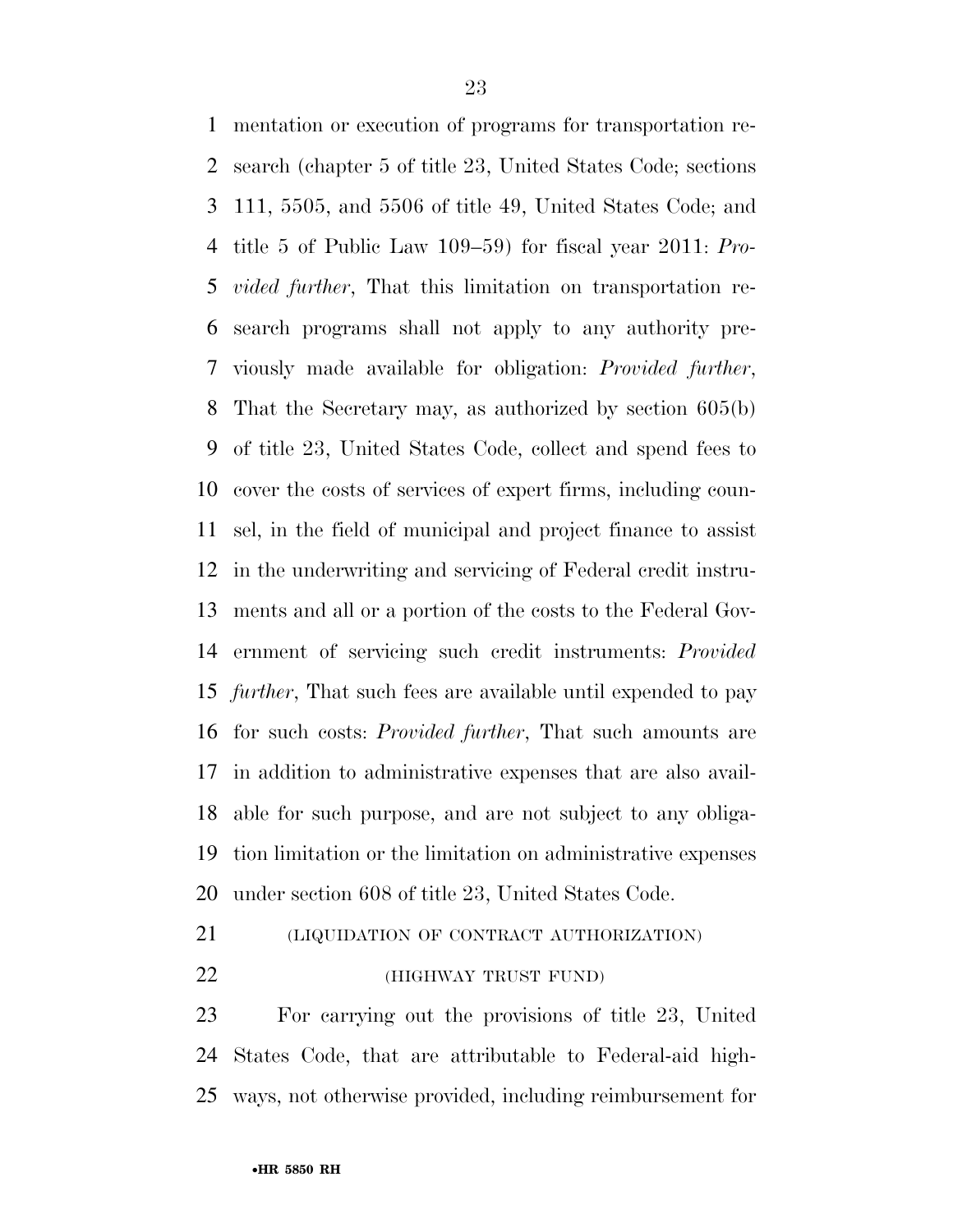sums expended pursuant to the provisions of 23 U.S.C. 308, \$45,956,700,000 or so much thereof as may be avail- able in and derived from the Highway Trust Fund (other than the Mass Transit Account), to remain available until expended. ADMINISTRATIVE PROVISIONS—FEDERAL HIGHWAY ADMINISTRATION 8 (INCLUDING RESCISSIONS) SEC. 120. (a) For fiscal year 2011, the Secretary of Transportation shall— (1) not distribute from the obligation limitation for Federal-aid highways amounts authorized for ad- ministrative expenses and programs by section 104(a) of title 23, United States Code; programs funded from the administrative takedown authorized 16 by section  $104(a)(1)$  of title 23, United States Code (as in effect on the date before the date of enact- ment of the Safe, Accountable, Flexible, Efficient Transportation Equity Act: A Legacy for Users); the

 highway use tax evasion program; and the Bureau of 21 Transportation Statistics;

 (2) not distribute an amount from the obliga- tion limitation for Federal-aid highways that is equal to the unobligated balance of amounts made avail-able from the Highway Trust Fund (other than the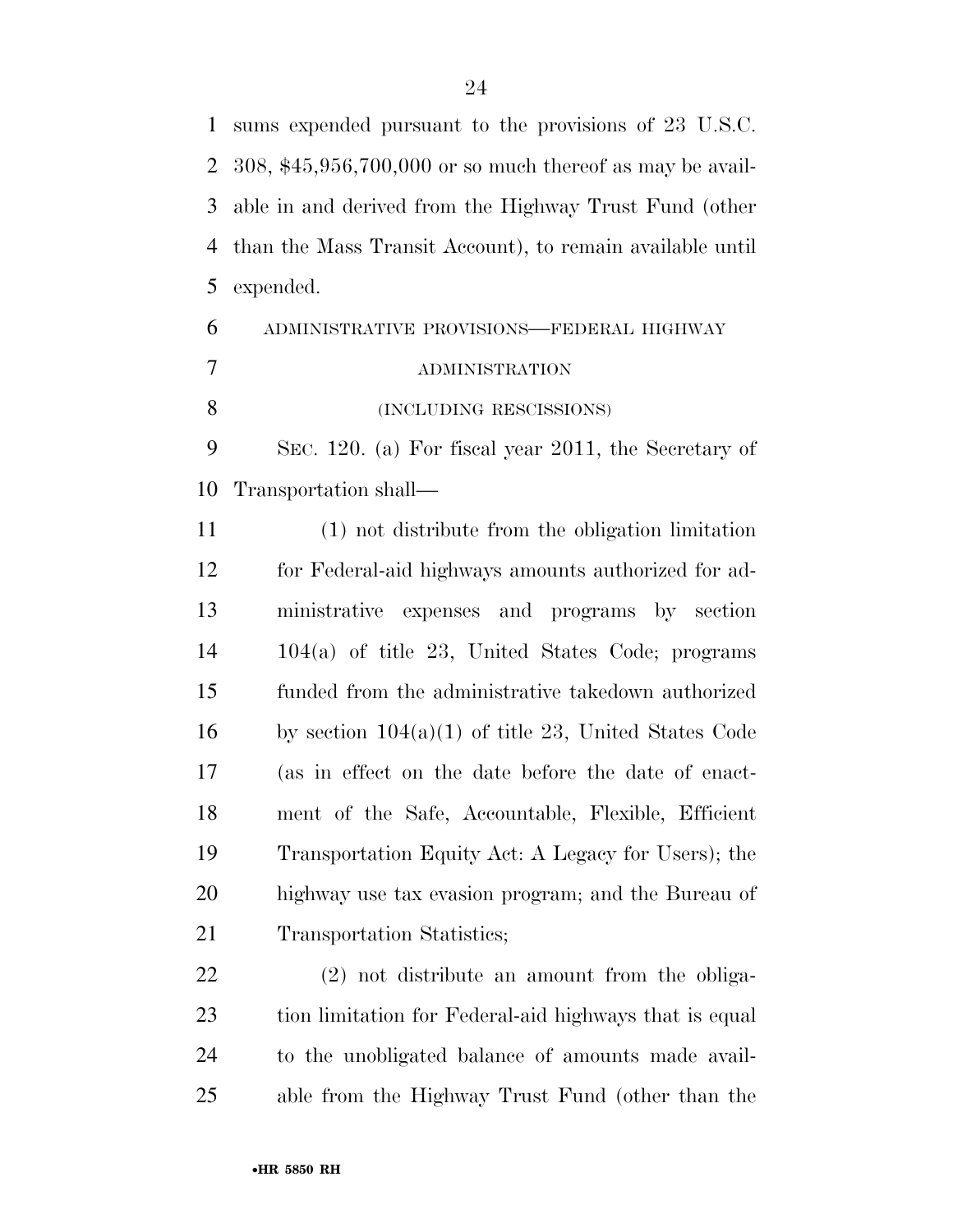| $\mathbf{1}$   | Mass Transit Account) for Federal-aid highways and     |
|----------------|--------------------------------------------------------|
| $\overline{2}$ | highway safety programs for previous fiscal years      |
| 3              | the funds for which are allocated by the Secretary;    |
| $\overline{4}$ | $(3)$ determine the ratio that—                        |
| 5              | (A) the obligation limitation for Federal-             |
| 6              | aid highways, less the aggregate of amounts not        |
| 7              | distributed under paragraphs $(1)$ and $(2)$ , bears   |
| 8              | to                                                     |
| 9              | (B) the total of the sums authorized to be             |
| 10             | appropriated for Federal-aid highways and              |
| 11             | highway safety construction programs (other            |
| 12             | than sums authorized to be appropriated for            |
| 13             | provisions of law described in paragraphs (1)          |
| 14             | through $(9)$ of subsection $(b)$ and sums author-     |
| 15             | ized to be appropriated for section 105 of title       |
| 16             | 23, United States Code, equal to the amount            |
| 17             | referred to in subsection $(b)(10)$ for such fiscal    |
| 18             | year), less the aggregate of the amounts not           |
| 19             | distributed under paragraphs $(1)$ and $(2)$ of        |
| 20             | this subsection;                                       |
| 21             | $(4)(A)$ distribute the obligation limitation for      |
| 22             | Federal-aid highways, less the aggregate amounts       |
| 23             | not distributed under paragraphs $(1)$ and $(2)$ , for |
| 24             | sections 1301, 1302, and 1934 of the Safe, Account-    |
| 25             | able, Flexible, Efficient Transportation Equity Act:   |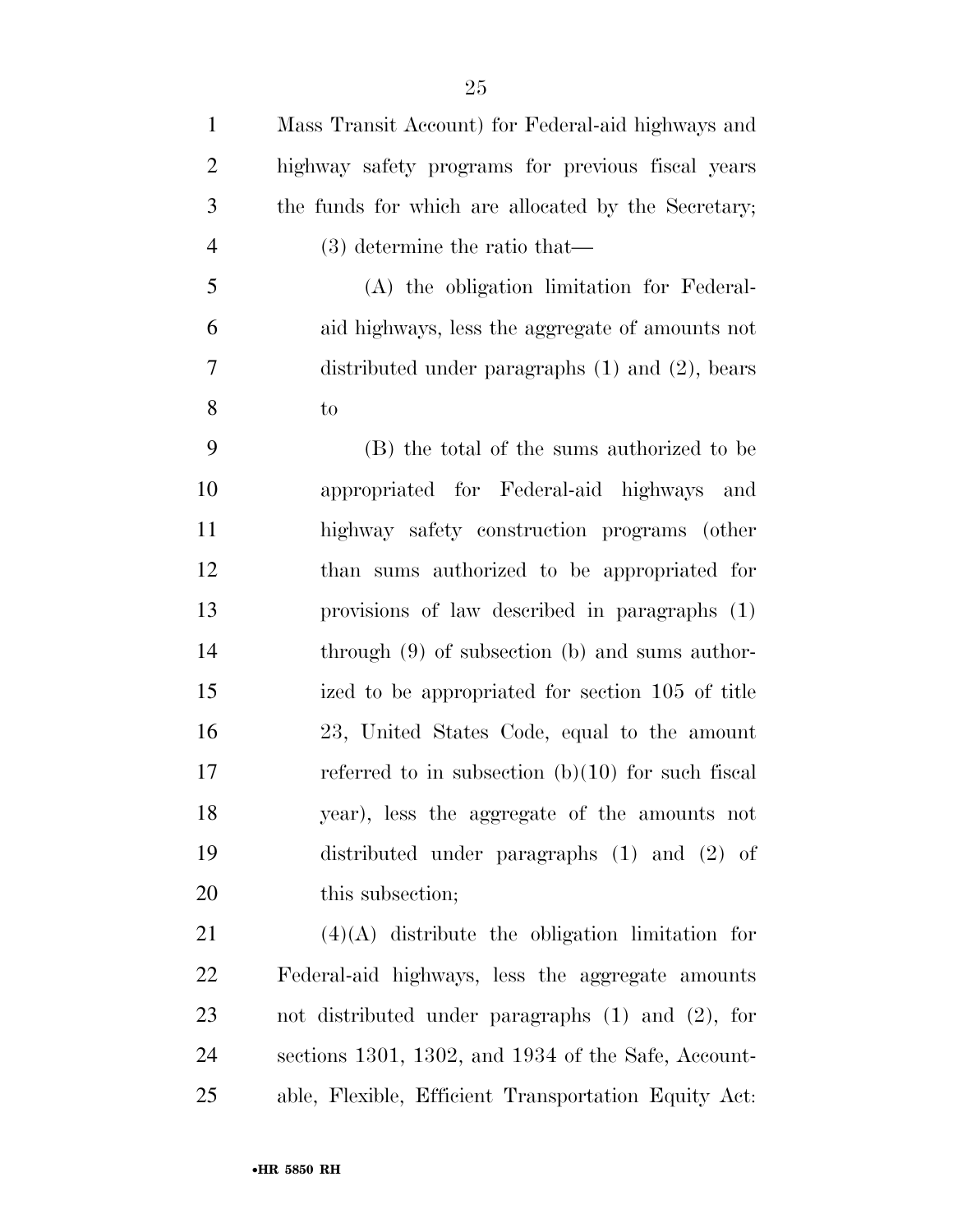| $\mathbf{1}$   | A Legacy for Users; sections 117 (but individually      |
|----------------|---------------------------------------------------------|
| $\overline{c}$ | for each project numbered 1 through 3676 listed in      |
| 3              | the table contained in section 1702 of the Safe, Ac-    |
| $\overline{4}$ | countable, Flexible, Efficient Transportation Equity    |
| 5              | Act: A Legacy for Users) and section $144(g)$ of title  |
| 6              | 23, United States Code; and section 14501 of title      |
| 7              | 40, United States Code, so that the amount of obli-     |
| 8              | gation authority available for each of such sections    |
| 9              | is equal to the amount determined by multiplying        |
| 10             | the ratio determined under paragraph (3) by the         |
| 11             | sums authorized to be appropriated for that section     |
| 12             | for the fiscal year; and                                |
| 13             | (B) distribute $$2,000,000,000$ for section             |
| 14             | 105 of title 23, United States Code;                    |
| 15             | (5) distribute the obligation limitation provided       |
| 16             | Federal-aid highways, less the aggregate<br>for         |
| 17             | amounts not distributed under paragraphs (1) and        |
| 18             | $(2)$ and amounts distributed under paragraph $(4)$ ,   |
| 19             | for each of the programs that are allocated by the      |
| 20             | Secretary under the Safe, Accountable, Flexible, Ef-    |
| 21             | ficient Transportation Equity Act: A Legacy for         |
| 22             | Users and title 23, United States Code (other than      |
| 23             | to programs to which paragraphs $(1)$ and $(4)$ apply), |
| 24             | by multiplying the ratio determined under paragraph     |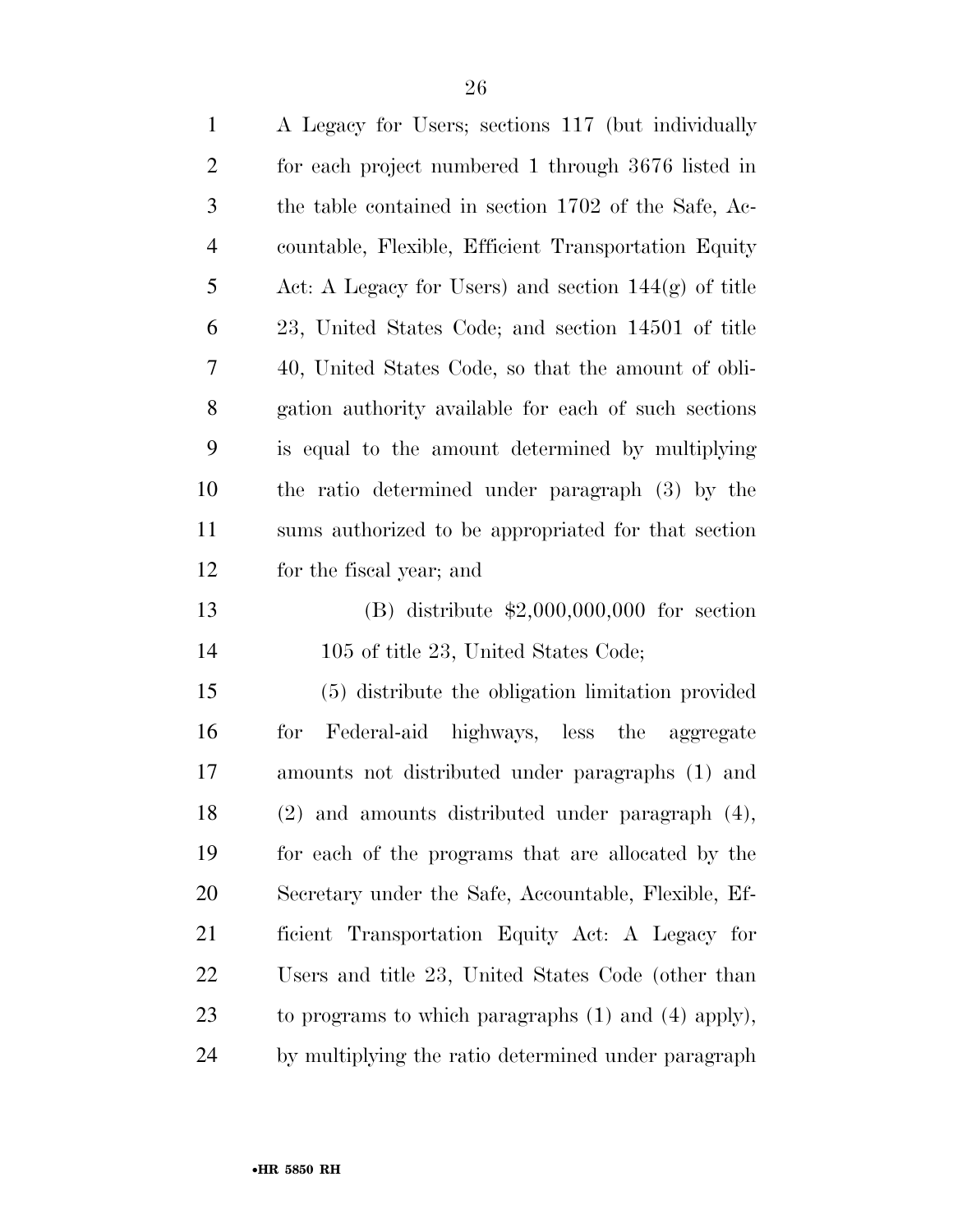| $\mathbf{1}$   | (3) by the amounts authorized to be appropriated     |
|----------------|------------------------------------------------------|
| $\overline{2}$ | for each such program for such fiscal year; and      |
| 3              | (6) distribute the obligation limitation provided    |
| $\overline{4}$ | Federal-aid highways, less the aggregate<br>for      |
| 5              | amounts not distributed under paragraphs (1) and     |
| 6              | (2) and amounts distributed under paragraphs (4)     |
| 7              | and (5), for Federal-aid highways and highway safe-  |
| 8              | ty construction programs (other than the amounts     |
| 9              | apportioned for the equity bonus program, but only   |
| 10             | to the extent that the amounts apportioned for the   |
| 11             | equity bonus program for the fiscal year are greater |
| 12             | than $$2,639,000,000$ , and the Appalachian develop- |
| 13             | ment highway system program) that are apportioned    |
| 14             | by the Secretary under the Safe, Accountable, Flexi- |
| 15             | ble, Efficient Transportation Equity Act: A Legacy   |
| 16             | for Users and title 23, United States Code, in the   |
| 17             | ratio that—                                          |
| 18             | (A) amounts authorized to be appropriated            |
| 19             | for such programs that are apportioned to each       |
| 20             | State for such fiscal year, bear to                  |
| 21             | (B) the total of the amounts authorized to           |
| 22             | be appropriated for such programs that are ap-       |
| 23             | portioned to all States for such fiscal year.        |
| 24             | (b) EXCEPTIONS FROM OBLIGATION LIMITATION.-          |
|                |                                                      |

The obligation limitation for Federal-aid highways shall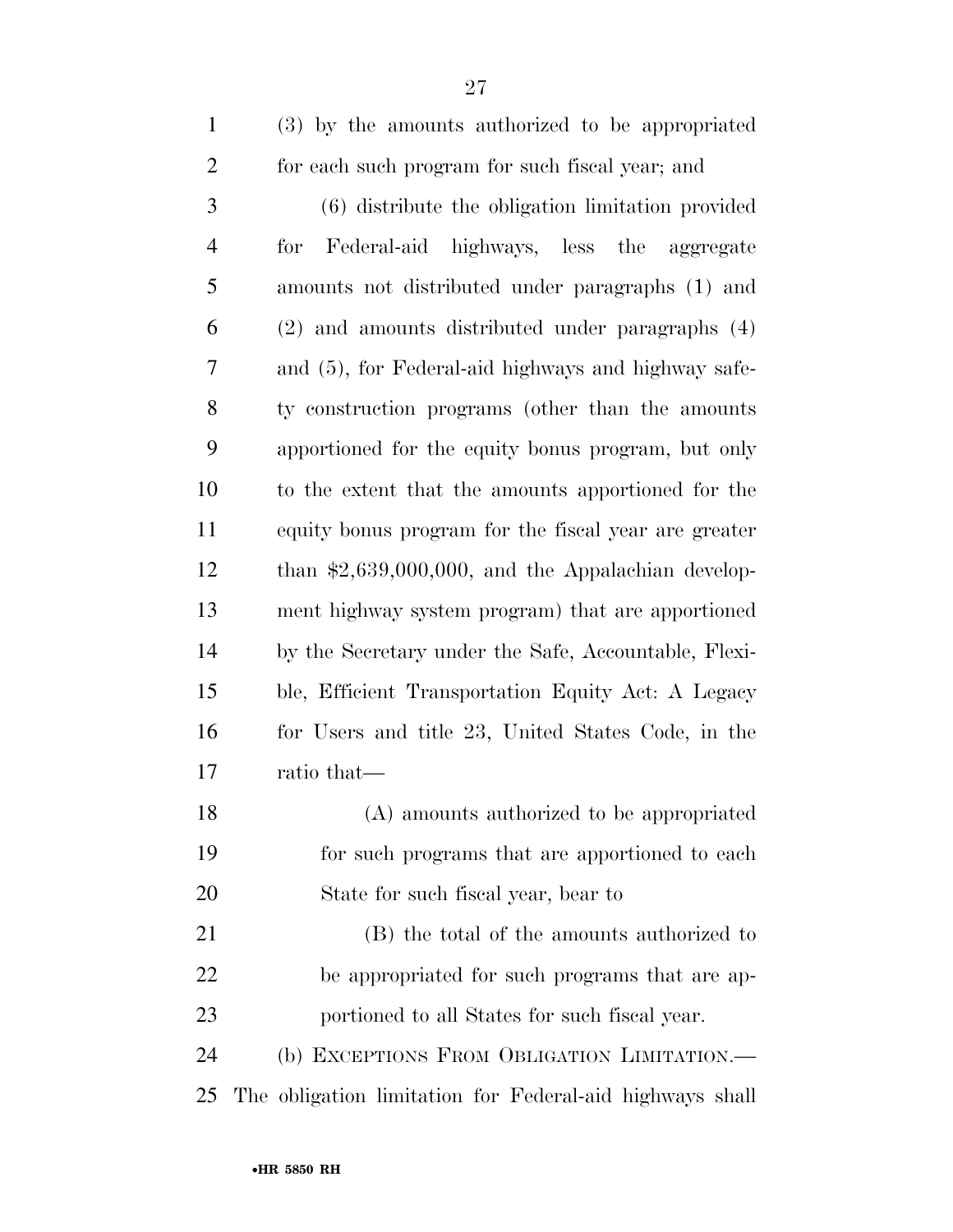not apply to obligations: (1) under section 125 of title 23, United States Code; (2) under section 147 of the Surface Transportation Assistance Act of 1978; (3) under section 9 of the Federal-Aid Highway Act of 1981; (4) under sub- sections (b) and (j) of section 131 of the Surface Trans- portation Assistance Act of 1982; (5) under subsections (b) and (c) of section 149 of the Surface Transportation and Uniform Relocation Assistance Act of 1987; (6) under sections 1103 through 1108 of the Intermodal Surface Transportation Efficiency Act of 1991; (7) under section 157 of title 23, United States Code, as in effect on the day before the date of the enactment of the Transpor- tation Equity Act for the 21st Century; (8) under section 105 of title 23, United States Code, as in effect for fiscal years 1998 through 2004, but only in an amount equal to \$639,000,000 for each of those fiscal years; (9) for Federal-aid highway programs for which obligation au- thority was made available under the Transportation Eq- uity Act for the 21st Century or subsequent public laws for multiple years or to remain available until used, but only to the extent that the obligation authority has not lapsed or been used; (10) under section 105 of title 23, United States Code, but only in an amount equal to \$639,000,000 for each of fiscal years 2005 through 2011; and (11) under section 1603 of the Safe, Accountable,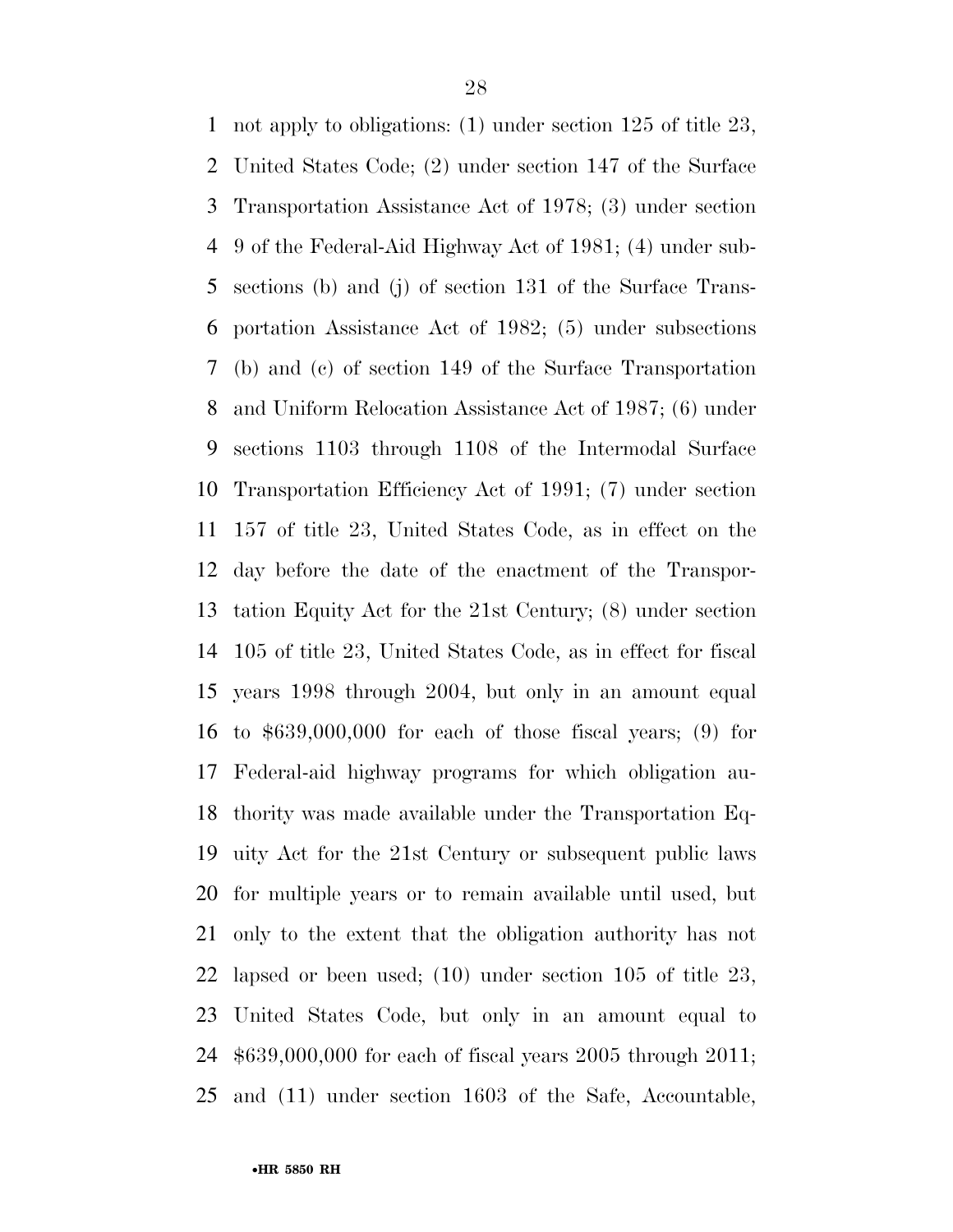Flexible, Efficient Transportation Equity Act: A Legacy for Users, to the extent that funds obligated in accordance with that section were not subject to a limitation on obli- gations at the time at which the funds were initially made available for obligation.

 (c) REDISTRIBUTION OF UNUSED OBLIGATION AU- THORITY.—Notwithstanding subsection (a), the Secretary shall, after August 1 of such fiscal year, revise a distribu- tion of the obligation limitation made available under sub- section (a) if the amount distributed cannot be obligated during that fiscal year and redistribute sufficient amounts to those States able to obligate amounts in addition to those previously distributed during that fiscal year, giving priority to those States having large unobligated balances of funds apportioned under sections 104 and 144 of title 23, United States Code.

 (d) APPLICABILITY OF OBLIGATION LIMITATIONS TO TRANSPORTATION RESEARCH PROGRAMS.—The obliga- tion limitation shall apply to transportation research pro- grams carried out under chapter 5 of title 23, United States Code, and title V (research title) of the Safe, Ac- countable, Flexible, Efficient Transportation Equity Act: A Legacy for Users, except that obligation authority made available for such programs under such limitation shall re-main available for a period of 3 fiscal years and shall be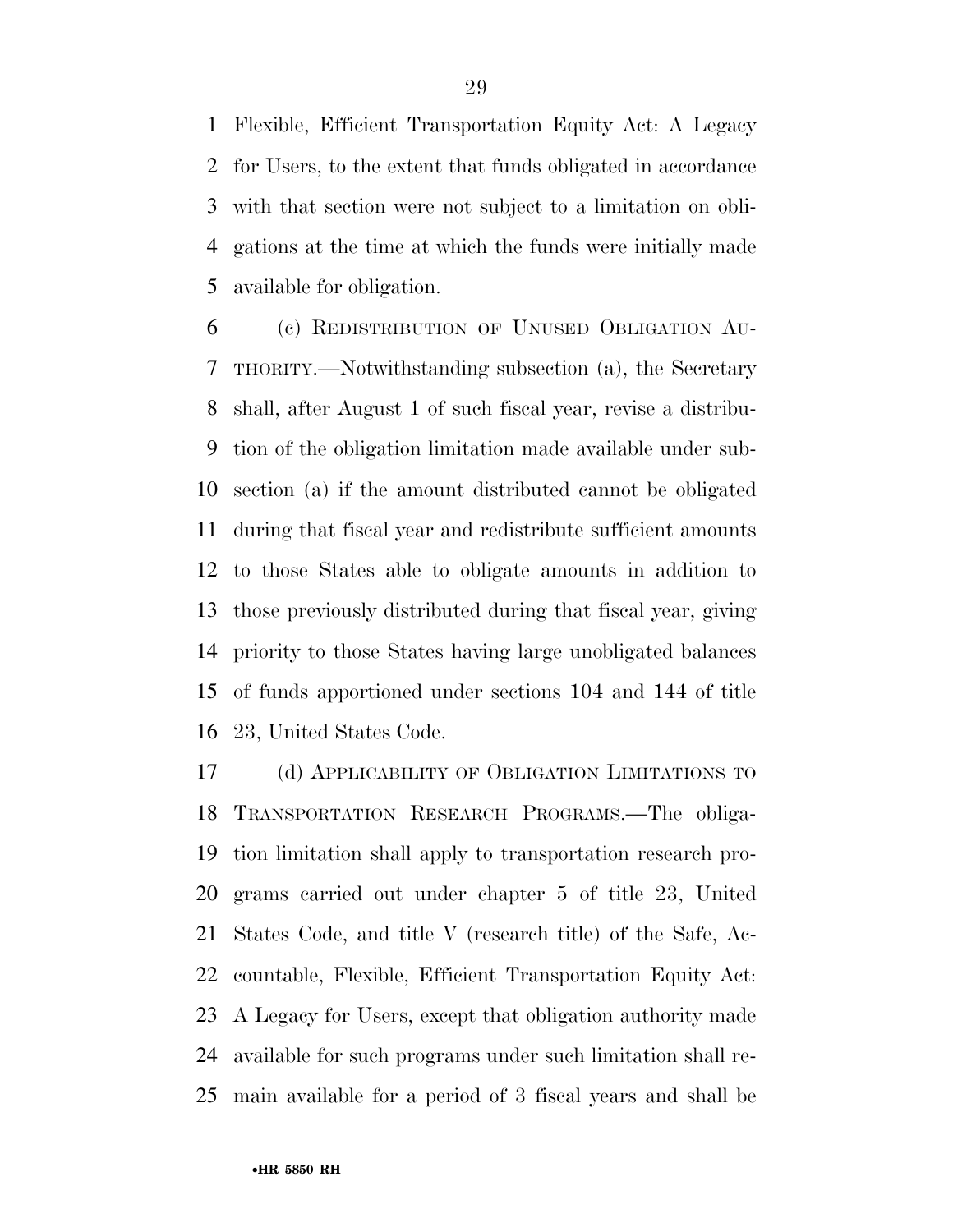in addition to the amount of any limitation imposed on obligations for Federal-aid highway and highway safety construction programs for future fiscal years.

 (e) REDISTRIBUTION OF CERTAIN AUTHORIZED FUNDS.—

 (1) IN GENERAL.—Not later than 30 days after the date of the distribution of obligation limitation under subsection (a), the Secretary shall distribute to the States any funds that

 (A) are authorized to be appropriated for such fiscal year for Federal-aid highways pro-grams; and

 (B) the Secretary determines will not be allocated to the States, and will not be available for obligation, in such fiscal year due to the im- position of any obligation limitation for such fiscal year.

 (2) RATIO.—Funds shall be distributed under paragraph (1) in the same ratio as the distribution of obligation authority under subsection (a)(6).

 (3) AVAILABILITY.—Funds distributed under paragraph (1) shall be available for any purposes de- scribed in section 133(b) of title 23, United States Code.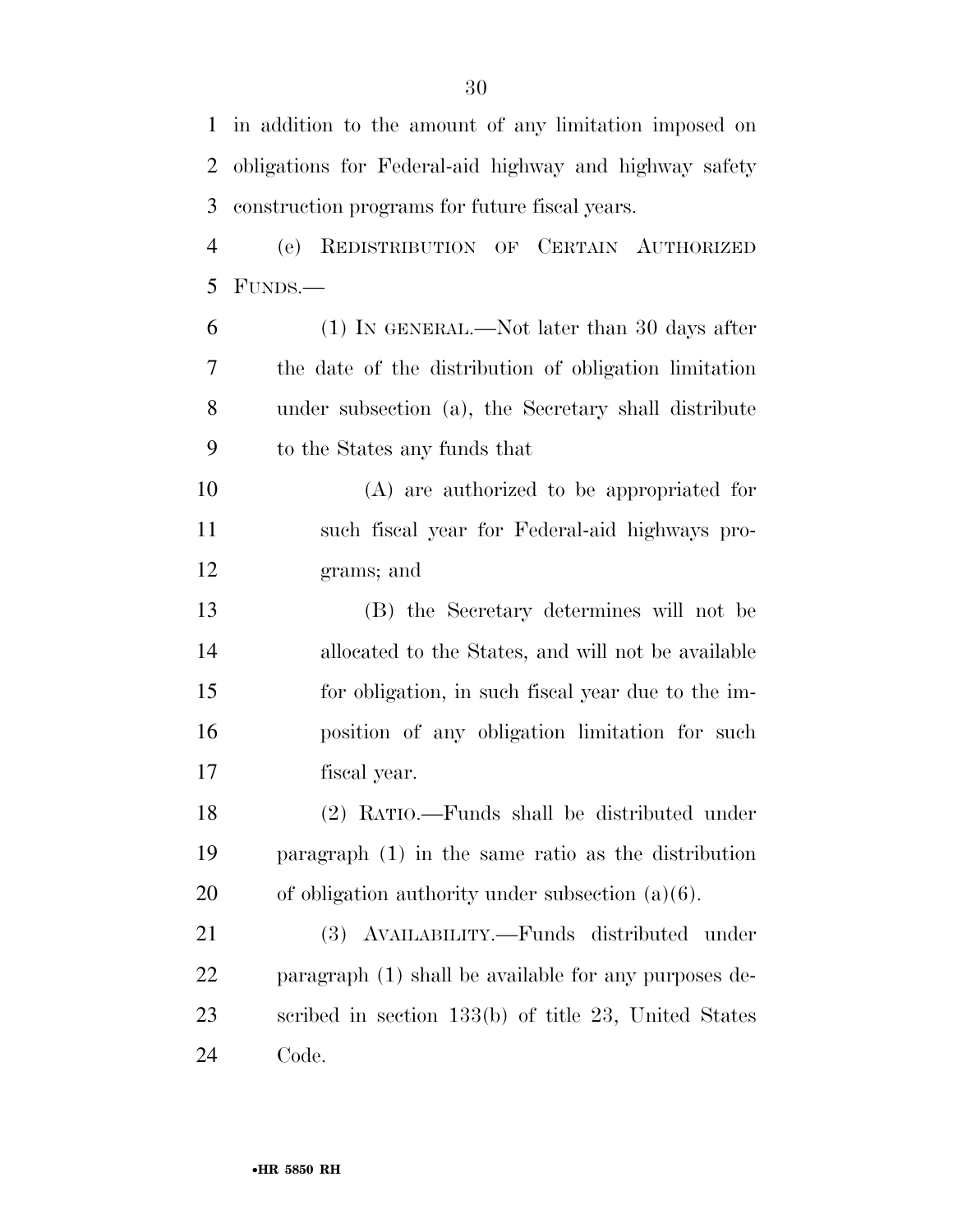(f) SPECIAL LIMITATION CHARACTERISTICS.—Obli- gation limitation distributed for a fiscal year under sub- section (a)(4) for the provision specified in subsection 4 (a)(4) shall—

 (1) remain available until used for obligation of funds for that provision; and

 (2) be in addition to the amount of any limita- tion imposed on obligations for Federal-aid highway and highway safety construction programs for future fiscal years.

(g) HIGH PRIORITY PROJECT FLEXIBILITY.—

 (1) IN GENERAL.—Subject to paragraph (2), obligation authority distributed for such fiscal year under subsection (a)(4) for each project numbered 1 through 3676 listed in the table contained in section 1702 of the Safe, Accountable, Flexible, Efficient Transportation Equity Act: A Legacy for Users may be obligated for any other project in such section in the same State.

 (2) RESTORATION.—Obligation authority used as described in paragraph (1) shall be restored to the original purpose on the date on which obligation authority is distributed under this section for the next fiscal year following obligation under paragraph (1).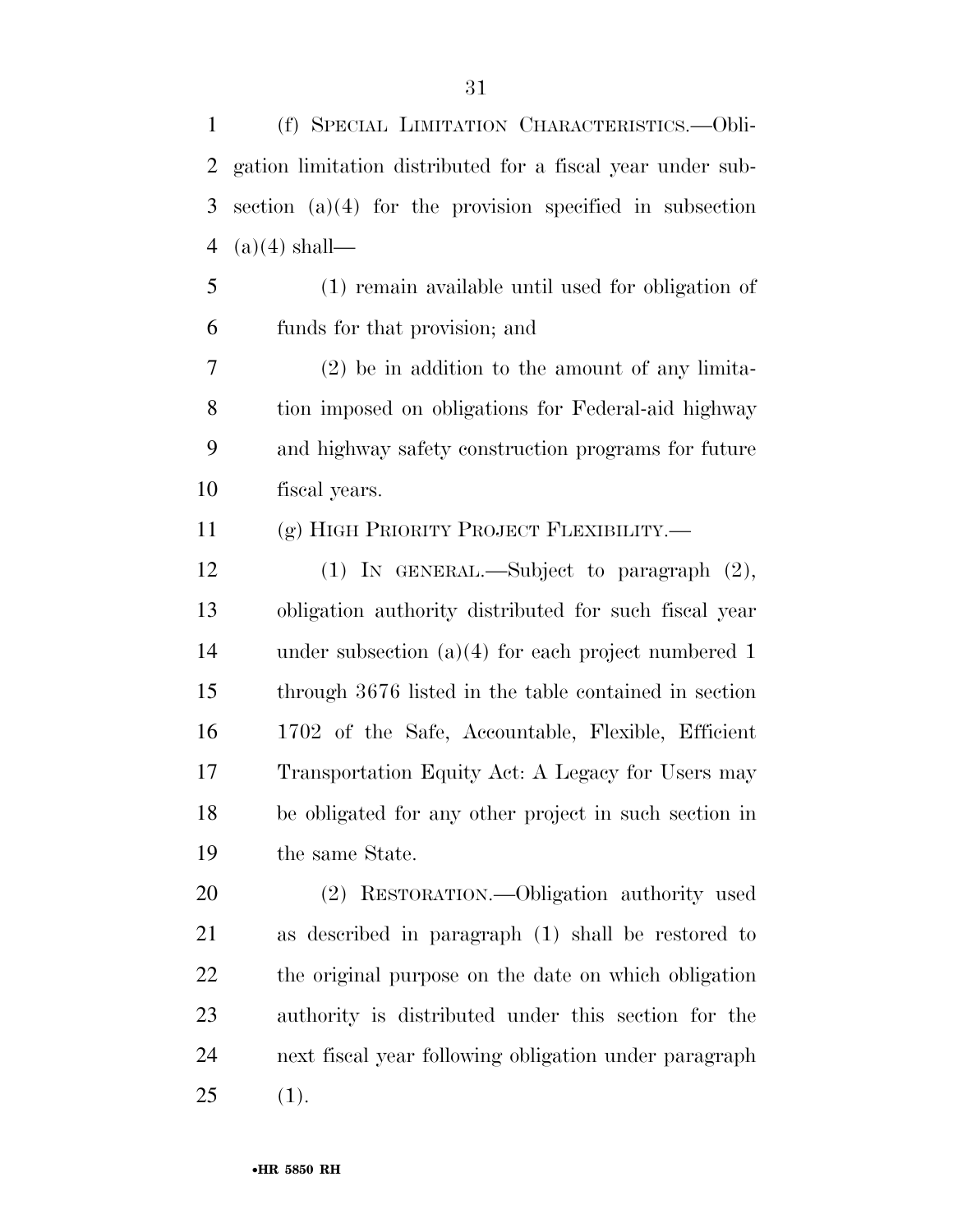(h) LIMITATION ON STATUTORY CONSTRUCTION.— Nothing in this section shall be construed to limit the dis- tribution of obligation authority under subsection (a)(4)(A) for each of the individual projects numbered greater than 3676 listed in the table contained in section 1702 of the Safe, Accountable, Flexible, Efficient Trans-portation Equity Act: A Legacy for Users.

 SEC. 121. Notwithstanding 31 U.S.C. 3302, funds re- ceived by the Bureau of Transportation Statistics from the sale of data products, for necessary expenses incurred pur- suant to 49 U.S.C. 111 may be credited to the Federal- aid highways account for the purpose of reimbursing the Bureau for such expenses: *Provided*, That such funds shall be subject to the obligation limitation for Federal-aid highways and highway safety construction.

 SEC. 122. Not less than 15 days prior to waiving, under his statutory authority, any Buy America require- ment for Federal-aid highway projects, the Secretary of Transportation shall make an informal public notice and comment opportunity on the intent to issue such waiver and the reasons therefor: *Provided*, That the Secretary shall provide an annual report to the Appropriations Com- mittees of the Congress on any waivers granted under the Buy America requirements.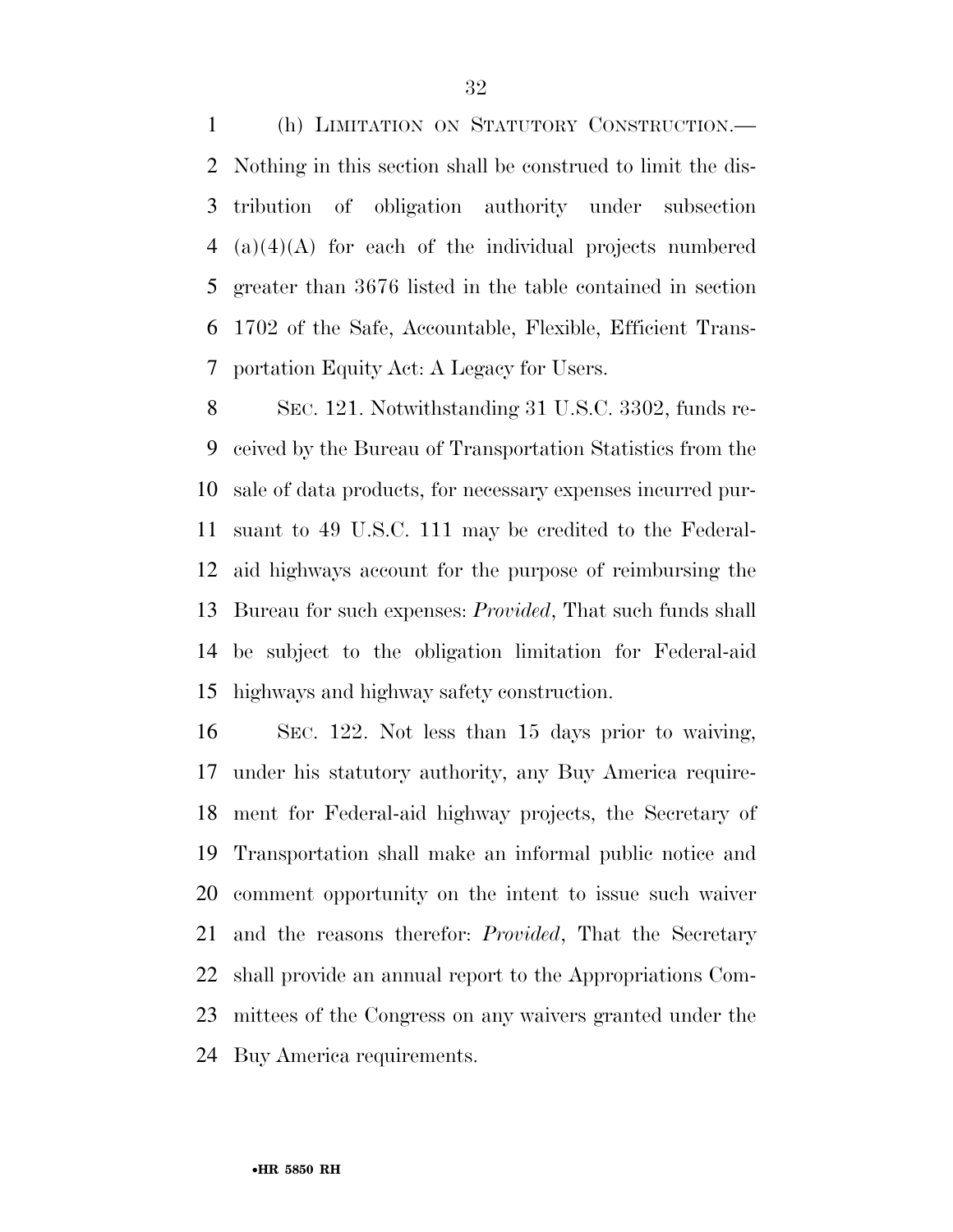SEC. 123. (a) IN GENERAL.—Except as provided in subsection (b), none of the funds made available, limited, or otherwise affected by this Act shall be used to approve or otherwise authorize the imposition of any toll on any segment of highway located on the Federal-aid system in the State of Texas that—

 (1) as of the date of enactment of this Act, is not tolled;

 (2) is constructed with Federal assistance provided under title 23, United States Code; and

 (3) is in actual operation as of the date of enactment of this Act.

(b) EXCEPTIONS.—

 (1) NUMBER OF TOLL LANES.—Subsection (a) shall not apply to any segment of highway on the Federal-aid system described in that subsection that, as of the date on which a toll is imposed on the segment, will have the same number of non-toll lanes as were in existence prior to that date.

 (2) HIGH-OCCUPANCY VEHICLE LANES.—A high-oc- cupancy vehicle lane that is converted to a toll lane shall not be subject to this section, and shall not be considered to be a non-toll lane for purposes of determining whether a highway will have fewer non-toll lanes than prior to the date of imposition of the toll, if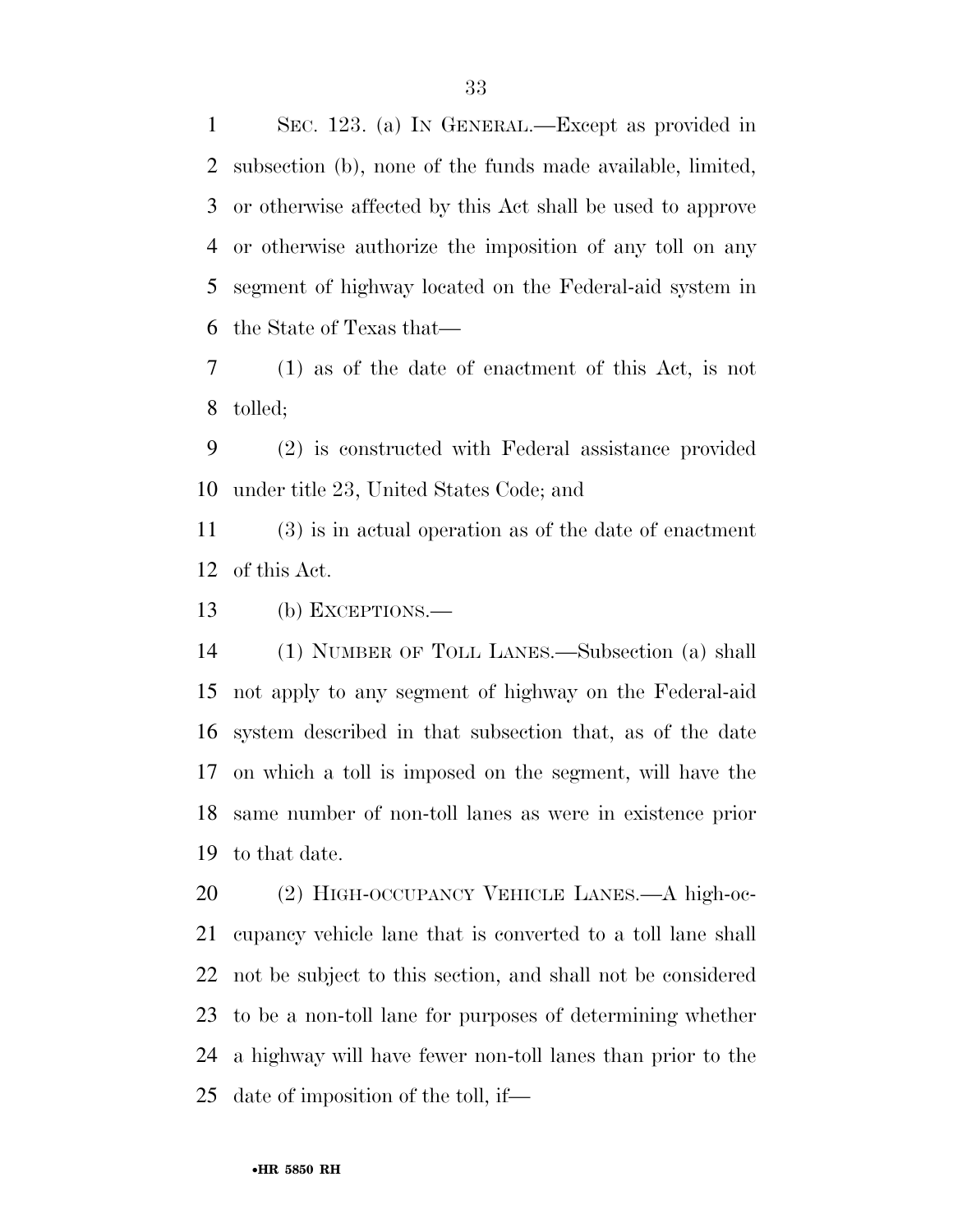(A) high-occupancy vehicles occupied by the number of passengers specified by the entity oper- ating the toll lane may use the toll lane without pay- ing a toll, unless otherwise specified by the appro- priate county, town, municipal or other local govern- ment entity, or public toll road or transit authority; or

 (B) each high-occupancy vehicle lane that was converted to a toll lane was constructed as a tem- porary lane to be replaced by a toll lane under a plan approved by the appropriate county, town, mu- nicipal or other local government entity, or public toll road or transit authority.

 SEC. 124. Notwithstanding any other provision of law, whenever an apportionment is made of the sums au- thorized to be appropriated for the Surface Transportation Program, the Congestion Mitigation and Air Quality Im- provement Program, the National Highway System Pro- gram, the Interstate Maintenance Program, and the High- way Bridge Program, the Secretary of Transportation shall deduct a sum in such amount not to exceed a total of \$200,000,000 of all sums so authorized: *Provided*, That of the amount so deducted in accordance with this section shall be made available for the Federal Highway Adminis-tration Livable Communities Program: *Provided further*,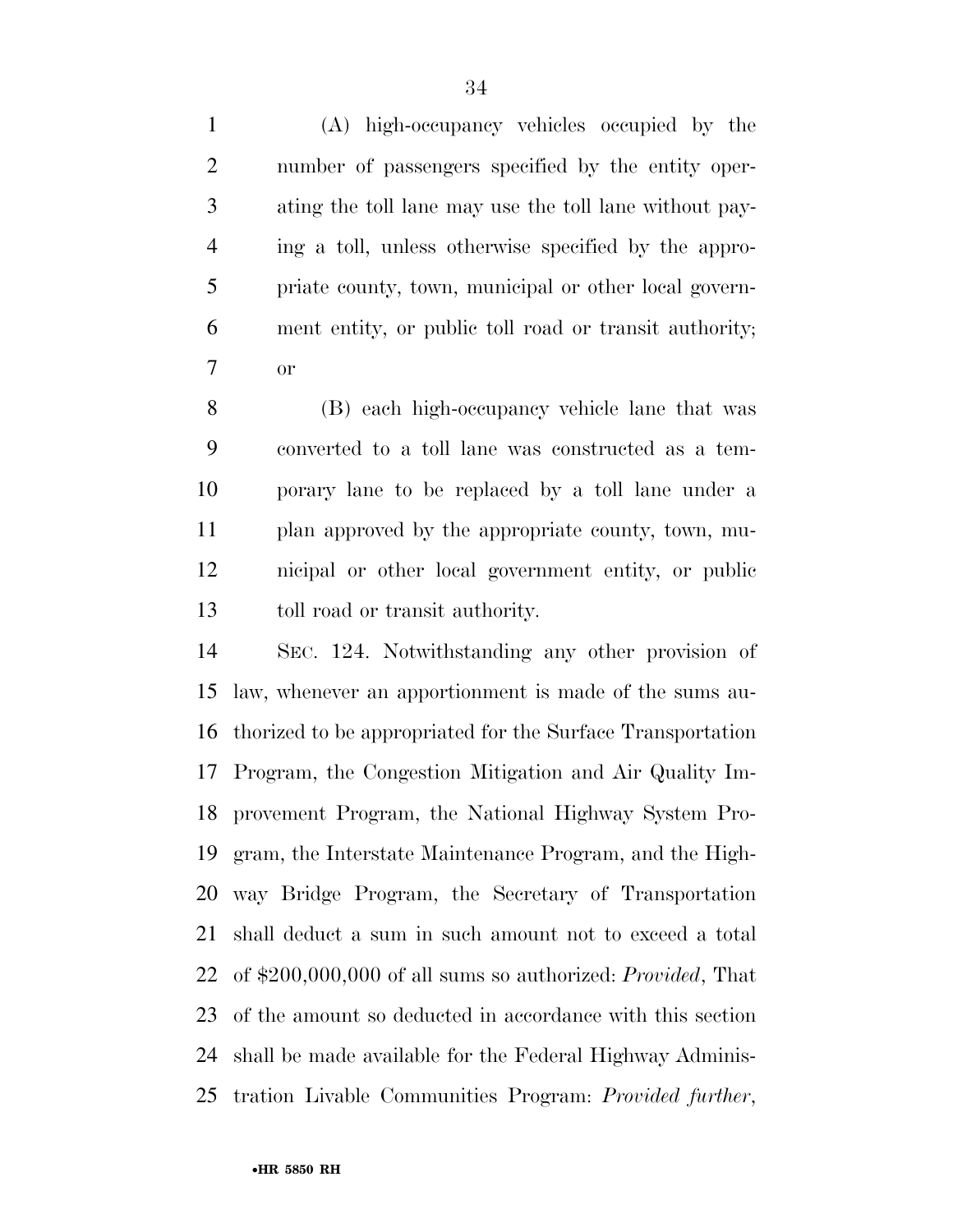That the Federal share payable on account of any pro- gram, project, or activity carried out with funds made available under this section shall be determined in accord- ance with 23 U.S.C. 120: *Provided further*, That the Ad- ministrator of the Federal Highway Administration may retain up to one percent of the funds provided under this section for administrative expenses: *Provided further*, That the sum deducted in accordance with this section shall re- main available until expended: *Provided further*, That all funds made available under this section shall be subject to any limitation on obligations for Federal-aid highways programs set forth in this Act or any other Act: *Provided further*, That the obligation limitation made available for the programs, projects, and activities for which funds are made available under this section shall remain available until used and shall be in addition to the amount of any limitation imposed on obligations for Federal-aid highway and highway safety construction programs for future fiscal years: *Provided further,* That in apportioning funds for fis- cal year 2011 for the equity bonus program under Section 105 of title 23, United States Code, the Secretary shall make any calculations required to be made under that sec-tion as if this provision had not been enacted.

 SEC. 125. (a) In the explanatory statement ref-erenced in section 186 of title I of division A of Public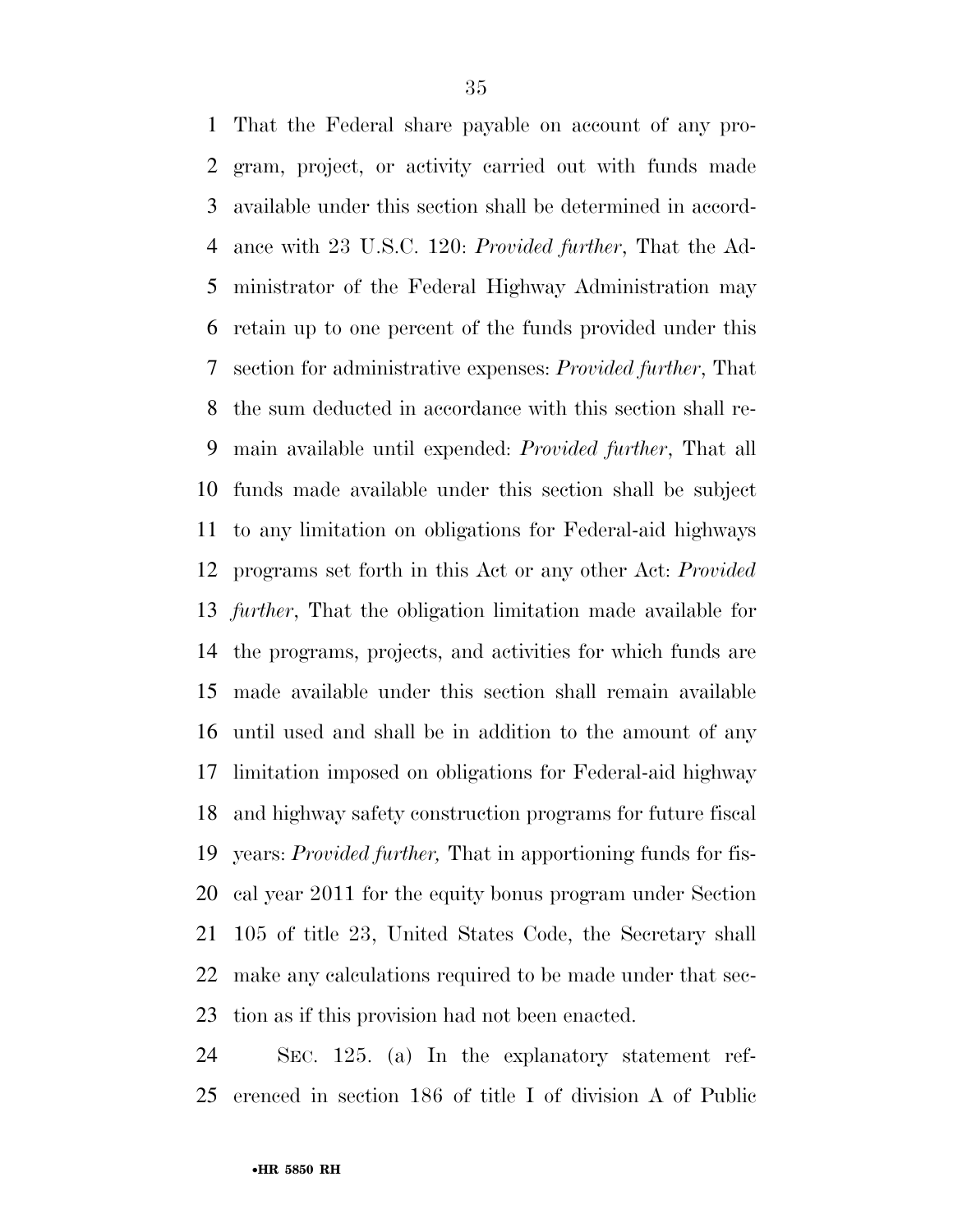Law 111–117 (123 Stat. 3070), the item relating to ''Chalk Bluff Road, Clay County, AR'' in the table of projects under the heading ''Delta Region Transportation Development Program'' is deemed to be amended by strik- ing ''Chalk Bluff Road, Clay County, AR'' and inserting ''Cabot North Interchange, AR''.

 (b) In the explanatory statement referenced in section 186 of title I of division A of Public Law 111–117 (123 Stat. 3070), the item relating to ''I-480/Tiedeman Road Interchange Modification, OH'' in the table of projects under the heading ''Interstate Maintenance Discre- tionary'' is deemed to be amended by striking ''I-480/ Tiedeman Road Interchange Modification, OH'' and in- serting ''Construction and upgrades at four grade cross-ings in Olmsted Falls, OH''.

 (c) Funds made available for ''Construction of the I- 278 Environmental Shield, Queens, NY'' under the head- ing ''Surface transportation priorities'' in title I of division A of Public Law 111–117 (123 Stat. 3044) shall be made available for ''Reconstruction and reconfiguration of the northbound off-ramp from Interstate 95 to Bartow/ Baychester Avenue, Bronx, NY''.

 (d) In the explanatory statement referenced in section 186 of title I of division I of Public Law 111–8 (123 Stat. 947), the item relating to ''Newton County Rails to Trails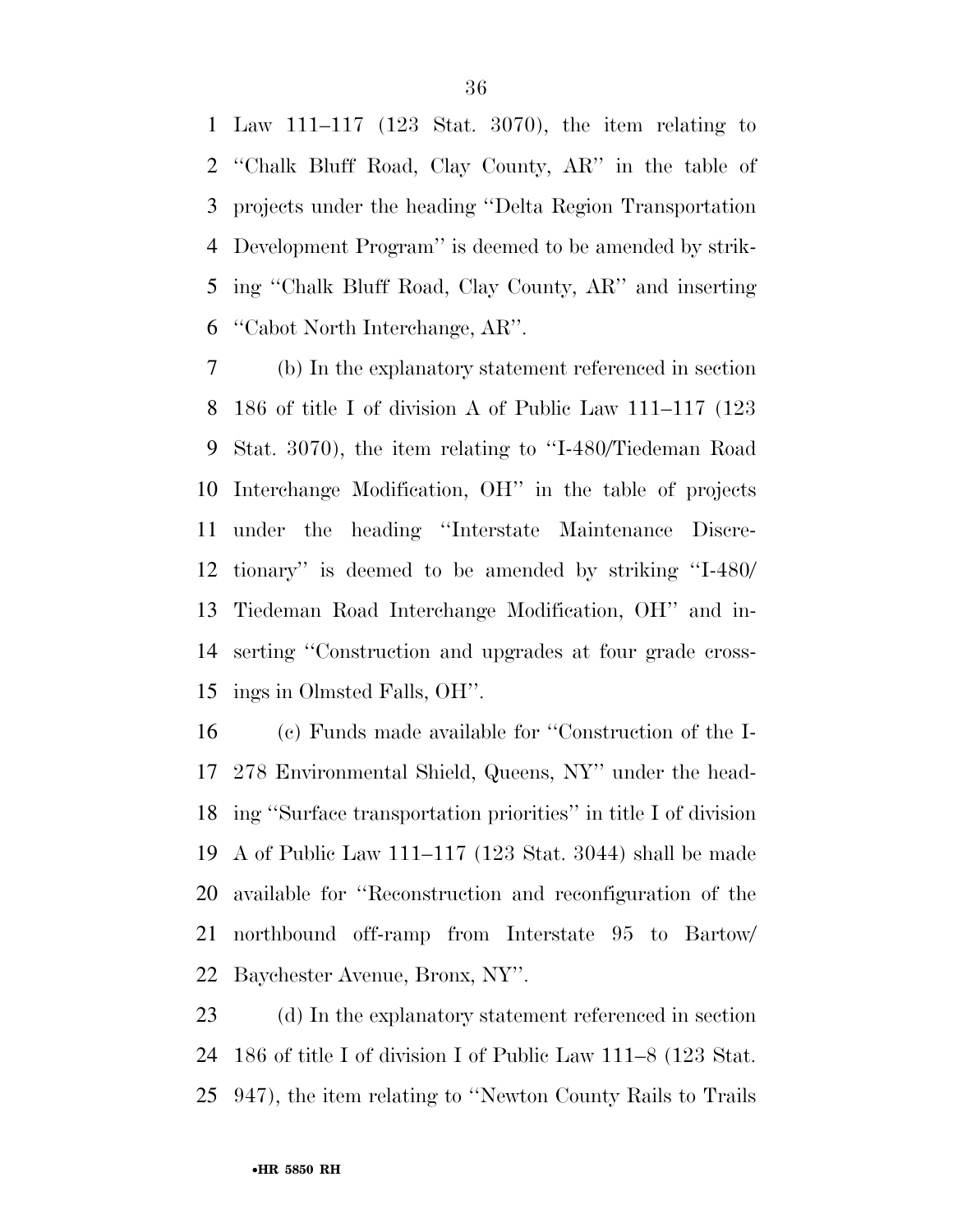By-Pass Tunnel, GA'' in the table of projects under the heading ''Transportation, Community, and System Pres- ervation Program'' is deemed to be amended by striking ''Newton County Rails to Trails By-Pass Tunnel, GA'' and inserting ''Newton County Eastside High School to County Library Trail, GA''.

 SEC. 126. The table contained in section 1702 of the Safe, Accountable, Flexible, Efficient Transportation Eq- uity Act: A Legacy for Users (119 Stat. 1256) is amend-ed—

 (a) in item number 1366, by striking the project de- scription and inserting ''Road and bridge improvements and storm water mitigation in the Town of Southampton''; and

 (b) in item number 2252 by striking the project de- scription and inserting ''Operational safety studies, final design and/or construction of intersection operational and safety improvements for USH 53 between Rice Lake and Superior, Wisconsin''.

 SEC. 127. The table contained in section 1602 of the Transportation Equity Act for the 21st Century (112 Stat. 257) is amended—

 (a) in item number 414 by striking the project de-scription and inserting ''Engineering, design and construc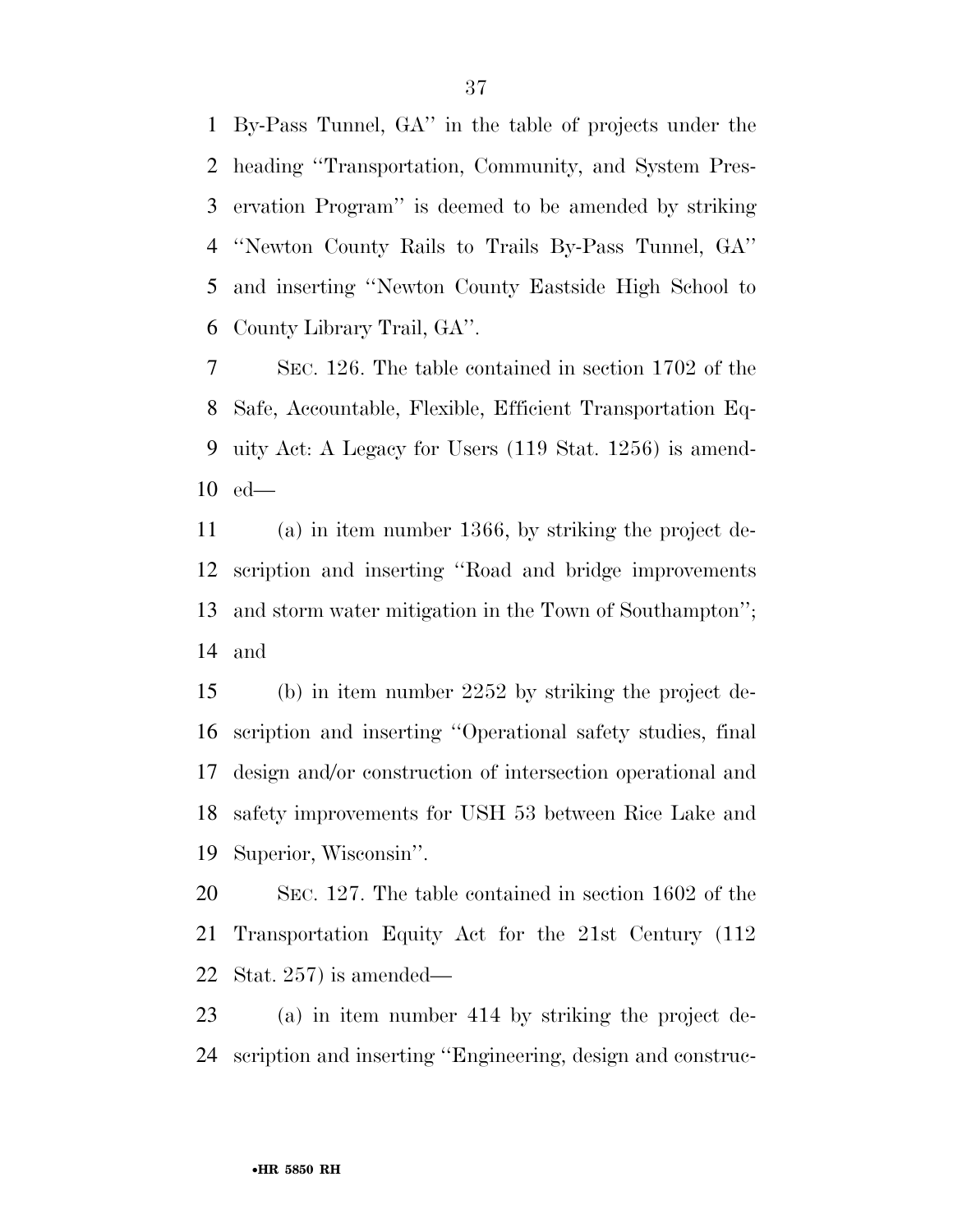tion of the North Street, Pittsfield, streetscaping project''; and

 (b) in item number 815 by striking the project de- scription and inserting '' Highway 10 relocation, City of Wadena''.

 SEC. 128. Of the unobligated balances made available under Public Law 101–516, Public Law 102–143, Public Law 103–331, and Public Law 106–346, \$33,905,809 are rescinded: *Provided,*That in administering the rescission required under this section, the Secretary of Transpor- tation shall first consider: (1) projects where the des- ignated purpose has been completed and the remaining funds are no longer needed to meet that purpose; and (2) projects with more than 90 percent of the appropriated amount remaining available for obligation.

 SEC. 129. Of the amounts made available for ''High- way Related Safety Grants'' by section 402 of title 23, United States Code, and administered by the Federal Highway Administration, \$3,651 in unobligated balances are rescinded.

 SEC. 130. Of the amounts made available under sec- tion 104(a) of title 23, United States Code, \$1,863,000 are permanently rescinded.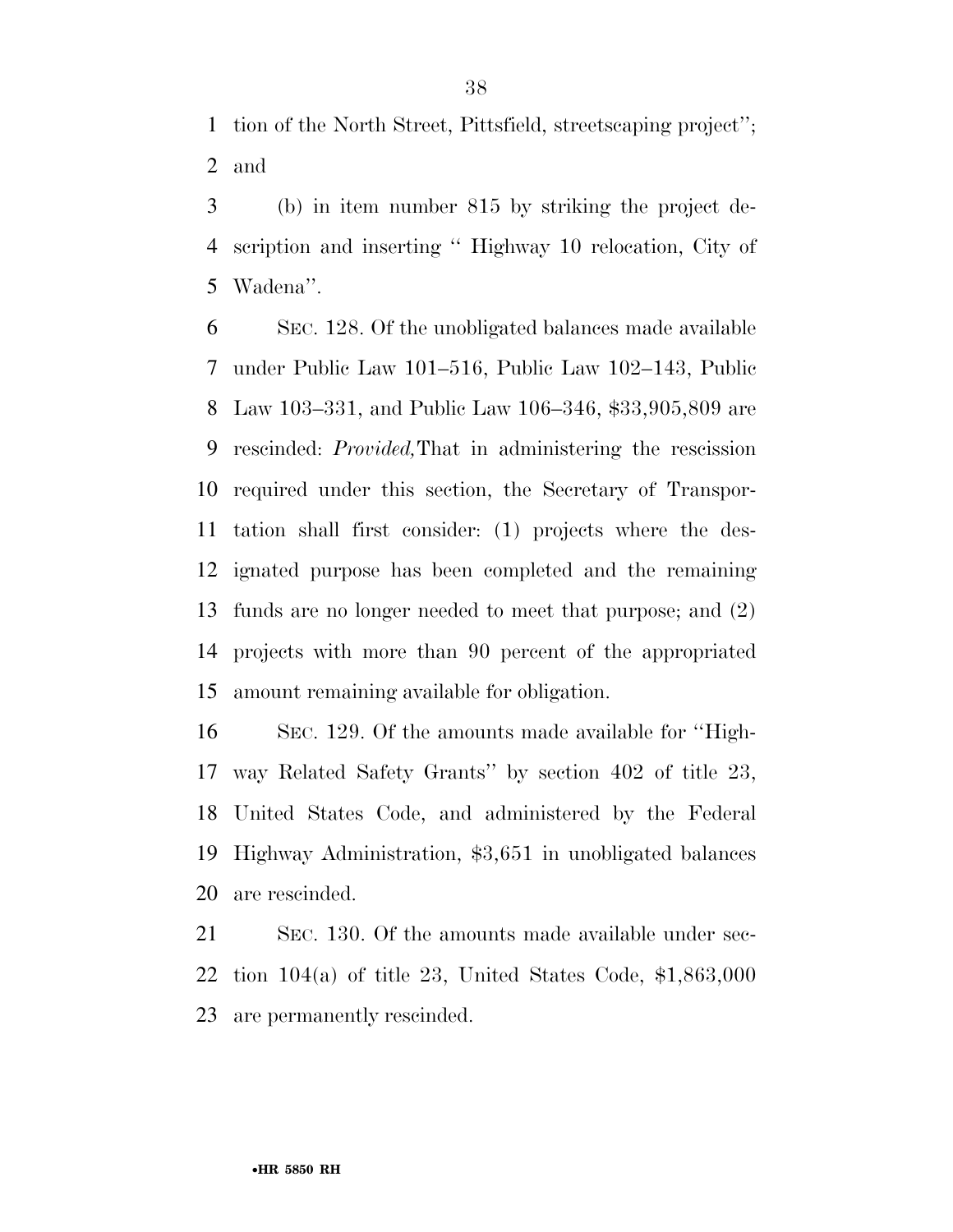|   | 1 FEDERAL MOTOR CARRIER SAFETY ADMINISTRATION |
|---|-----------------------------------------------|
| 2 | MOTOR CARRIER SAFETY OPERATIONS AND PROGRAMS  |
| 3 | (LIQUIDATION OF CONTRACT AUTHORIZATION)       |
|   | (LIMITATION ON OBLIGATIONS)                   |
|   | (HIGHWAY TRUST FUND)                          |

 For payment of obligations incurred in the implemen- tation, execution and administration of motor carrier safe- ty operations and programs pursuant to section 31104(i) of title 49, United States Code, and sections 4127 and 4134 of Public Law 109–59, \$259,878,000, to be derived from the Highway Trust Fund (other than the Mass Tran- sit Account), together with advances and reimbursements received by the Federal Motor Carrier Safety Administra- tion, the sum of which shall remain available until ex- pended: *Provided*, That none of the funds derived from the Highway Trust Fund in this Act shall be available for the implementation, execution or administration of pro- grams, the obligations for which are in excess of \$259,878,000, for ''Motor Carrier Safety Operations and Programs'' of which \$8,586,000, to remain available for obligation until September 30, 2013, is for the research and technology program and \$1,000,000 shall be available for commercial motor vehicle operator's grants to carry out section 4134 of Public Law 109–59: *Provided further*, That notwithstanding any other provision of law, none of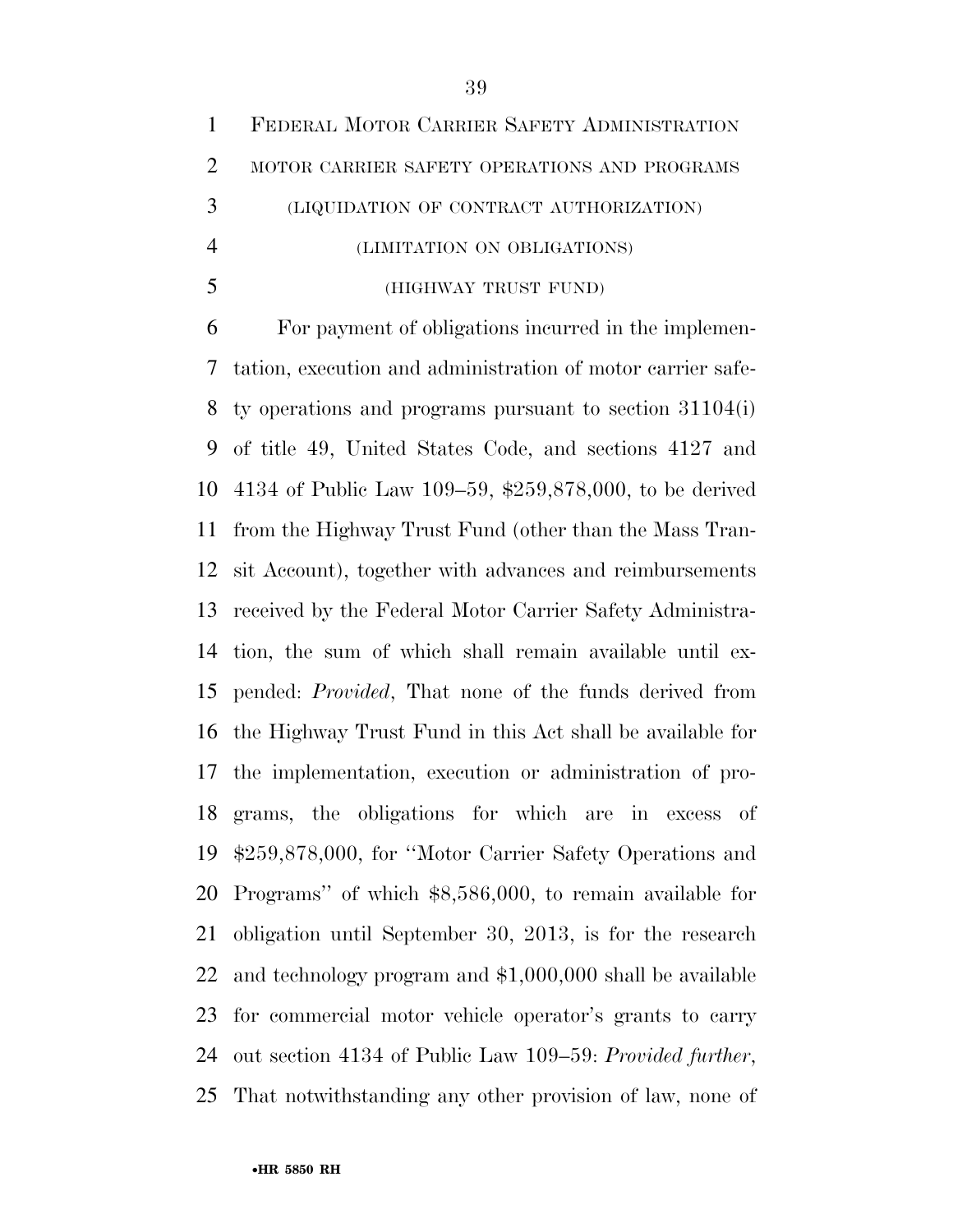the funds under this heading for outreach and education shall be available for transfer.

|                | MOTOR CARRIER SAFETY GRANTS             |
|----------------|-----------------------------------------|
| $\overline{4}$ | (LIQUIDATION OF CONTRACT AUTHORIZATION) |
| 5              | (LIMITATION ON OBLIGATIONS)             |
|                | (HIGHWAY TRUST FUND)                    |

 For payment of obligations incurred in carrying out sections 31102, 31104(a), 31106, 31107, 31109, 31309, 31313 of title 49, United States Code, and sections 4126 and 4128 of Public Law 109–59, \$310,070,000, to be de- rived from the Highway Trust Fund (other than the Mass Transit Account) and to remain available until expended: *Provided*, That none of the funds in this Act shall be avail- able for the implementation or execution of programs, the obligations for which are in excess of \$310,070,000, for ''Motor Carrier Safety Grants''; of which \$215,070,000 shall be available for the motor carrier safety assistance program to carry out sections 31102 and 31104(a) of title 49, United States Code; \$30,000,000 shall be available for the commercial driver's license improvements program to carry out section 31313 of title 49, United States Code; \$32,000,000 shall be available for the border enforcement grants program to carry out section 31107 of title 49, United States Code; \$5,000,000 shall be available for the performance and registration information system manage-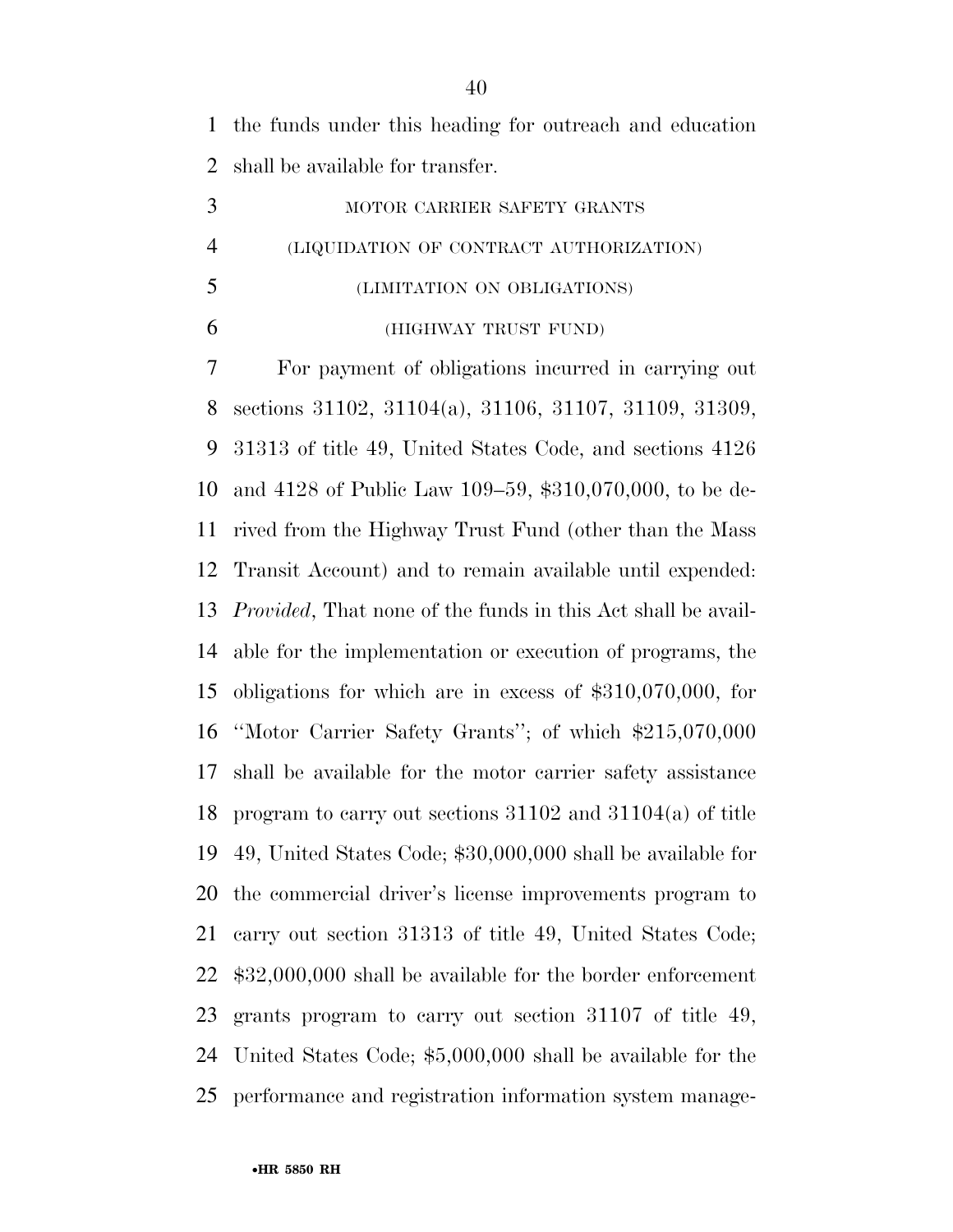| $\mathbf{1}$    | ment program to carry out sections $31106(b)$ and $31109$       |
|-----------------|-----------------------------------------------------------------|
|                 | 2 of title 49, United States Code; $$25,000,000$ shall be       |
| 3               | available for the commercial vehicle information systems        |
| 4               | and networks deployment program to carry out section            |
| 5               | 4126 of Public Law 109-59; and $$3,000,000$ shall be            |
| 6               | available for the safety data improvement program to            |
| $7\overline{ }$ | carry out section 4128 of Public Law 109–59: Provided           |
| 8               | <i>further</i> , That of the funds made available for the motor |
| 9               | carrier safety assistance program, \$35,000,000 shall be        |
| 10              | available for audits of new entrant motor carriers.             |
| 11              | MOTOR CARRIER SAFETY                                            |
| 12              | (HIGHWAY TRUST FUND)                                            |
| 13              | (RESCISSION)                                                    |
| 14              | Of the amounts made available under this heading                |
| 15              | in prior appropriations Acts, \$7,330,000 in unobligated        |
| 16              | balances are permanently rescinded.                             |
| 17              | NATIONAL MOTOR CARRIER SAFETY PROGRAM                           |
| 18              | (HIGHWAY TRUST FUND)                                            |
| 19              | (RESCISSION)                                                    |
|                 |                                                                 |
| 20              | Of the amounts made available under this heading                |
| 21              | in prior appropriations Acts, $$15,076,000$ in unobligated      |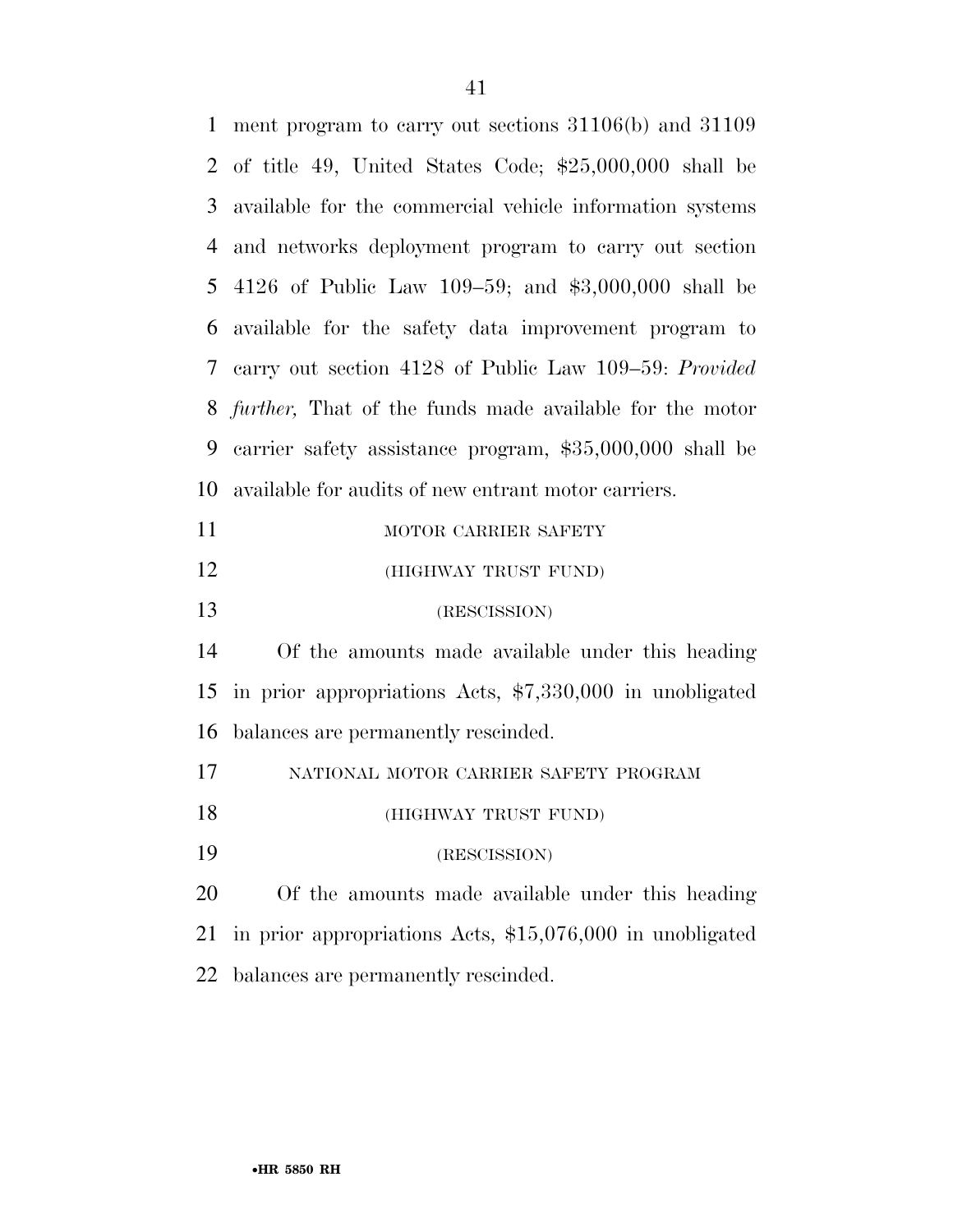ADMINISTRATIVE PROVISION—FEDERAL MOTOR CARRIER

## 2 SAFETY ADMINISTRATION

 SEC. 135. Funds appropriated or limited in this Act shall be subject to the terms and conditions stipulated in section 350 of Public Law 107–87 and section 6901 of Public Law 110–28, including that the Secretary submit a report to the House and Senate Appropriations Commit- tees annually on the safety and security of transportation into the United States by Mexico-domiciled motor carriers. NATIONAL HIGHWAY TRAFFIC SAFETY ADMINISTRATION

### OPERATIONS AND RESEARCH

 For expenses necessary to discharge the functions of the Secretary, with respect to traffic and highway safety under subtitle C of title X of Public Law 109–59 and chapter 301 and part C of subtitle VI of title 49, United States Code, \$148,127,000, of which \$10,000,000 shall remain available through September 30, 2012: *Provided*, That none of the funds appropriated by this Act may be obligated or expended to plan, finalize, or implement any rulemaking to add to section 575.104 of title 49 of the Code of Federal Regulations any requirement pertaining to a grading standard that is different from the three grading standards (treadwear, traction, and temperature resistance) already in effect.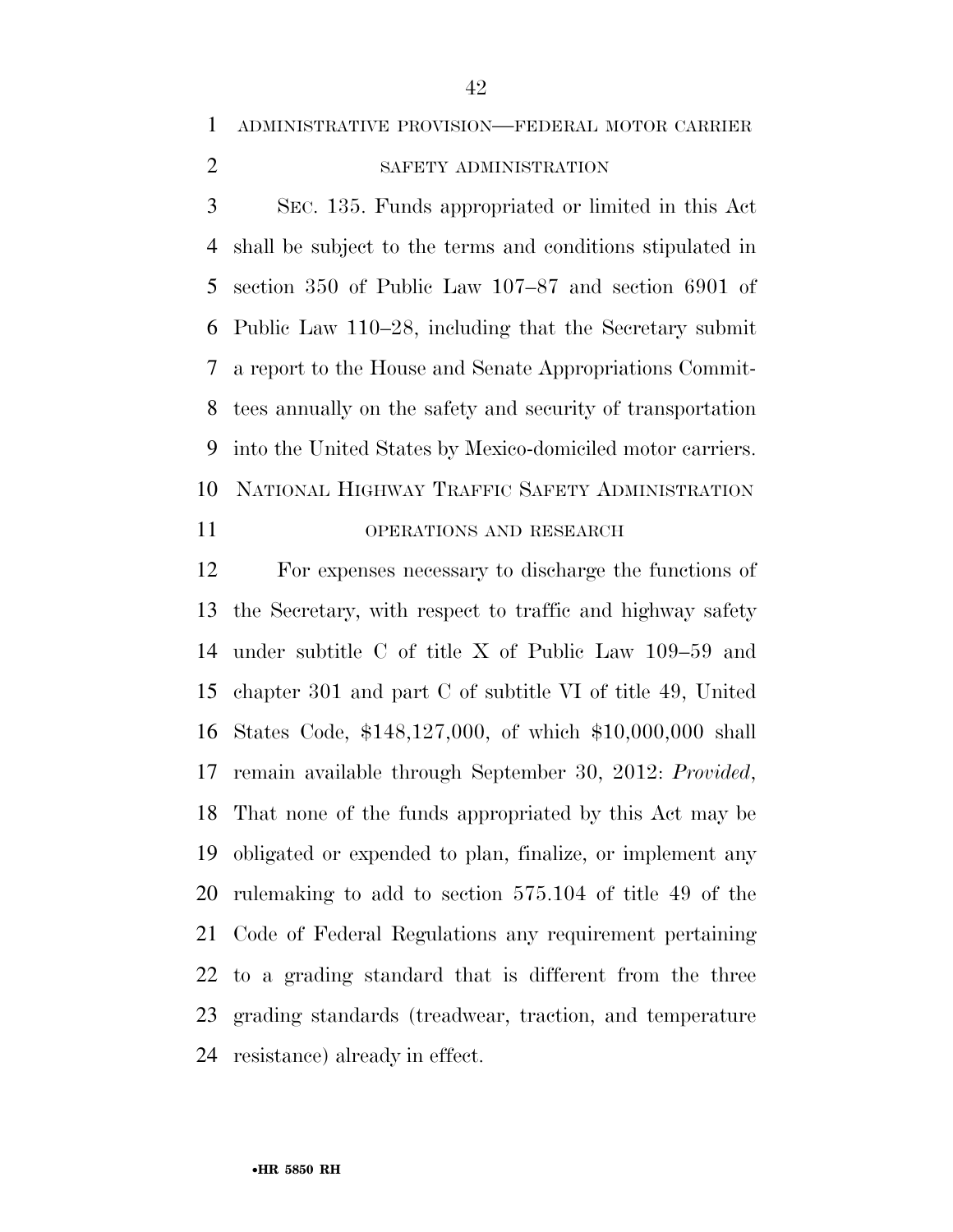| $\mathbf{1}$   | OPERATIONS AND RESEARCH                                              |
|----------------|----------------------------------------------------------------------|
| $\overline{2}$ | (LIQUIDATION OF CONTRACT AUTHORIZATION)                              |
| 3              | (LIMITATION ON OBLIGATIONS)                                          |
| $\overline{4}$ | (HIGHWAY TRUST FUND)                                                 |
| 5              | For payment of obligations incurred in carrying out                  |
| 6              | the provisions of 23 U.S.C. $403, $110,073,000$ to be de-            |
| 7              | rived from the Highway Trust Fund (other than the Mass               |
| 8              | Transit Account) and to remain available until expended:             |
| 9              | <i>Provided</i> , That none of the funds in this Act shall be avail- |
| 10             | able for the planning or execution of programs the total             |
| 11             | obligations for which, in fiscal year 2011, are in excess            |
| 12             | of $$110,073,000$ for programs authorized under 23 U.S.C.            |
| 13             | 403: Provided further, That within the $$110,073,000$ obli-          |
| 14             | gation limitation for operations and research, \$10,000,000          |
| 15             | shall remain available until September 30, 2012 and shall            |
| 16             | be in addition to the amount of any limitation imposed               |
| 17             | on obligations for future years.                                     |
| 18             | NATIONAL DRIVER REGISTER                                             |
| 19             | (LIQUIDATION OF CONTRACT AUTHORIZATION)                              |
| <b>20</b>      | (LIMITATION ON OBLIGATIONS)                                          |
| 21             | (HIGHWAY TRUST FUND)                                                 |
| 22             | For payment of obligations incurred in carrying out                  |
| 23             | chapter 303 of title 49, United States Code, $$4,170,000$ ,          |
| 24             | to be derived from the Highway Trust Fund (other than                |
| 25             | the Mass Transit Account) and to remain available until              |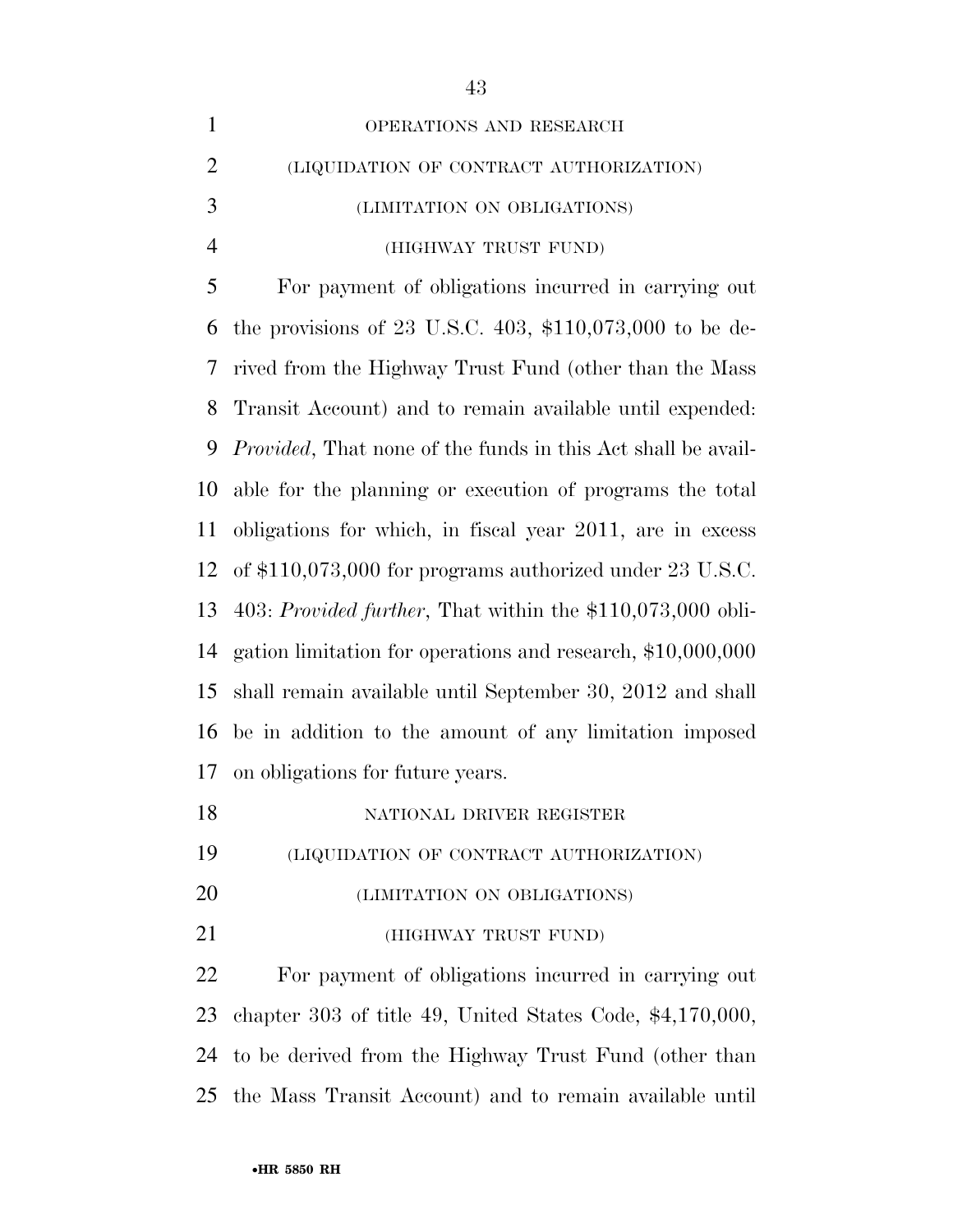expended: *Provided*, That none of the funds in this Act shall be available for the implementation or execution of programs the total obligations for which, in fiscal year 2011, are in excess of \$4,170,000 for the National Driver Register authorized under such chapter.

### NATIONAL DRIVER REGISTER MODERNIZATION

 For an additional amount for the ''National Driver Register''as authorized by chapter 303 of title 49, United States Code, \$2,530,000, to remain available through Sep- tember 30, 2012: *Provided*, That the funding made avail- able under this heading shall be used to continue the mod-ernization of the National Driver Register.

| 13 | HIGHWAY TRAFFIC SAFETY GRANTS |
|----|-------------------------------|
|    |                               |

(LIQUIDATION OF CONTRACT AUTHORIZATION)

- (LIMITATION ON OBLIGATIONS)
- (HIGHWAY TRUST FUND)

 For payment of obligations incurred in carrying out the provisions of 23 U.S.C. 402, 405, 406, 408, and 410 and sections 2001(a)(11), 2009, 2010, and 2011 of Public Law 109–59, to remain available until expended, \$626,328,000 to be derived from the Highway Trust Fund (other than the Mass Transit Account): *Provided*, That none of the funds in this Act shall be available for the planning or execution of programs the total obligations for which, in fiscal year 2011, are in excess of \$626,328,000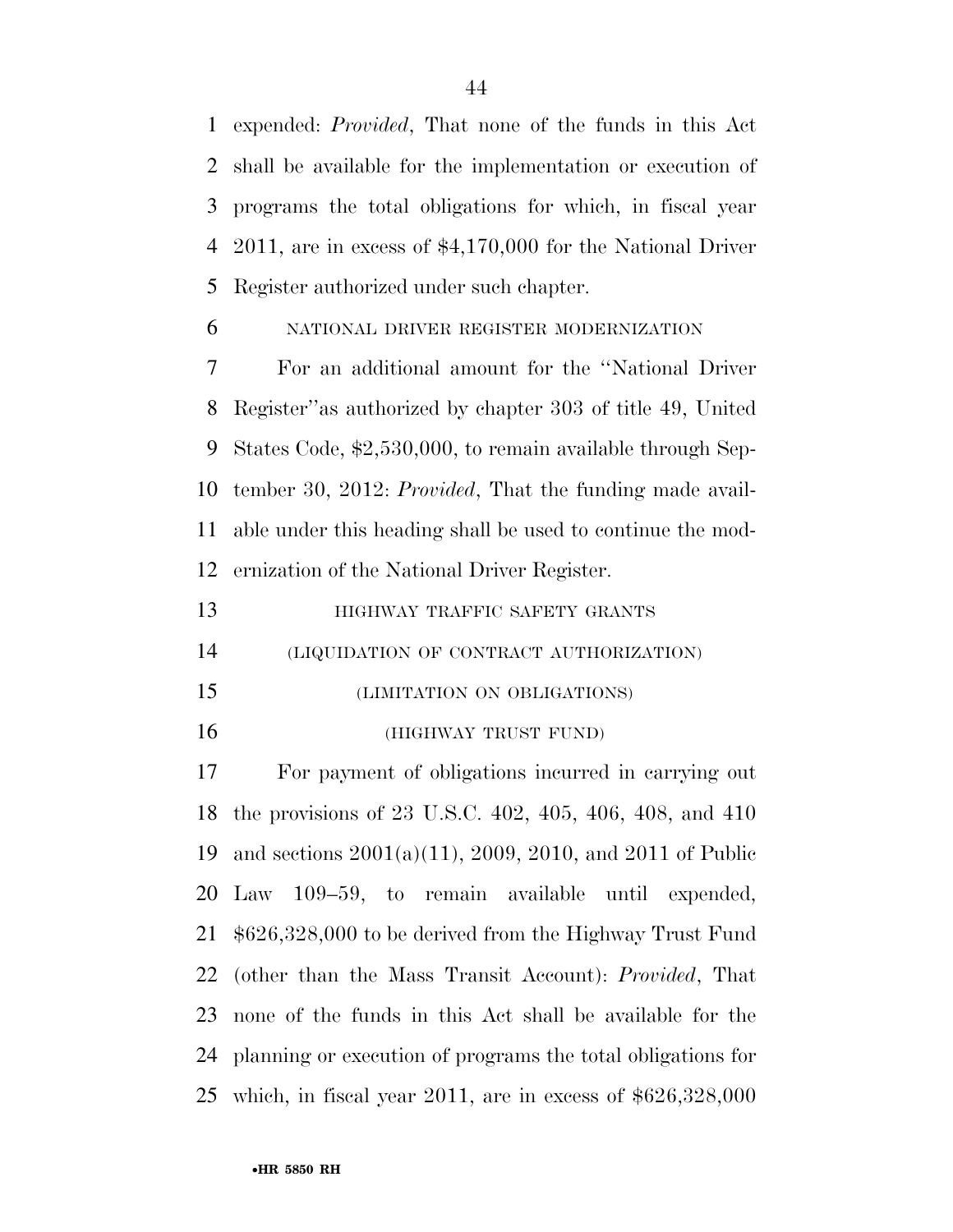for programs authorized under 23 U.S.C. 402, 405, 406, 408, and 410 and sections 2001(a)(11), 2009, 2010, and 2011 of Public Law 109–59, of which \$235,000,000 shall be for ''Highway Safety Programs'' under 23 U.S.C. 402; \$25,000,000 shall be for ''Occupant Protection Incentive Grants'' under 23 U.S.C. 405; \$124,500,000 shall be for ''Safety Belt Performance Grants'' under 23 U.S.C. 406, and such obligation limitation shall remain available until September 30, 2012 in accordance with subsection (f) of such section 406 and shall be in addition to the amount of any limitation imposed on obligations for such grants for future fiscal years, of which up to \$50,000,000 may be made available by the Secretary as grants to States that enact and enforce laws to prevent distracted driving; \$34,500,000 shall be for ''State Traffic Safety Informa- tion System Improvements'' under 23 U.S.C. 408; \$139,000,000 shall be for ''Alcohol-Impaired Driving Countermeasures Incentive Grant Program'' under 23 U.S.C. 410; \$25,328,000 shall be for ''Administrative Ex-20 penses" under section  $2001(a)(11)$  of Public Law 109– 59; \$29,000,000 shall be for ''High Visibility Enforcement Program'' under section 2009 of Public Law 109–59; \$7,000,000 shall be for ''Motorcyclist Safety'' under sec- tion 2010 of Public Law 109–59; and \$7,000,000 shall be for ''Child Safety and Child Booster Seat Safety Incen-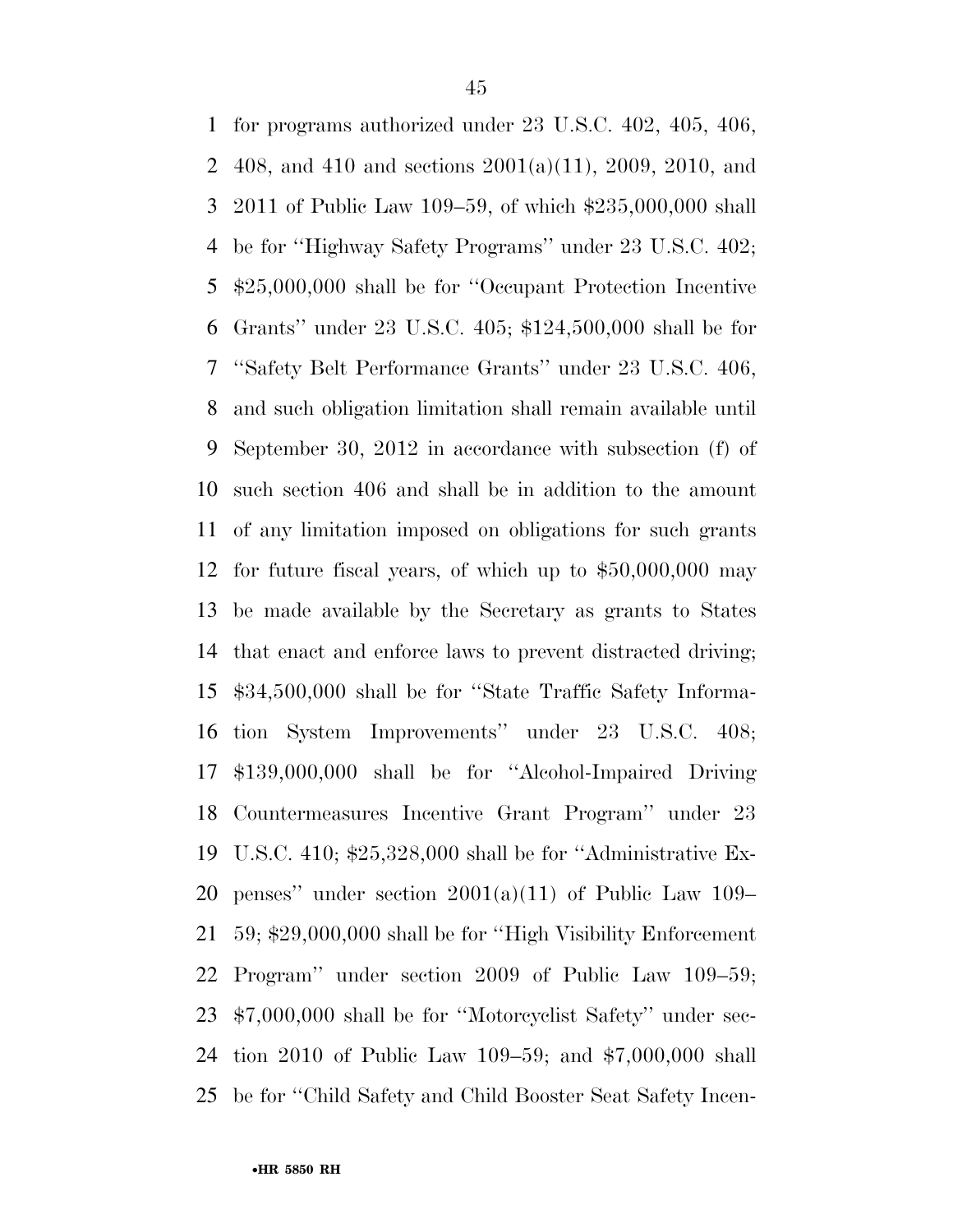tive Grants'' under section 2011 of Public Law 109–59: *Provided further,* That of the funds made available for grants to States that enact and enforce laws to prevent distracted driving, up to \$5,000,000 may be available for the development, production, and use of broadcast and print media advertising for distracted driving prevention: *Provided further*, That none of these funds shall be used for construction, rehabilitation, or remodeling costs, or for office furnishings and fixtures for State, local or private buildings or structures: *Provided further*, That not to ex- ceed \$500,000 of the funds made available for section 410 ''Alcohol-Impaired Driving Countermeasures Grants'' shall be available for technical assistance to the States: *Provided further*, That not to exceed \$750,000 of the funds made available for the ''High Visibility Enforcement Program'' shall be available for the evaluation required under section 2009(f) of Public Law 109–59.

ADMINISTRATIVE PROVISIONS—NATIONAL HIGHWAY

- TRAFFIC SAFETY ADMINISTRATION
- 20 (INCLUDING RESCISSION)

 SEC. 140. Notwithstanding any other provision of law or limitation on the use of funds made available under section 403 of title 23, United States Code, an additional \$130,000 shall be made available to the National Highway Traffic Safety Administration, out of the amount limited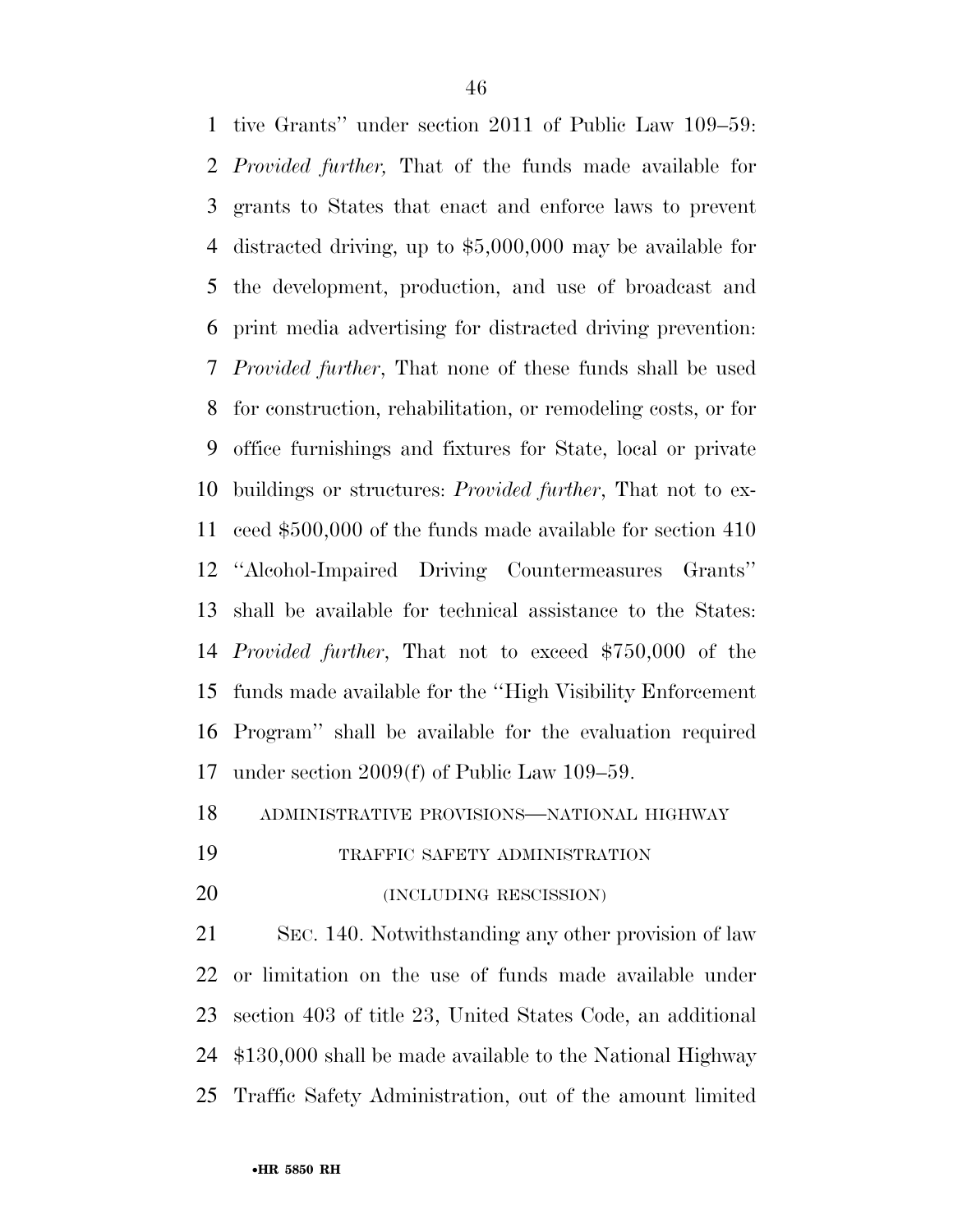for section 402 of title 23, United States Code, to pay for travel and related expenses for State management re- views and to pay for core competency development train-ing and related expenses for highway safety staff.

 SEC. 141. The limitations on obligations for the pro- grams of the National Highway Traffic Safety Adminis- tration set in this Act shall not apply to obligations for which obligation authority was made available in previous public laws for multiple years but only to the extent that the obligation authority has not lapsed or been used.

 SEC. 142. Of the amounts made available under the heading ''Highway Traffic Safety Grants (Liquidation of Contract Authorization) (Limitation on Obligations) (Highway Trust Fund)'' in prior appropriations Acts, \$7,907,000 in unobligated balances are permanently re-scinded.

- FEDERAL RAILROAD ADMINISTRATION
- 18 SAFETY AND OPERATIONS

 For necessary expenses of the Federal Railroad Ad- ministration, not otherwise provided for, \$203,348,000, of which \$5,492,000 shall remain available until expended.

RAILROAD RESEARCH AND DEVELOPMENT

 For necessary expenses for railroad research and de- velopment, \$40,000,000, to remain available until ex-pended.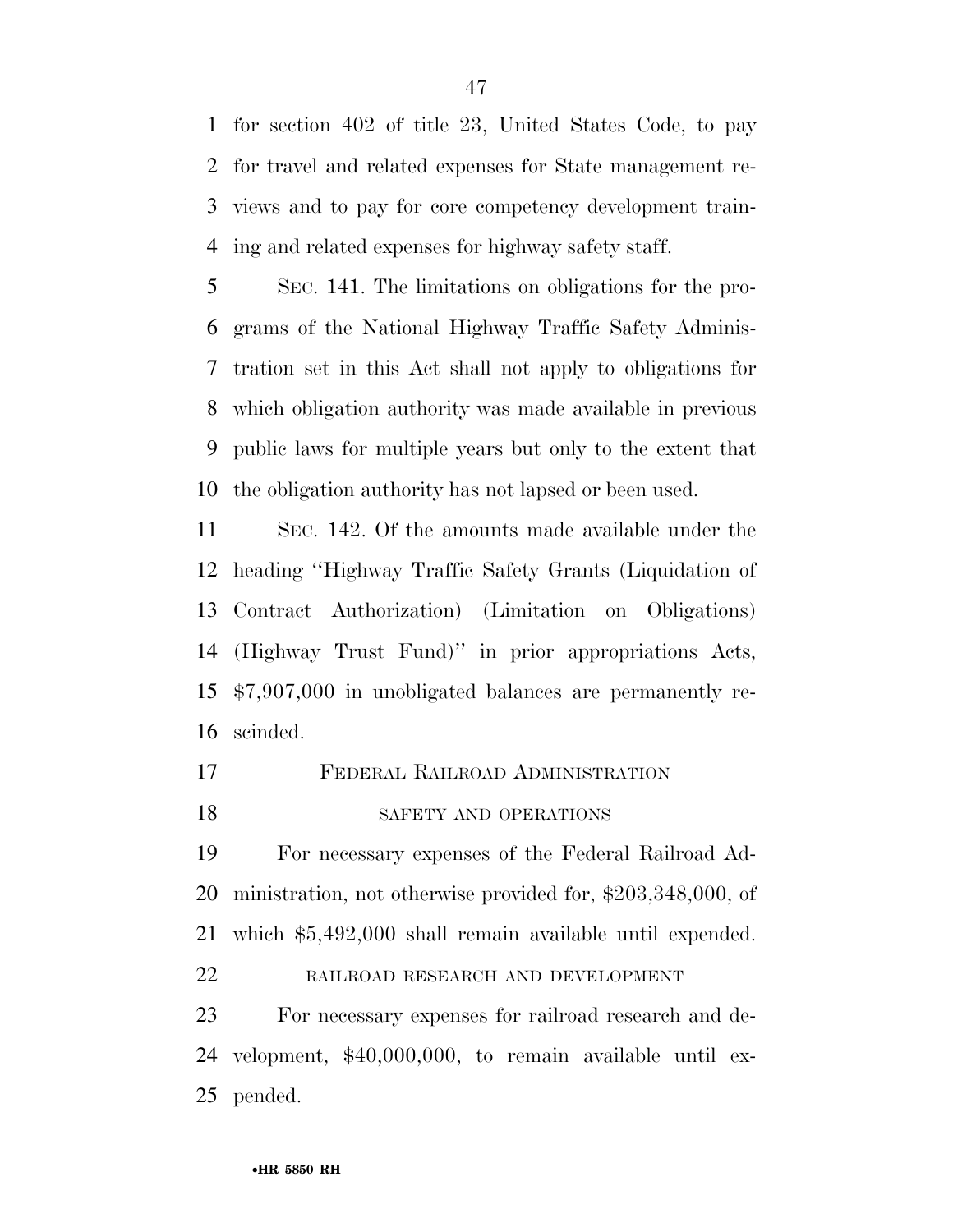### RAILROAD SAFETY TECHNOLOGY PROGRAM

 For necessary expenses of carrying out section 20158 of title 49, United States Code, \$75,000,000, to remain available until expended: *Provided*, That to be eligible for assistance under this heading, an entity need not have de-6 veloped plans required under subsection  $20156(e)(2)$  of title 49, United States Code, and section 20157 of such title.

# RAILROAD REHABILITATION AND IMPROVEMENT

### 10 FINANCING PROGRAM

 The Secretary of Transportation is authorized to issue to the Secretary of the Treasury notes or other obli- gations pursuant to section 512 of the Railroad Revitaliza- tion and Regulatory Reform Act of 1976 (Public Law 94– 210), as amended, in such amounts and at such times as may be necessary to pay any amounts required pursuant to the guarantee of the principal amount of obligations under sections 511 through 513 of such Act, such author- ity to exist as long as any such guaranteed obligation is outstanding: *Provided*, That pursuant to section 502 of such Act, as amended, no new direct loans or loan guar- antee commitments shall be made using Federal funds for the credit risk premium during fiscal year 2011.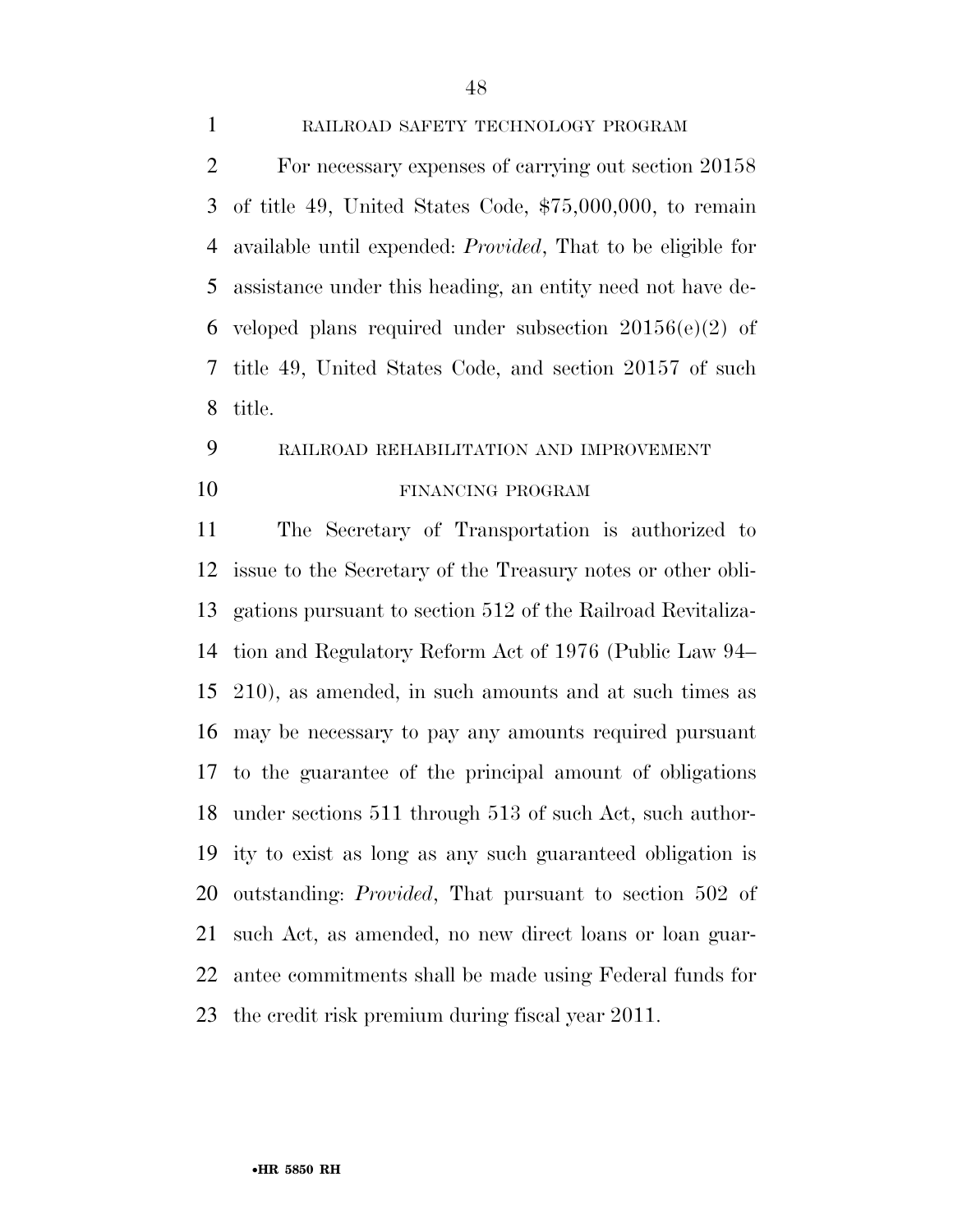### 2 AND INTERCITY PASSENGER RAIL SERVICE

 To enable the Secretary of Transportation to make grants for high-speed rail projects as authorized under section 26106 of title 49, United States Code, capital in- vestment grants to support intercity passenger rail service as authorized under section 24406 of title 49, United States Code, and congestion grants as authorized under section 24105 of title 49, United States Code, and to enter into cooperative agreements for these purposes as author- ized, \$1,400,000,000, to remain available until expended: *Provided*, That up to \$50,000,000 of funds provided under this paragraph are available to the Administrator of the Federal Railroad Administration to fund the award and oversight by the Administrator of grants and cooperative agreements for intercity and high-speed rail: *Provided fur- ther*, That up to \$30,000,000 of the funds provided under this paragraph are available to the Administrator for the purposes of conducting research and demonstrating tech- nologies supporting the development of high-speed rail in the United States, including the demonstration of next- generation rolling stock fleet technology and the imple- mentation of the Rail Cooperative Research Program au- thorized by section 24910 of title 49, United States Code: *Provided further*, That up to \$50,000,000 of the funds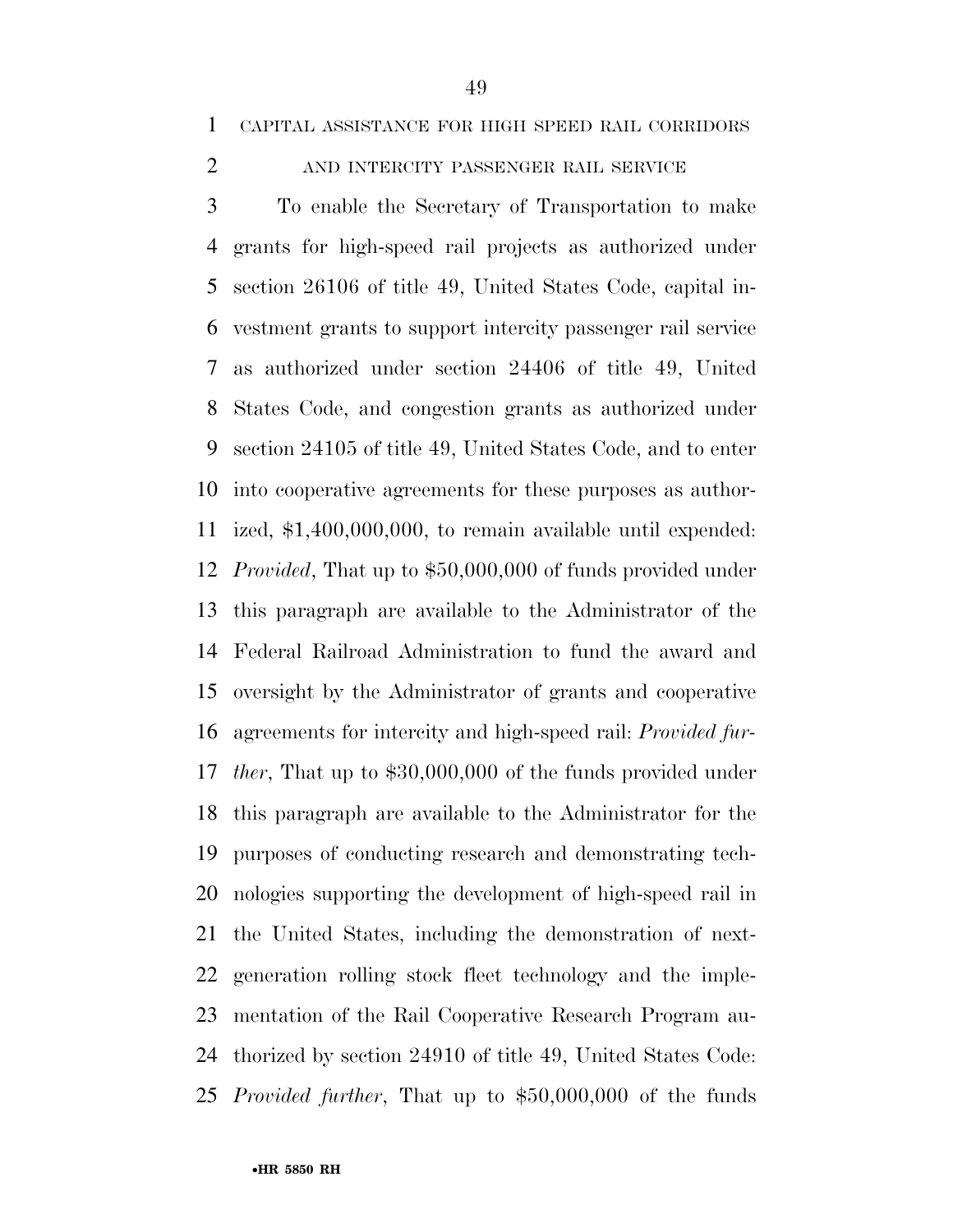provided under this paragraph may be used for planning activities that lead directly to the development of a pas- senger rail corridor investment plan consistent with the requirements established by the Administrator or a state rail plan consistent with chapter 227 of title 49, United States Code: *Provided further*, That the Secretary may re- tain a portion of the funds made available for planning activities under the previous proviso to facilitate the prep- aration of a service development plan and related environ- mental impact statement for high-speed corridors located in multiple States: *Provided further*, That the Secretary shall issue interim guidance to applicants covering applica- tion procedures and administer the grants provided under this heading pursuant to that guidance until final regula- tions are issued: *Provided further*, That not less than 85 percent of the funds provided under this heading shall be for cooperative agreements that lead to the development of entire segments or phases of intercity or high-speed rail corridors: *Provided further*, That at least 30 days prior to issuing a letter of intent or cooperative agreement pur- suant to Section 24402(f) of title 49, United States Code, for a major corridor development program, the Secretary shall provide to the House and Senate Committees on Ap- propriations written notification consisting of a business and public investment case for the proposed corridor pro-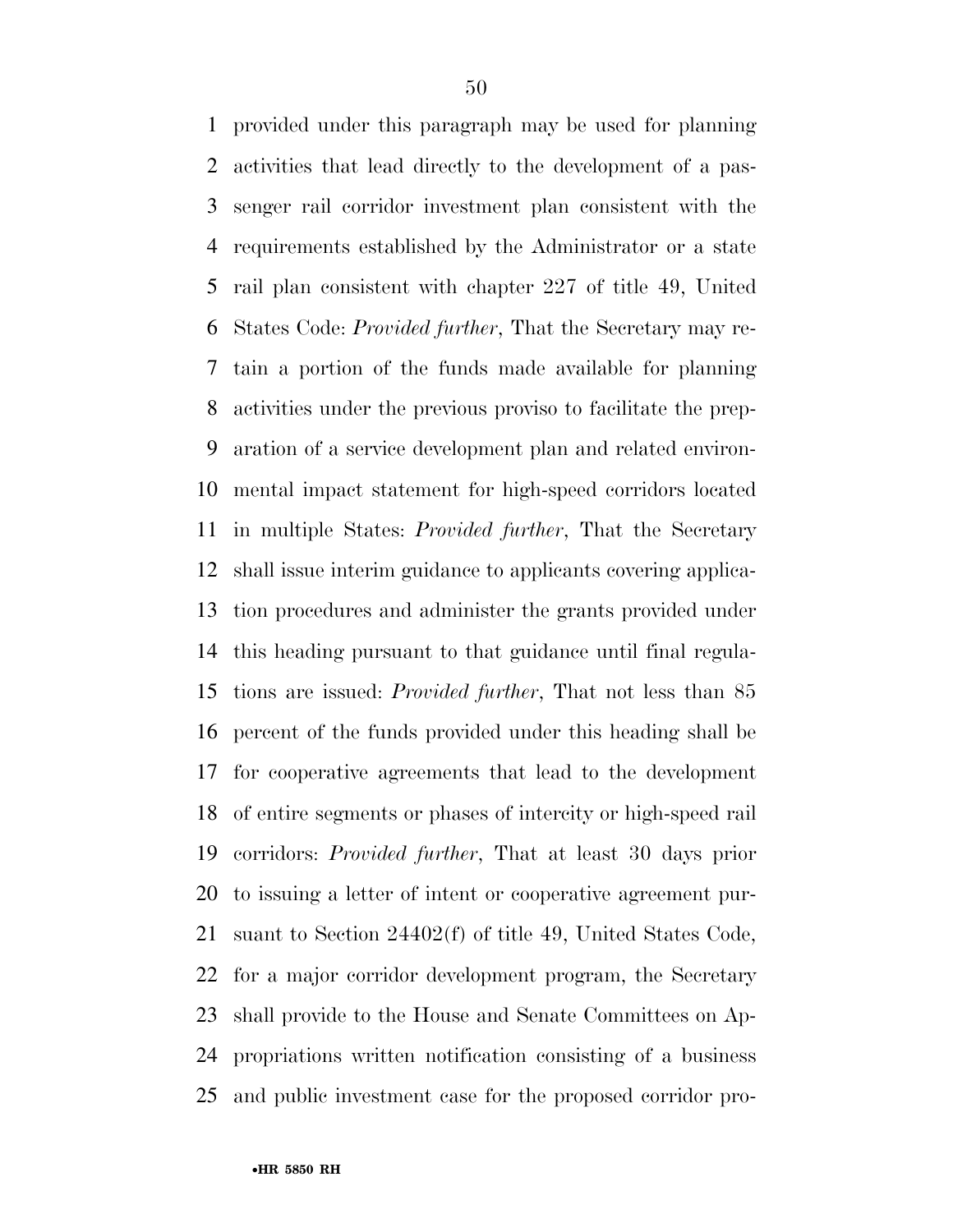gram which shall include: a comprehensive analysis of the monetary and non-monetary costs and benefits of the cor- ridor development program; an assessment of ridership, passenger travel time reductions, congestion relief bene- fits, environmental benefits, economic benefits, and other public benefits; operating financial forecasts for the pro- gram; a full capital cost estimation for the entire project, including the amount, source and security of non-Federal funds to complete the project; a summary of the grants management plan and an evaluation of the grantee's abil- ity to sustain the project: *Provided further*, That the Fed- eral share payable of the costs for which a grant or cooper- ative agreements is made under this heading shall not ex- ceed 80 percent: *Provided further*, That in addition to the provisions of title 49, United States Code, that apply to each of the individual programs funded under this head- ing, subsections 24402(a)(2), 24402(f), 24402(i), and 24403(a) and (c) of title 49, United States Code, shall also apply to the provision of funds provided under this heading: *Provided further*, That a project need not be in a State rail plan developed under Chapter 227 of title 49, United States Code, to be eligible for assistance under this heading: *Provided further*, That recipients of grants under this paragraph shall conduct all procurement transactions using such grant funds in a manner that provides full and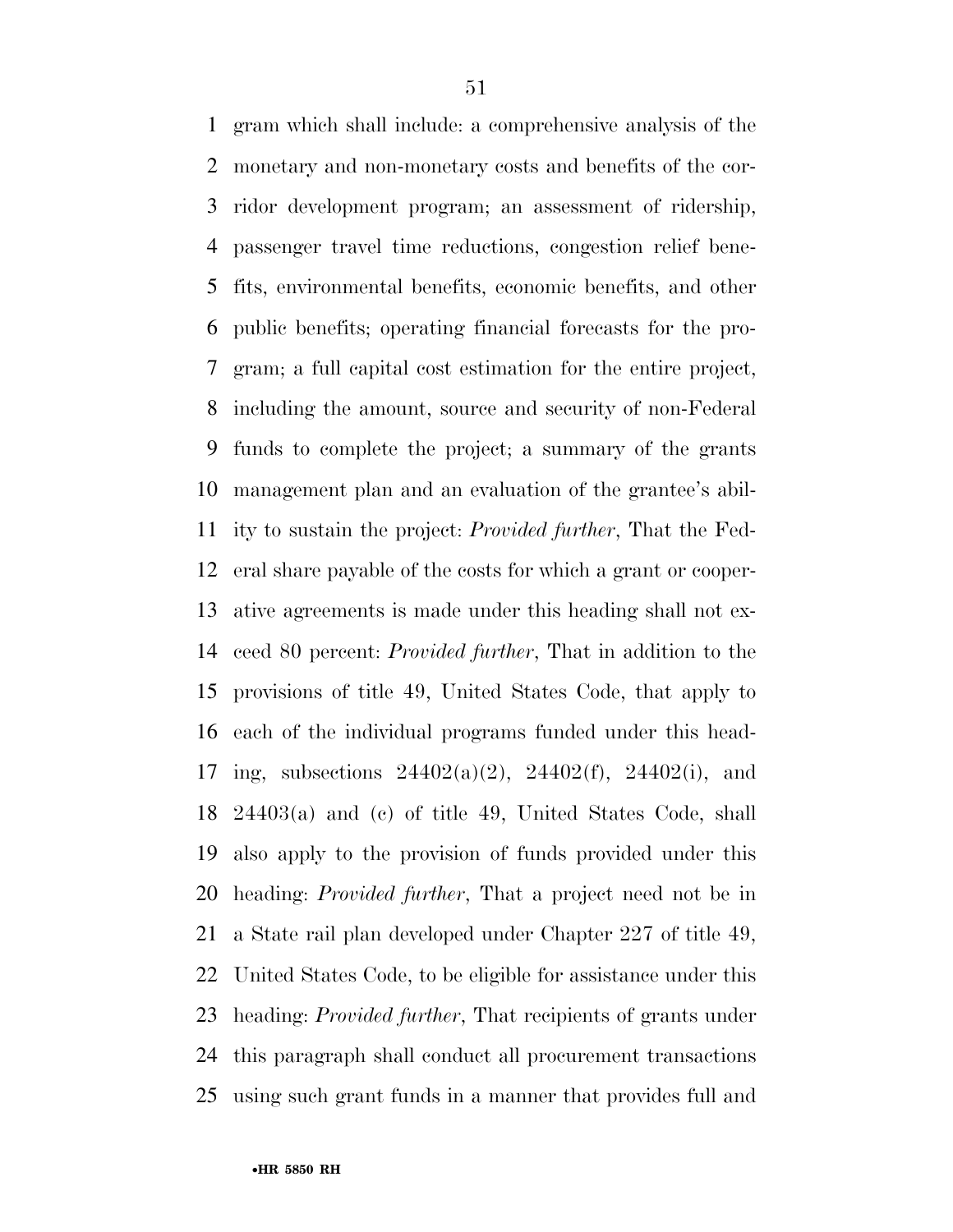open competition, as determined by the Secretary, in com-pliance with existing labor agreements.

# OPERATING GRANTS TO THE NATIONAL RAILROAD PASSENGER CORPORATION

 To enable the Secretary of Transportation to make quarterly grants to the National Railroad Passenger Cor- poration for the operation of intercity passenger rail, as authorized by section 101 of the Passenger Rail Invest- ment and Improvement Act of 2008 (division B of Public Law 110–432), \$563,000,000, to remain available until expended: *Provided*, That each grant request shall be ac- companied by a detailed financial analysis, revenue projec- tion, and capital expenditure projection justifying the Fed- eral support to the Secretary's satisfaction: *Provided fur- ther*, That concurrent with the President's budget request for fiscal year 2012, the Corporation shall submit to the House and Senate Committees on Appropriations a budget request for fiscal year 2012 in similar format and sub- stance to those submitted by executive agencies of the Federal Government.

### CAPITAL AND DEBT SERVICE GRANTS TO THE NATIONAL

### 22 RAILROAD PASSENGER CORPORATION

 To enable the Secretary of Transportation to make grants to the National Railroad Passenger Corporation for capital investments as authorized by section 101(c) and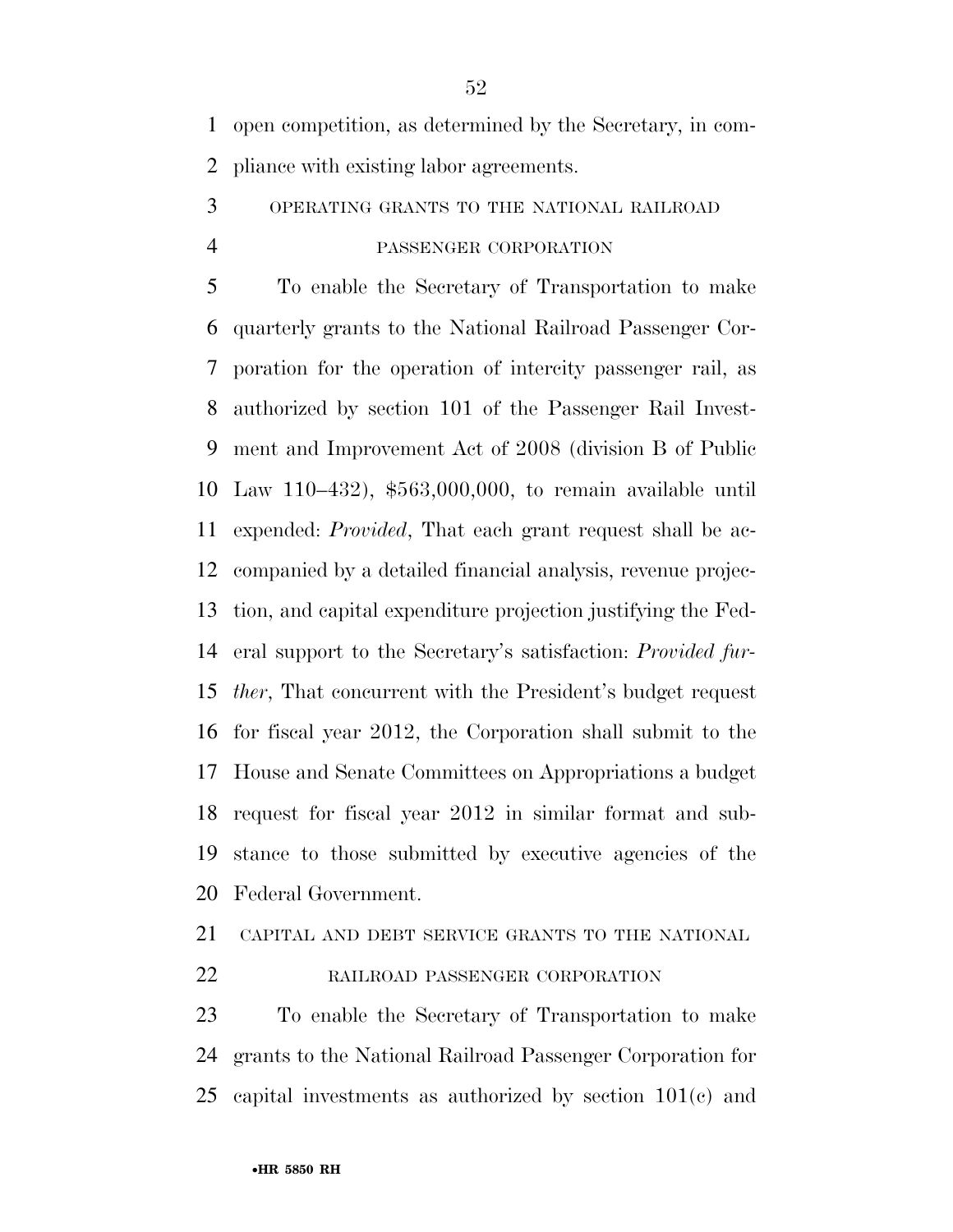219(b) of the Passenger Rail Investment and Improve- ment Act of 2008 (division B of Public Law 110–432), \$1,203,500,000 to remain available until expended, of which not to exceed \$305,000,000 shall be for debt service obligations as authorized by section 102 of such Act: *Pro- vided*, That after an initial distribution of up to \$200,000,000 which shall be used by the Corporation as a working capital account, all remaining funds shall be provided to the Corporation only on a reimbursable basis: *Provided further*, That the Secretary may retain up to one- half of 1 percent of the funds provided under this heading to fund the costs of project management oversight of cap- ital projects funded by grants provided under this heading, as authorized by subsection 101(d) of division B of Public Law 110–432: *Provided further*, That the Secretary shall approve funding for capital expenditures, including ad- vance purchase orders of materials, for the Corporation only after receiving and reviewing a grant request for each specific capital project justifying the Federal support to the Secretary's satisfaction: *Provided further*, That none of the funds under this heading may be used to subsidize operating losses of the Corporation: *Provided further*, That none of the funds under this heading may be used for cap- ital projects not approved by the Secretary of Transpor-tation or on the Corporation's fiscal year 2010 business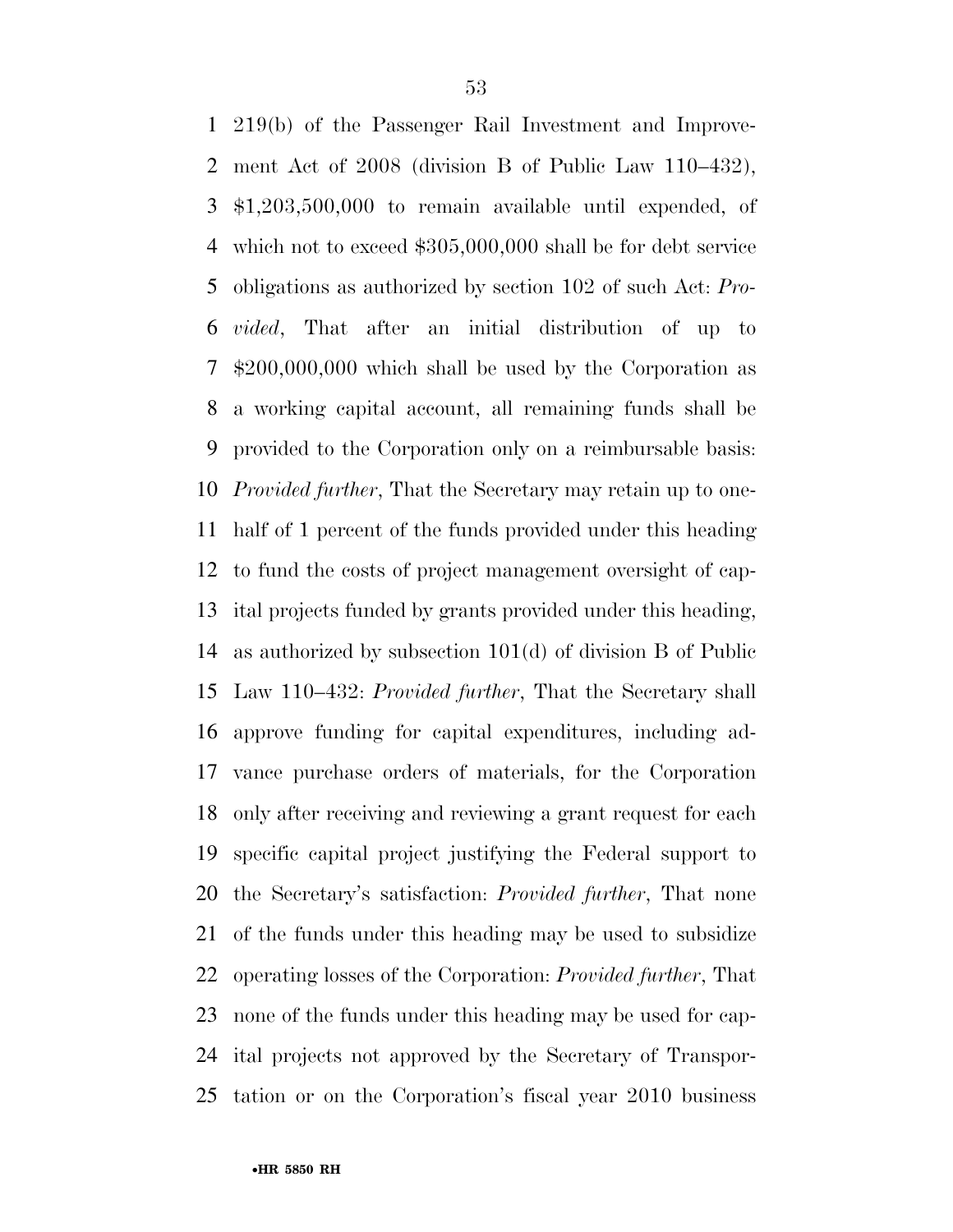plan: *Provided further*, That in addition to the project management oversight funds authorized under section 101(d) of division B of Public Law 110–432, the Sec- retary may retain up to an additional one-half of one per- cent of the funds provided under this heading to fund ex- penses associated with implementing section 212 of divi- sion B of Public Law 110–432, including the amendments made by section 212 to section 24905 of title 49, United States Code, and other mandates of Division B of Public Law 110–432.

# ADMINISTRATIVE PROVISIONS—FEDERAL RAILROAD ADMINISTRATION

 SEC. 150. Hereafter, notwithstanding any other pro- vision of law, funds provided in this Act for the National Railroad Passenger Corporation shall immediately cease to be available to said Corporation in the event that the Corporation contracts to have services provided at or from any location outside the United States. For purposes of this section, the word ''services'' shall mean any service that was, as of July 1, 2006, performed by a full-time or part-time Amtrak employee whose base of employment is located within the United States.

 SEC. 151. The Secretary of Transportation may re- ceive and expend cash, or receive and utilize spare parts and similar items, from non-United States Government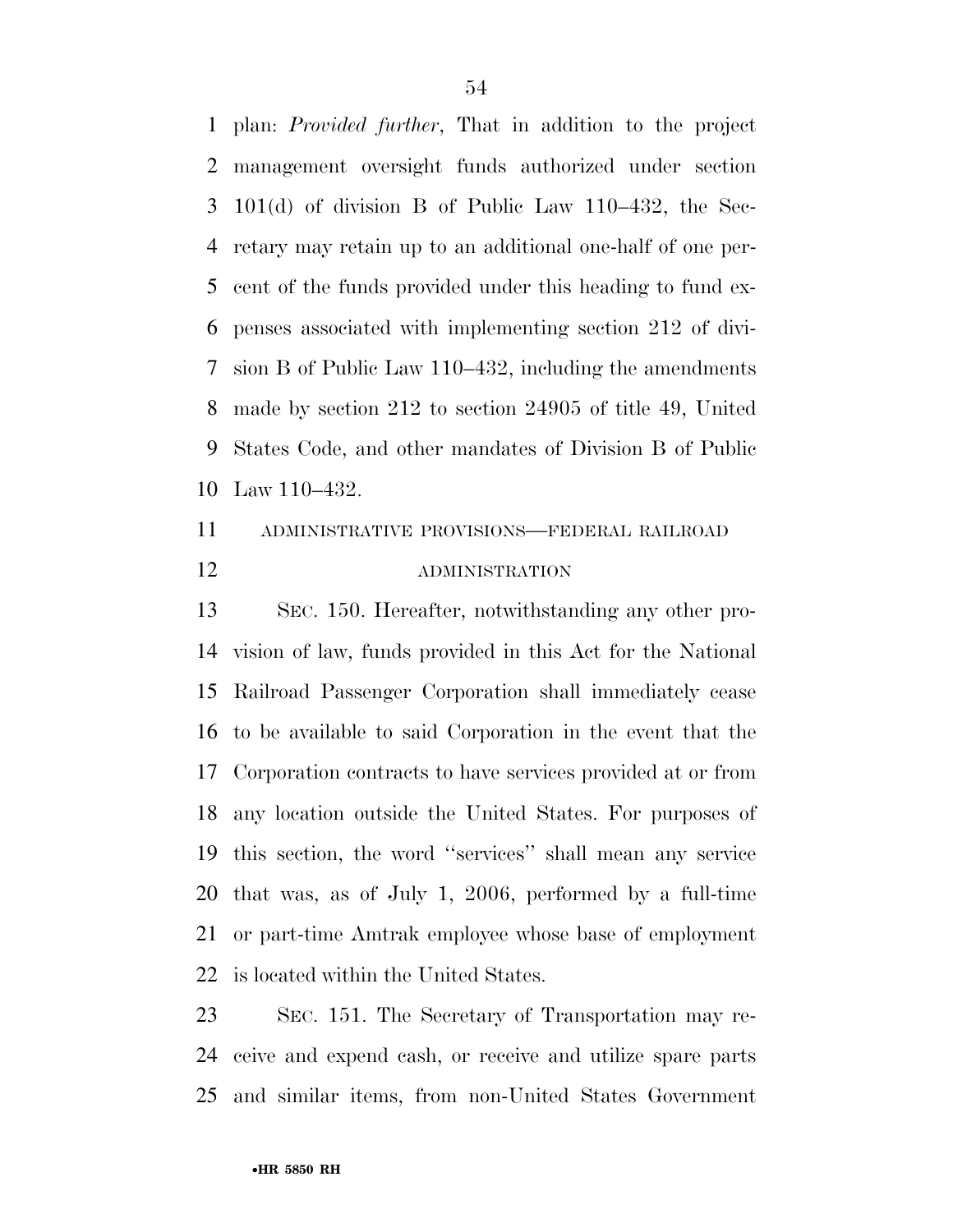sources to repair damages to or replace United States Government owned automated track inspection cars and equipment as a result of third party liability for such dam- ages, and any amounts collected under this section shall be credited directly to the Safety and Operations account of the Federal Railroad Administration, and shall remain available until expended for the repair, operation and maintenance of automated track inspection cars and equipment in connection with the automated track inspec-tion program.

 FEDERAL TRANSIT ADMINISTRATION 12 ADMINISTRATIVE EXPENSES

 For necessary administrative expenses of the Federal Transit Administration's programs authorized by chapter 53 of title 49, United States Code, \$106,559,000: *Pro- vided,*That for an additional amount to carry out public transportation fixed guideway safety oversight activities, \$24,139,000, if legislation authorizing such activities is enacted into law prior to September 30, 2011: *Provided further*, That of the funds available under this heading, not to exceed \$2,200,000 shall be available for travel: *Pro- vided further*, That none of the funds provided or limited in this Act may be used to create a permanent office of transit security under this heading: *Provided further*, That upon submission to the Congress of the fiscal year 2012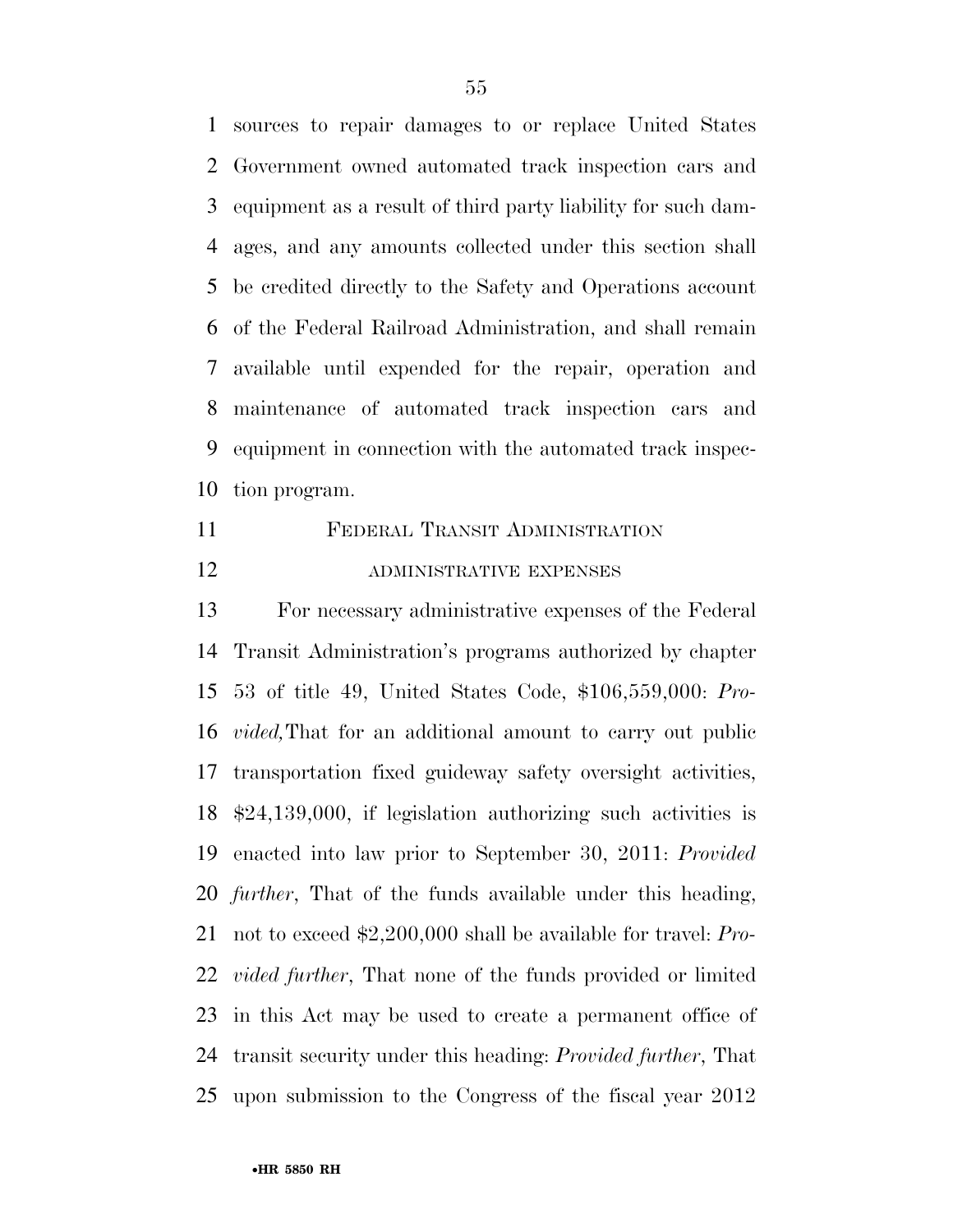| $\mathbf{1}$   | President's budget, the Secretary of Transportation shall          |
|----------------|--------------------------------------------------------------------|
| $\overline{2}$ | transmit to Congress the annual report on new starts, in-          |
| 3              | cluding proposed allocations of funds for fiscal year 2012.        |
| $\overline{4}$ | FORMULA AND BUS GRANTS                                             |
| 5              | (LIQUIDATION OF CONTRACT AUTHORITY)                                |
| 6              | (LIMITATION ON OBLIGATIONS)                                        |
| 7              | (HIGHWAY TRUST FUND)                                               |
| 8              | For payment of obligations incurred in carrying out                |
| 9              | the provisions of 49 U.S.C. 5305, 5307, 5308, 5309,                |
| 10             | 5310, 5311, 5316, 5317, 5320, 5335, 5339, and 5340 and             |
| 11             | section 3038 of Public Law 105-178, as amended,                    |
| 12             | $$9,200,000,000$ to be derived from the Mass Transit Ac-           |
| 13             | count of the Highway Trust Fund and to remain available            |
| 14             | until expended: <i>Provided</i> , That funds available for the im- |
| 15             | plementation or execution of programs authorized under             |
| 16             | 49 U.S.C. 5305, 5307, 5308, 5309, 5310, 5311, 5316,                |
| 17             | 5317, 5320, 5335, 5339, and 5340 and section 3038 of               |
|                | 18 Public Law 105–178, as amended, shall not exceed total          |
| 19             | obligations of $$8,961,348,000$ in fiscal year 2011: Pro-          |
| 20             | <i>vided further</i> , That of the amounts made available under    |
| 21             | this heading, $$250,000,000$ shall be available for the Sec-       |
| 22             | retary of Transportation to make grants for the operating          |
| 23             | costs of equipment and facilities for use in public transpor-      |
| 24             | tation, if legislation authorizing such activities is enacted      |
|                | 25 into law prior to September 30, 2011: Provided further,         |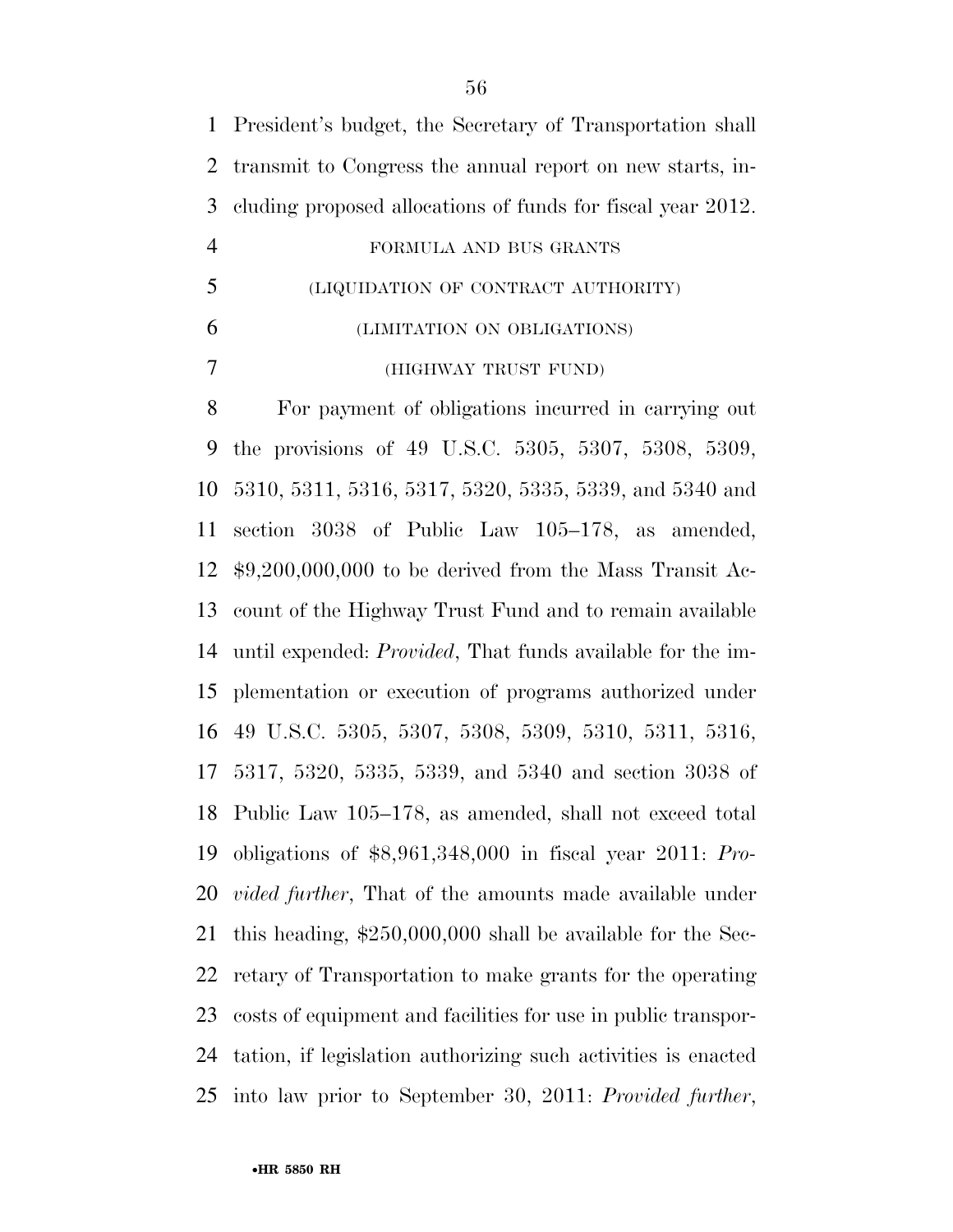That eligible recipients under the previous proviso shall include States and designated recipients that receive fund- ing under sections 5307 and 5311 of title 49, United States Code.

### RESEARCH AND UNIVERSITY RESEARCH CENTERS

 For necessary expenses to carry out 49 U.S.C. 5306, 5312–5315, 5322, and 5506, \$65,376,000, to remain available until expended: *Provided*, That \$10,000,000 is available to carry out the transit cooperative research pro- gram under section 5313 of title 49, United States Code, \$4,300,000 is available for the National Transit Institute under section 5315 of title 49, United States Code, and \$7,000,000 is available for university transportation cen- ters program under section 5506 of title 49, United States Code: *Provided further*, That \$44,076,000 is available to carry out national research programs under sections 5312, 5313, 5314, and 5322 of title 49, United States Code. CAPITAL INVESTMENT GRANTS

 For necessary expenses to carry out section 5309 of title 49, United States Code, \$2,000,000,000, to remain available until expended.

WASHINGTON METROPOLITAN AREA TRANSIT AUTHORITY

 For grants to the Washington Metropolitan Area Transit Authority as authorized under section 601 of divi-sion B of Public Law 110–432, \$150,000,000, to remain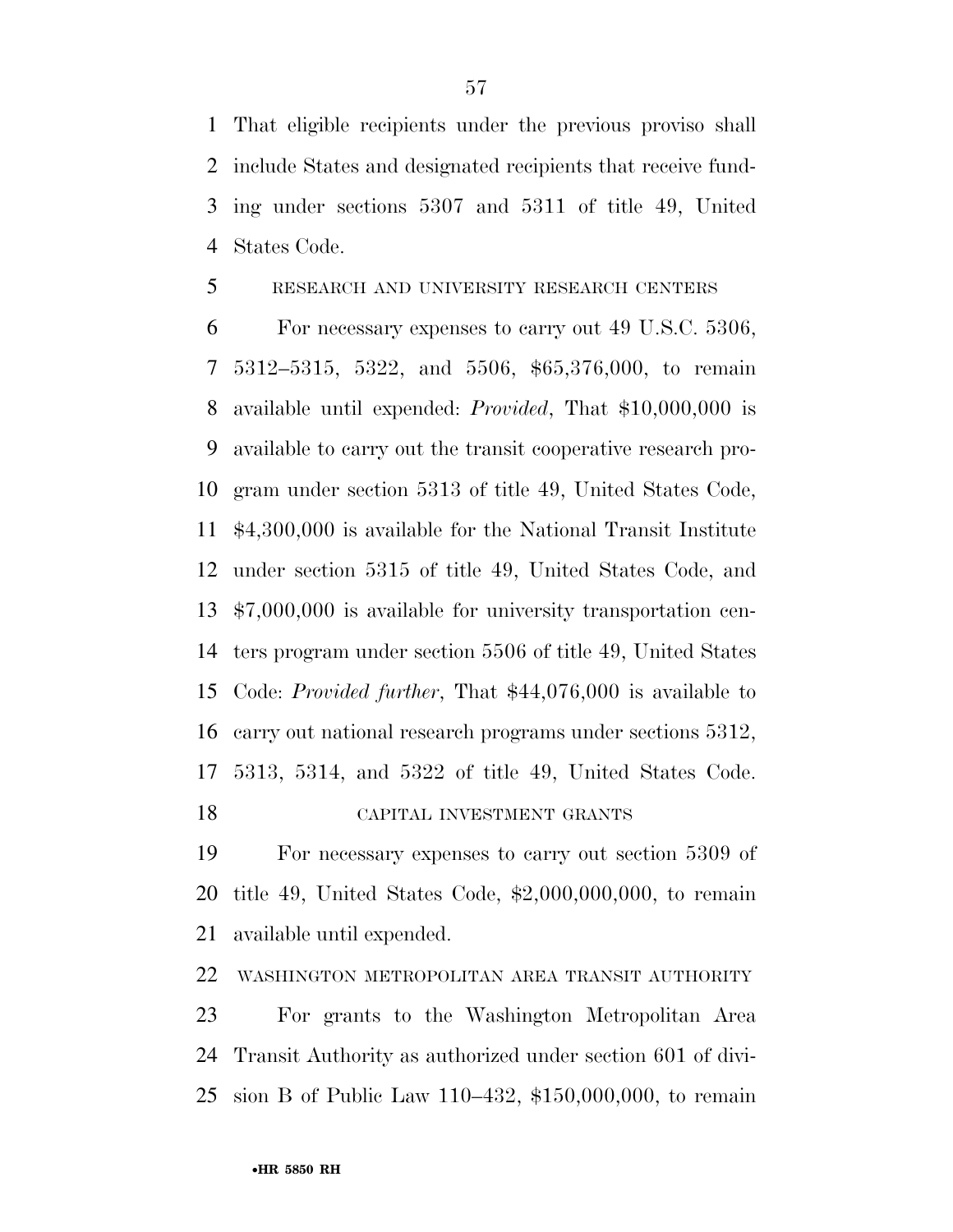available until expended: *Provided,* That the Secretary shall approve grants for capital and preventive mainte- nance expenditures for the Washington Metropolitan Area Transit Authority only after receiving and reviewing a re- quest for each specific project: *Provided further,* That prior to approving such grants, the Secretary shall deter- mine that the Washington Metropolitan Area Transit Au- thority has placed the highest priority on those invest-ments that will improve the safety of the system.

 ADMINISTRATIVE PROVISIONS—FEDERAL TRANSIT ADMINISTRATION

 SEC. 160. The limitations on obligations for the pro- grams of the Federal Transit Administration shall not apply to any authority under 49 U.S.C. 5338, previously made available for obligation, or to any other authority previously made available for obligation.

 SEC. 161. Notwithstanding any other provision of law, funds appropriated or limited by this Act under ''Fed- eral Transit Administration, Capital Investment Grants'' and for bus and bus facilities under ''Federal Transit Ad- ministration, Formula and Bus Grants'' for projects speci- fied in this Act or identified in reports accompanying this Act not obligated by September 30, 2013, and other recov- eries, shall be directed to projects eligible to use the funds for the purposes for which they were originally provided.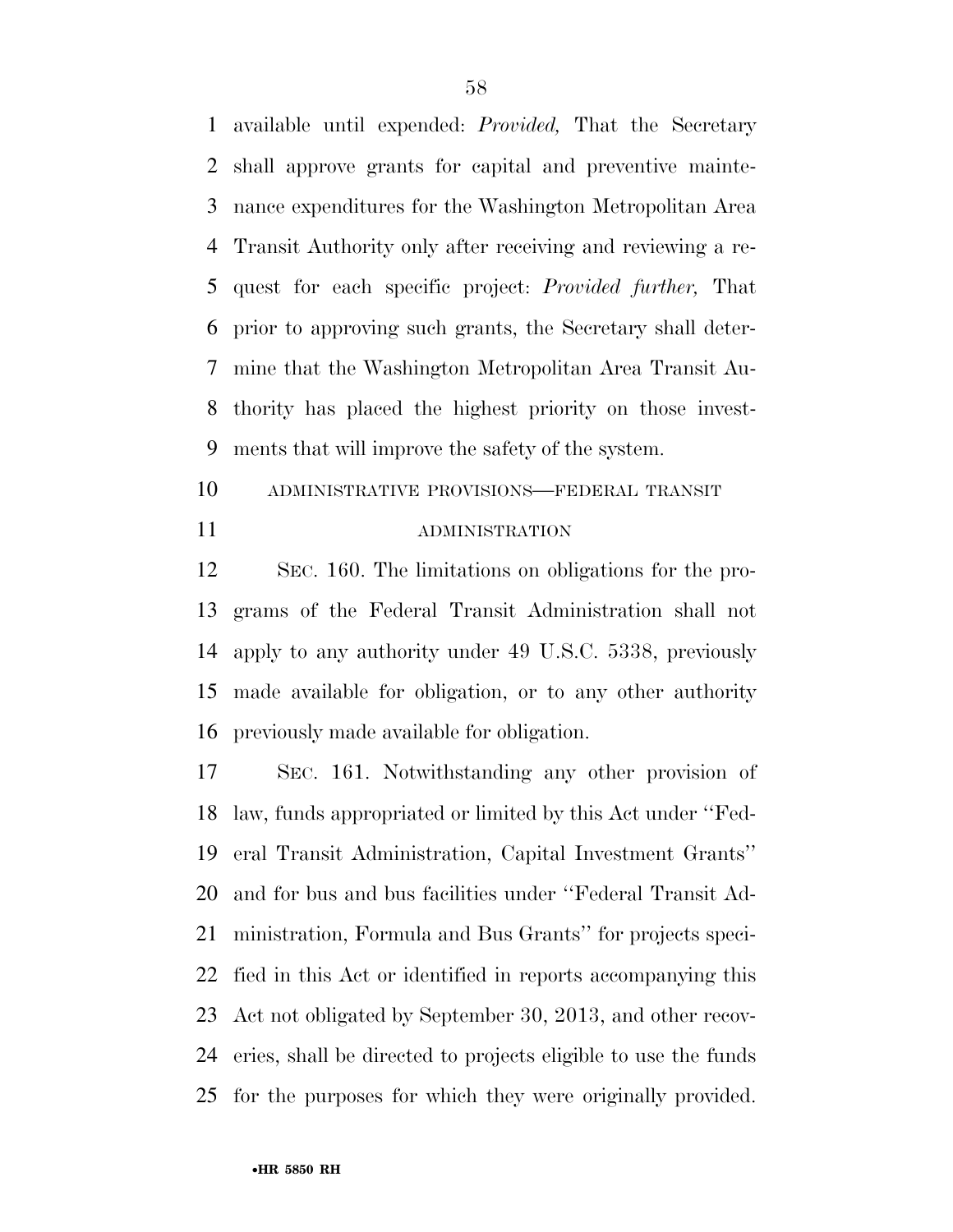SEC. 162. Notwithstanding any other provision of law, any funds appropriated before October 1, 2010, under any section of chapter 53 of title 49, United States Code, that remain available for expenditure, may be transferred to and administered under the most recent appropriation heading for any such section.

 SEC. 163. Notwithstanding any other provision of law, unobligated funds made available for new fixed guide- way system projects under the heading ''Federal Transit Administration, Capital investment grants'' in any appro- priations Act prior to this Act may be used during this fiscal year to satisfy expenses incurred for such projects. SEC. 164. Notwithstanding any other provision of law, unobligated funds or recoveries under section 5309 of title 49, United States Code, that are available to the Secretary of Transportation for reallocation shall be di- rected to projects eligible to use the funds for the purposes for which they were originally provided.

SAINT LAWRENCE SEAWAY DEVELOPMENT

### CORPORATION

 The Saint Lawrence Seaway Development Corpora- tion is hereby authorized to make such expenditures, with- in the limits of funds and borrowing authority available to the Corporation, and in accord with law, and to make such contracts and commitments without regard to fiscal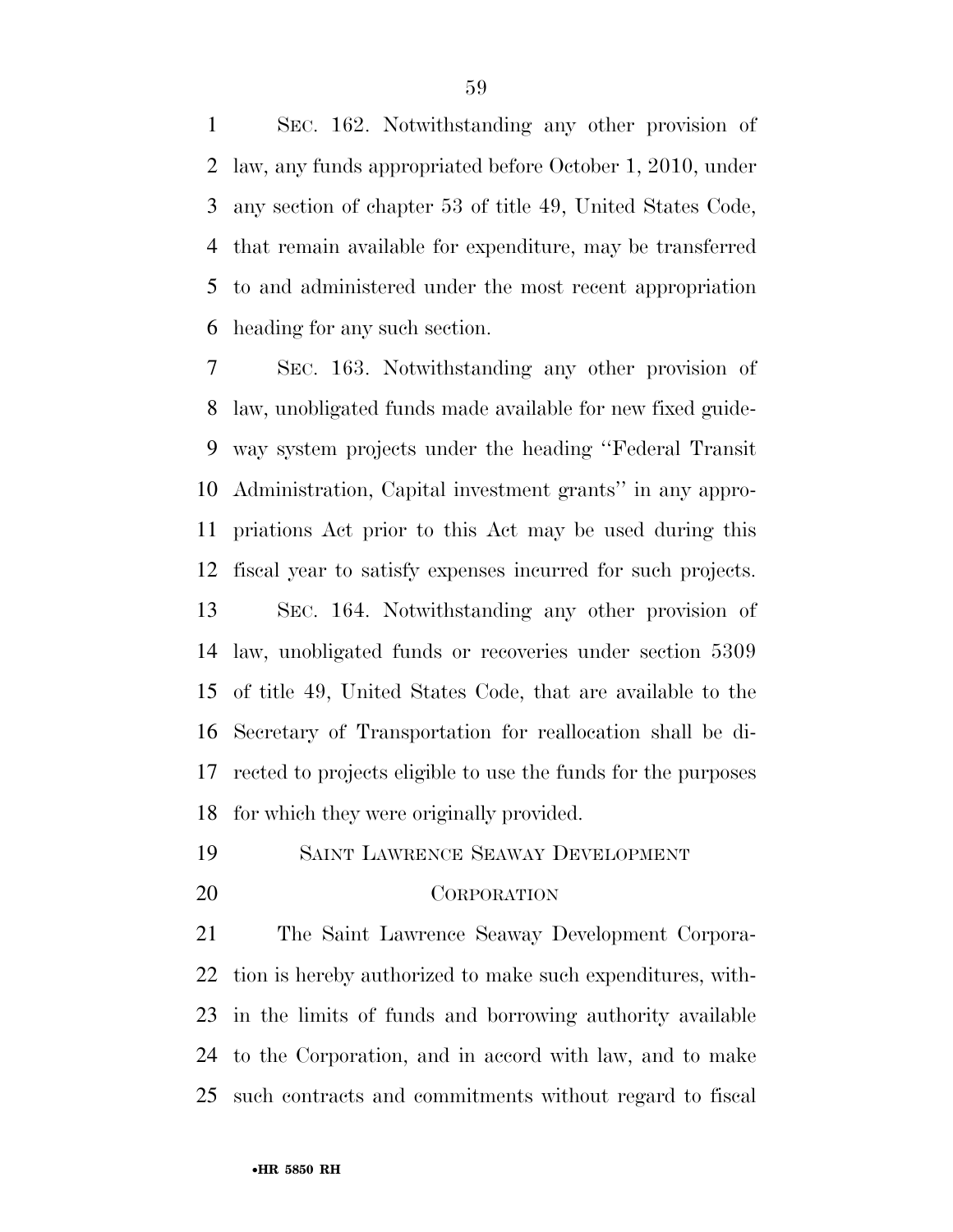year limitations as provided by section 104 of the Govern- ment Corporation Control Act, as amended, as may be necessary in carrying out the programs set forth in the Corporation's budget for the current fiscal year.

- OPERATIONS AND MAINTENANCE
- (HARBOR MAINTENANCE TRUST FUND)

 For necessary expenses for operations, maintenance, and capital asset renewal of those portions of the Saint Lawrence Seaway owned, operated, and maintained by the Saint Lawrence Seaway Development Corporation, \$33,868,000, to be derived from the Harbor Maintenance Trust Fund, pursuant to Public Law 99–662.

- MARITIME ADMINISTRATION
- MARITIME SECURITY PROGRAM

 For necessary expenses to maintain and preserve a U.S.-flag merchant fleet to serve the national security needs of the United States, \$174,000,000, to remain avail-able until expended.

OPERATIONS AND TRAINING

 For necessary expenses of operations and training ac- tivities authorized by law, \$169,353,000, of which \$11,240,000 shall remain available until expended for maintenance and repair of training ships at State Mari- time Academies, and of which \$30,900,000 shall remain available until expended for capital improvements at the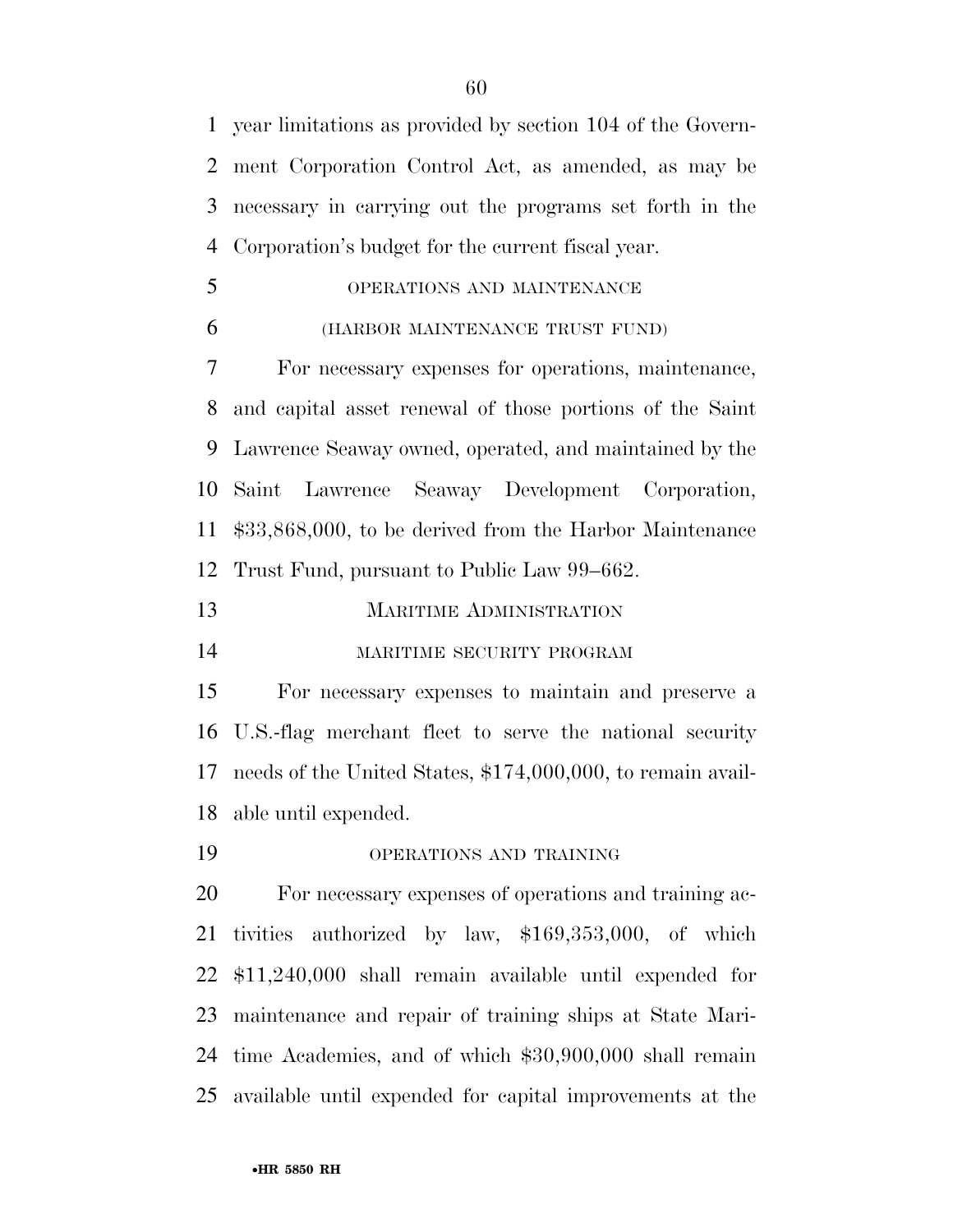United States Merchant Marine Academy, and of which \$63,120,000 shall be available for operations at the United States Merchant Marine Academy, and of which \$6,000,000 shall be available until expended for the Sec- retary's reimbursement of overcharged midshipmen fees: *Provided*, That the Secretary, through such structure and administration as the Secretary establishes, shall reim- burse current and former midshipmen of United States Merchant Marine Academy in such amounts as the Sec- retary determines, in his sole discretion, to be appropriate to address claims regarding the overcharging of mid- shipman fees, pertaining first to academic years 2003/ 2004 through 2008/2009, and then pertaining to earlier academic years to the extent that the Secretary determines to be appropriate and subject to the amounts specifically appropriated herein for such reimbursements: *Provided further*, That amounts apportioned for the United States Merchant Marine Academy shall be available only upon allotments made personally by the Secretary of Transpor- tation or the Assistant Secretary for Budget and Pro- grams: *Provided further*, That the Superintendent, Deputy Superintendent and the Director of the Office of Resource Management of the United States Merchant Marine Acad- emy may not be allotment holders for the United States Merchant Marine Academy, and the Administrator of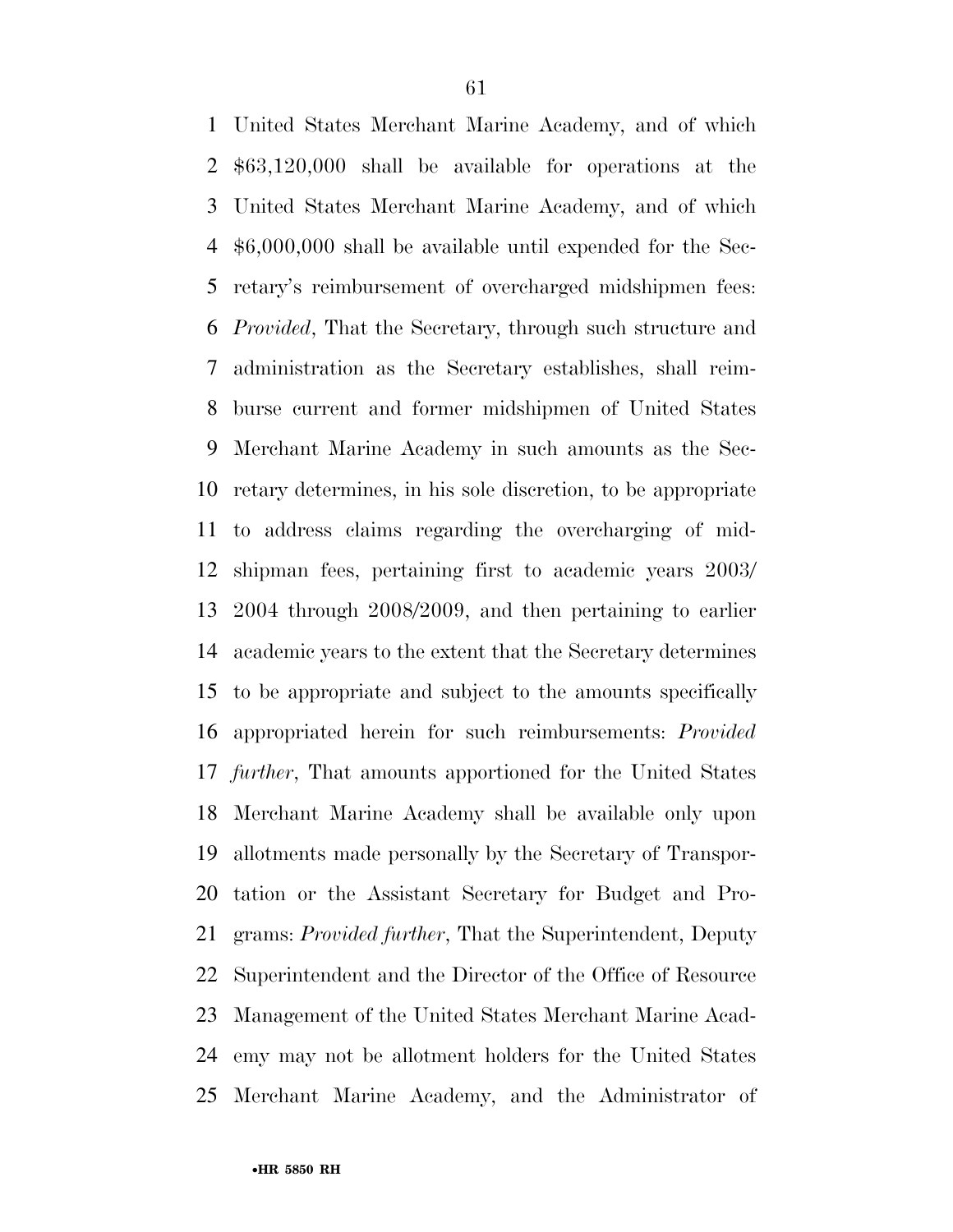Maritime Administration shall hold all allotments made by the Secretary of Transportation or the Assistant Secretary for Budget and Programs under the previous proviso: *Pro- vided further*, That 50 percent of the funding made avail- able for the United States Merchant Marine Academy under this heading shall be available only after the Sec- retary, in consultation with the Superintendent and the Maritime Administration, completes a plan detailing by program or activity and by object class how such funding will be expended at the Academy, and this plan is sub- mitted to the House and Senate Committees on Appro-priations.

### SHIP DISPOSAL

 For necessary expenses related to the disposal of ob- solete vessels in the National Defense Reserve Fleet of the Maritime Administration, \$10,000,000, to remain avail-able until expended.

MARITIME GUARANTEED LOAN (TITLE XI) PROGRAM

ACCOUNT

**(INCLUDING TRANSFER OF FUNDS)** 

 For necessary administrative expenses of the mari- time guaranteed loan program, \$3,688,000 shall be paid to the appropriation for ''Operations and Training'', Mari-time Administration.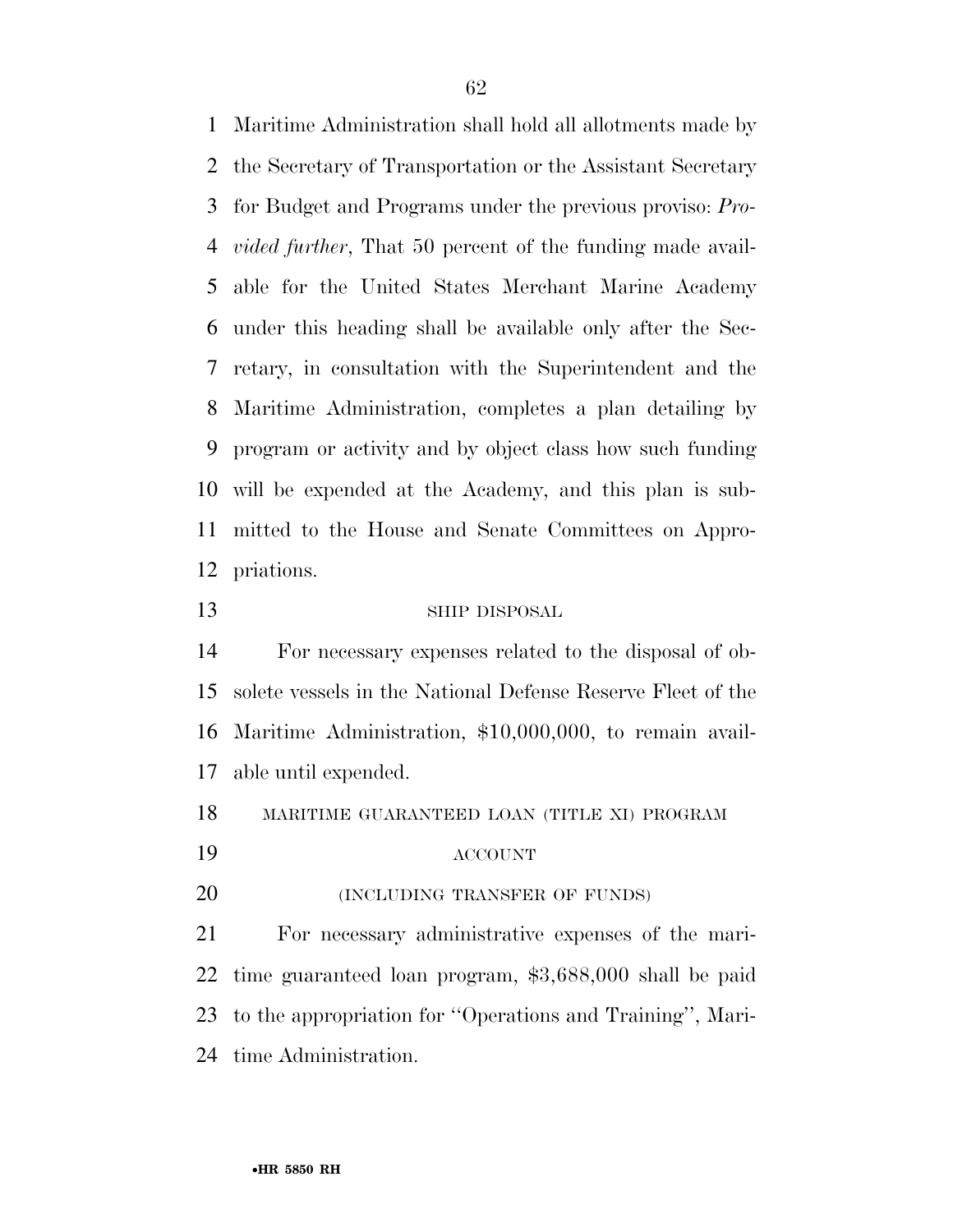| $\mathbf{1}$   | ADMINISTRATIVE PROVISIONS-MARITIME                                |
|----------------|-------------------------------------------------------------------|
| $\overline{2}$ | <b>ADMINISTRATION</b>                                             |
| 3              | SEC. 170. Notwithstanding any other provision of                  |
| 4              | this Act, the Maritime Administration is authorized to fur-       |
| 5              | nish utilities and services and make necessary repairs in         |
| 6              | connection with any lease, contract, or occupancy involving       |
| 7              | Government property under control of the Maritime Ad-             |
| 8              | ministration, and payments received therefor shall be cred-       |
| 9              | ited to the appropriation charged with the cost thereof:          |
| 10             | <i>Provided</i> , That rental payments under any such lease, con- |
| 11             | tract, or occupancy for items other than such utilities,          |
| 12             | services, or repairs shall be covered into the Treasury as        |
| 13             | miscellaneous receipts.                                           |
| 14             | PIPELINE AND HAZARDOUS MATERIALS SAFETY                           |
| 15             | <b>ADMINISTRATION</b>                                             |
| 16             | OPERATIONAL EXPENSES                                              |
| 17             | (PIPELINE SAFETY FUND)                                            |
| 18             | (INCLUDING TRANSFER OF FUNDS)                                     |
| 19             | For necessary operational expenses of the Pipeline                |
| 20             | Materials<br>and<br>Hazardous<br>Safety<br>Administration,        |
| 21             | $$22,383,000$ , of which $$639,000$ shall be derived from the     |
| 22             | Pipeline Safety Fund: <i>Provided</i> , That \$1,000,000 shall be |
| 23             | transferred to "Pipeline Safety" in order to fund "Pipeline       |
| 24             | Safety Information Grants to Communities" as authorized           |
| 25             | under section 60130 of title 49, United States Code.              |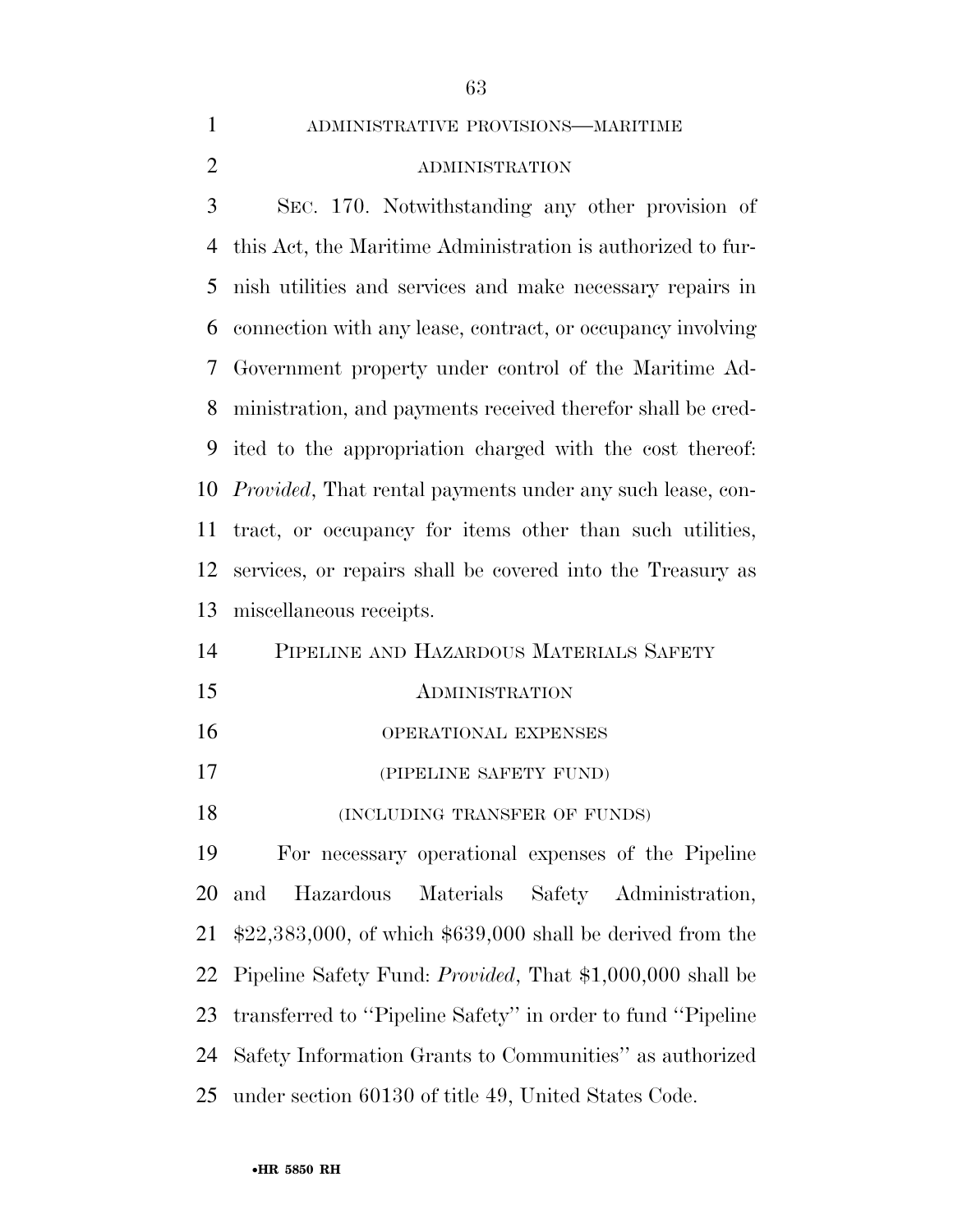### HAZARDOUS MATERIALS SAFETY

 For expenses necessary to discharge the hazardous materials safety functions of the Pipeline and Hazardous Materials Safety Administration, \$40,434,000, of which \$1,707,000 shall remain available until September 30, 2013: *Provided*, That up to \$800,000 in fees collected 7 under 49 U.S.C.  $5108(\text{g})$  shall be deposited in the general fund of the Treasury as offsetting receipts: *Provided fur- ther*, That there may be credited to this appropriation, to be available until expended, funds received from States, counties, municipalities, other public authorities, and pri- vate sources for expenses incurred for training, for reports publication and dissemination, and for travel expenses in- curred in performance of hazardous materials exemptions and approvals functions.

- 16 PIPELINE SAFETY (PIPELINE SAFETY FUND)
- **(OIL SPILL LIABILITY TRUST FUND)**

 For expenses necessary to conduct the functions of the pipeline safety program, for grants-in-aid to carry out a pipeline safety program, as authorized by 49 U.S.C. 60107, and to discharge the pipeline program responsibil- ities of the Oil Pollution Act of 1990, \$111,111,000, of which \$18,905,000 shall be derived from the Oil Spill Li-ability Trust Fund and shall remain available until Sep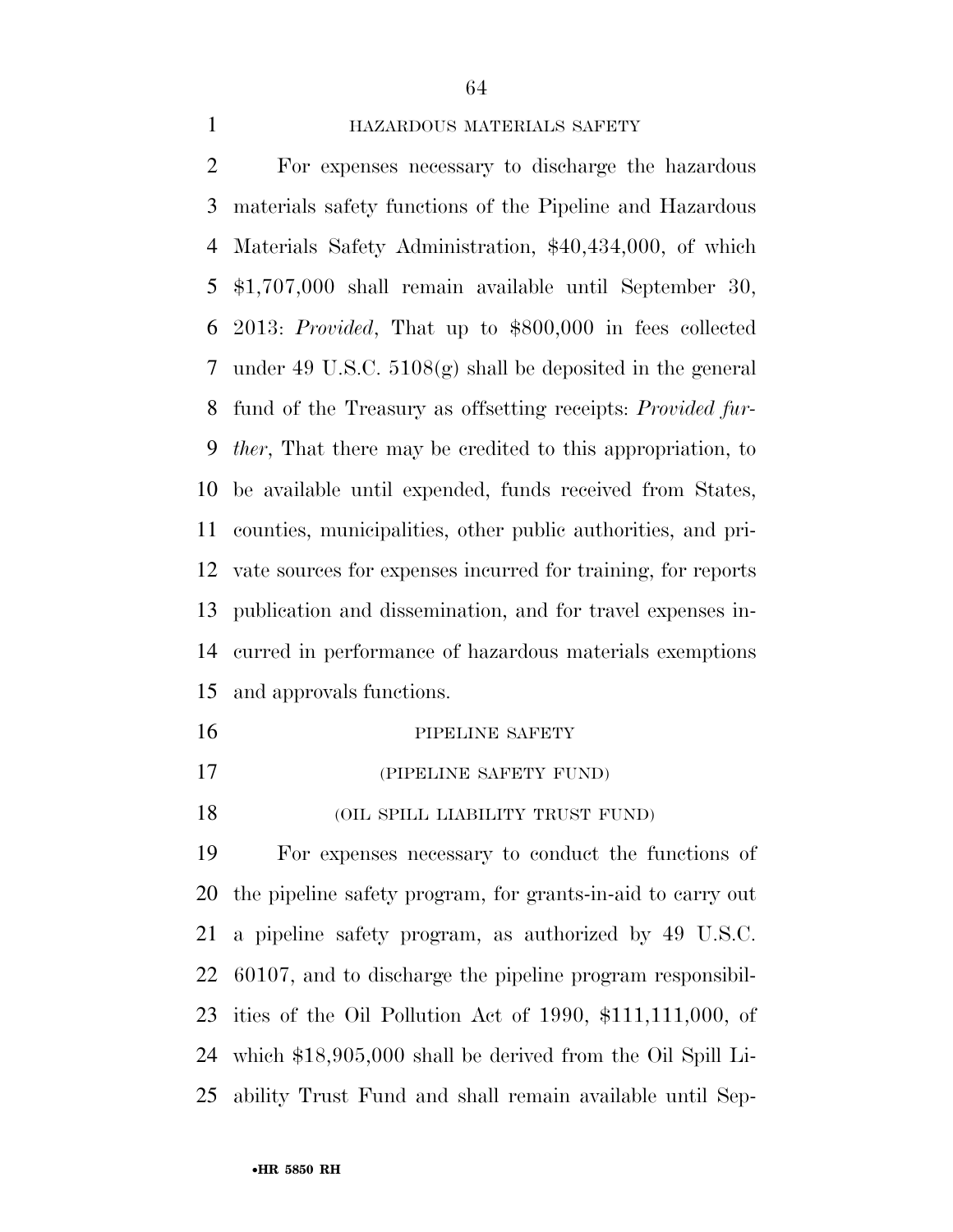tember 30, 2013; and of which \$92,206,000 shall be de- rived from the Pipeline Safety Fund, of which \$51,206,000 shall remain available until September 30, 2013: *Provided*, That not less than \$1,053,000 of the funds provided under this heading shall be for the one-call State grant program.

# EMERGENCY PREPAREDNESS GRANTS

### (EMERGENCY PREPAREDNESS FUND)

 For necessary expenses to carry out 49 U.S.C. 5128(b), \$188,000, to be derived from the Emergency Preparedness Fund, to remain available until September 30, 2012: *Provided*, That not more than \$28,318,000 shall be made available for obligation in fiscal year 2011 from amounts made available by 49 U.S.C. 5116(i) and 5128(b)-(c): *Provided further*, That none of the funds made available by 49 U.S.C. 5116(i), 5128(b), or 5128(c) shall be made available for obligation by individuals other than the Secretary of Transportation, or his designee.

- RESEARCH AND INNOVATIVE TECHNOLOGY
- 

#### 20 ADMINISTRATION

RESEARCH AND DEVELOPMENT

 For necessary expenses of the Research and Innova- tive Technology Administration, \$18,900,000, of which \$11,765,000 shall remain available until September 30, 2013: *Provided*, That there may be credited to this appro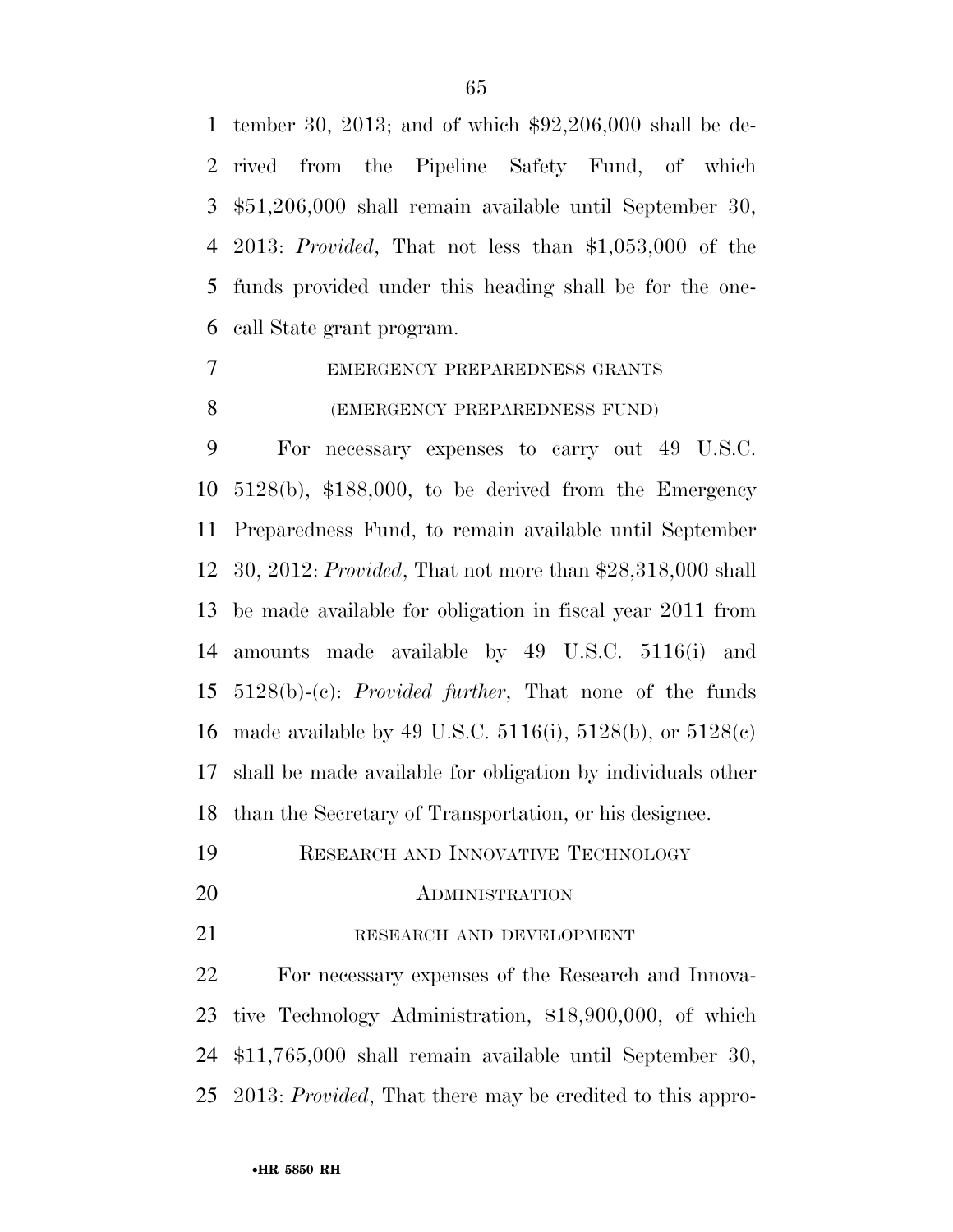priation, to be available until expended, funds received from States, counties, municipalities, other public authori- ties, and private sources for expenses incurred for train-ing.

- OFFICE OF INSPECTOR GENERAL
- 

### SALARIES AND EXPENSES

 For necessary expenses of the Office of Inspector General to carry out the provisions of the Inspector Gen- eral Act of 1978, as amended, \$86,406,000, of which \$285,000 shall be derived from the Highway Trust Fund (other than the Mass Transit Account) for costs associ- ated with the annual audits of the Highway Trust Fund financial statements in accordance with section 104(i) of title 23, United States Code, and section 3521 of title 31, United States Code: *Provided*, That the Inspector General shall have all necessary authority, in carrying out the du- ties specified in the Inspector General Act, as amended (5 U.S.C. App. 3), to investigate allegations of fraud, in- cluding false statements to the government (18 U.S.C. 1001), by any person or entity that is subject to regulation by the Department: *Provided further*, That the funds made available under this heading may be used to investigate, pursuant to section 41712 of title 49, United States Code: (1) unfair or deceptive practices and unfair methods of competition by domestic and foreign air carriers and ticket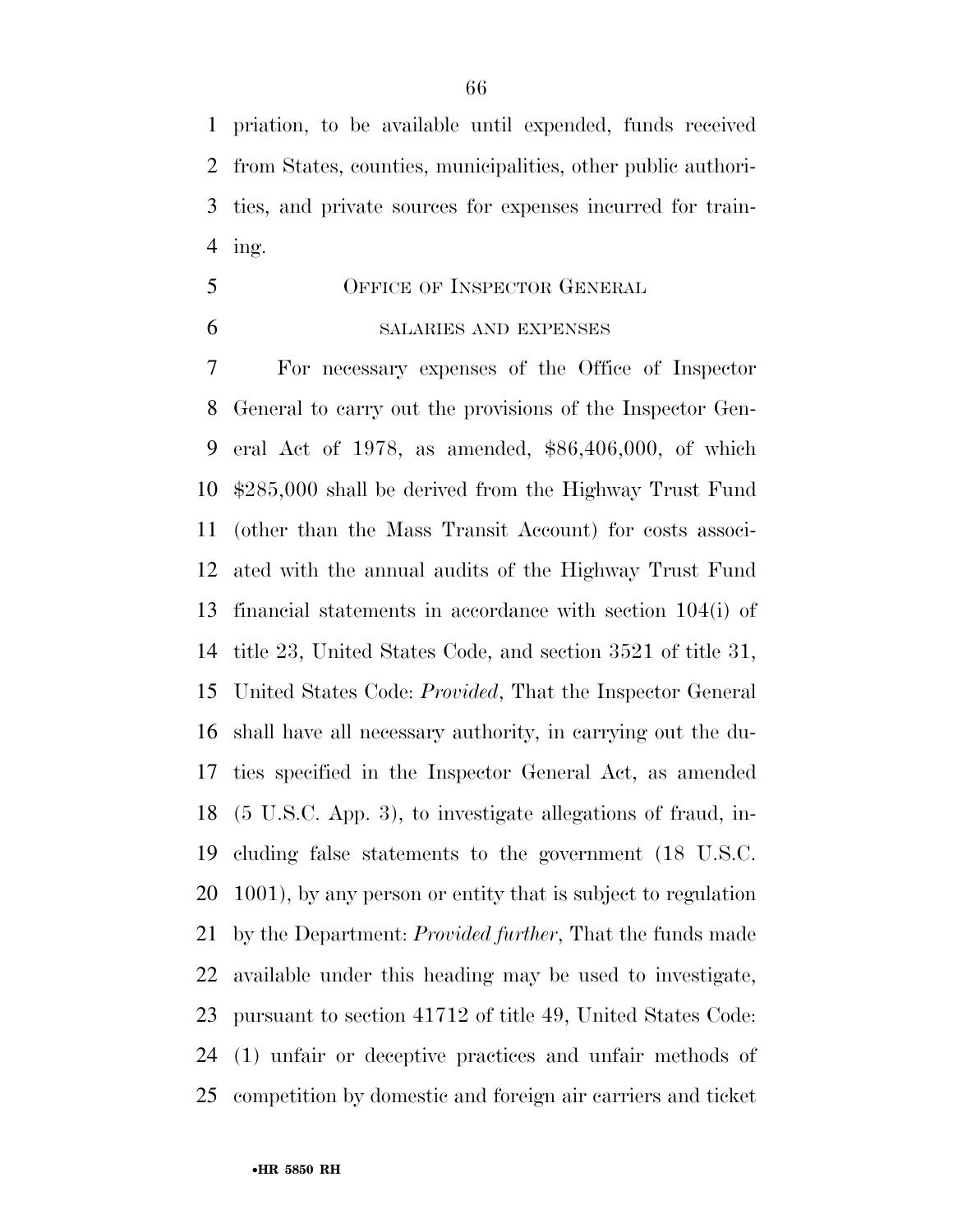agents; and (2) the compliance of domestic and foreign air carriers with respect to item (1) of this proviso.

 SURFACE TRANSPORTATION BOARD SALARIES AND EXPENSES

 For necessary expenses of the Surface Transpor- tation Board, including services authorized by 5 U.S.C. 3109, \$31,249,000: *Provided*, That notwithstanding any other provision of law, not to exceed \$1,250,000 from fees established by the Chairman of the Surface Transpor- tation Board shall be credited to this appropriation as off- setting collections and used for necessary and authorized expenses under this heading: *Provided further*, That the sum herein appropriated from the general fund shall be reduced on a dollar-for-dollar basis as such offsetting col- lections are received during fiscal year 2011, to result in a final appropriation from the general fund estimated at no more than \$29,999,000.

- GENERAL PROVISIONS—DEPARTMENT OF
- 

### TRANSPORTATION

 SEC. 180. During the current fiscal year applicable appropriations to the Department of Transportation shall be available for maintenance and operation of aircraft; hire of passenger motor vehicles and aircraft; purchase of liability insurance for motor vehicles operating in foreign countries on official department business; and uniforms or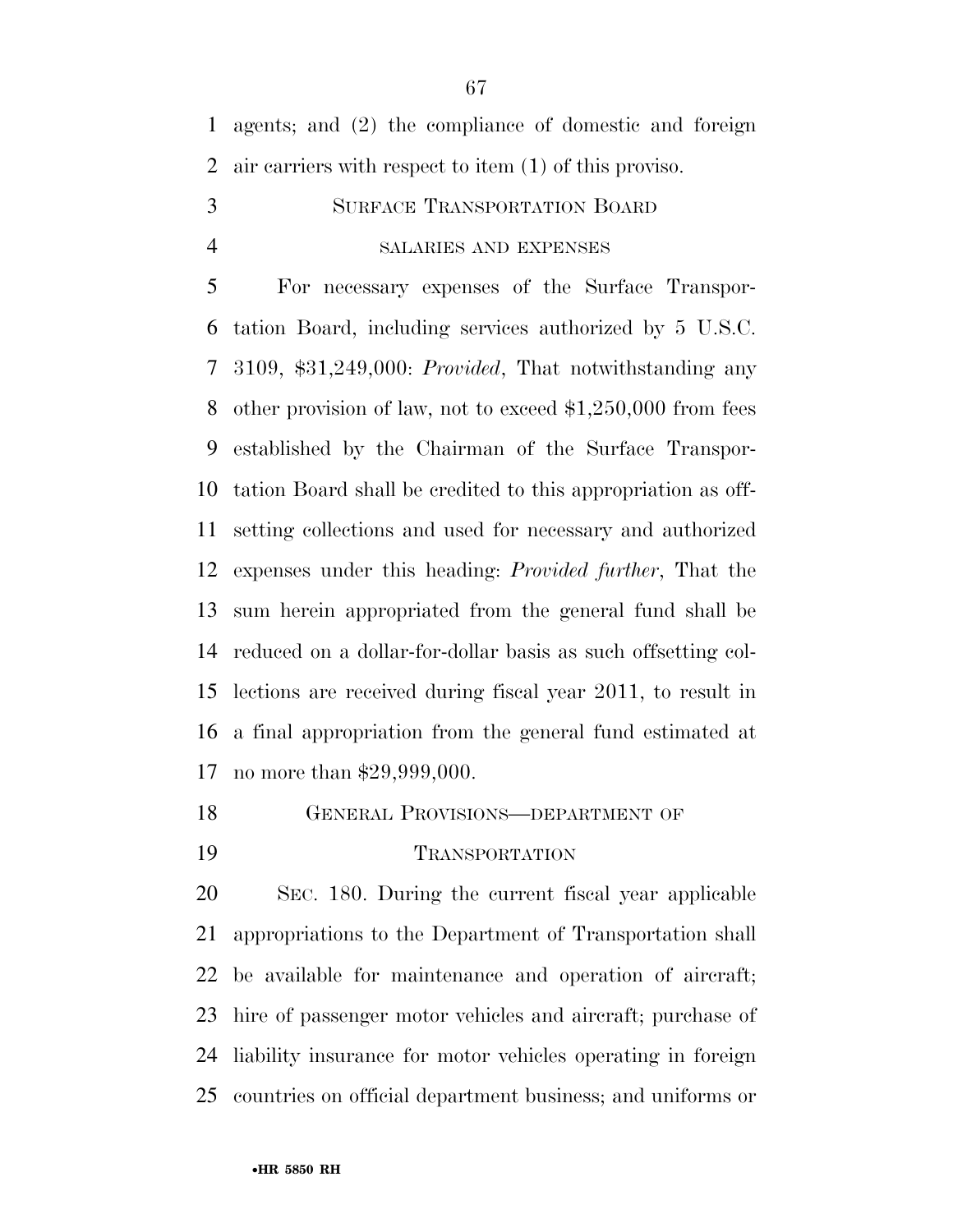allowances therefor, as authorized by law (5 U.S.C. 5901– 5902).

 SEC. 181. Appropriations contained in this Act for the Department of Transportation shall be available for services as authorized by 5 U.S.C. 3109, but at rates for individuals not to exceed the per diem rate equivalent to the rate for an Executive Level IV.

 SEC. 182. None of the funds in this Act shall be avail- able for salaries and expenses of more than 110 political and Presidential appointees in the Department of Trans- portation: *Provided*, That none of the personnel covered by this provision may be assigned on temporary detail out-side the Department of Transportation.

 SEC. 183. None of the funds in this Act shall be used to implement section 404 of title 23, United States Code. SEC. 184. (a) No recipient of funds made available in this Act shall disseminate personal information (as de- fined in 18 U.S.C. 2725(3)) obtained by a State depart- ment of motor vehicles in connection with a motor vehicle record as defined in 18 U.S.C. 2725(1), except as provided in 18 U.S.C. 2721 for a use permitted under 18 U.S.C. 2721.

 (b) Notwithstanding subsection (a), the Secretary shall not withhold funds provided in this Act for any grantee if a State is in noncompliance with this provision.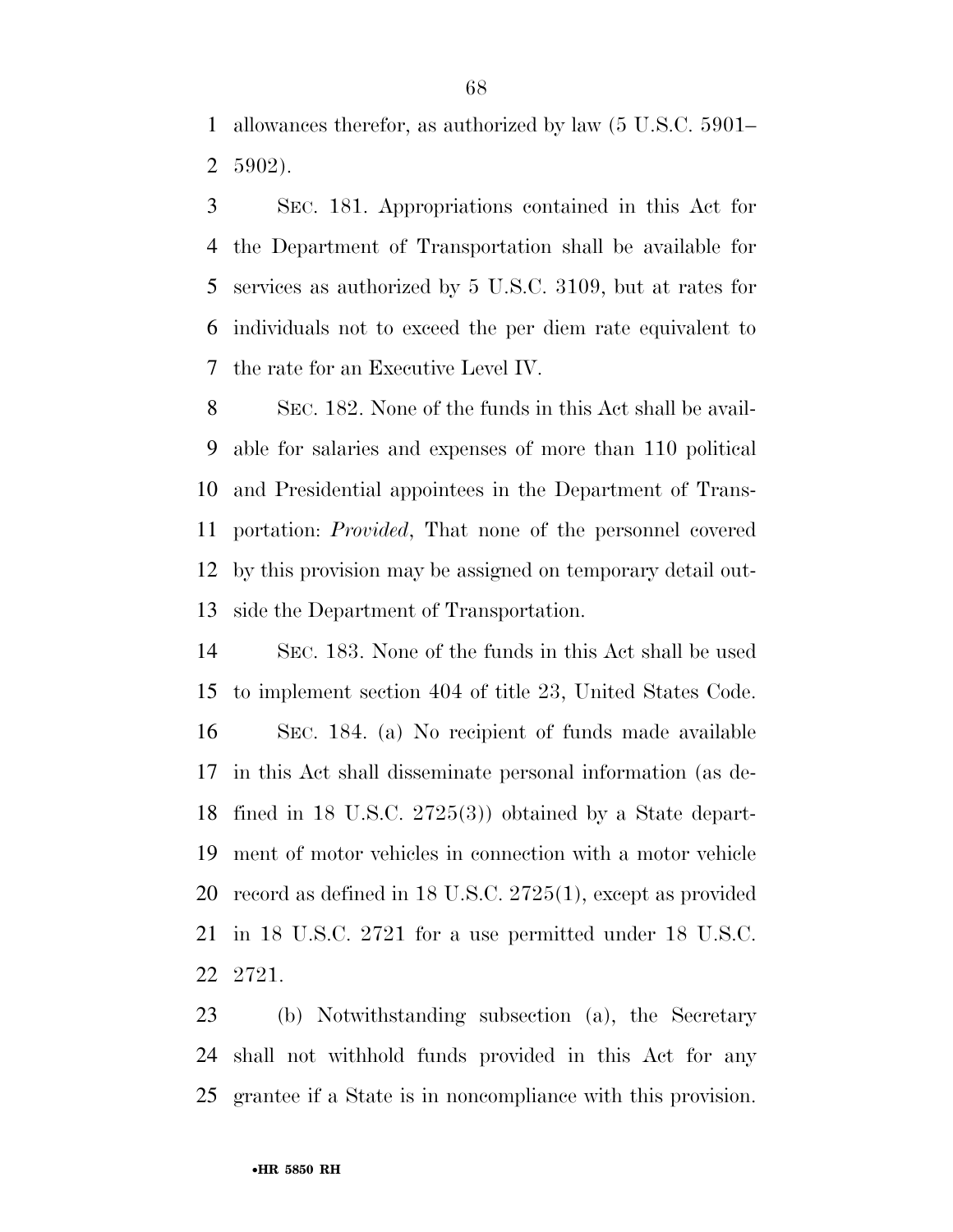SEC. 185. Funds received by the Federal Highway Administration, Federal Transit Administration, and Fed- eral Railroad Administration from States, counties, mu- nicipalities, other public authorities, and private sources for expenses incurred for training may be credited respec- tively to the Federal Highway Administration's ''Federal- Aid Highways'' account, the Federal Transit Administra- tion's ''Research and University Research Centers'' ac- count, and to the Federal Railroad Administration's ''Safety and Operations'' account, except for State rail safety inspectors participating in training pursuant to 49 U.S.C. 20105.

 SEC. 186. Funds provided or limited in this Act under the appropriate accounts within the Federal High- way Administration, the Federal Railroad Administration and the Federal Transit Administration shall be for the eligible programs, projects and activities in the cor- responding amounts identified in the committee report ac- companying this Act for ''Ferry Boats and Ferry Ter- minal Facilities'', ''Federal Lands'', ''Interstate Mainte- nance Discretionary'', ''Transportation, Community and System Preservation Program'', ''Delta Region Transpor- tation Development Program'', ''Rail Line Relocation and Improvement Program'', ''Rail-highway crossing hazard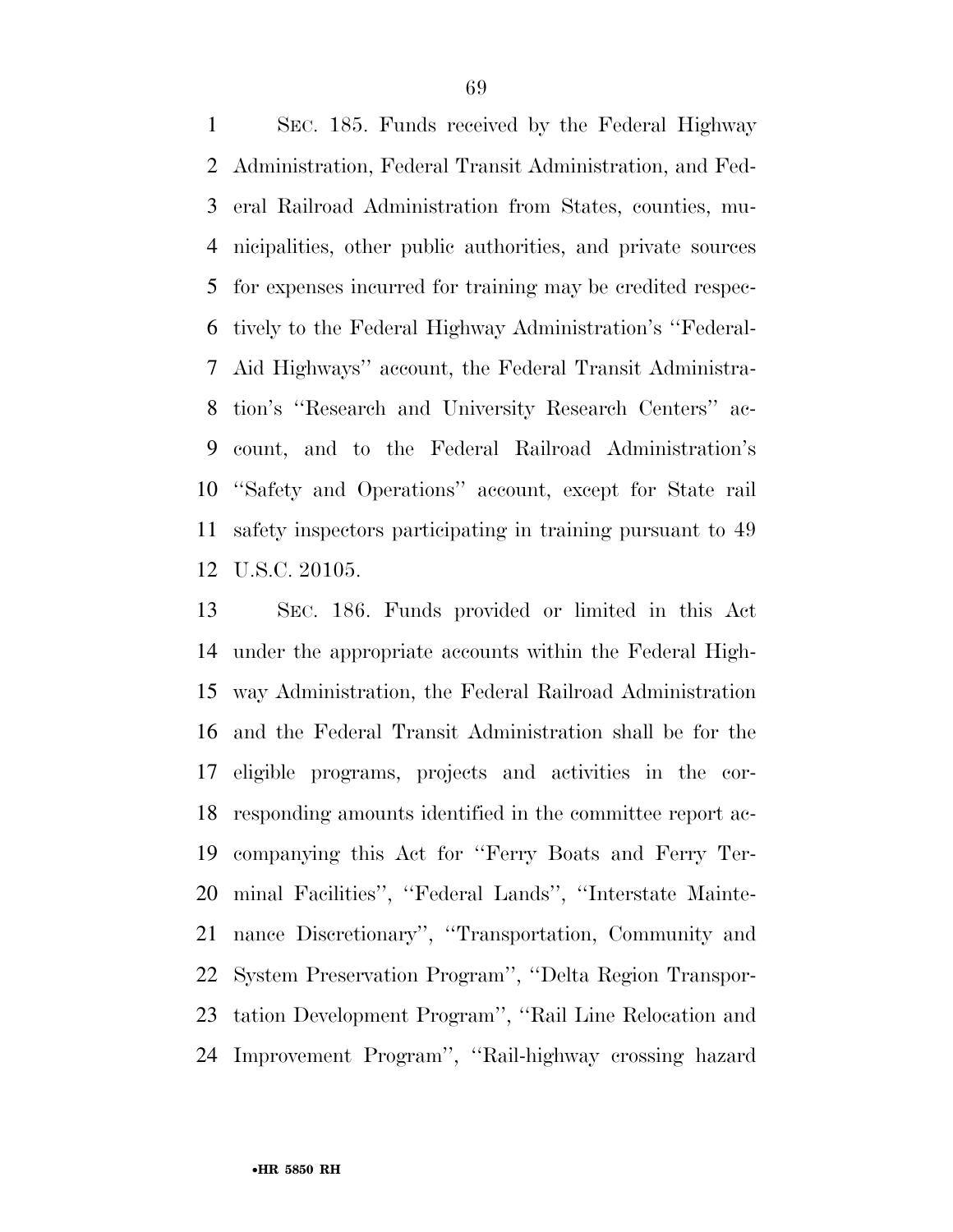eliminations'', ''Capital Investment Grants'', ''Alternatives analysis' ''', and ''Bus and bus facilities''.

 SEC. 187. Notwithstanding any other provisions of law, rule or regulation, the Secretary of Transportation is authorized to allow the issuer of any preferred stock heretofore sold to the Department to redeem or repur- chase such stock upon the payment to the Department of an amount determined by the Secretary.

 SEC. 188. None of the funds in this Act to the De- partment of Transportation may be used to make a grant unless the Secretary of Transportation notifies the House and Senate Committees on Appropriations not less than 3 full business days before any discretionary grant award, letter of intent, or full funding grant agreement totaling \$1,000,000 or more is announced by the department or its modal administrations from: (1) any discretionary grant program of the Federal Highway Administration in- cluding the emergency relief program; (2) the airport im- provement program of the Federal Aviation Administra- tion; (3) any grant from the Federal Railroad Administra- tion; or (4) any program of the Federal Transit Adminis- tration other than the formula grants and fixed guideway modernization programs: *Provided*, That the Secretary gives concurrent notification to the House and Senate Committees on Appropriations for any ''quick release'' of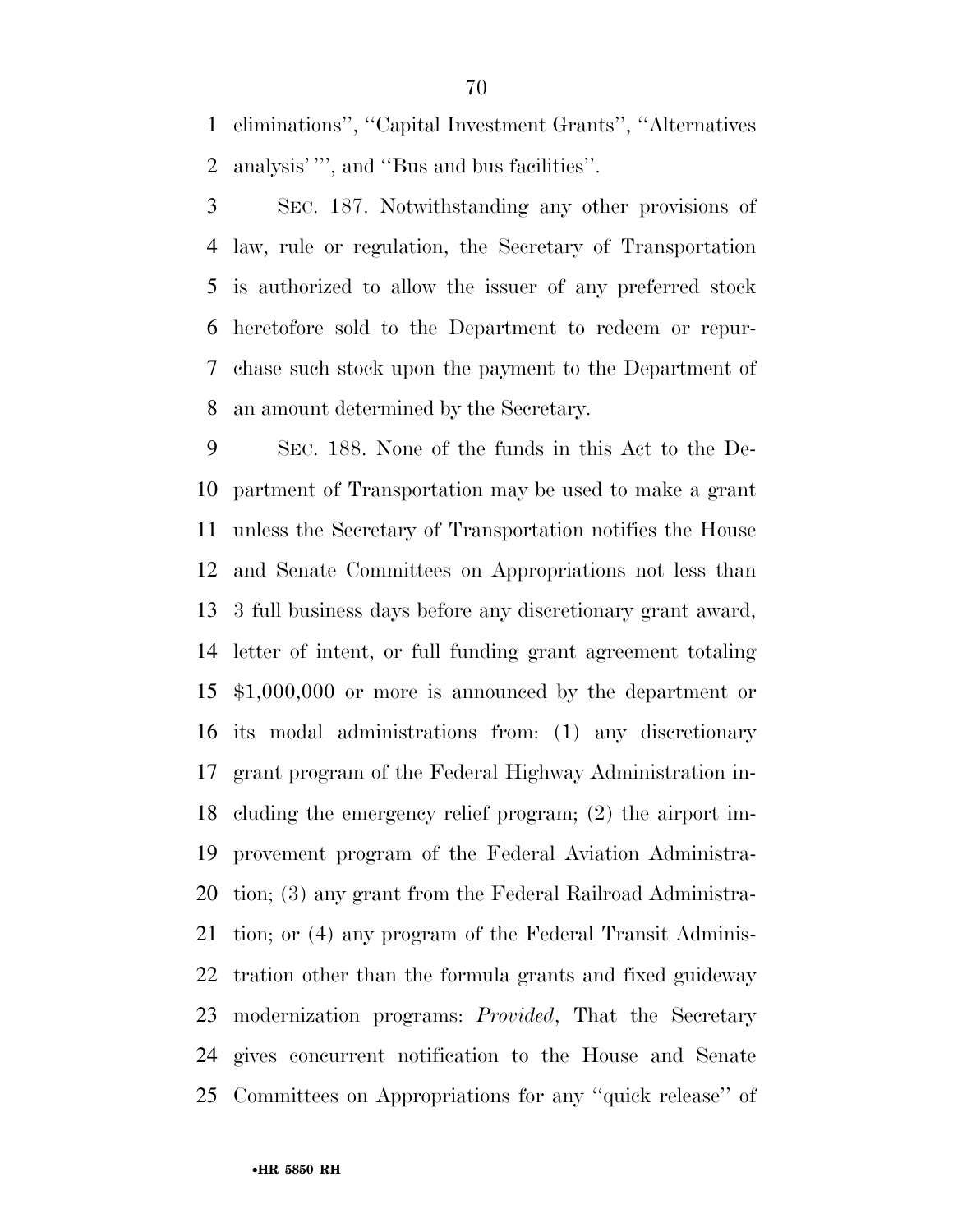funds from the emergency relief program: *Provided fur- ther*, That no notification shall involve funds that are not available for obligation.

 SEC. 189. Rebates, refunds, incentive payments, minor fees and other funds received by the Department of Transportation from travel management centers, charge card programs, the subleasing of building space, and miscellaneous sources are to be credited to appropria- tions of the Department of Transportation and allocated to elements of the Department of Transportation using fair and equitable criteria and such funds shall be avail-able until expended.

 SEC. 190. Amounts made available in this or any other Act that the Secretary determines represent im- proper payments by the Department of Transportation to a third-party contractor under a financial assistance award, which are recovered pursuant to law, shall be avail-able—

 (1) to reimburse the actual expenses incurred by the Department of Transportation in recovering improper payments; and

 (2) to pay contractors for services provided in recovering improper payments or contractor support in the implementation of the Improper Payments In-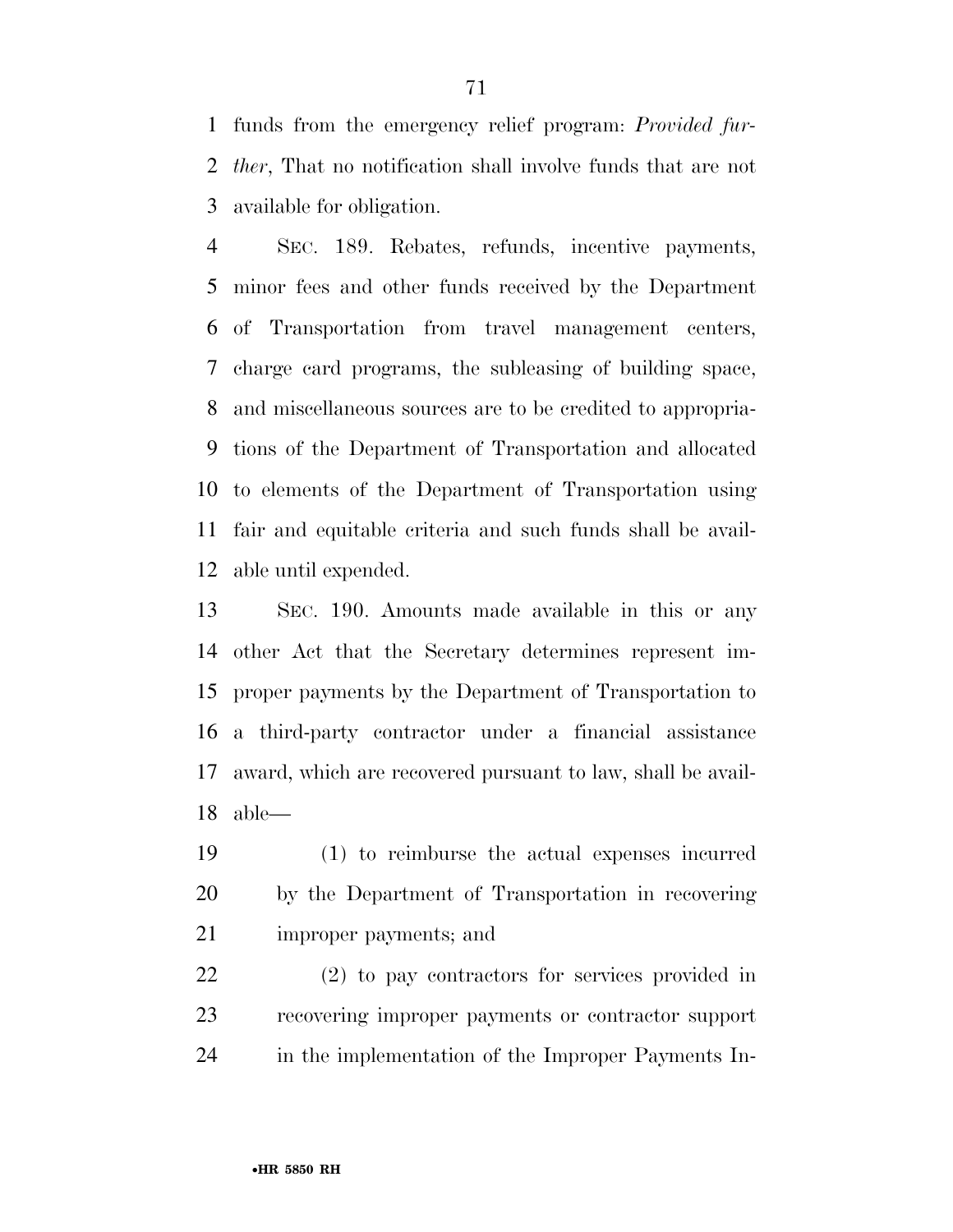| $\mathbf{1}$   | formation Act of 2002: <i>Provided</i> , That amounts in  |
|----------------|-----------------------------------------------------------|
| $\overline{2}$ | excess of that required for paragraphs $(1)$ and $(2)$ —  |
| 3              | (A) shall be credited to and merged with                  |
| $\overline{4}$ | the appropriation from which the improper pay-            |
| 5              | ments were made, and shall be available for the           |
| 6              | purposes and period for which such appropria-             |
| 7              | tions are available; or                                   |
| 8              | (B) if no such appropriation remains avail-               |
| 9              | able, shall be deposited in the Treasury as mis-          |
| 10             | cellaneous receipts: <i>Provided further</i> , That prior |
| 11             | to the transfer of any such recovery to an ap-            |
| 12             | propriations account, the Secretary shall notify          |
| 13             | to the House and Senate Committees on Appro-              |
| 14             | priations of the amount and reasons for such              |
| 15             | transfer: <i>Provided further</i> , That for purposes of  |
| 16             | this section, the term "improper payments",               |
| 17             | has the same meaning as that provided in sec-             |
| 18             | tion $2(d)(2)$ of Public Law 107-300.                     |
| 19             | SEC. 191. Notwithstanding any other provision of          |
| 20             | law, if any funds provided in or limited by this Act are  |
| 21             | subject to a reprogramming action that requires notice to |
| 22             | be provided to the House and Senate Committees on Ap-     |
| 23             | propriations, said reprogramming action shall be approved |
|                | 24 or denied solely by the Committees on Appropriations:  |
|                |                                                           |

*Provided*, That the Secretary may provide notice to other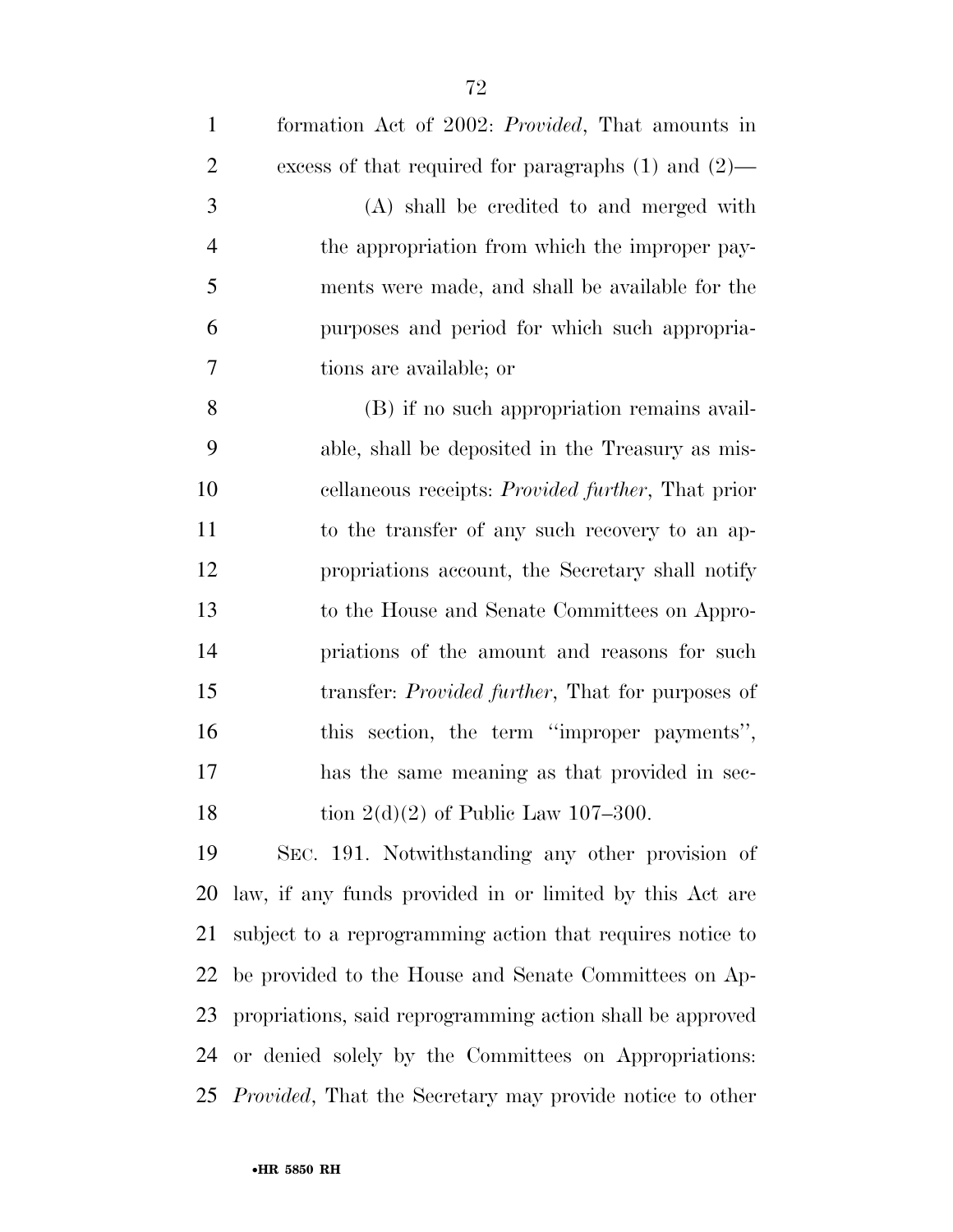congressional committees of the action of the Committees on Appropriations on such reprogramming but not sooner than 30 days following the date on which the reprogram- ming action has been approved or denied by the House and Senate Committees on Appropriations.

 SEC. 192. None of the funds appropriated or other- wise made available under this Act may be used by the Surface Transportation Board of the Department of Transportation to charge or collect any filing fee for rate complaints filed with the Board in an amount in excess of the amount authorized for district court civil suit filing fees under section 1914 of title 28, United States Code. SEC. 193. Notwithstanding section 3324 of Title 31, United States Code, in addition to authority provided by section 327 of title 49, United States Code, the Depart- ment's Working Capital Fund is hereby authorized to pro- vide payments in advance to vendors that are necessary to carry out the Federal transit pass transportation fringe benefit program under Executive Order 13150 and section 3049 of Public Law 109–59: *Provided*, that the Depart- ment shall include adequate safeguards in the contract with the vendors to ensure timely and high quality per-formance under the contract.

 SEC. 194. For an additional amount for the ''Salaries and Expenses''account, \$7,622,655, to increase the De-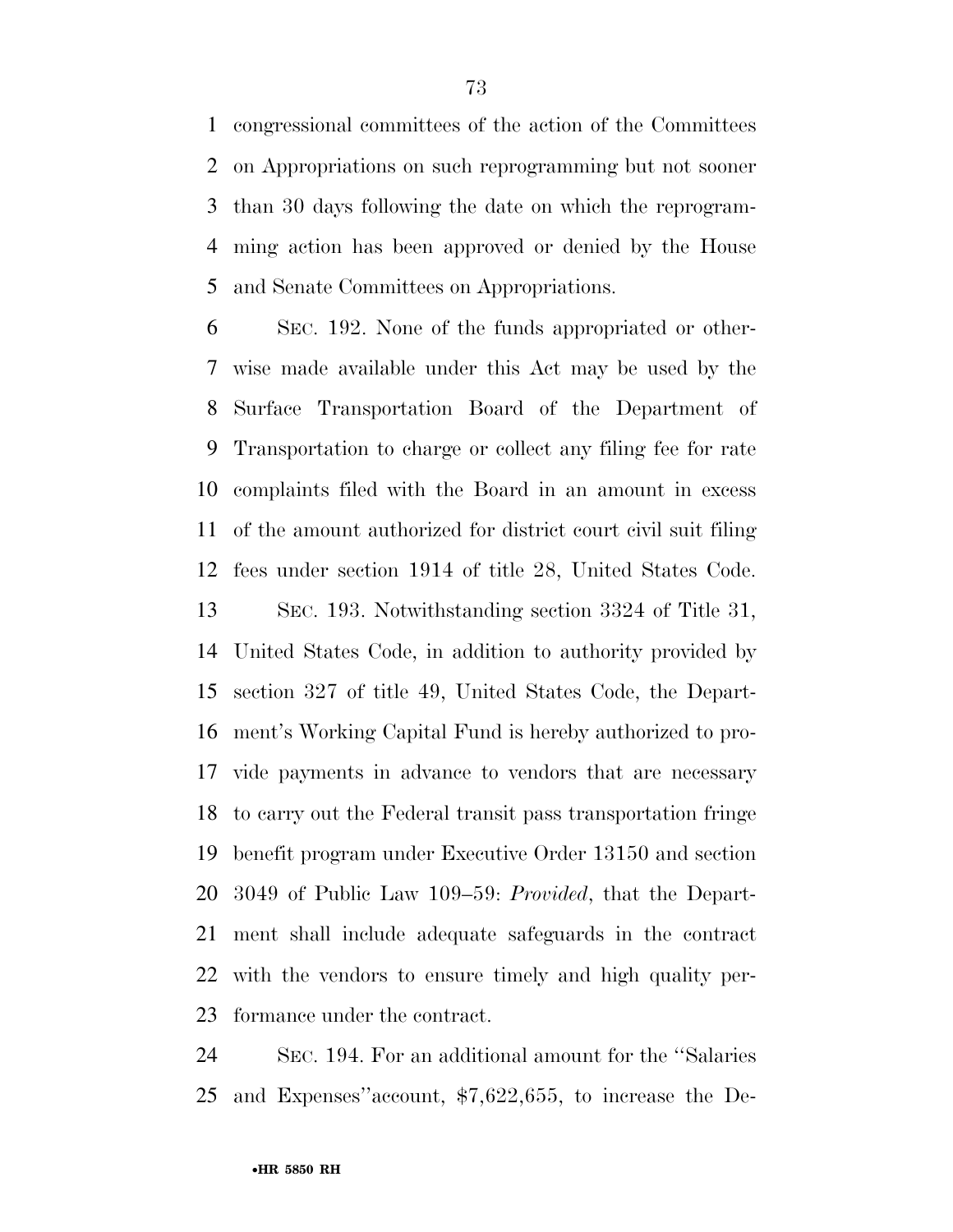partment's acquisition workforce capacity and capabilities: *Provided*, That such funds may be transferred by the Sec- retary to any other account in the Department to carry out the purposes provided herein: *Provided further*, That such transfer authority is in addition to any other transfer authority provided in this Act: *Provided further*, That such funds shall be available only to supplement and not to sup- plant existing acquisition workforce activities: *Provided further*, That such funds shall be available for training, recruitment, retention, and hiring additional members of the acquisition workforce as defined by the Office of Fed- eral Procurement Policy Act, as amended (41 U.S.C. 401 et seq.): *Provided further*, That such funds shall be avail- able for information technology in support of acquisition workforce effectiveness or for management solutions to improve acquisition management.

 This title may be cited as the ''Department of Trans-portation Appropriations Act, 2011''.

| 19 | <b>TITLE II</b>                                              |
|----|--------------------------------------------------------------|
| 20 | DEPARTMENT OF HOUSING AND URBAN                              |
| 21 | DEVELOPMENT                                                  |
| 22 | <b>MANAGEMENT AND ADMINISTRATION</b>                         |
| 23 | <b>EXECUTIVE DIRECTION</b>                                   |
| 24 | For necessary salaries and expenses for Executive Di-        |
|    | 25 rection, \$30,265,000, of which not to exceed \$7,674,000 |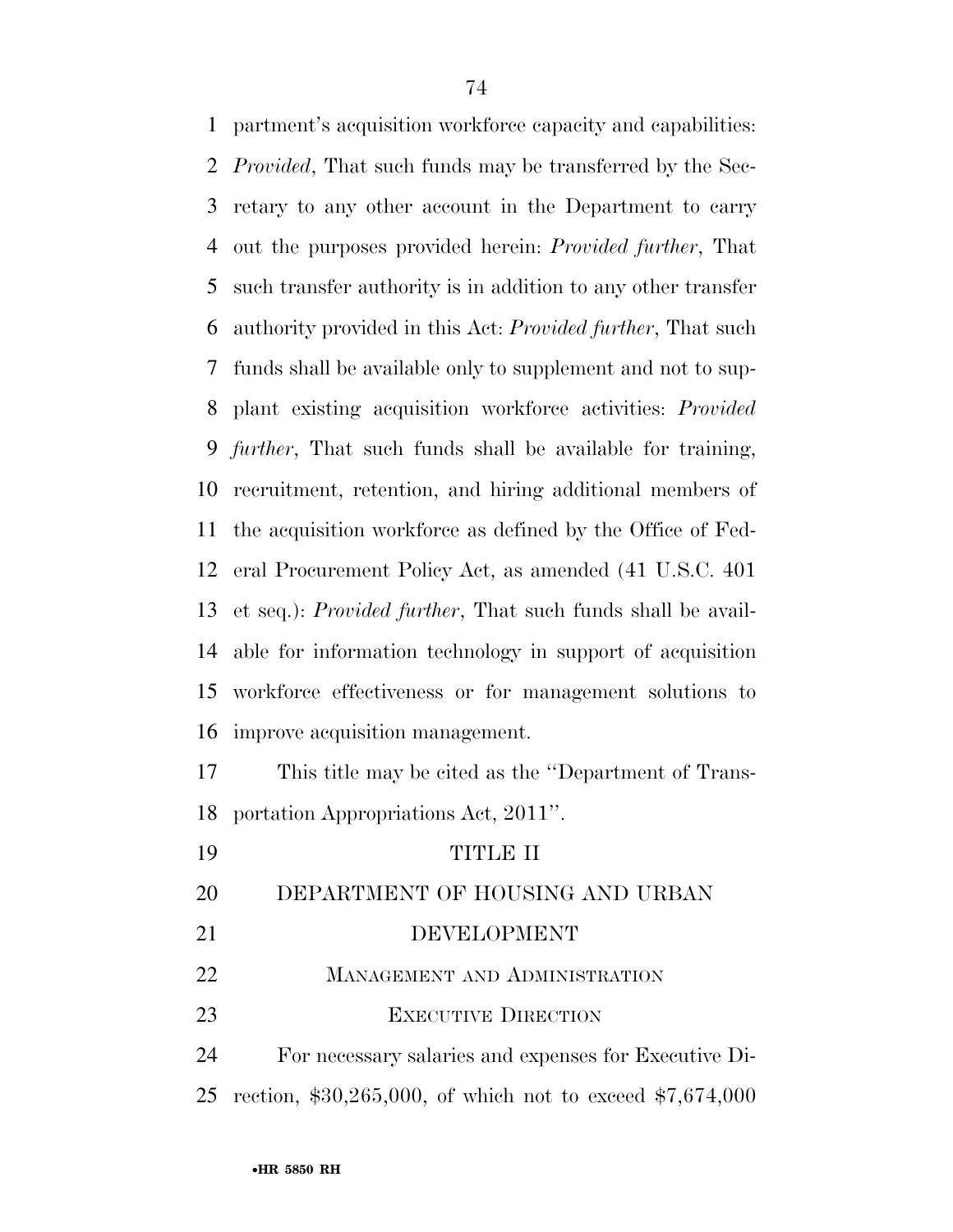shall be available for the immediate Office of the Secretary and Deputy Secretary; not to exceed \$1,706,000 shall be available for the Office of Hearings and Appeals; not to exceed \$719,000 shall be available for the Office of Small and Disadvantaged Business Utilization; not to exceed \$999,000 shall be available for the immediate Office of the Chief Financial Officer; not to exceed \$1,503,000 shall be available for the immediate Office of the General Coun- sel; not to exceed \$2,709,000 shall be available to the Of- fice of the Assistant Secretary for Congressional and Intergovernmental Relations; not to exceed \$4,861,000 shall be available for the Office of the Assistant Secretary for Public Affairs; not to exceed \$2,163,000 shall be avail- able to the Office of the Assistant Secretary for Public and Indian Housing; not to exceed \$1,755,000 shall be available to the Office of the Assistant Secretary for Com- munity Planning and Development; not to exceed \$3,565,000 shall be available to the Office of the Assistant Secretary for Housing, Federal Housing Commissioner; not to exceed \$1,117,000 shall be available to the Office of the Assistant Secretary for Policy Development and Re- search; not to exceed \$945,000 shall be available to the Office of the Assistant Secretary for Fair Housing and Equal Opportunity; and not to exceed \$549,000 shall be available to the Office of the Chief Operating Officer: *Pro-*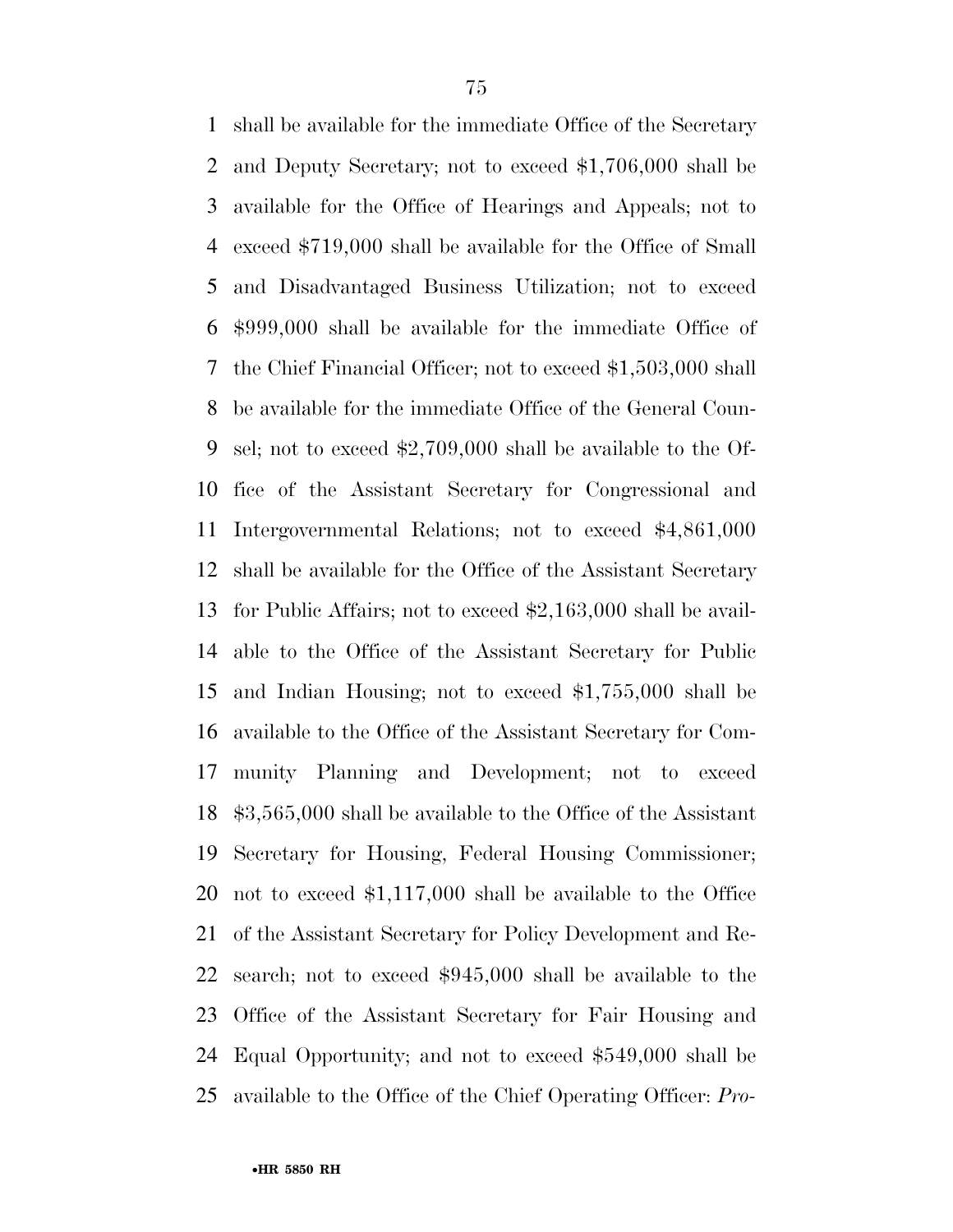*vided*, That the Secretary of the Department of Housing and Urban Development is authorized to transfer funds appropriated for any office funded under this heading to any other office funded under this heading following the written notification to the House and Senate Committees on Appropriations: *Provided further*, That no appropria- tion for any office shall be increased or decreased by more than 5 percent by all such transfers: Provided further, That notice of any change in funding greater than 5 per- cent shall be submitted for prior approval to the House and Senate Committees on Appropriations: *Provided fur- ther*, That the Secretary shall provide the Committees on Appropriations quarterly written notification regarding the status of pending congressional reports: *Provided fur- ther*, That the Secretary shall provide all signed reports required by Congress electronically: *Provided further*, That not to exceed \$25,000 of the amount made available under this paragraph for the immediate Office of the Secretary shall be available for official reception and representation expenses as the Secretary may determine: *Provided Fur- ther,* That the Secretary shall notify the Committees on Appropriations one month before any of the funds made available under this heading may be used for international travel.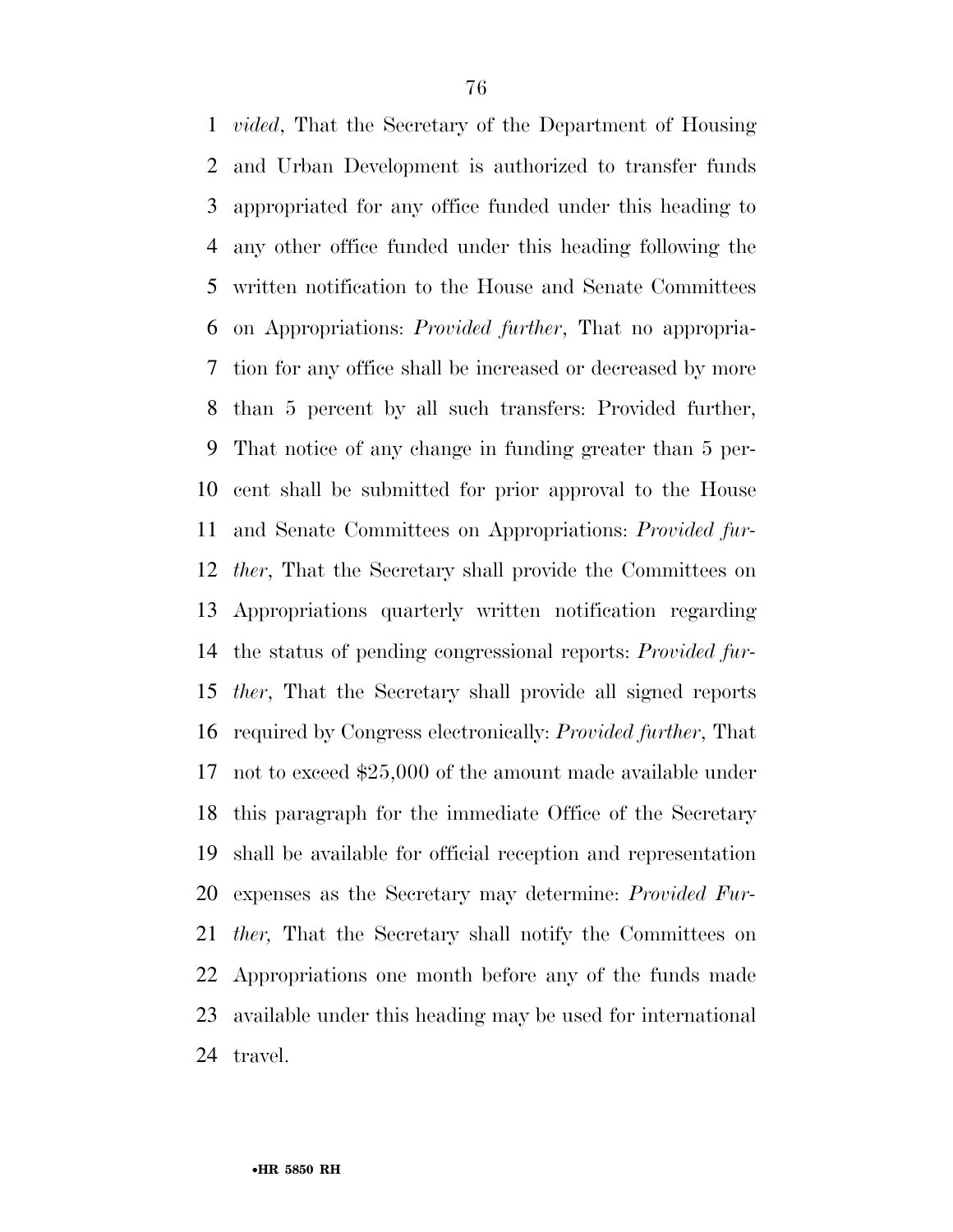ADMINISTRATION, OPERATIONS AND MANAGEMENT

 For necessary salaries and expenses for administra- tion, operations and management for the Department of Housing and Urban Development, \$538,552,000, of which not to exceed \$65,049,000 shall be available for the per- sonnel compensation and benefits of the Office of the Chief Human Capital Officer; not to exceed \$9,122,000 shall be available for the personnel compensation and ben- efits of the Office of Departmental Operations and Coordi- nation; not to exceed \$49,090,000 shall be available for the personnel compensation and benefits of the Office of Field Policy and Management; not to exceed \$13,861,000 shall be available for the personnel compensation and ben- efits of the Office of the Chief Procurement Officer; not to exceed \$33,831,000 shall be available for the personnel compensation and benefits of the remaining staff in the Office of the Chief Financial Officer; not to exceed \$86,482,000 shall be available for the personnel com- pensation and benefits of the remaining staff in the Office of the General Counsel; not to exceed \$3,115,000 shall be available for the personnel compensation and benefits of the Office of Departmental Equal Employment Oppor- tunity; not to exceed \$1,316,000 shall be available for the personnel compensation and benefits for the Center for Faith-Based and Community Initiatives; not to exceed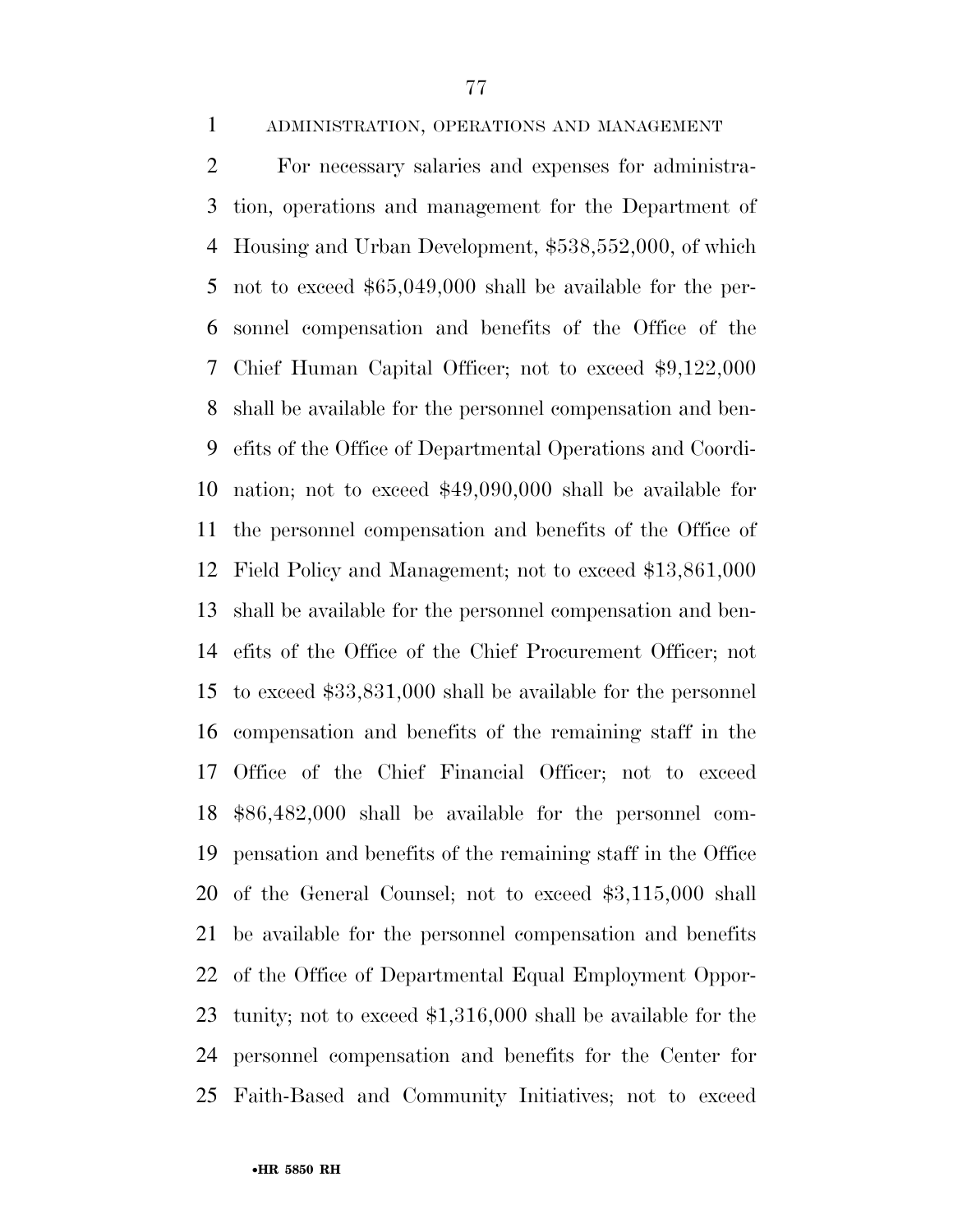\$2,887,000 shall be available for the personnel compensa- tion and benefits for the Office of Sustainability; not to exceed \$4,445,000 shall be available for the personnel compensation and benefits for the Office of Strategic Planning and Management; not to exceed \$4,875,000 shall be available for the personnel compensation and benefits for the Office of the Chief Disaster and Emergency Man- agement Officer; and not to exceed \$264,479,000 shall be available for non-personnel expenses of the Department of Housing and Urban Development: *Provided*, That, funds provided under this heading may be used for necessary administrative and non-administrative expenses of the De- partment of Housing and Urban Development, not other- wise provided for, including purchase of uniforms, or al- lowances therefor, as authorized by 5 U.S.C. 5901–5902; hire of passenger motor vehicles; services as authorized by 5 U.S.C. 3109: *Provided further*, That notwithstanding any other provision of law, funds appropriated under this heading may be used for advertising and promotional ac- tivities that support the housing mission area: *Provided further*, That the Secretary of Housing and Urban Devel- opment is authorized to transfer funds appropriated for any office included in Administration, Operations and Management to any other office included in Administra-tion, Operations and Management only after such transfer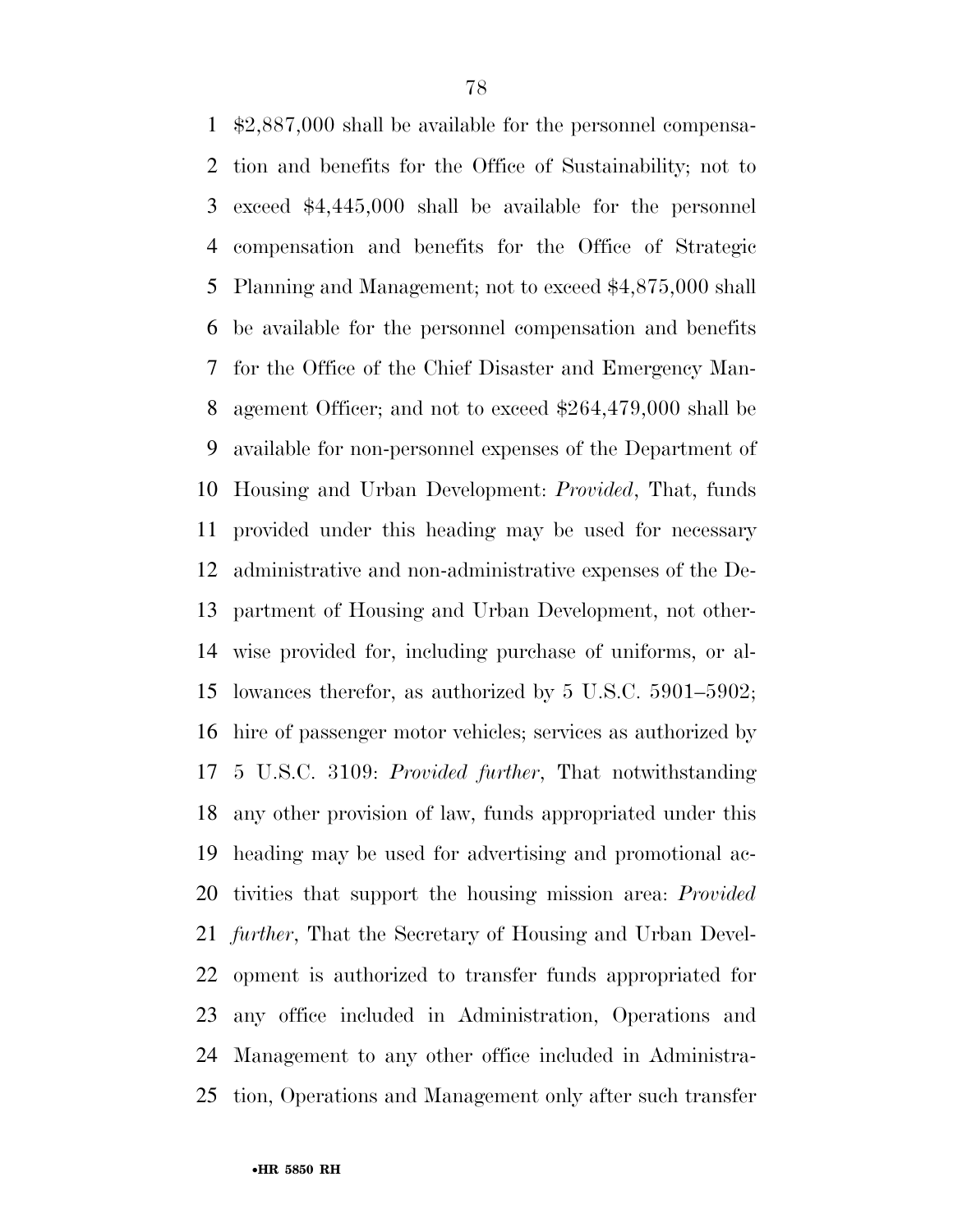| $\mathbf{1}$   | has been submitted to, and received prior written approval          |
|----------------|---------------------------------------------------------------------|
| $\overline{2}$ | by, the House and Senate Committees on Appropriations:              |
| 3              | <i>Provided further</i> , That no appropriation for any office      |
| 4              | shall be increased or decreased by more than 10 percent             |
| 5              | by all such transfers. <i>Provided Further</i> , That the Secretary |
| 6              | shall notify the Committees on Appropriations one month             |
| 7              | before any of the funds made available under this heading           |
| 8              | may be used for international travel.                               |
| 9              | PERSONNEL COMPENSATION AND BENEFITS                                 |
| 10             | PUBLIC AND INDIAN HOUSING                                           |
| 11             | For necessary personnel compensation and benefits                   |
| 12             | expenses of the Office of Public and Indian Housing,                |
| 13             | \$197,282,000.                                                      |
|                |                                                                     |
| 14             | COMMUNITY PLANNING AND DEVELOPMENT                                  |
| 15             | For necessary personnel compensation and benefits                   |
| 16             | expenses of the Office of Community Planning and Devel-             |
|                | opment mission area, $$105,768,000$ .                               |
| 17<br>18       | <b>HOUSING</b>                                                      |
| 19             | For necessary personnel compensation and benefits                   |
| 20             | expenses of the Office of Housing, \$395,917,000.                   |
| 21             | OFFICE OF THE GOVERNMENT NATIONAL MORTGAGE                          |
| 22             | <b>ASSOCIATION</b>                                                  |
| 23             | For necessary personnel compensation and benefits                   |
| 24             | expenses of the Office of the Government National Mort-             |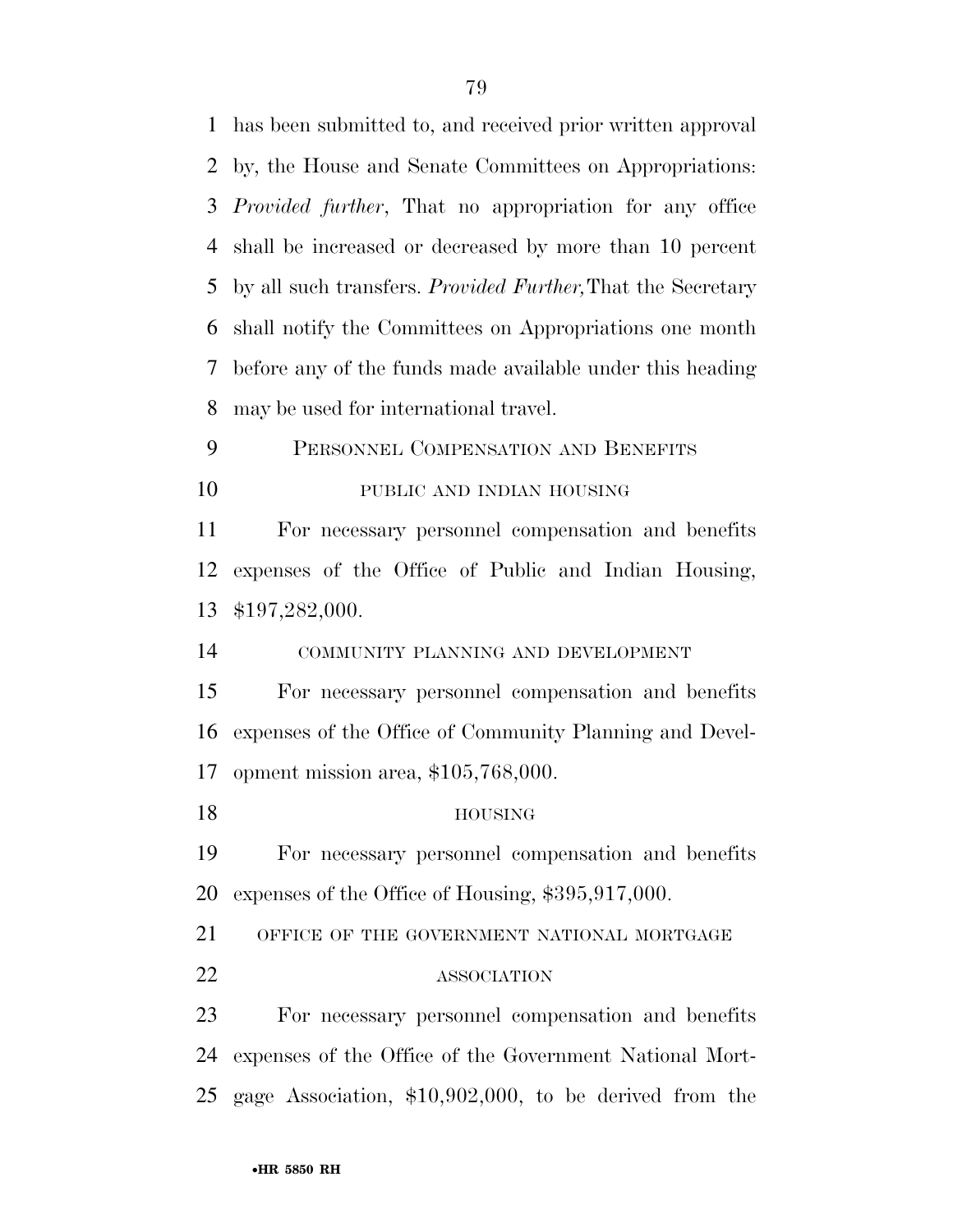GNMA guarantees of mortgage backed securities guaran-teed loan receipt account.

 POLICY DEVELOPMENT AND RESEARCH For necessary personnel compensation and benefits expenses of the Office of Policy Development and Re-search, \$23,588,000.

FAIR HOUSING AND EQUAL OPPORTUNITY

 For necessary personnel compensation and benefits expenses of the Office of Fair Housing and Equal Oppor-tunity, \$67,964,000.

 OFFICE OF HEALTHY HOMES AND LEAD HAZARD CONTROL

 For necessary personnel compensation and benefits expenses of the Office of Healthy Homes and Lead Haz-ard Control, \$6,762,000.

PUBLIC AND INDIAN HOUSING

TENANT-BASED RENTAL ASSISTANCE

18 (INCLUDING TRANSFER OF FUNDS)

 For activities and assistance for the provision of ten- ant-based rental assistance authorized under the United States Housing Act of 1937, as amended (42 U.S.C. 1437 et seq.) (''the Act'' herein), not otherwise provided for, \$15,395,663,000, to remain available until expended, shall be available on October 1, 2010 (in addition to the \$4,000,000,000 previously appropriated under this head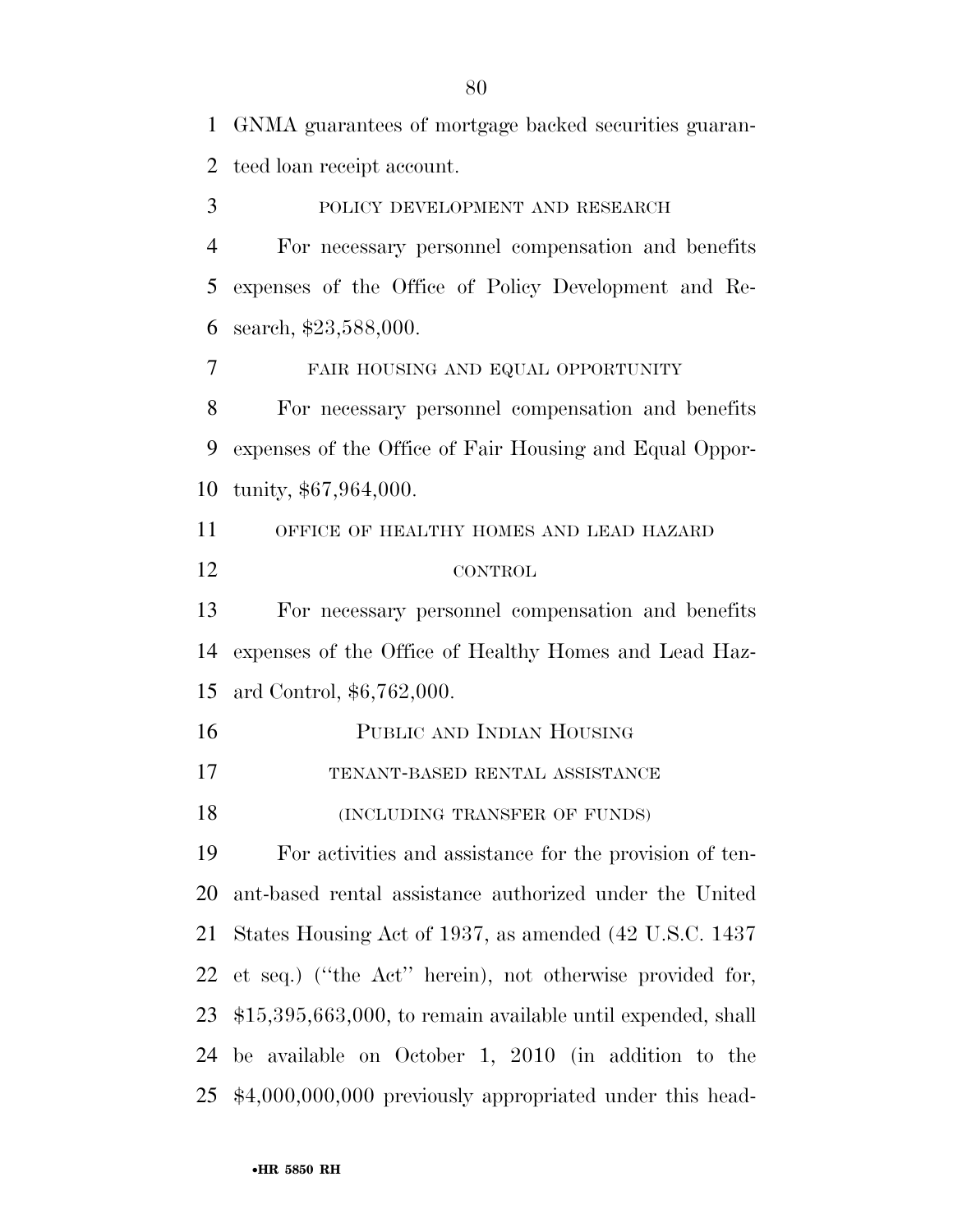ing that will become available on October 1, 2010), and \$4,000,000,000, to remain available until expended, shall be available on October 1, 2011: *Provided*, That of the amounts made available under this heading are provided as follows:

 (1) \$17,080,000,000 shall be available for re- newals of expiring section 8 tenant-based annual contributions contracts (including renewals of en- hanced vouchers under any provision of law author- izing such assistance under section 8(t) of the Act) and including renewal of other special purpose vouchers initially funded in fiscal years 2009 and 2010 (such as Family Unification, Veterans Affairs Supportive Housing Vouchers and Non-elderly Dis- abled Vouchers): *Provided*, That notwithstanding any other provision of law, from amounts provided under this paragraph and any carryover, the Sec- retary for the calendar year 2011 funding cycle shall provide renewal funding for each public housing agency based on validated voucher management sys- tem (VMS) leasing and cost data for calendar year 22 2010 and by applying the most recent 12 months of the Annual Adjustment Factor as established by the Secretary, and by making any necessary adjustments for the costs associated with the first-time renewal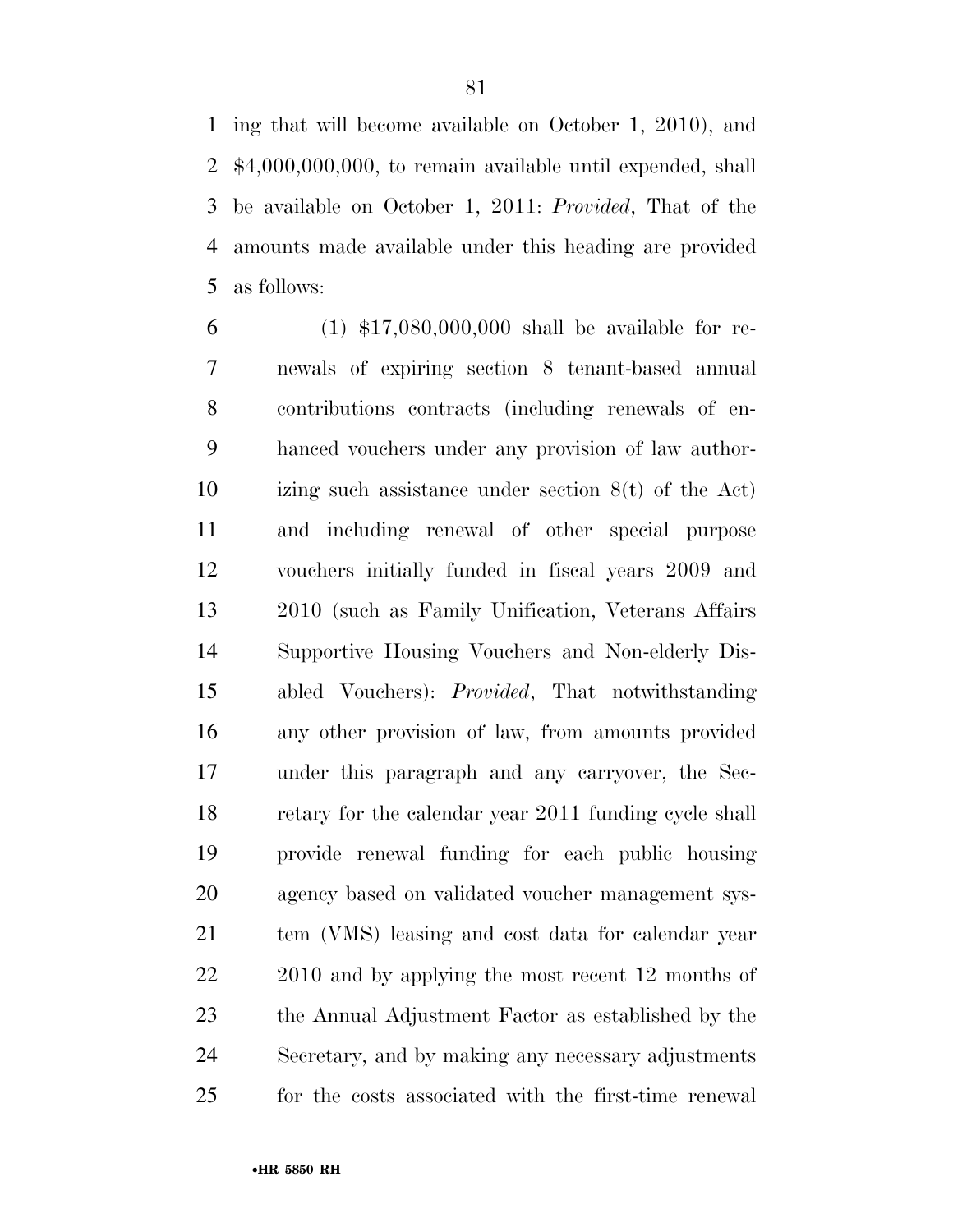of vouchers under this paragraph including tenant protection, and HOPE VI vouchers: *Provided fur- ther*, That none of the funds provided under this paragraph may be used to fund a total number of unit months under lease which exceeds a public housing agency's authorized level of units under con- tract, except for public housing agencies partici- pating in the Moving to Work demonstration, which are instead governed by the terms and conditions of their MTW agreements: *Provided further*, That the Secretary shall, to the extent necessary to stay with- in the amount specified under this paragraph, pro rate each public housing agency's allocation other- wise established pursuant to this paragraph: *Pro- vided further*, That except as provided in the fol- lowing provisos, the entire amount specified under this paragraph shall be obligated to the public hous- ing agencies based on the allocation and pro rata method described above, and the Secretary shall no- tify public housing agencies of their annual budget not later than 60 days after enactment of this Act: *Provided further*, That the Secretary may extend the 60-day notification period with prior written ap- proval of the House and Senate Committees on Ap-propriations: *Provided further*, That public housing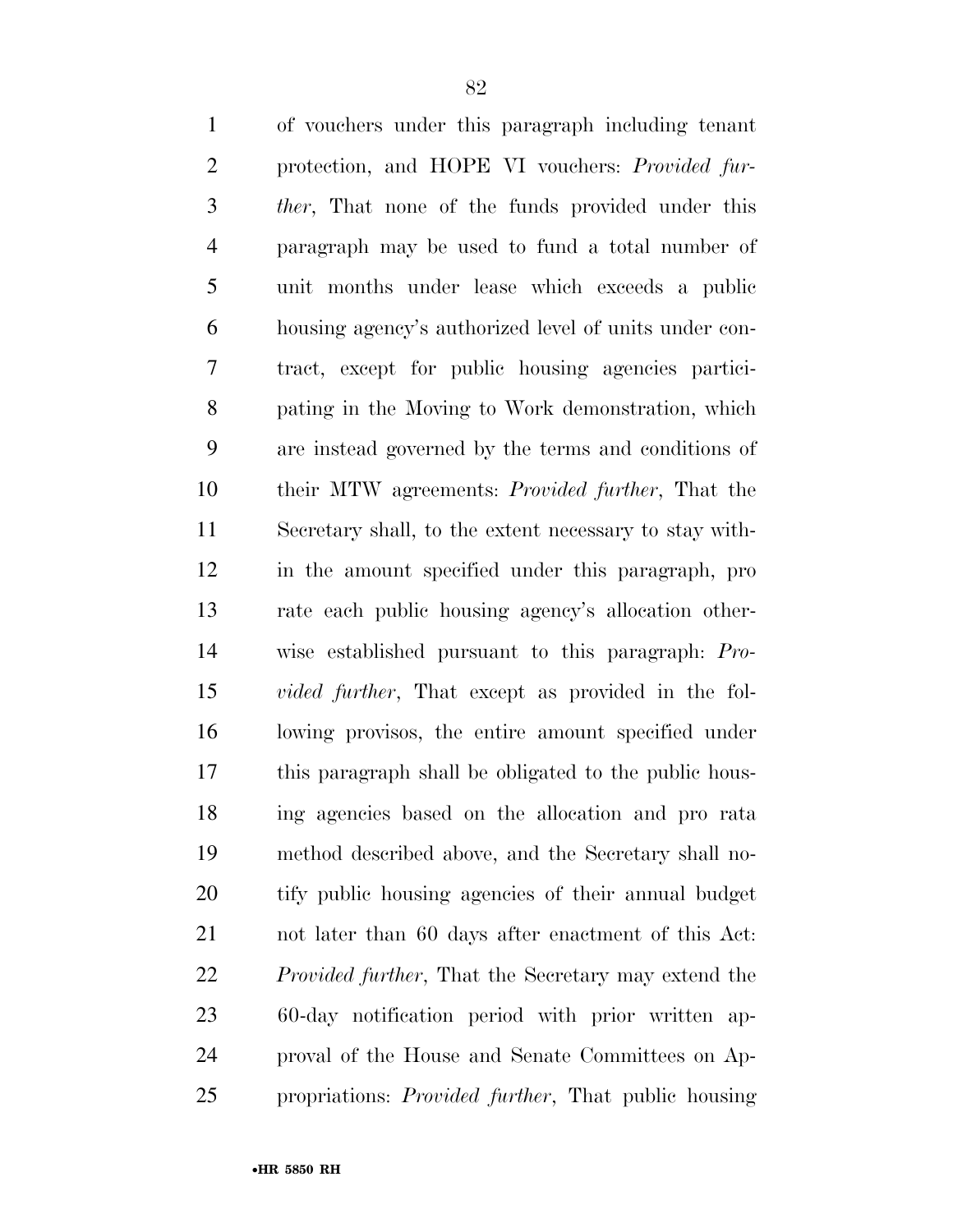| $\mathbf{1}$   | agencies participating in the Moving to Work dem-          |
|----------------|------------------------------------------------------------|
| $\overline{2}$ | onstration shall be funded pursuant to their Moving        |
| 3              | to Work agreements and shall be subject to the             |
| $\overline{4}$ | same pro rata adjustments under the previous pro-          |
| 5              | visos: <i>Provided further</i> , That up to $$150,000,000$ |
| 6              | shall be available only: (1) to adjust the allocations     |
| 7              | for public housing agencies, after application for an      |
| 8              | adjustment by a public housing agency that experi-         |
| 9              | enced a significant increase, as determined by the         |
| 10             | Secretary, in renewal costs of tenant-based rental         |
| 11             | assistance resulting from unforeseen circumstances         |
| 12             | or from portability under section $8(r)$ of the Act; (2)   |
| 13             | for vouchers that were not in use during the 12-           |
| 14             | month period in order to be available to meet a com-       |
| 15             | mitment pursuant to section $8(0)(13)$ of the Act; (3)     |
| 16             | for any increase in the costs associated with deposits     |
| 17             | to family self-sufficiency program escrow accounts;        |
| 18             | (4) for onetime adjustments of renewal funding for         |
| 19             | Public Housing Agencies in receivership with ap-           |
| 20             | proved fungibility plans for calendar year 2009 as         |
| 21             | authorized in Section 11003 of the Consolidated Se-        |
| 22             | curity, Disaster Assistance, and Continuing Appro-         |
| 23             | priations Act, $2009$ (Public Law 110–329); or (5) to      |
| 24             | adjust allocations for public housing agencies to pre-     |
| 25             | vent termination of assistance to families receiving       |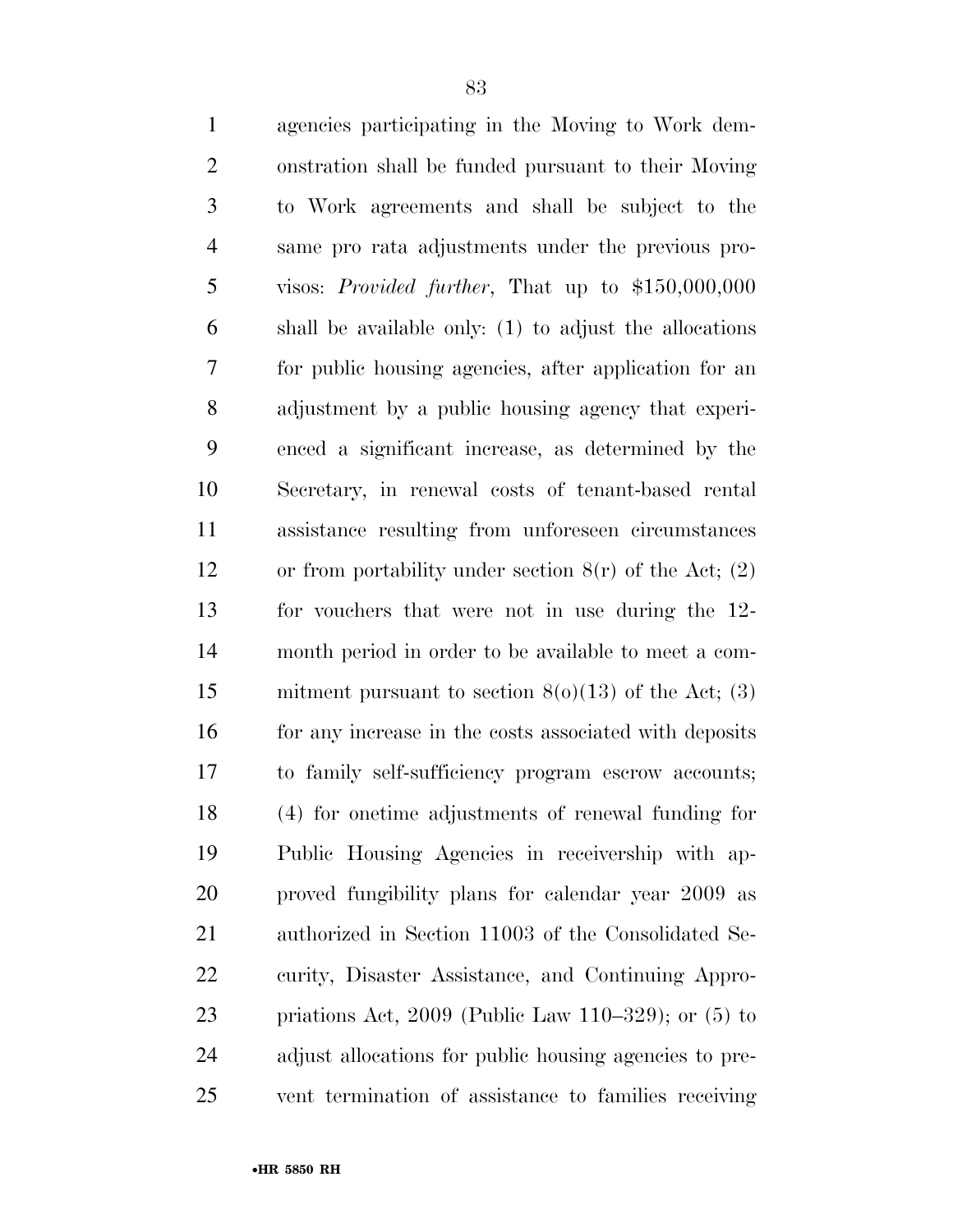assistance under the disaster voucher program, as authorized by Public Law 109–148 under the head- ing ''Tenant-Based Rental Assistance'': *Provided further*, That the Secretary shall allocate amounts under the previous proviso based on need as deter- mined by the Secretary: *Provided further*, That of the amounts made available under this paragraph, up to \$100,000,000 may be transferred to and merged with the appropriation for ''Transformation Initiative'';

 (2) \$125,000,000 shall be for section 8 rental assistance for relocation and replacement of housing units that are demolished or disposed of pursuant to the Omnibus Consolidated Rescissions and Appro- priations Act of 1996 (Public Law 104–134), con- version of section 23 projects to assistance under section 8, the family unification program under sec-18 tion  $8(x)$  of the Act, relocation of witnesses in con- nection with efforts to combat crime in public and assisted housing pursuant to a request from a law enforcement or prosecution agency, enhanced vouch- ers under any provision of law authorizing such as- sistance under section 8(t) of the Act, HOPE VI vouchers, mandatory and voluntary conversions, and tenant protection assistance including replacement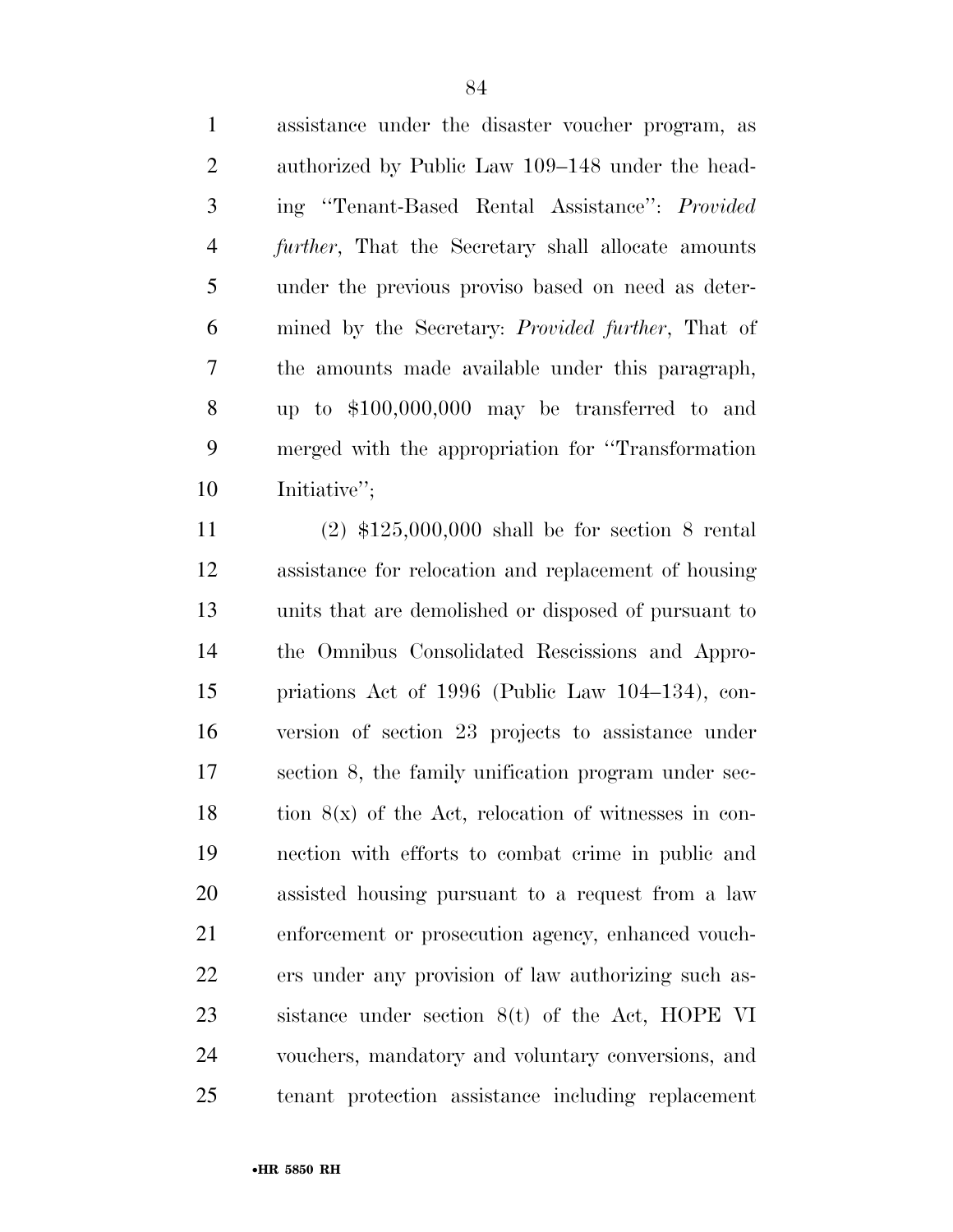and relocation assistance or for project based assist- ance to prevent the displacement of unassisted elder- ly tenants currently residing in section 202 prop- erties financed between 1959 and 1974 that are refi- nanced pursuant to Public Law 106–569, as amend- ed, or under the authority as provided under this Act: *Provided*, That the Secretary shall provide re- placement vouchers for all units that were occupied within the previous 24 months that cease to be avail- able as assisted housing, subject only to the avail-ability of funds;

 (3) \$1,851,000,000 shall be for administrative and other expenses of public housing agencies in ad- ministering the section 8 tenant-based rental assist- ance program, of which up to \$50,000,000 shall be available to the Secretary to allocate to public hous- ing agencies that need additional funds to admin- ister their section 8 programs, including fees associ- ated with section 8 tenant protection rental assist- ance, the administration of disaster related vouchers, Veterans Affairs Supportive Housing vouchers, and other incremental vouchers: *Provided*, That no less than \$1,741,000,000 of the amount provided in this paragraph shall be allocated to public housing agen-cies for the calendar year 2011 funding cycle based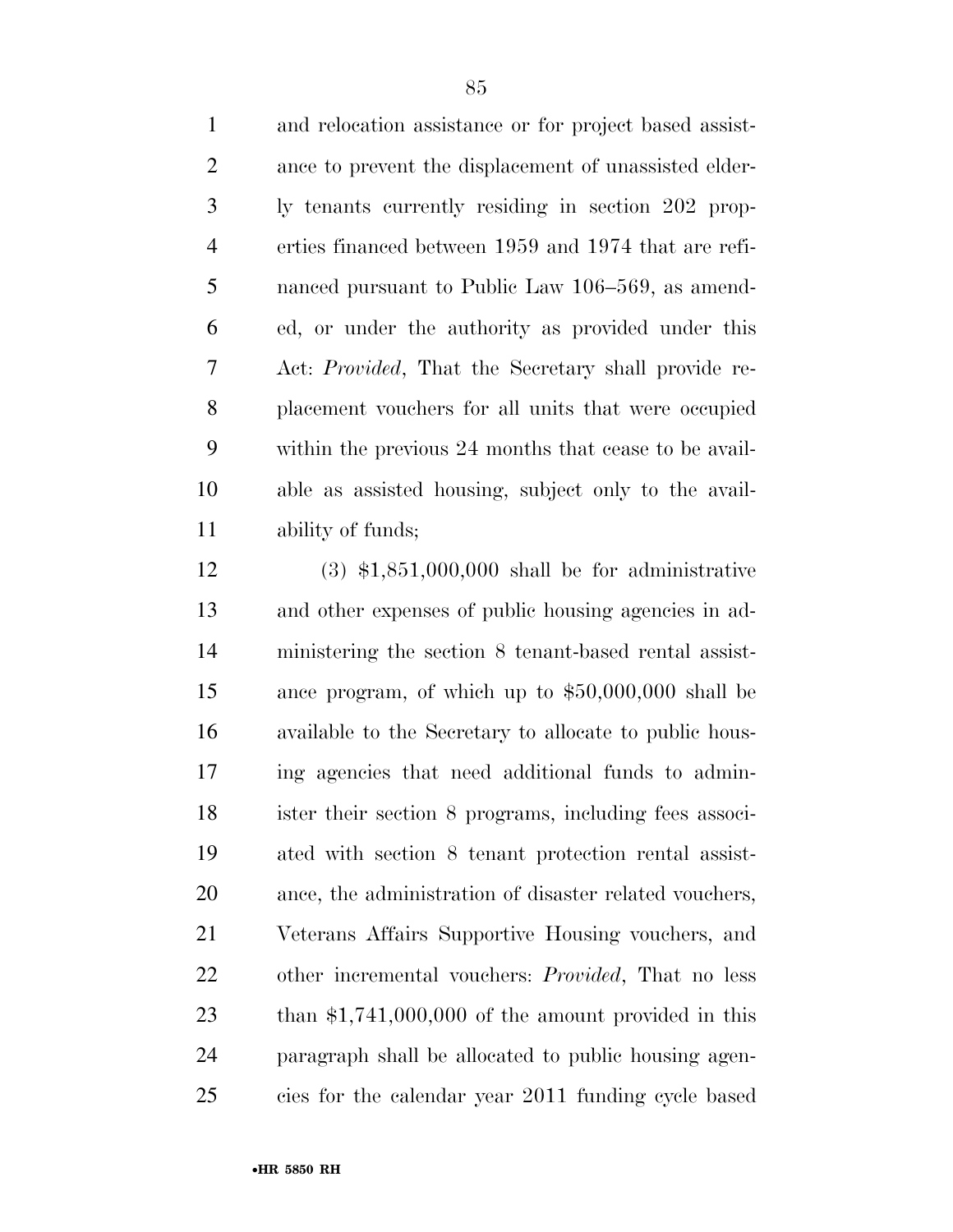| $\mathbf{1}$   | on section $8(q)$ of the Act (and related Appropria-           |
|----------------|----------------------------------------------------------------|
| $\overline{2}$ | tion Act provisions) as in effect immediately before           |
| 3              | the enactment of the Quality Housing and Work Re-              |
| $\overline{4}$ | sponsibility Act of 1998 (Public Law $105-276$ ): Pro-         |
| 5              | <i>vided further</i> , That if the amounts made available      |
| 6              | under this paragraph are insufficient to pay the               |
| 7              | amounts determined under the previous proviso, the             |
| $8\,$          | Secretary may decrease the amounts allocated to                |
| 9              | agencies by a uniform percentage applicable to all             |
| 10             | agencies receiving funding under this paragraph or             |
| 11             | may, to the extent necessary to provide full payment           |
| 12             | of amounts determined under the previous proviso,              |
| 13             | utilize unobligated balances, including recaptures             |
| 14             | and carryovers, remaining from funds appropriated              |
| 15             | to the Department of Housing and Urban Develop-                |
| 16             | ment under this heading, for fiscal year 2010 and              |
| 17             | prior fiscal years, notwithstanding the purposes for           |
| 18             | which such amounts were appropriated: <i>Provided</i>          |
| 19             | <i>further</i> , That amounts provided under this para-        |
| 20             | graph shall be only for activities related to the provi-       |
| 21             | sion of tenant-based rental assistance authorized              |
| 22             | under section 8, including related development ac-             |
| 23             | tivities: <i>Provided further</i> , That \$60,000,000 shall be |
| 24             | for family self-sufficiency coordinators<br>available          |
| 25             | under section 23 of the Act: Provided further, That            |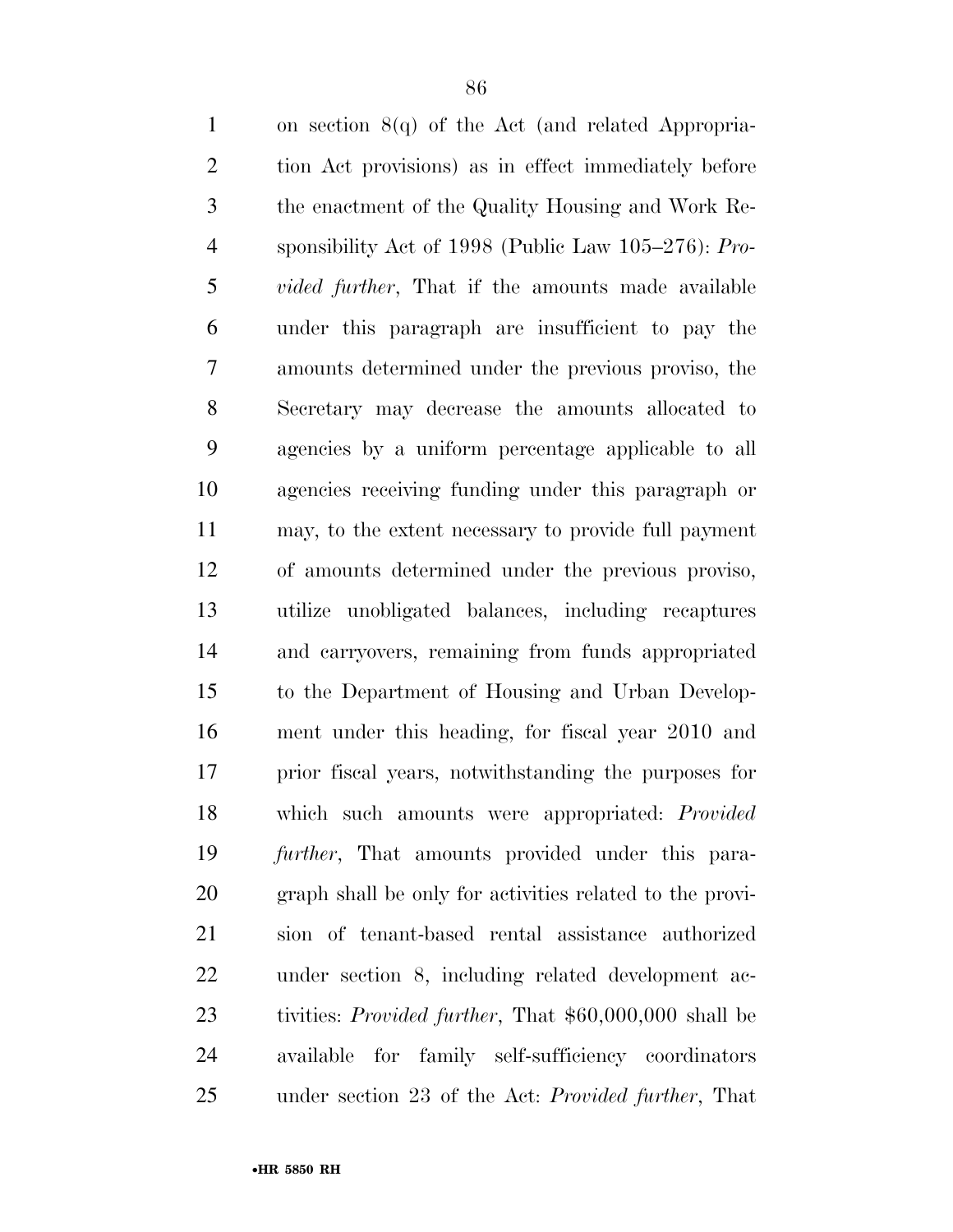amounts provided for family self-sufficiency coordi- nators shall be obligated to the public housing agen- cies not later than 60 days after enactment of this Act;

 (4) \$113,663,183 for renewal of tenant-based assistance contracts under section 811 of the Cran- ston-Gonzalez National Affordable Housing Act (42 U.S.C. 8013) entered into prior to fiscal year 2007; (5) \$75,000,000 for incremental rental voucher assistance for use through a supported housing pro- gram administered in conjunction with the Depart- ment of Veterans Affairs as authorized under section 8(o)(19) of the United States Housing Act of 1937: *Provided*, That the Secretary of Housing and Urban Development shall make such funding available, not- withstanding section 204 (competition provision) of this title, to public housing agencies that partner with eligible VA Medical Centers or other entities as designated by the Secretary of the Department of Veterans Affairs, based on geographical need for 21 such assistance as identified by the Secretary of the Department of Veterans Affairs, public housing agency administrative performance, and other fac- tors as specified by the Secretary of Housing and Urban Development in consultation with the Sec-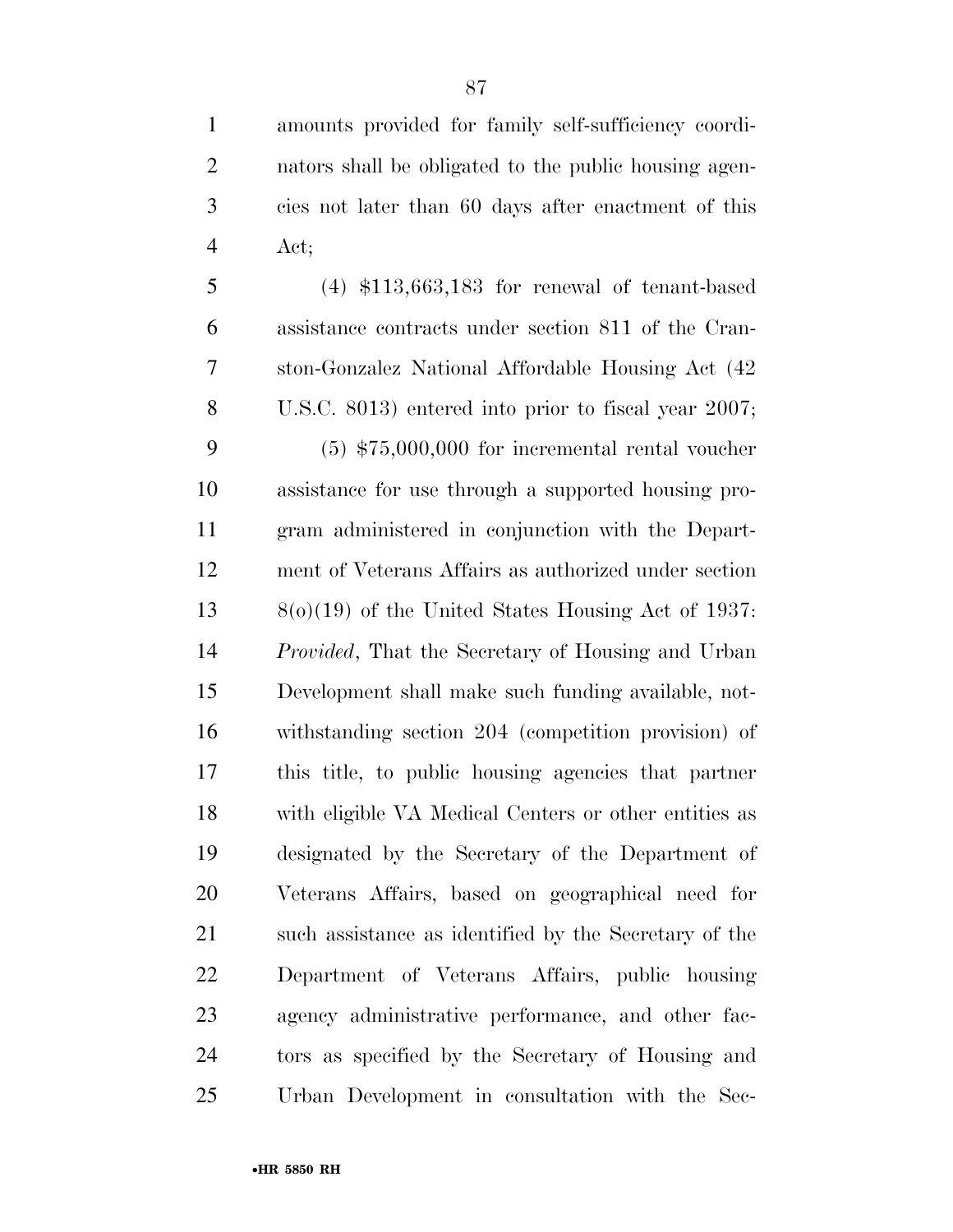retary of the Department of Veterans Affairs: *Pro- vided further*, That the Secretary of Housing and Urban Development may waive, or specify alter- native requirements for (in consultation with the Secretary of the Department of Veterans Affairs), any provision of any statute or regulation that the Secretary of Housing and Urban Development ad- ministers in connection with the use of funds made available under this paragraph (except for require- ments related to fair housing, nondiscrimination, labor standards, and the environment), upon a find- ing by the Secretary that any such waivers or alter- native requirements are necessary for the effective delivery and administration of such voucher assist- ance: *Provided further*, That assistance made avail- able under this paragraph shall continue to remain available for homeless veterans upon turn-over (6) Up to \$66,000,000 for incremental tenant- based assistance for eligible families assisted under the Disaster Housing Assistance Program for Hurri-

 canes Ike and Gustav: *Provided*, That these vouchers will not be re-issued when families leave the pro-gram;

 (7) \$85,000,000 for incremental voucher assist-ance under section 8(o) of the United States Hous-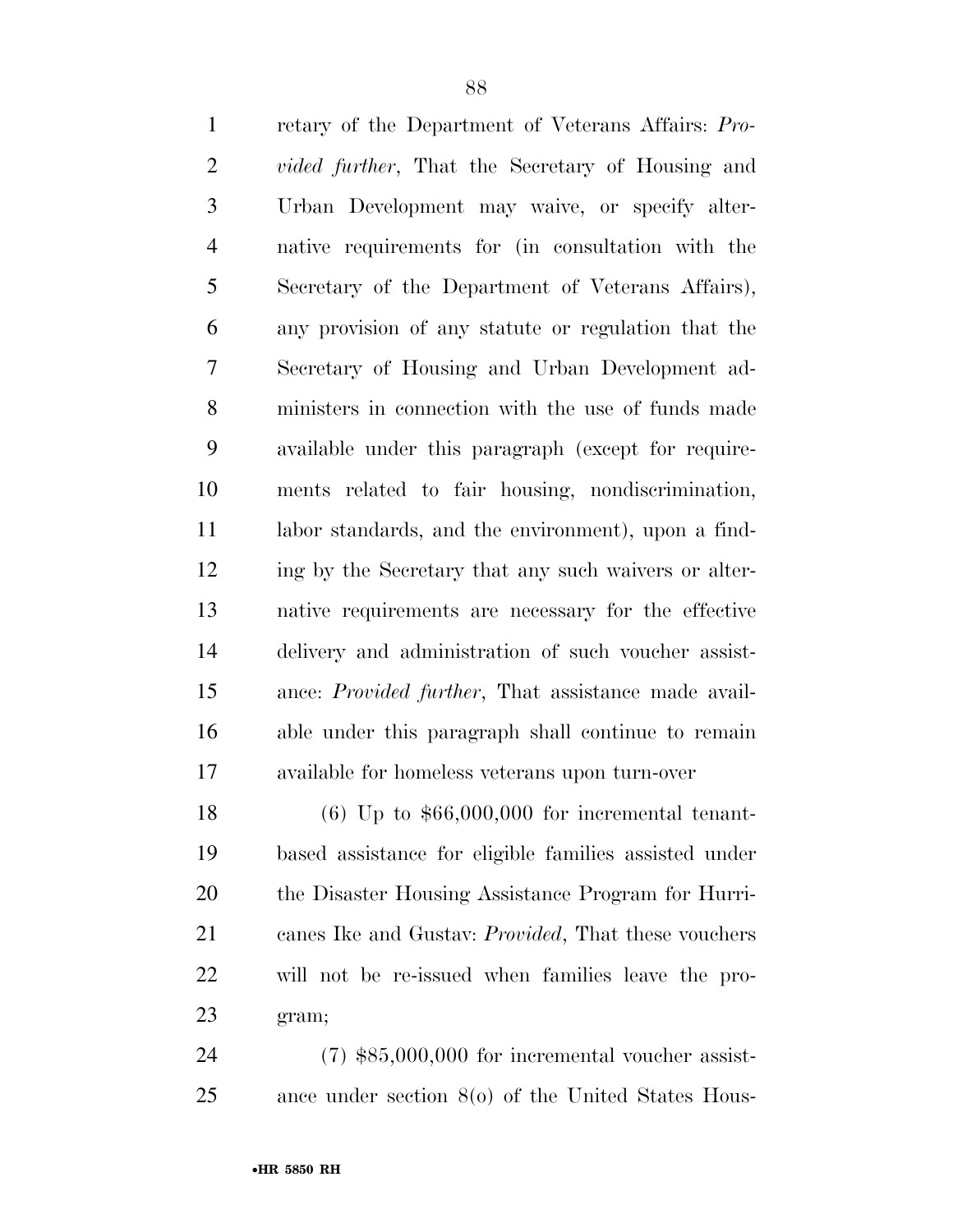| $\mathbf{1}$   | ing Act of 1937, including related administrative ex-   |
|----------------|---------------------------------------------------------|
| $\overline{2}$ | penses, for two competitive demonstration programs      |
| 3              | to address the needs of families and individuals who    |
| $\overline{4}$ | are homeless or at risk of homelessness, as defined     |
| 5              | by the Secretary of Housing and Urban Develop-          |
| 6              | ment, to be administered by the Department of           |
| 7              | Housing and Urban Development in conjunction            |
| 8              | with the Department of Health and Human Services        |
| 9              | and the Department of Education: <i>Provided</i> , That |
| 10             | demonstration program shall make funding<br>one         |
| 11             | available to public housing agencies that: (1) partner  |
| 12             | with eligible state or local entities responsible for   |
| 13             | distributing Temporary Assistance for Needy Fami-       |
| 14             | lies (TANF) and other health and human services as      |
| 15             | designated by the Secretary of the Department of        |
| 16             | Health and Human Services, and (2) partner with         |
| 17             | school homelessness liaisons funded through the De-     |
| 18             | partment of Education's Education for Homeless          |
| 19             | Children and Youths program: <i>Provided further</i> ,  |
| 20             | That the other demonstration program shall make         |
| 21             | funding available to public housing agencies that       |
| 22             | partner with eligible state Medicaid agencies and       |
| 23             | state behavioral health entities as designated by the   |
| 24             | Secretary of the Department of Health and Human         |
| 25             | Services to provide housing in conjunction with Med-    |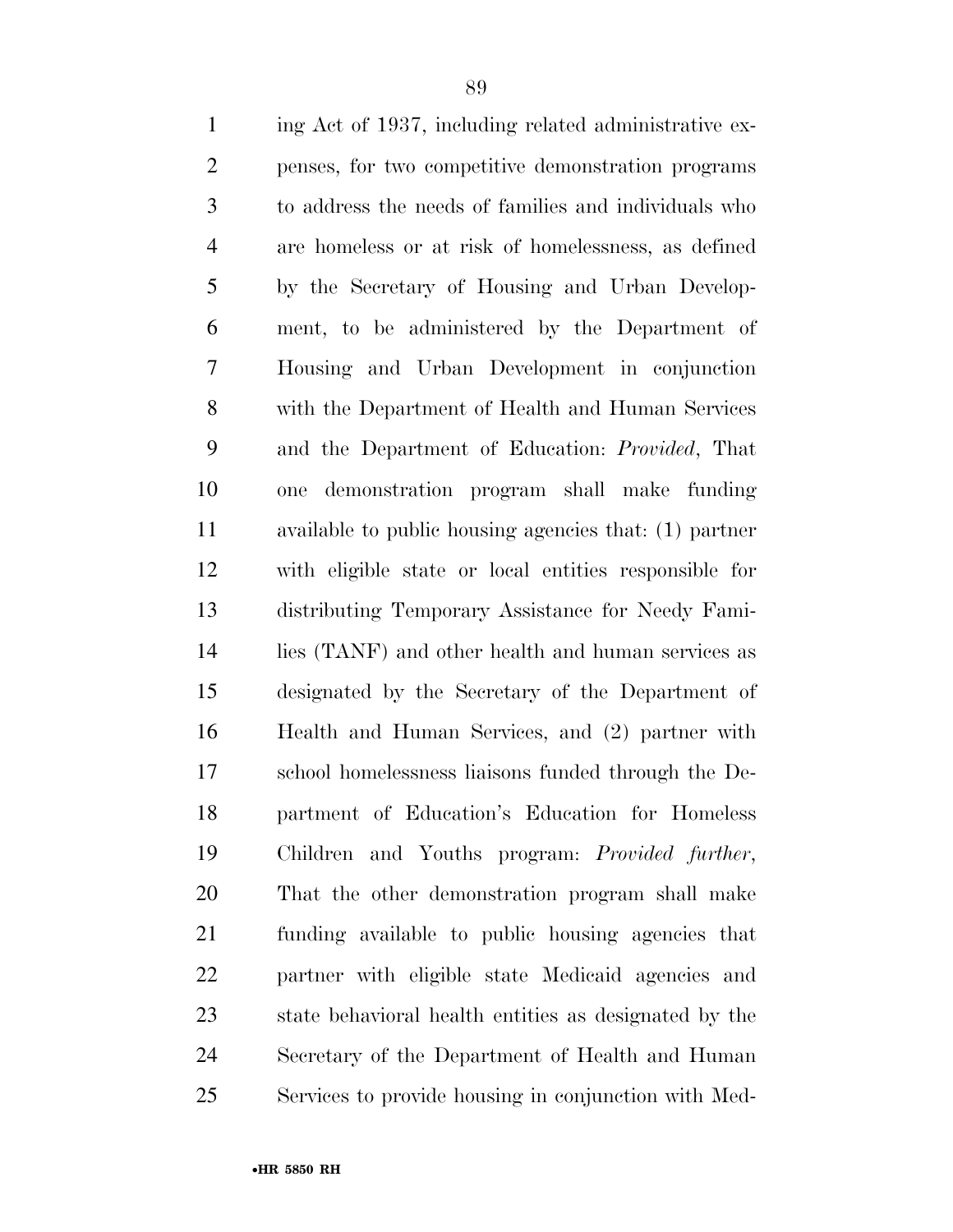| $\mathbf{1}$   | icaid case management, substance abuse treatment,              |
|----------------|----------------------------------------------------------------|
| $\overline{2}$ | and mental health services: Provided further, That             |
| 3              | the Secretary of Housing and Urban Development                 |
| $\overline{4}$ | shall make the funding specified in this subsection            |
| 5              | available through such allocation procedures as the            |
| 6              | Secretary determines to be appropriate, notwith-               |
| 7              | standing section 213 of the Housing and Community              |
| 8              | Development Act of 1974 (42 U.S.C. 1439) and sec-              |
| 9              | tion 204 (competition provision) of this title, to enti-       |
| 10             | ties with demonstrated experience and that meet                |
| 11             | such other requirements as determined by the Sec-              |
| 12             | retary: <i>Provided further</i> , That the Secretary of        |
| 13             | Housing and Urban Development may waive, or                    |
| 14             | specify alternative requirements for any provision of          |
| 15             | any statute or regulation that the Secretary of                |
| 16             | Housing and Urban Development administers in                   |
| 17             | connection with the use of funds made available                |
| 18             | under this paragraph (except for requirements re-              |
| 19             | lated to fair housing, nondiscrimination, labor stand-         |
| 20             | ards, and the environment), upon a finding by the              |
| 21             | Secretary that any such waivers or alternative re-             |
| 22             | quirements are necessary for the effective delivery            |
| 23             | and administration of such voucher assistance: Pro-            |
| 24             | <i>vided further</i> , That the Secretary shall publish in the |
| 25             | Federal Register any waiver of any statute or regu-            |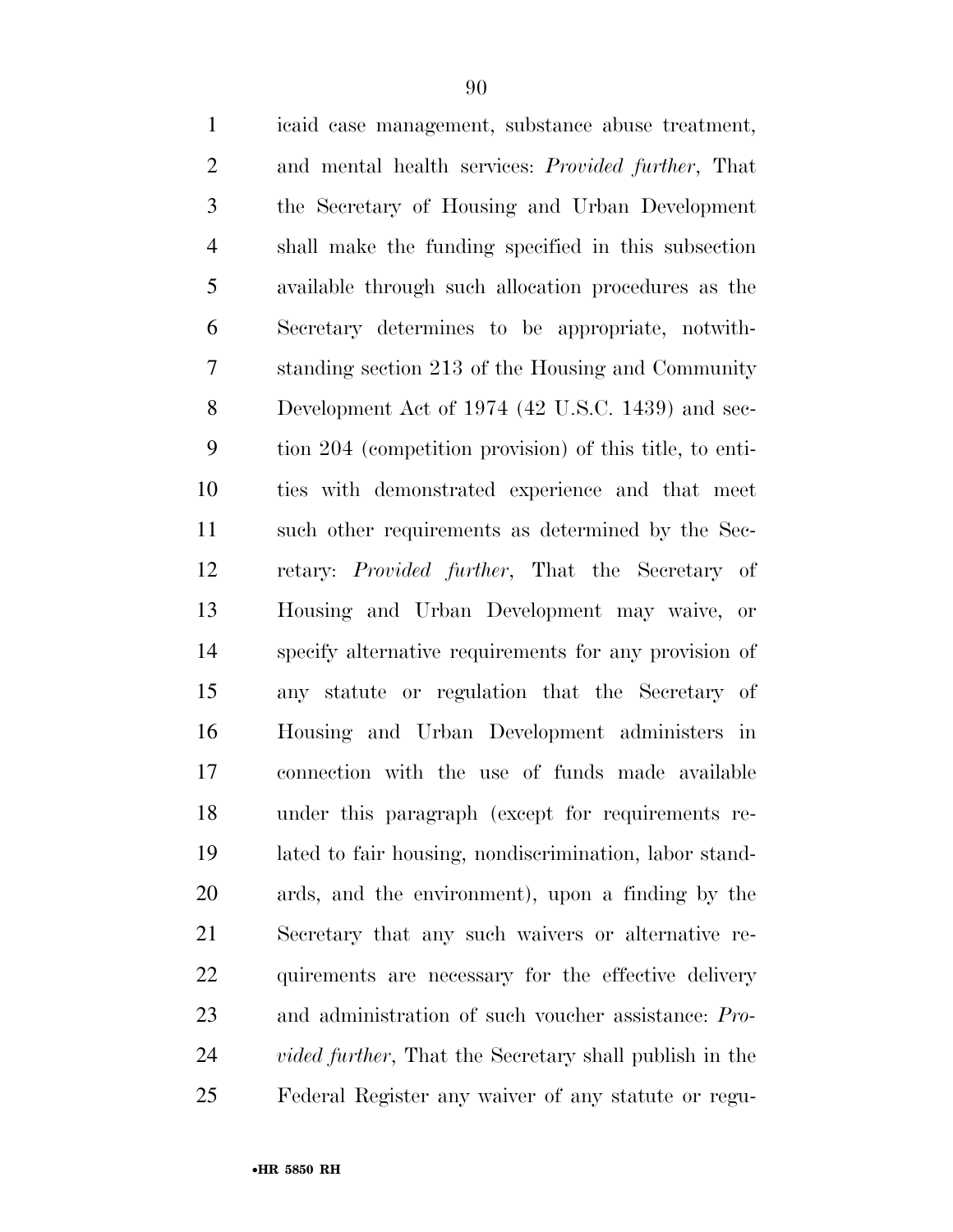lation that the Secretary administers pursuant to this subsection no later than 10 days before the ef- fective date of such waiver: *Provided further*, That assistance made available under this subsection shall continue to remain available for these purposes upon turn-over.

#### HOUSING CERTIFICATE FUND

 Unobligated balances, including recaptures and car- ryover, remaining from funds appropriated to the Depart- ment of Housing and Urban Development under this heading, the heading ''Annual Contributions for Assisted Housing'' and the heading ''Project-Based Rental Assist- ance'', for fiscal year 2011 and prior years may be used for renewal of or amendments to section 8 project-based contracts and for performance-based contract administra- tors, notwithstanding the purposes for which such funds were appropriated: *Provided*, That any obligated balances of contract authority from fiscal year 1974 and prior that have been terminated shall be cancelled: *Provided further*, That amounts heretofore recaptured, or recaptured during the current fiscal year, from project-based Section 8 con- tracts from source years fiscal year 1975 through fiscal year 1987 are hereby rescinded, and an amount of addi- tional new budget authority, equivalent to the amount re-scinded is hereby appropriated, to remain available until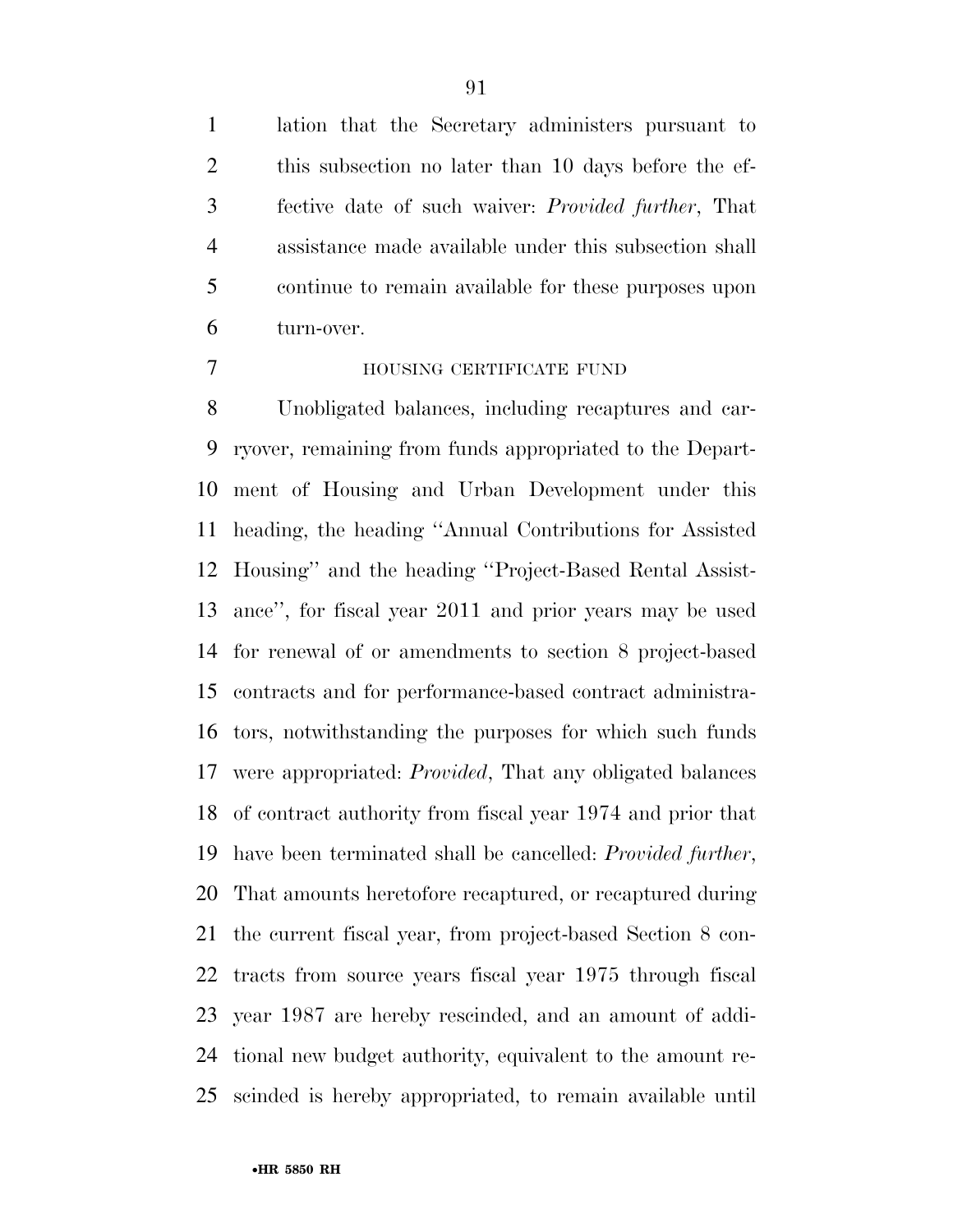expended, for the purposes set forth under this heading, in addition to amounts otherwise available.

PUBLIC HOUSING CAPITAL FUND

 For the Public Housing Capital Fund Program to carry out capital and management activities for public housing agencies, as authorized under section 9 of the United States Housing Act of 1937 (42 U.S.C. 1437g) (the ''Act'') \$2,500,000,000, to remain available until September 30, 2014: *Provided*, That notwithstanding any other provision of law or regulation, during fiscal year 2011 the Secretary of Housing and Urban Development may not delegate to any Department official other than the Deputy Secretary and the Assistant Secretary for Public and Indian Housing any authority under paragraph (2) of section 9(j) regarding the extension of the time peri- ods under such section: *Provided further*, That for pur-17 poses of such section  $9(i)$ , the term "obligate" means, with respect to amounts, that the amounts are subject to a binding agreement that will result in outlays, immediately or in the future: *Provided further*, That up to \$15,345,000 shall be to support the ongoing Public Housing Financial and Physical Assessment activities of the Real Estate As- sessment Center (REAC): *Provided further*, That of the total amount provided under this heading, not to exceed \$20,000,000 shall be available for the Secretary to make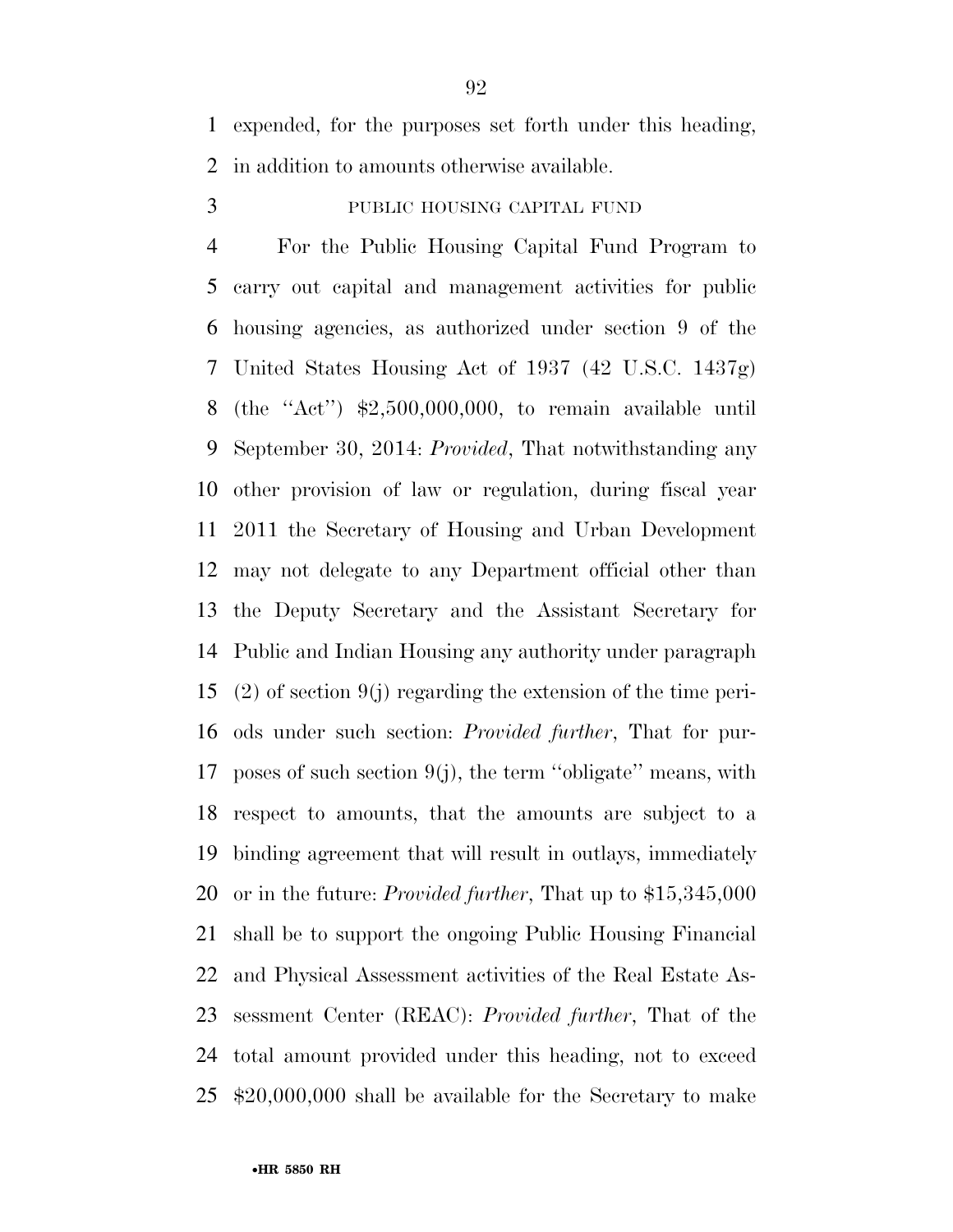grants, notwithstanding section 204 of this Act, to public housing agencies for emergency capital needs resulting from unforeseen or unpreventable emergencies and nat- ural disasters excluding Presidentially declared emer- gencies and natural disasters under the Robert T. Stafford Disaster Relief and Emergency Act (42 U.S.C. 5121 et seq.) occurring in fiscal year 2011: *Provided further*, That of the total amount provided under this heading, \$50,000,000 shall be for supportive services, service coor- dinators and congregate services as authorized by section 34 of the Act (42 U.S.C. 1437z–6) and the Native Amer- ican Housing Assistance and Self-Determination Act of 1996 (25 U.S.C. 4101 et seq.): *Provided further*, That a Notice of Funding Availability for the funds provided in the previous proviso shall be issued not later than 60 days after enactment of this Act: *Provided further*, That of the total amount provided under this heading up to \$8,820,000 is to support the costs of administrative and judicial receiverships: *Provided further*, That from the funds made available under this heading, the Secretary shall provide bonus awards in fiscal year 2011 to public housing agencies that are designated high performers.

## 23 PUBLIC HOUSING OPERATING FUND

 For 2011 payments to public housing agencies for the operation and management of public housing, as author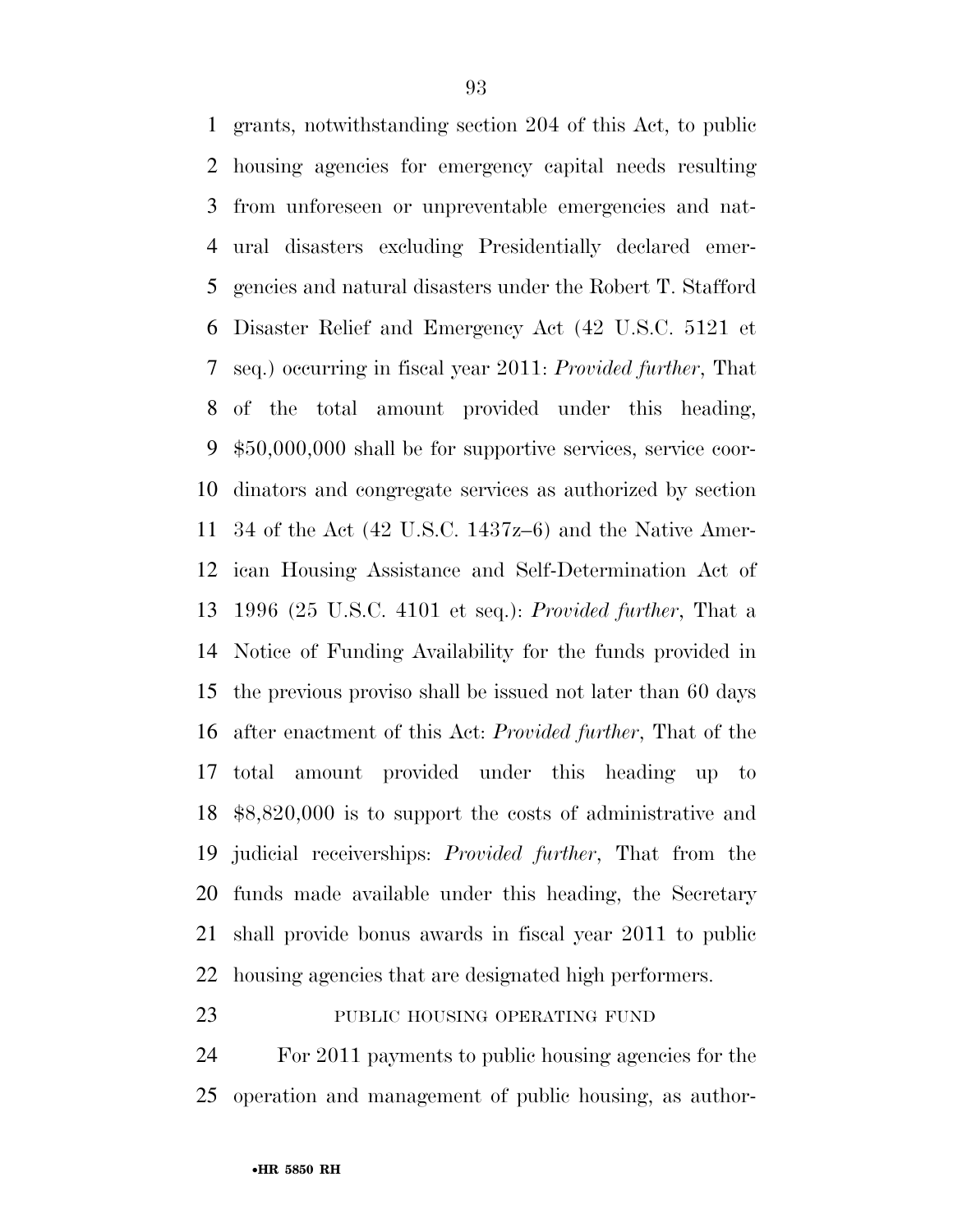ized by section 9(e) of the United States Housing Act of 1937 (42 U.S.C. 1437g(e)), \$4,829,000,000.

REVITALIZATION OF SEVERELY DISTRESSED PUBLIC

HOUSING (HOPE VI)

 For grants to public housing agencies for demolition, site revitalization, replacement housing, and tenant-based assistance grants to projects as authorized by section 24 of the United States Housing Act of 1937 (42 U.S.C. 1437v), \$200,000,000, to remain available until Sep- tember 30, 2012, of which the Secretary of Housing and Urban Development may use up to \$5,000,000 for tech- nical assistance and contract expertise, to be provided di- rectly or indirectly by grants, contracts or cooperative agreements, including training and cost of necessary travel for participants in such training, by or to officials and em- ployees of the department and of public housing agencies and to residents: *Provided*, That none of such funds shall be used directly or indirectly by granting competitive ad- vantage in awards to settle litigation or pay judgments, unless expressly permitted herein: *Provided further*, That a Notice of Funding Availability for the funds provided under this heading shall be issued not later than 60 days after enactment of this Act.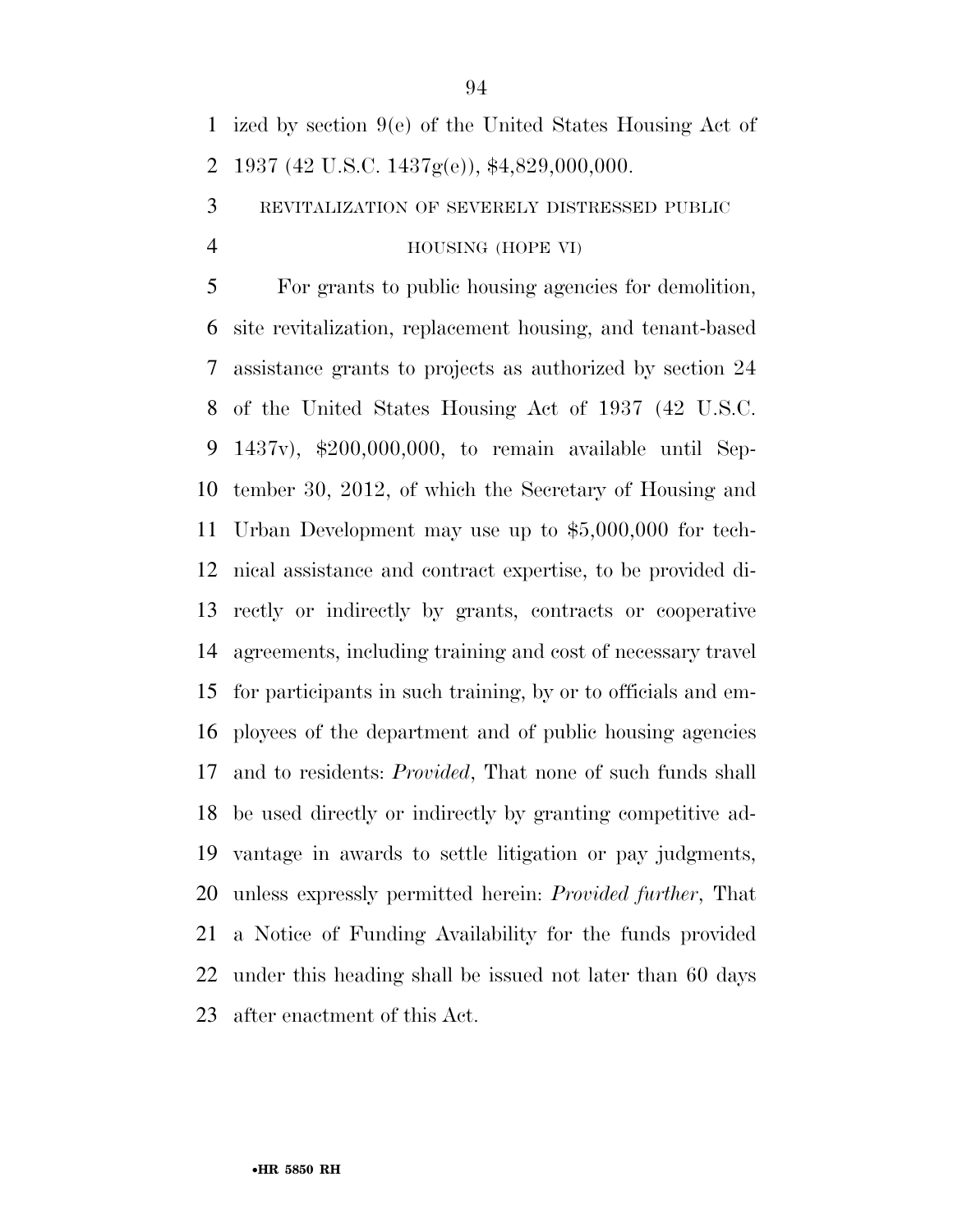#### NATIVE AMERICAN HOUSING BLOCK GRANTS

 For the Native American Housing Block Grants pro- gram, as authorized under title I of the Native American Housing Assistance and Self-Determination Act of 1996 (NAHASDA) (25 U.S.C. 4111 et seq.), \$700,000,000, to remain available until expended: *Provided*, That, notwith- standing the Native American Housing Assistance and Self-Determination Act of 1996, to determine the amount of the allocation under title I of such Act for each Indian tribe, the Secretary shall apply the formula under section 302 of such Act with the need component based on single- race Census data and with the need component based on multi-race Census data, and the amount of the allocation for each Indian tribe shall be the greater of the two result- ing allocation amounts: *Provided further*, That the Depart- ment shall notify grantees of their formula allocation with- in 60 days of enactment of this Act: *Provided further*, That of the amounts made available under this heading, \$3,500,000 shall be contracted for assistance for a na- tional organization representing Native American housing interests for providing training and technical assistance to Indian housing authorities and tribally designated housing entities as authorized under NAHASDA; and \$4,250,000 shall be to support the inspection of Indian housing units, contract expertise, training, and technical assistance in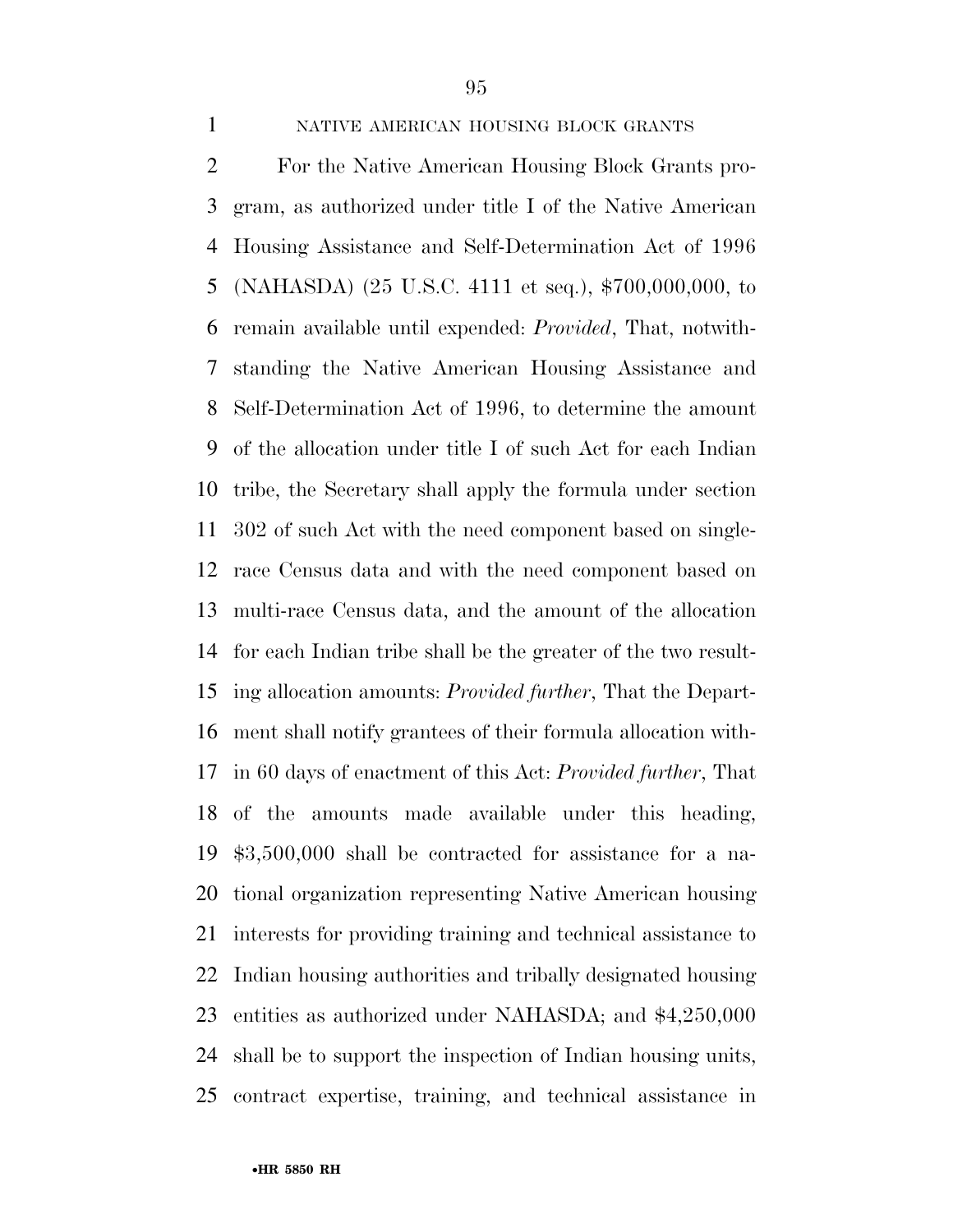the training, oversight, and management of such Indian housing and tenant-based assistance, including up to \$300,000 for related travel: *Provided further*, That of the amount provided under this heading, \$2,000,000 shall be made available for the cost of guaranteed notes and other obligations, as authorized by title VI of NAHASDA: *Pro- vided further*, That such costs, including the costs of modi- fying such notes and other obligations, shall be as defined in section 502 of the Congressional Budget Act of 1974, as amended: *Provided further*, That these funds are avail- able to subsidize the total principal amount of any notes and other obligations, any part of which is to be guaran-teed, not to exceed \$20,000,000.

### NATIVE HAWAIIAN HOUSING BLOCK GRANT

 For the Native Hawaiian Housing Block Grant pro- gram, as authorized under title VIII of the Native Amer- ican Housing Assistance and Self-Determination Act of 1996 (25 U.S.C. 4111 et seq.), \$10,000,000, to remain available until expended: *Provided*, That of this amount, \$300,000 shall be for training and technical assistance ac- tivities, including up to \$100,000 for related travel by Ha-waii-based HUD employees.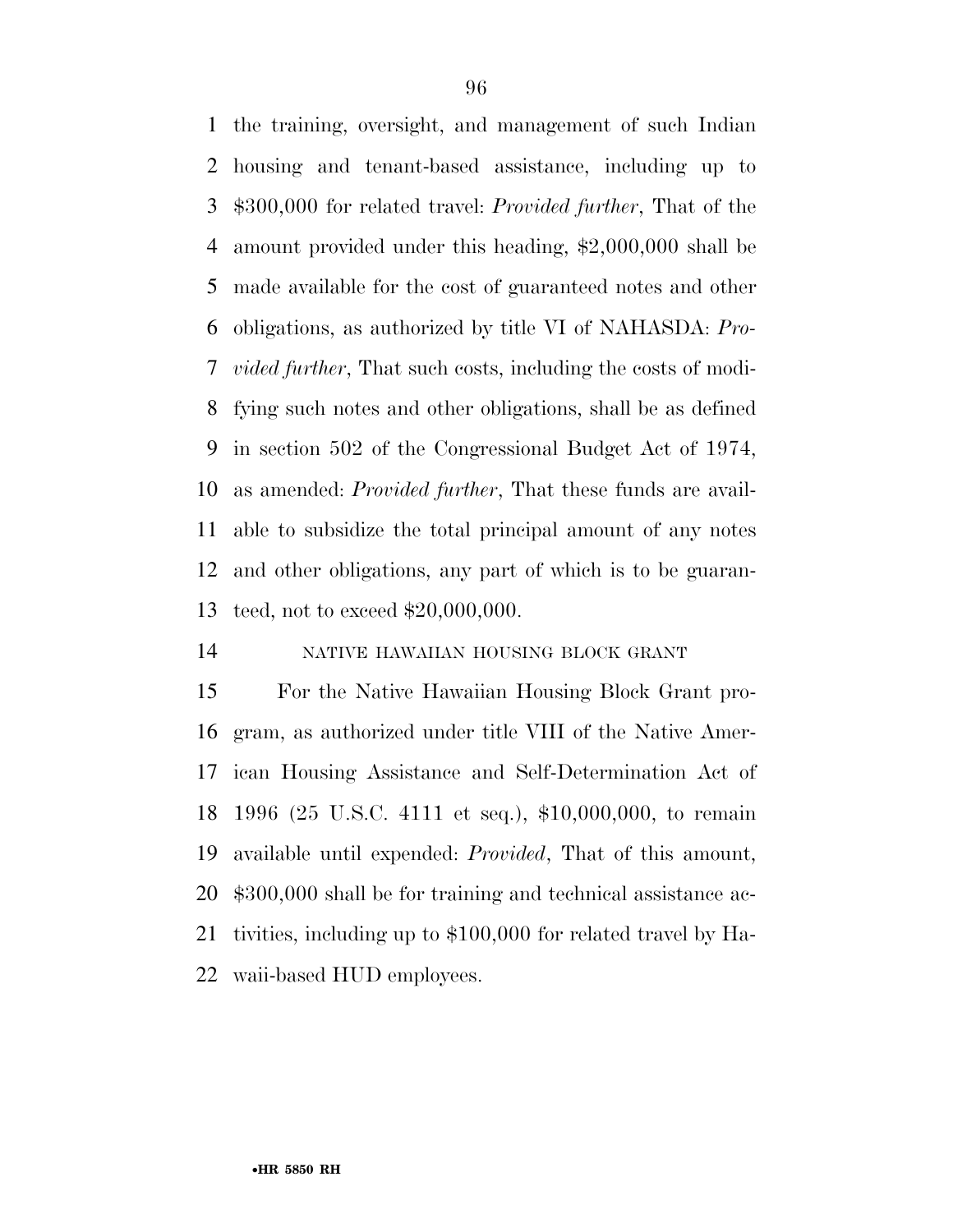INDIAN HOUSING LOAN GUARANTEE FUND PROGRAM

## ACCOUNT

 For the cost of guaranteed loans, as authorized by section 184 of the Housing and Community Development Act of 1992 (12 U.S.C. 1715z), \$9,000,000, to remain available until expended: *Provided*, That such costs, in- cluding the costs of modifying such loans, shall be as de- fined in section 502 of the Congressional Budget Act of 1974: *Provided further*, That these funds are available to subsidize total loan principal, any part of which is to be guaranteed, up to \$994,000,000: *Provided further*, That up to \$750,000 shall be for administrative contract ex- penses including management processes and systems to carry out the loan guarantee program.

# NATIVE HAWAIIAN HOUSING LOAN GUARANTEE FUND 16 PROGRAM ACCOUNT

 For the cost of guaranteed loans, as authorized by section 184A of the Housing and Community Develop- ment Act of 1992 (12 U.S.C. 1715z), \$1,044,000, to re- main available until expended: *Provided*, That such costs, including the costs of modifying such loans, shall be as defined in section 502 of the Congressional Budget Act of 1974: *Provided further*, That these funds are available to subsidize total loan principal, any part of which is to be guaranteed, not to exceed \$41,504,255.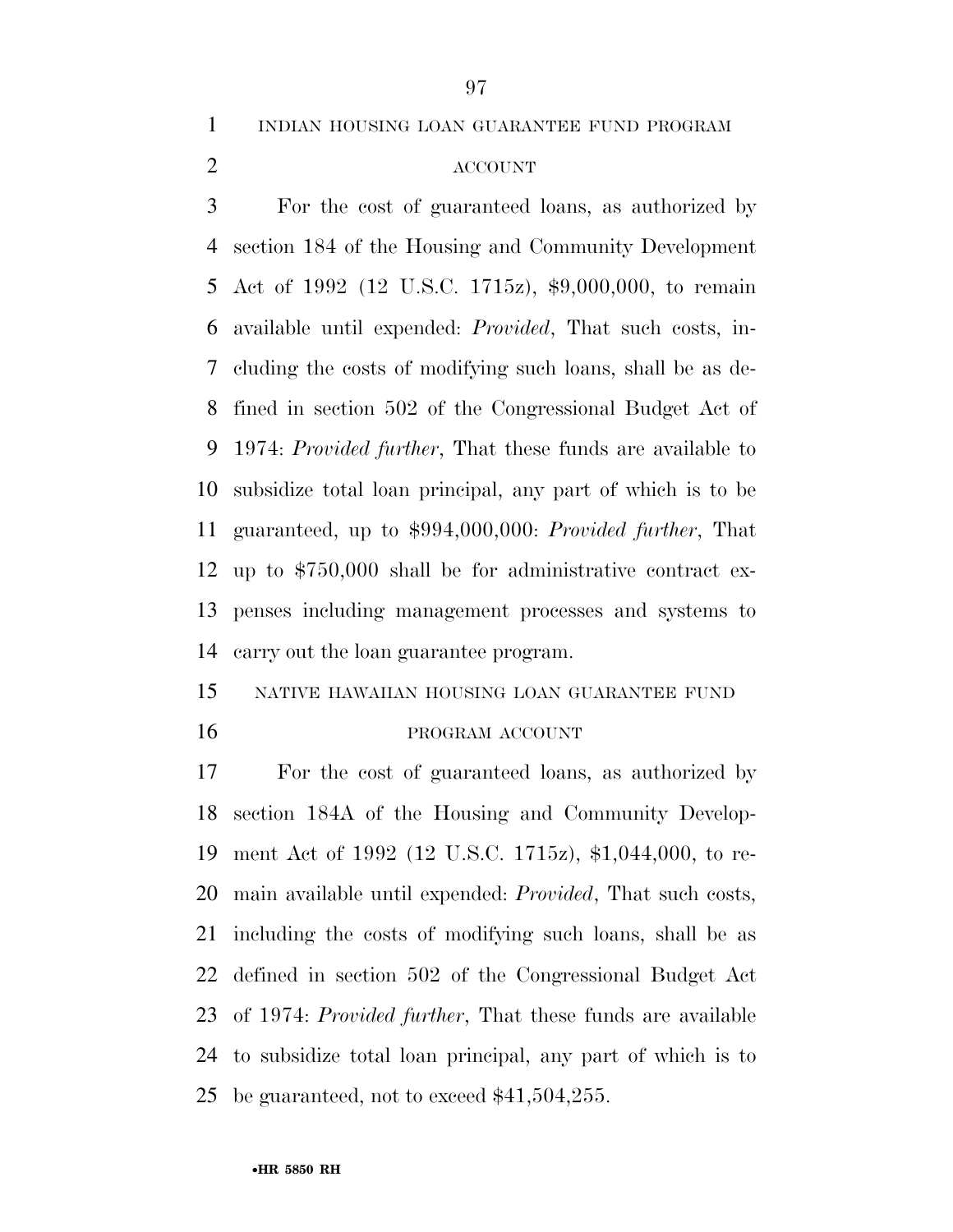COMMUNITY PLANNING AND DEVELOPMENT 2 HOUSING OPPORTUNITIES FOR PERSONS WITH AIDS For carrying out the Housing Opportunities for Per- sons with AIDS program, as authorized by the AIDS Housing Opportunity Act (42 U.S.C. 12901 et seq.), \$350,000,000, to remain available until September 30, 2012, except that amounts allocated pursuant to section 854(c)(3) of such Act shall remain available until Sep- tember 30, 2013: *Provided*, That the Secretary shall renew all expiring contracts for permanent supportive housing 11 that were funded under section  $854(c)(3)$  of such Act that meet all program requirements before awarding funds for new contracts and activities authorized under this section: *Provided further*, That the Department shall notify grant- ees of their formula allocation within 60 days of enactment of this Act.

COMMUNITY DEVELOPMENT FUND

 For assistance to units of State and local govern- ment, and to other entities, for economic and community development activities, and for other purposes, \$4,352,100,000, to remain available until September 30, 2013, unless otherwise specified: *Provided*, That of the total amount provided, \$3,997,755,000 is for carrying out the community development block grant program under title I of the Housing and Community Development Act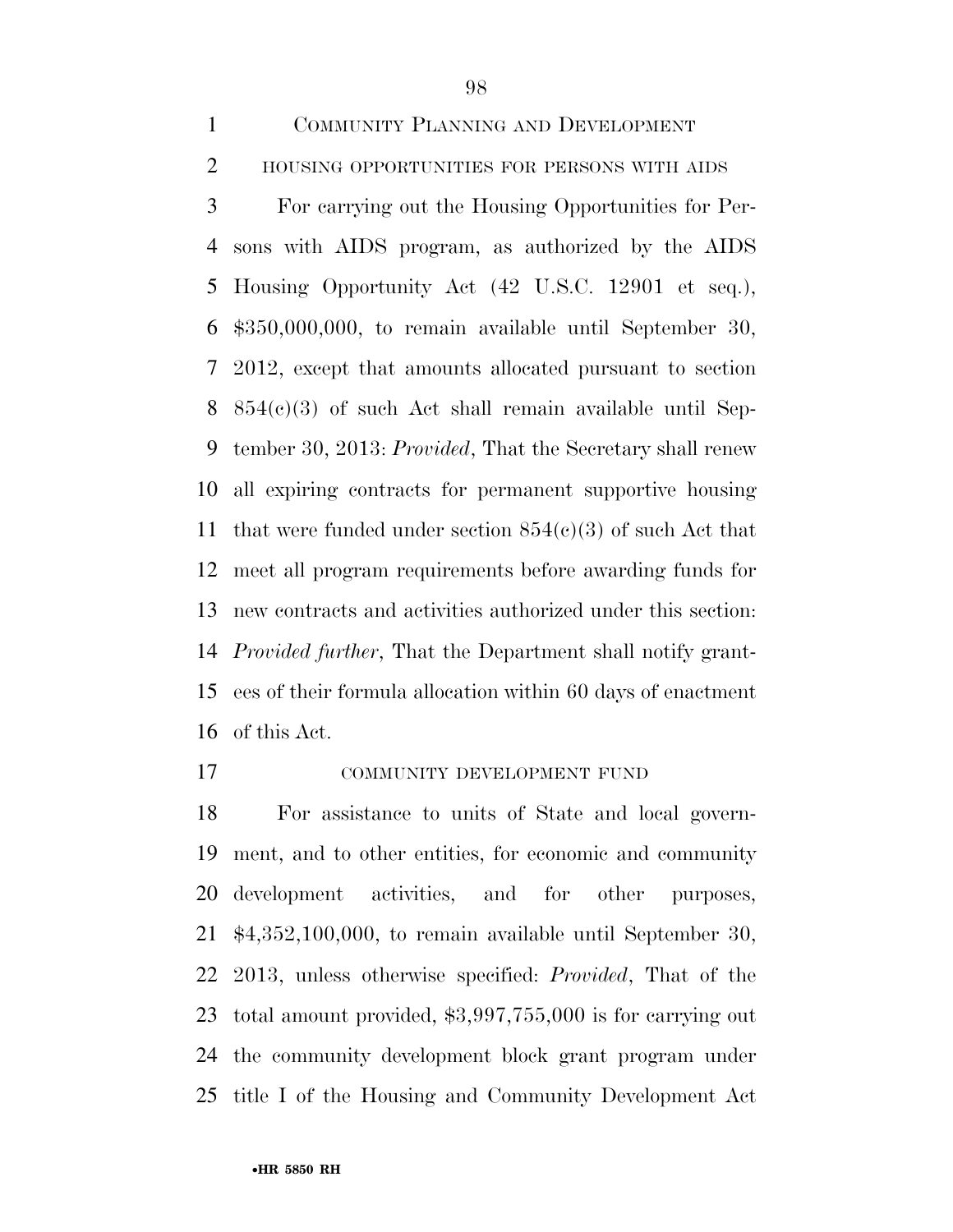of 1974, as amended (the ''Act'' herein) (42 U.S.C. 5301 et seq.): *Provided further*, That unless explicitly provided for under this heading (except for planning grants pro- vided in the second paragraph and amounts made avail- able under the third paragraph), not to exceed 20 percent of any grant made with funds appropriated under this heading shall be expended for planning and management development and administration: *Provided further*, That the Department shall notify grantees of their formula allo- cation within 60 days of enactment of this Act: *Provided further*, That \$65,000,000 shall be for grants to Indian tribes notwithstanding section 106(a)(1) of such Act, of which, notwithstanding any other provision of law (includ- ing section 204 of this Act), up to \$3,960,000 may be used for emergencies that constitute imminent threats to health and safety.

 Of the amount made available under this heading, \$77,145,000 shall be available for grants for the Economic Development Initiative (EDI) to finance a variety of tar- geted economic investments in accordance with the terms and conditions specified in the explanatory statement ac- companying this Act: *Provided*, That none of the funds provided under this paragraph may be used for program operations: *Provided further*, That, for fiscal years 2008, 2009 and 2010, no unobligated funds for EDI grants may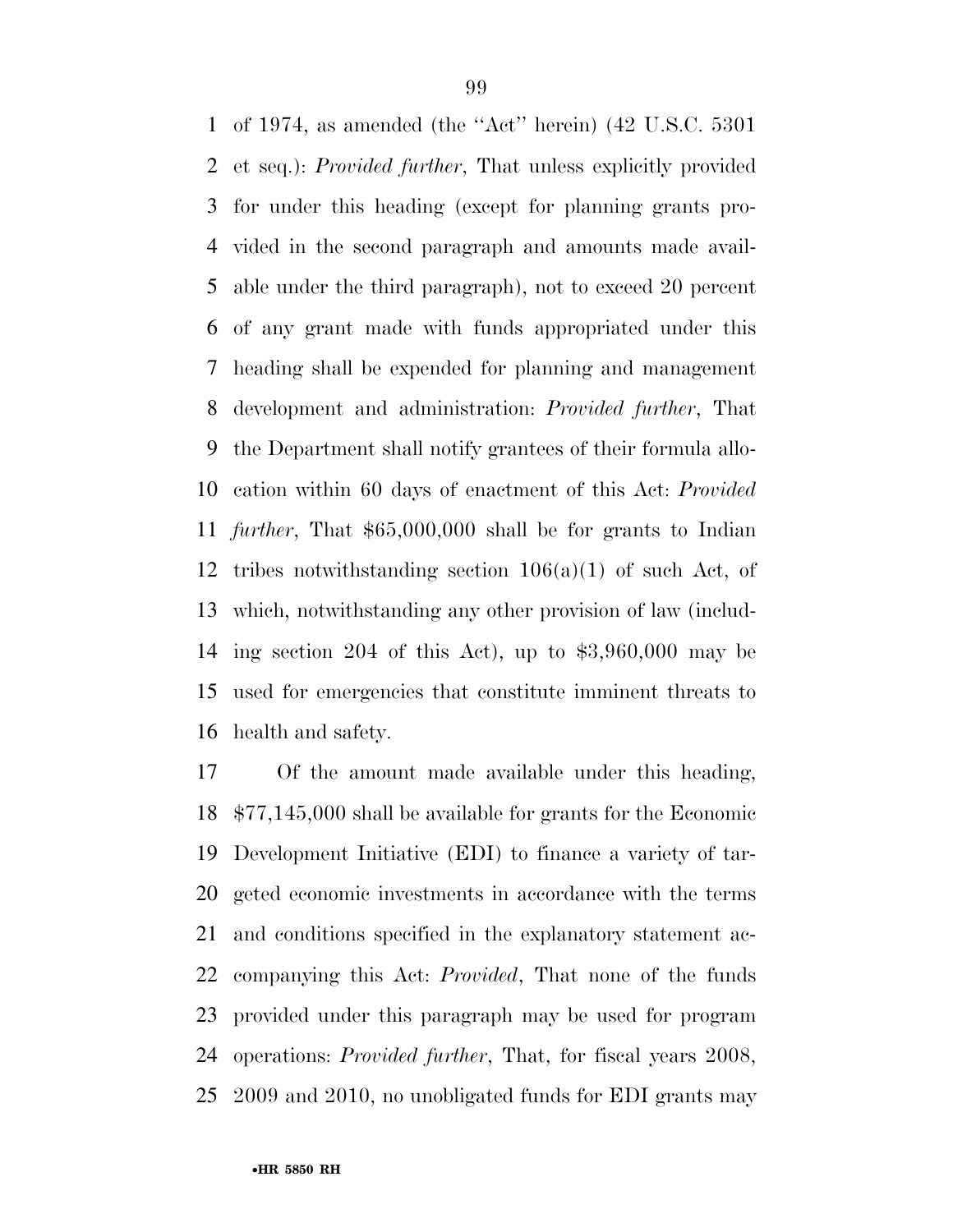be used for any purpose except acquisition, planning, de- sign, purchase of equipment, revitalization, redevelopment or construction.

 Of the amount made available under this heading, \$12,200,000 shall be available for neighborhood initiatives that are utilized to improve the conditions of distressed and blighted areas and neighborhoods, to stimulate invest- ment, economic diversification, and community revitaliza- tion in areas with population outmigration or a stagnating or declining economic base, or to determine whether hous- ing benefits can be integrated more effectively with welfare reform initiatives: *Provided*, That amounts made available under this paragraph shall be provided in accordance with the terms and conditions specified in the explanatory statement accompanying this Act.

 The referenced statement of managers under the heading ''Community Planning and Development'' in title II in division I of Public Law 111–8 is deemed to be amended by striking ''City of Wilson, NC, for demolition of dilapidated structures from downtown Wilson to further downtown redevelopment'' and inserting ''City of Wilson, NC, for the renovation of blighted structures to enhance downtown development''.

 The referenced statement of managers under the heading ''Community Planning and Development'' in title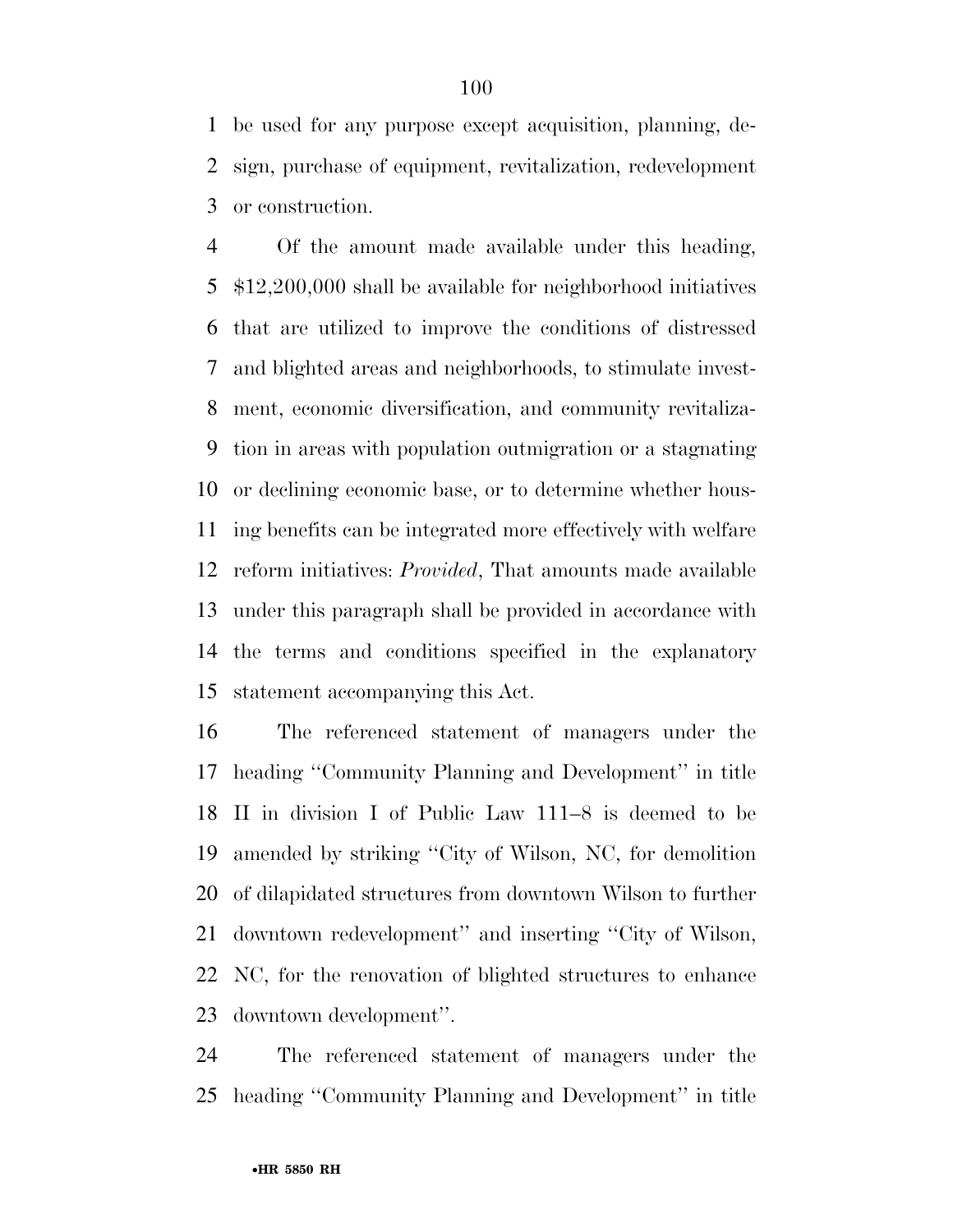II in division I of Public Law 111–8 is deemed to be amended by striking ''Catskill Visitor Interpretative Cen- ter, Shandaken, NY, for construction of a visitor's center'' and inserting ''New York State Department of Environ- mental Conservation, NY, for planning and design of the Catskill Visitor Interpretative Center''.

 The referenced statement of managers under the heading ''Community Planning and Development'' in title II in division I of Public Law 111–8 is deemed to be amended by striking ''Charles County Department of Human Services, Maryland, Port Tobacco, MD, for acqui- sition and rehabilitation of the former Changing Point South facility as a homeless shelter and transitional hous- ing'' and inserting ''Charles County Department of Human Services, Port Tobacco, MD, for acquisition and rehabilitation of a facility''.

 Of the amounts made available under this heading, \$150,000,000 shall be made available for a Sustainable Communities Initiative to improve regional planning ef- forts that integrate housing and transportation decisions, and increase the capacity to improve land use and zoning: *Provided*, That grants under such Initiative may only be made to metropolitan planning organizations (MPOs), rural planning organizations, States or other units of gen-eral local government, and housing- and transportation-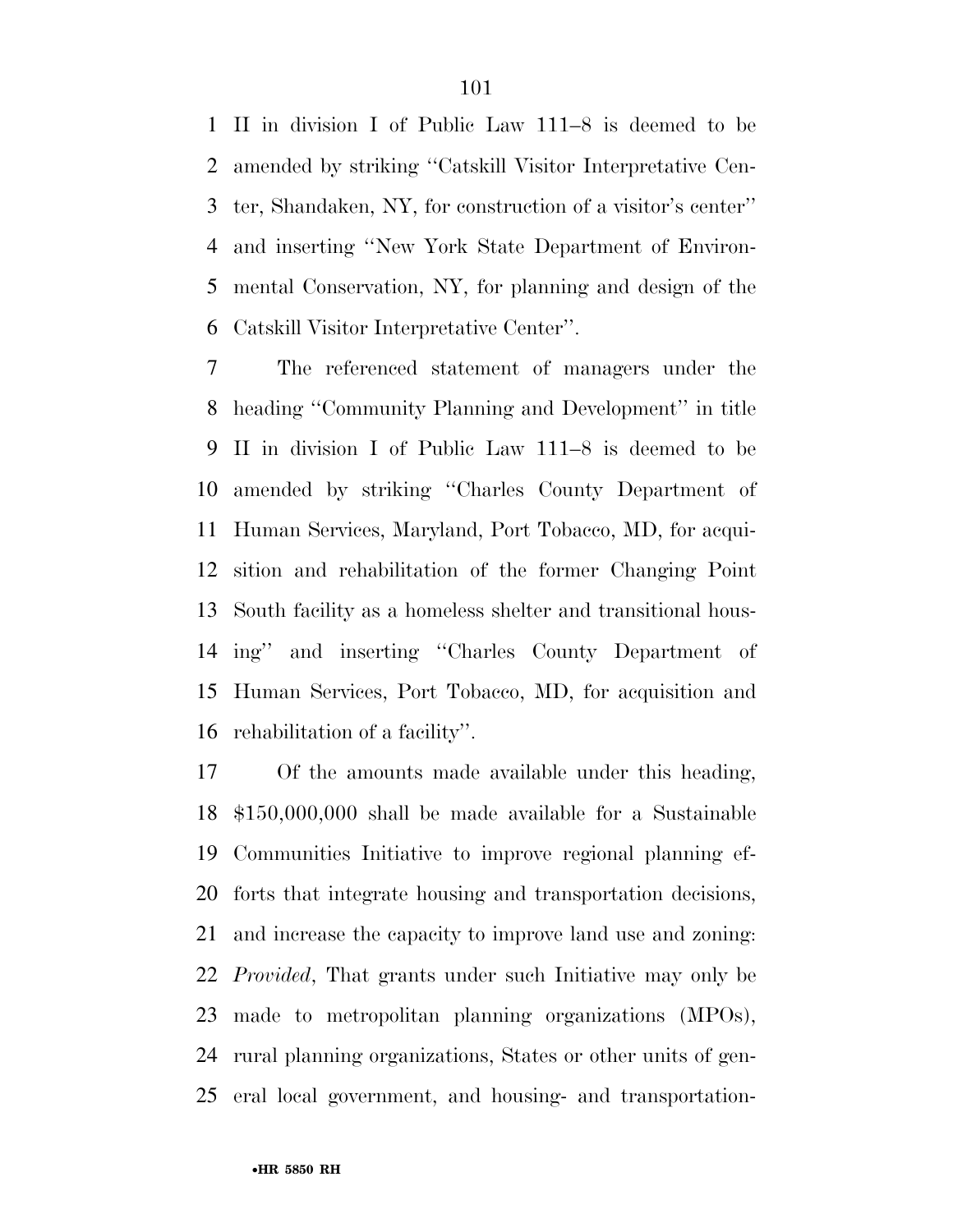related nonprofit organizations: *Provided further*, That \$100,000,000 shall be for Regional Integrated Planning Grants to support the linking of transportation and land use planning: *Provided further*, That not less than \$25,000,000 of the funding made available for Regional Integrated Planning Grants shall be awarded to metropoli- tan areas of less than 500,000: *Provided further*, That \$40,000,000 shall be for Community Challenge Planning Grants to foster reform and reduce barriers to achieve af- fordable, economically vital, and sustainable communities: *Provided further*, That before funding is made available for Regional Integrated Planning Grants or Community Challenge Planning Grants, the Secretary, in coordination with the Secretary of Transportation, shall submit a plan to the House and Senate Committees on Appropriations, the Senate Committee on Banking and Urban Affairs, and the House Committee on Financial Services establishing grant criteria as well as performance measures by which the success of grantees will be measured: *Provided further*, That the Secretary will consult with the Secretary of Transportation in evaluating grant proposals: *Provided further*, That up to \$10,000,000 shall be for a joint De- partment of Housing and Urban Development and De- partment of Transportation research effort that shall in-clude a rigorous evaluation of the Regional Integrated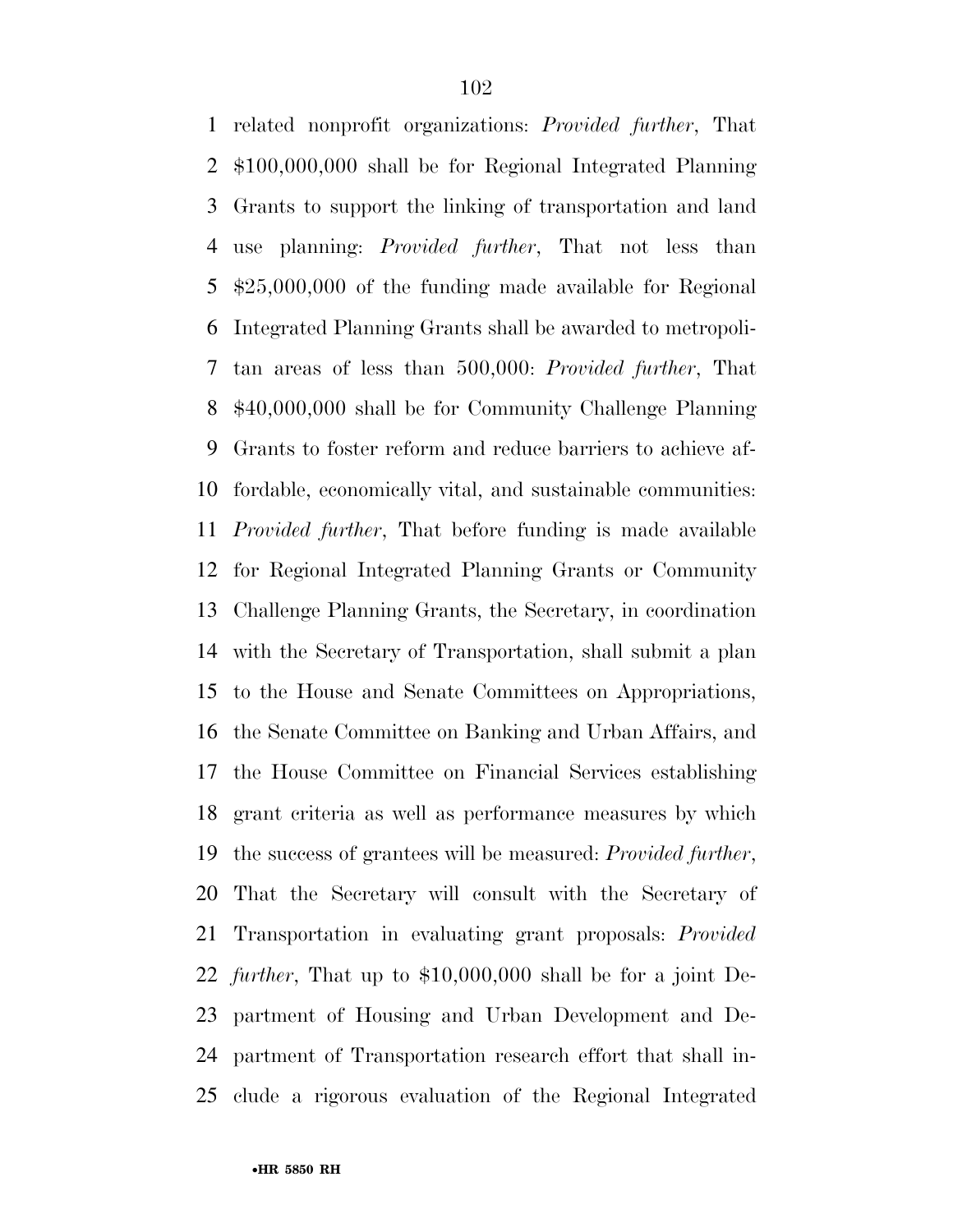Planning Grants and Community Challenge Planning Grants programs, as well as to provide funding for a clear- inghouse and capacity building efforts: *Provided further*, That of the amounts made available under this heading, \$25,000,000 shall be made available for the Rural Innova- tion Fund for grants to Indian tribes, State housing fi- nance agencies, State community and/or economic devel- opment agencies, local rural nonprofits and community de- velopment corporations to address the problems of con- centrated rural housing distress and community poverty: *Provided further*, That of the funding made available under the previous proviso, at least \$5,000,000 shall be made available to promote economic development and en- trepreneurship for federally recognized Indian Tribes, through activities including the capitalization of revolving loan programs and business planning and development, funding is also made available for technical assistance to increase capacity through training and outreach activities: *Provided further*, That of the amounts made available under this heading, \$25,000,000 is for grants pursuant to section 107 of the Housing and Community Develop-ment Act of 1974 (42 U.S.C. 5307).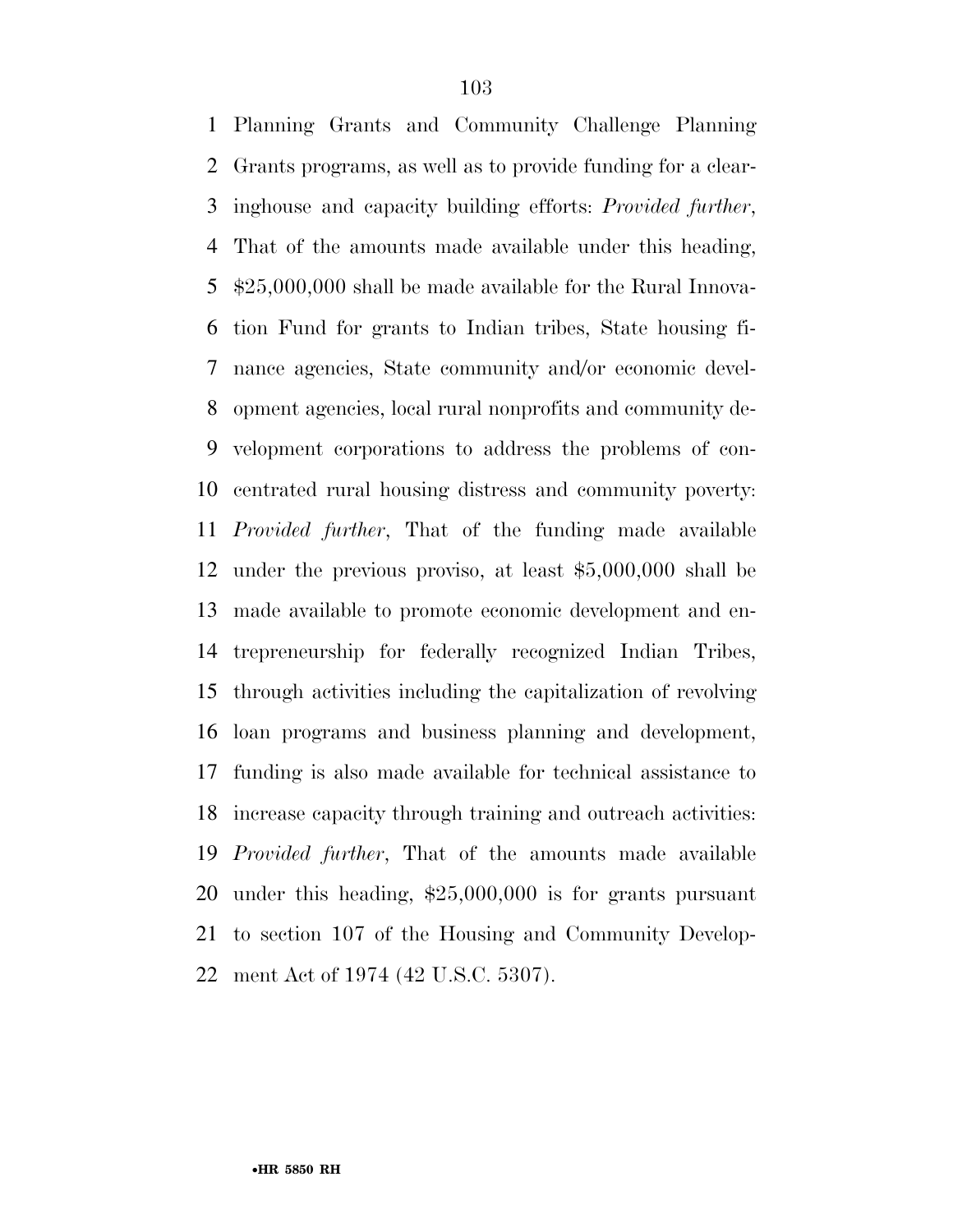COMMUNITY DEVELOPMENT LOAN GUARANTEES

## 2 PROGRAM ACCOUNT

 For the cost of guaranteed loans, \$10,000,000, to re- main available until September 30, 2012, as authorized by section 108 of the Housing and Community Develop- ment Act of 1974 (42 U.S.C. 5308): *Provided*, That such costs, including the cost of modifying such loans, shall be as defined in section 502 of the Congressional Budget Act of 1974: *Provided further*, That these funds are available to subsidize total loan principal, any part of which is to be guaranteed, not to exceed \$427,000,000, notwith- standing any aggregate limitation on outstanding obliga- tions guaranteed in section 108(k) of the Housing and Community Development Act of 1974, as amended.

#### 15 BROWNFIELDS REDEVELOPMENT

 For competitive economic development grants, as au- thorized by section 108(q) of the Housing and Community Development Act of 1974, as amended, for Brownfields redevelopment projects, \$17,500,000, to remain available until September 30, 2012: *Provided*, That no funds made available under this heading may be used to establish loan loss reserves for the section 108 Community Development Loan Guarantee program: *Provided further*, That a Notice of Funding Availability shall be issued not later than 90 days after enactment of this Act.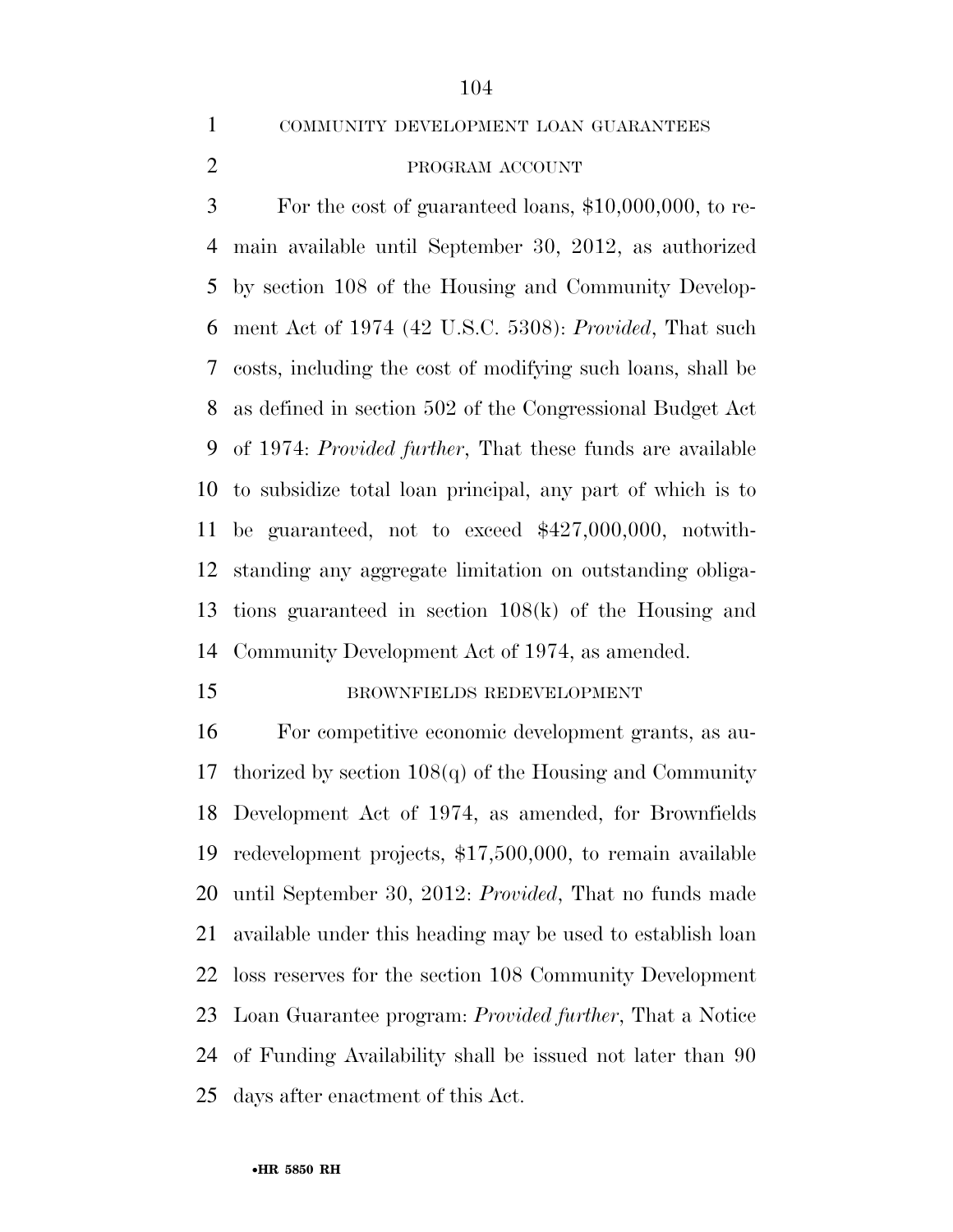### HOME INVESTMENT PARTNERSHIPS PROGRAM

 For the HOME investment partnerships program, as authorized under title II of the Cranston-Gonzalez Na- tional Affordable Housing Act, as amended, \$1,825,000,000, to remain available until September 30, 2013: *Provided*, That, funds provided in prior appropria- tions Acts for technical assistance, that were made avail- able for Community Housing Development Organizations technical assistance, and that still remain available, may be used for HOME technical assistance notwithstanding the purposes for which such amounts were appropriated: *Provided further*, That the Department shall notify grant- ees of their formula allocation within 60 days of enactment of thi Act.

## SELF-HELP AND ASSISTED HOMEOWNERSHIP OPPORTUNITY PROGRAM

 For the Self-Help and Assisted Homeownership Op- portunity Program, as authorized under section 11 of the Housing Opportunity Program Extension Act of 1996, as amended, \$82,000,000, to remain available until Sep- tember 30, 2012: *Provided*, That of the total amount pro- vided under this heading, \$27,000,000 shall be made available to the Self-Help and Assisted Homeownership Opportunity Program as authorized under section 11 of the Housing Opportunity Program Extension Act of 1996,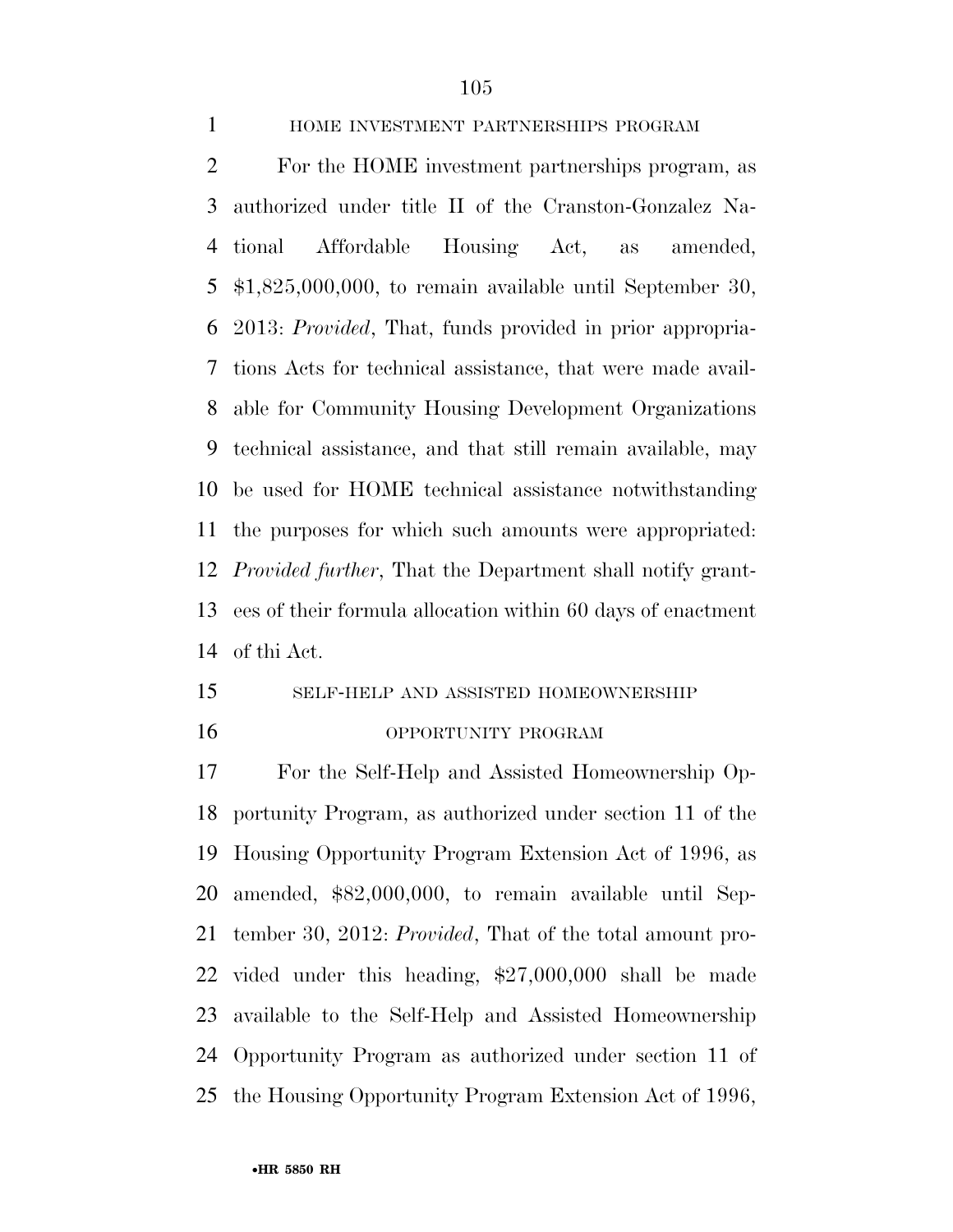as amended: *Provided further*, That \$50,000,000 shall be made available for the second, third and fourth capacity building activities authorized under section 4(a) of the HUD Demonstration Act of 1993 (42 U.S.C. 9816 note), of which not less than \$5,000,000 may be made available for rural capacity building activities: *Provided further*, That \$5,000,000 shall be made available for capacity building activities as authorized in sections 6301 through 6305 of Public Law 110–246: *Provided further*, That a Notice of Funding Availability shall be issued not later than 60 days after enactment of this Act.

#### **HOMELESS ASSISTANCE GRANTS**

 For the emergency solutions grants program as au- thorized under subtitle B of title IV of the McKinney- Vento Homeless Assistance Act, as amended; the con- tinuum of care program as authorized under subtitle C of title IV of such Act; and the rural housing stability as- sistance program as authorized under subtitle D of title IV of such Act, \$2,200,000,000, of which \$2,195,000,000 shall remain available until September 30, 2013, and of which \$5,000,000 shall remain available until expended for project-based rental assistance rehabilitation with 10- year grant terms and any rental assistance amounts that are recaptured under such continuum of care program shall remain available until expended: *Provided*, That up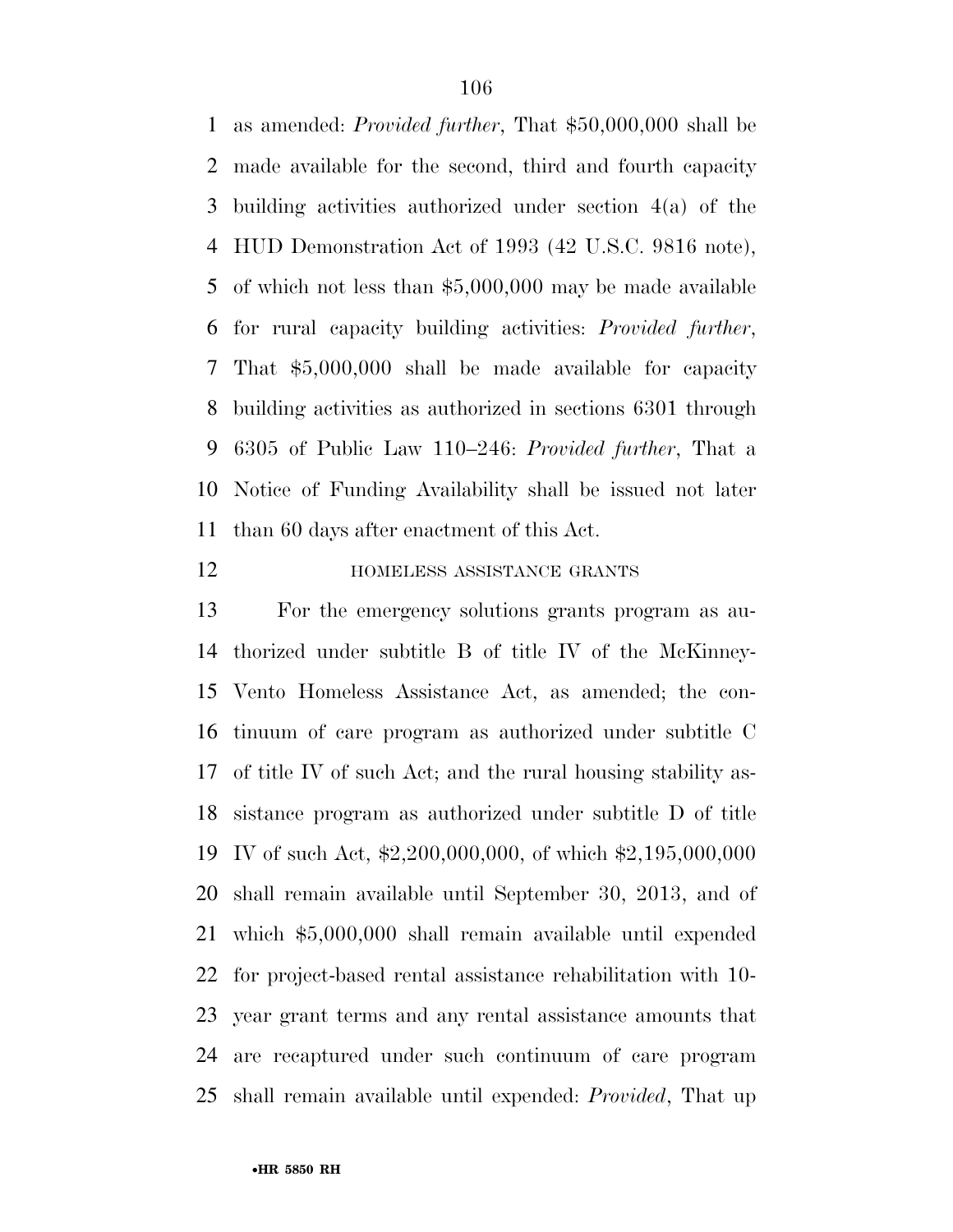to \$200,000,000 of the funds appropriated under this heading shall be available for such emergency solutions grants program: *Provided further*, That no less than \$1,989,000,000 of the funds appropriated under this heading shall be available for such continuum of care and rural housing stability assistance programs: *Provided fur- ther*, That up to \$6,000,000 of the funds appropriated under this heading shall be available for the national homeless data analysis project: *Provided further*, That for all match requirements applicable to funds made available under this heading for this fiscal year and prior years, a grantee may use (or could have used) as a source of match funds other funds administered by the Secretary and other Federal agencies unless there is (or was) a spe- cific statutory prohibition on any such use of any such funds: *Provided further*, That the Secretary shall renew on an annual basis expiring contracts or amendments to contracts funded under the continuum of care program if the program is determined to be needed under the applica- ble continuum of care and meets appropriate program re- quirements and financial standards, as determined by the Secretary: *Provided further*, That all awards of assistance under this heading shall be required to coordinate and in- tegrate homeless programs with other mainstream health, social services, and employment programs for which home-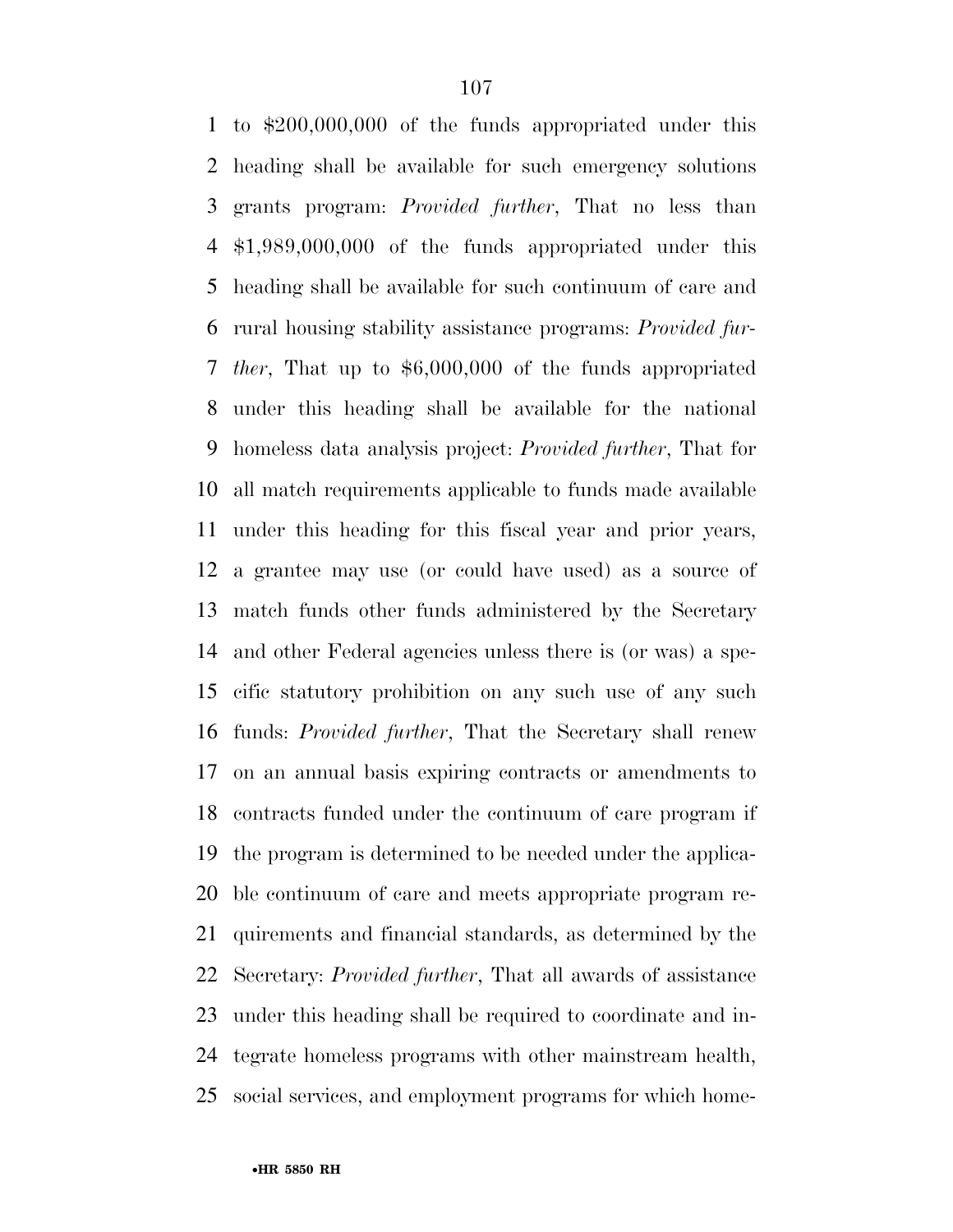less populations may be eligible, including Medicaid, State Children's Health Insurance Program, Temporary Assist- ance for Needy Families, Food Stamps, and services fund- ing through the Mental Health and Substance Abuse Block Grant, Workforce Investment Act, and the Welfare- to-Work grant program: *Provided further*, That all bal- ances for Shelter Plus Care renewals previously funded from the Shelter Plus Care Renewal account and trans- ferred to this account shall be available, if recaptured, for continuum of care renewals in fiscal year 2011.

- 11 HOUSING PROGRAMS
- PROJECT-BASED RENTAL ASSISTANCE

 For activities and assistance for the provision of project-based subsidy contracts under the United States Housing Act of 1937 (42 U.S.C. 1437 et seq.) (''the Act''), not otherwise provided for, \$8,982,328,000, to re- main available until expended, shall be available on Octo- ber 1, 2010 (in addition to the \$393,672,000 previously appropriated under this heading that will become available October 1, 2010), and \$400,000,000, to remain available until expended, shall be available on October 1, 2011: *Pro- vided*, That the amounts made available under this head- ing shall be available for expiring or terminating section 8 project-based subsidy contracts (including section 8 moderate rehabilitation contracts), for amendments to sec-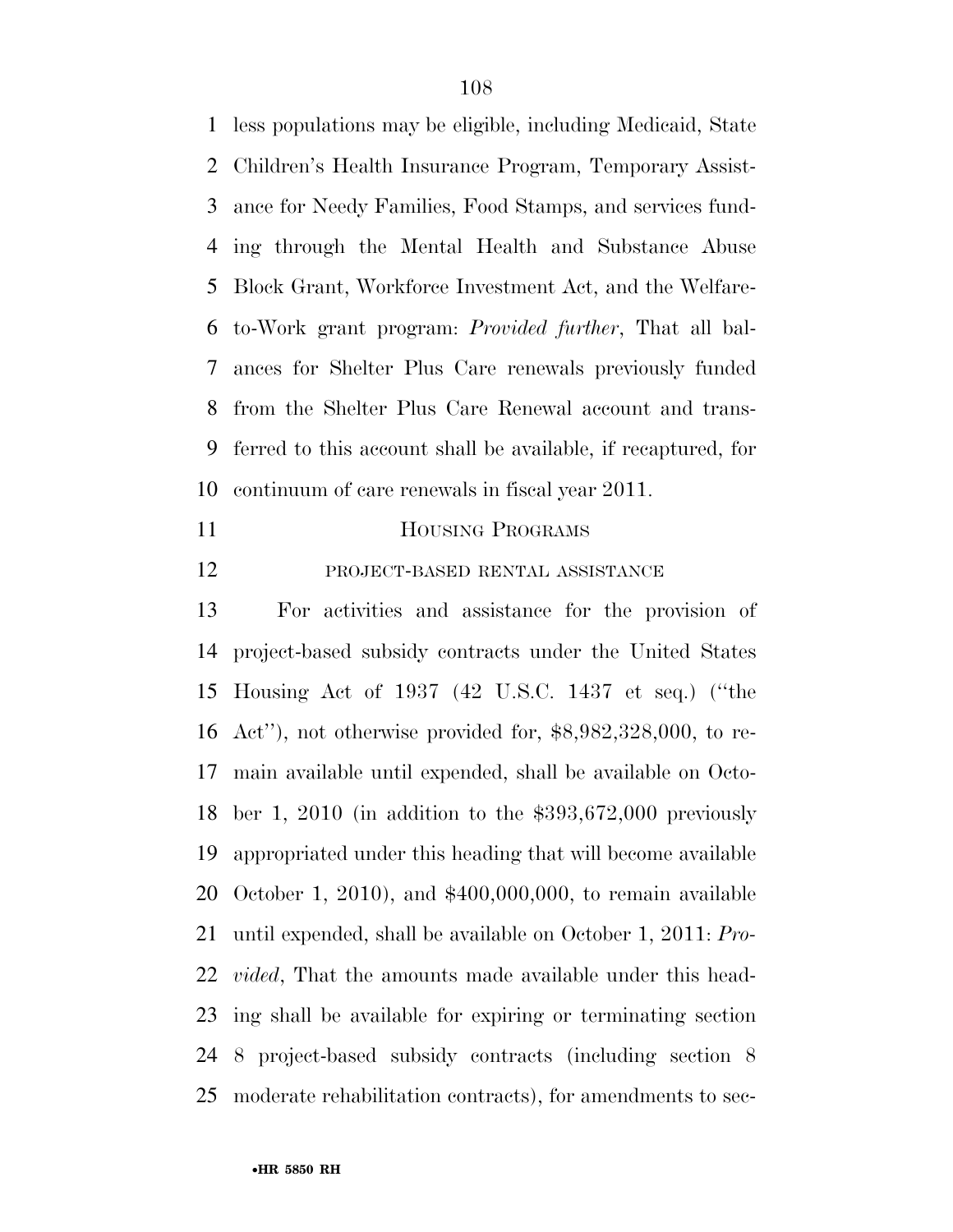tion 8 project-based subsidy contracts (including section 8 moderate rehabilitation contracts), for contracts entered into pursuant to section 441 of the McKinney-Vento Homeless Assistance Act (42 U.S.C. 11401), for renewal of section 8 contracts for units in projects that are subject to approved plans of action under the Emergency Low In- come Housing Preservation Act of 1987 or the Low-In- come Housing Preservation and Resident Homeownership Act of 1990, and for administrative and other expenses associated with project-based activities and assistance funded under this paragraph: *Provided further*, That of the total amounts provided under this heading, not to ex- ceed \$315,000,000 shall be available for performance- based contract administrators for section 8 project-based assistance: *Provided further,* That the Secretary of Hous- ing and Urban Development may also use such amounts in the previous proviso for performance-based contract ad- ministrators for the administration of: interest reduction payments pursuant to section 236(a) of the National Housing Act (12 U.S.C. 1715z–1(a)); rent supplement payments pursuant to section 101 of the Housing and Urban Development Act of 1965 (12 U.S.C. 1701s); sec- tion 236(f)(2) rental assistance payments (12 U.S.C. 24 1715 $z-1(f)(2)$ ; project rental assistance contracts for the 25 elderly under section  $202(e)(2)$  of the Housing Act of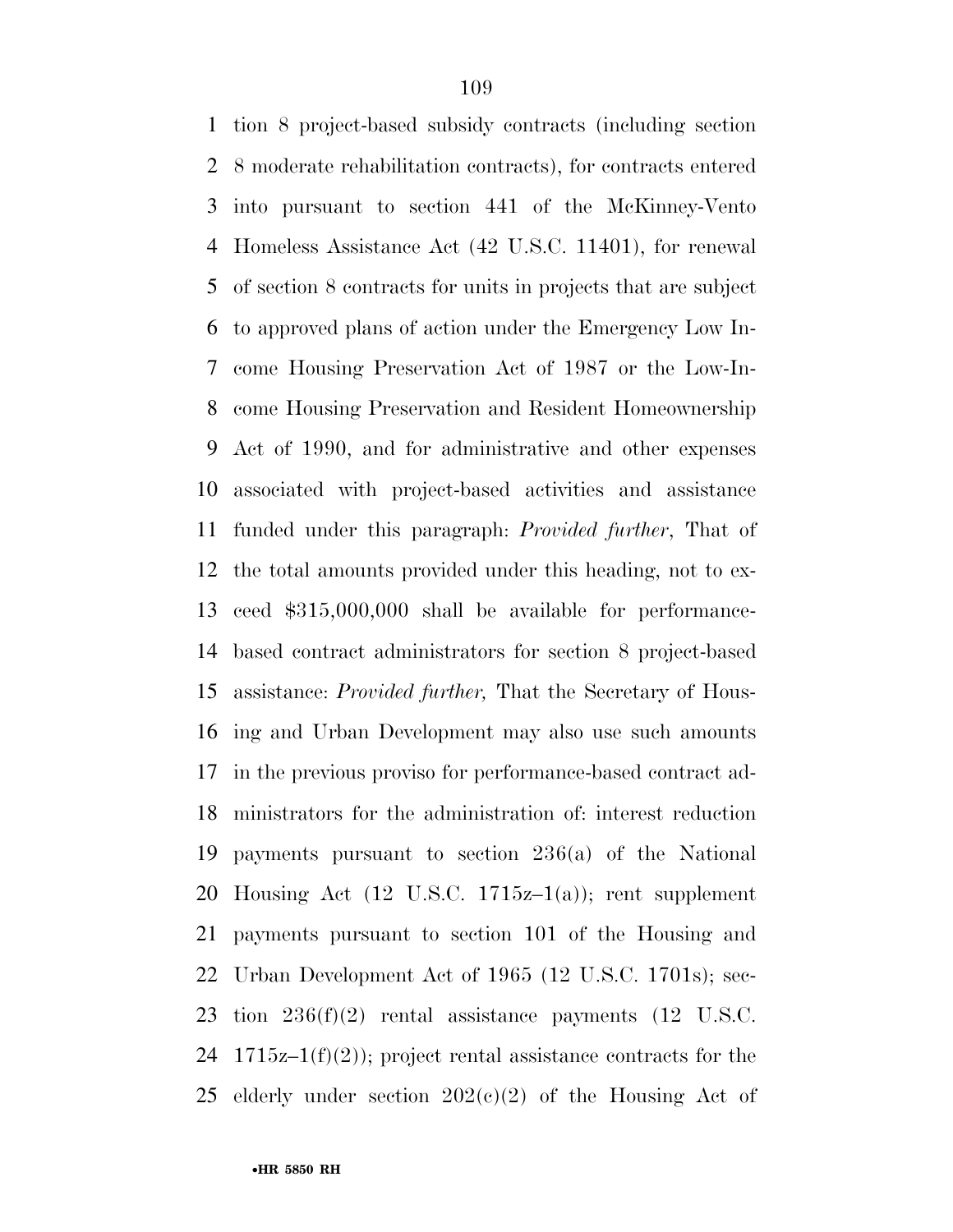1959 (12 U.S.C. 1701q); project rental assistance con- tracts for supportive housing for persons with disabilities under section 811(d)(2) of the Cranston-Gonzalez Na- tional Affordable Housing Act (42 U.S.C. 8013(d)(2)); project assistance contracts pursuant to section 202(h) of the Housing Act of 1959 (Public Law 86–372; 73 Stat. 667); and loans under section 202 of the Housing Act of 1959 (Public Law 86–372; 73 Stat. 667): *Provided fur- ther*, That amounts recaptured under this heading, the heading ''Annual Contributions for Assisted Housing'', or the heading ''Housing Certificate Fund'' may be used for renewals of or amendments to section 8 project-based con- tracts or for performance-based contract administrators, notwithstanding the purposes for which such amounts were appropriated.

### **HOUSING FOR THE ELDERLY**

 For capital advances, including amendments to cap- ital advance contracts, for housing for the elderly, as au- thorized by section 202 of the Housing Act of 1959, as amended, and for project rental assistance for the elderly 21 under section  $202(e)(2)$  of such Act, including amend- ments to contracts for such assistance and renewal of ex- piring contracts for such assistance for up to a 1-year term, and for supportive services associated with the hous-ing, \$825,000,000, to remain available until September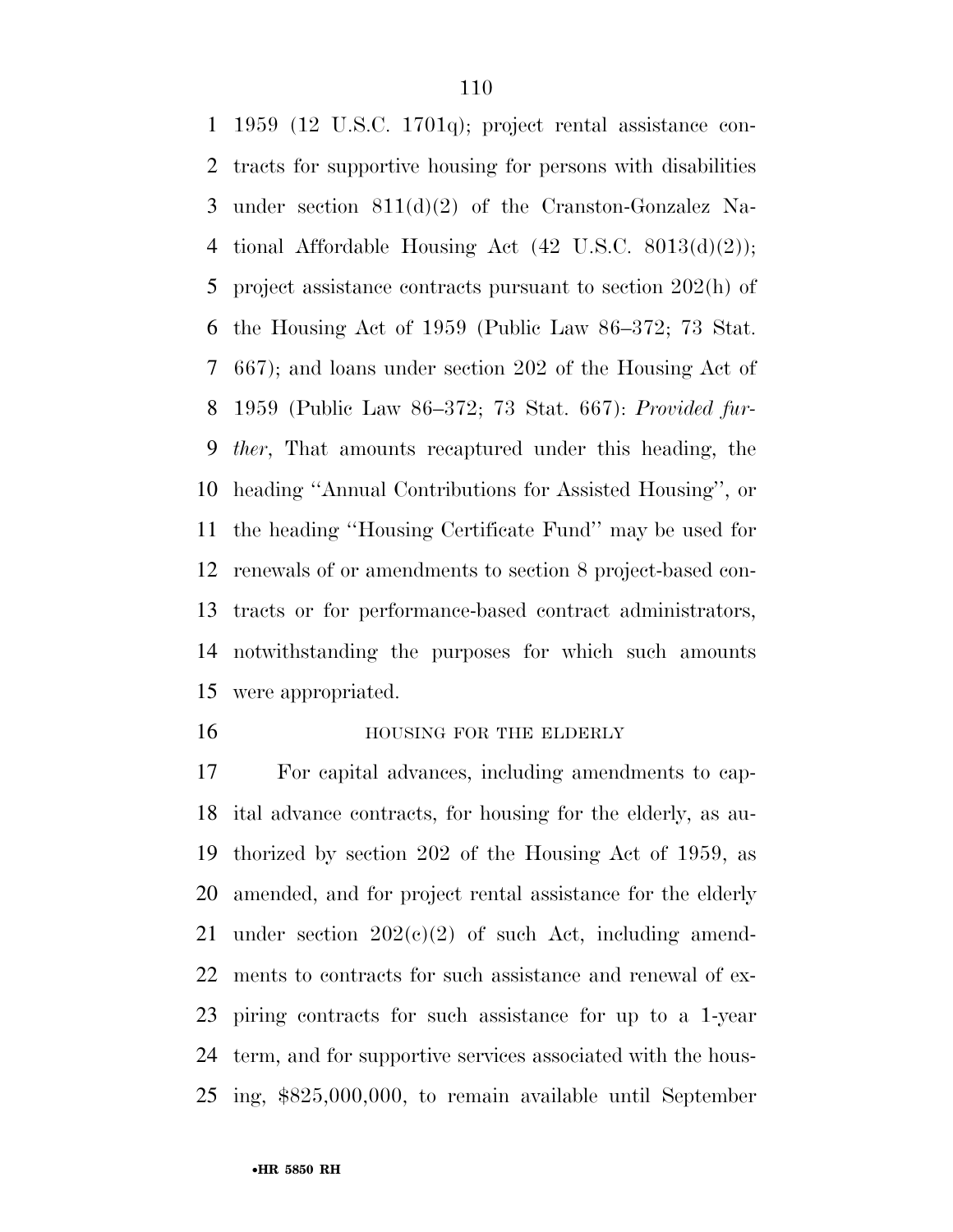30, 2014, of which up to \$491,300,000 shall be for capital advance and project-based rental assistance awards: *Pro- vided*, That amounts for project rental assistance con- tracts are to remain available for the liquidation of valid obligations for 10 years following the date of such obliga- tion: *Provided further*, That of the amount provided under this heading, up to \$90,000,000 shall be for service coordi- nators and the continuation of existing congregate service grants for residents of assisted housing projects, and of which up to \$40,000,000 shall be for grants under section 202b of the Housing Act of 1959 (12 U.S.C. 1701q–2) for conversion of eligible projects under such section to assisted living or related use and for substantial and emer- gency capital repairs as determined by the Secretary: *Pro- vided further*, That of the amount made available under this heading, \$20,000,000 shall be available to the Sec- retary of Housing and Urban Development only for mak- ing competitive grants to private nonprofit organizations and consumer cooperatives for covering costs of architec- tural and engineering work, site control, and other plan- ning relating to the development of supportive housing for the elderly that is eligible for assistance under section 202 of the Housing Act of 1959 (12 U.S.C. 1701q): *Provided further*, That amounts under this heading shall be avail-able for Real Estate Assessment Center inspections and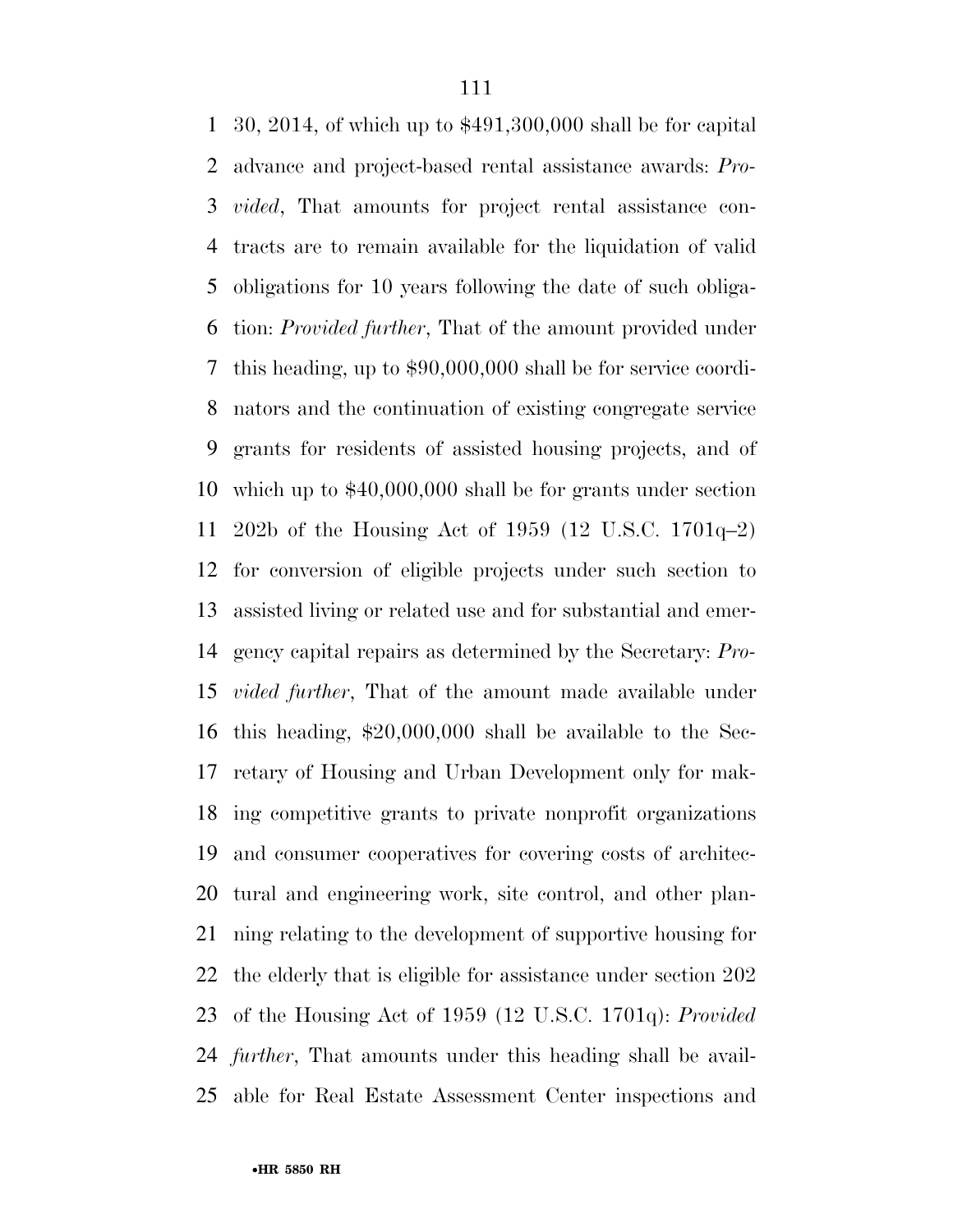inspection-related activities associated with section 202 capital advance projects: *Provided further*, That the Sec- retary may waive the provisions of section 202 governing the terms and conditions of project rental assistance, ex- cept that the initial contract term for such assistance shall not exceed 5 years in duration.

## HOUSING FOR PERSONS WITH DISABILITIES

 For capital advance contracts, including amendments to capital advance contracts, for supportive housing for persons with disabilities, as authorized by section 811 of the Cranston-Gonzalez National Affordable Housing Act (42 U.S.C. 8013), for project rental assistance for sup- portive housing for persons with disabilities under section 811(d)(2) of such Act, including amendments to contracts for such assistance and renewal of expiring contracts for such assistance for up to a 1-year term, and for supportive services associated with the housing for persons with dis- abilities as authorized by section 811(b)(1) of such Act, and for tenant-based rental assistance contracts entered into pursuant to section 811 of such Act, \$300,000,000, of which up to \$209,900,000 shall be for capital advances and project-based rental assistance contracts, to remain available until September 30, 2014: *Provided*, That amounts for project rental assistance contracts are to re-main available for the liquidation of valid obligations for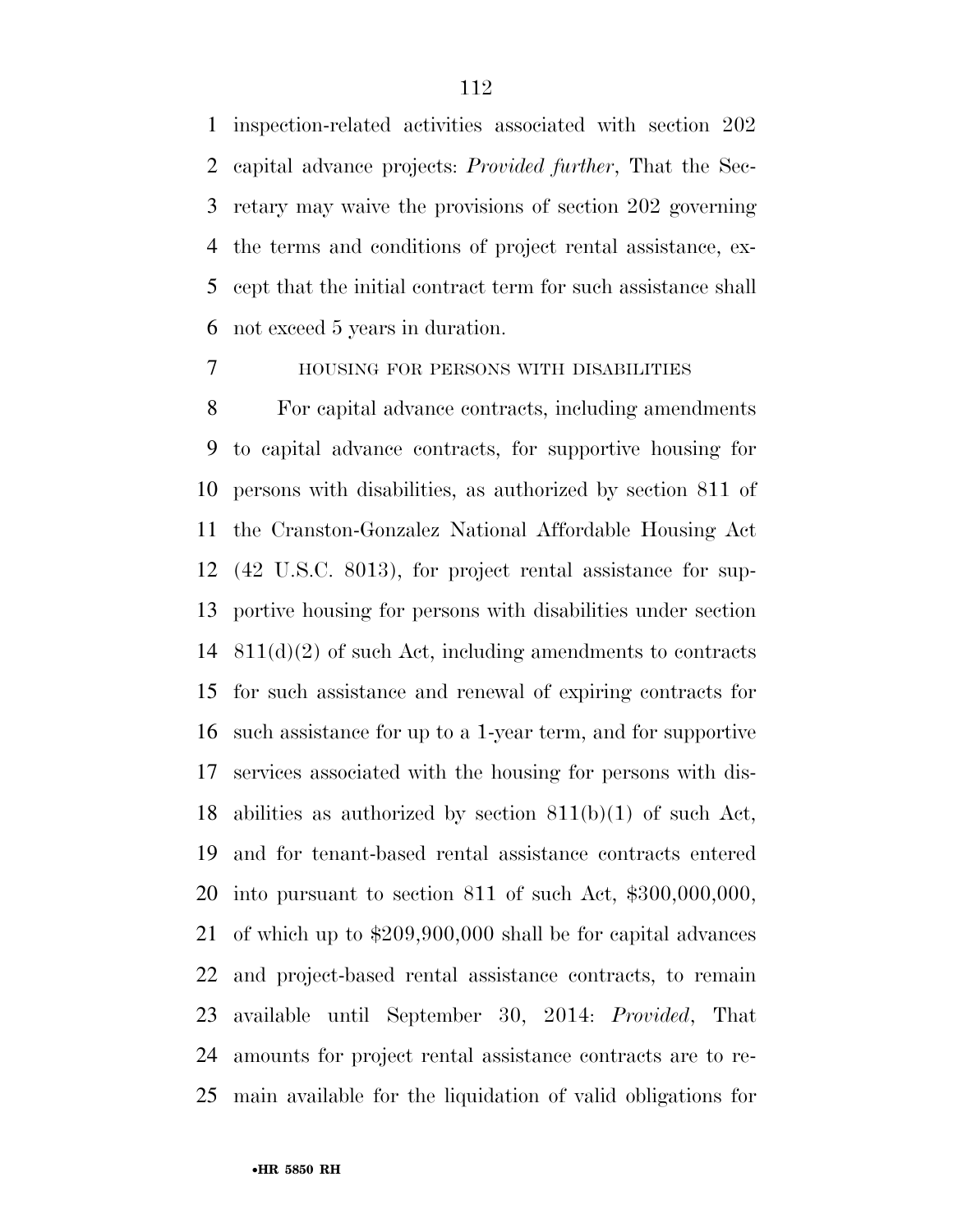10 years following the date of such obligation: *Provided further*, That the Secretary may waive the provisions of section 811 governing the terms and conditions of project rental assistance, except that the initial contract term for such assistance shall not exceed 5 years in duration: *Pro- vided further*, That amounts made available under this heading shall be available for Real Estate Assessment Center inspections and inspection-related activities associ-ated with section 811 Capital Advance Projects.

## **HOUSING COUNSELING ASSISTANCE**

 For contracts, grants, and other assistance excluding loans, as authorized under section 106 of the Housing and Urban Development Act of 1968, as amended, \$88,000,000, including up to \$2,500,000 for administra- tive contract services, to remain available until September 30, 2012: *Provided*, That funds shall be used for providing counseling and advice to tenants and homeowners, both current and prospective, with respect to property mainte- nance, financial management/literacy, and such other mat- ters as may be appropriate to assist them in improving their housing conditions, meeting their financial needs, and fulfilling the responsibilities of tenancy or homeowner- ship; for program administration; and for housing coun-selor training.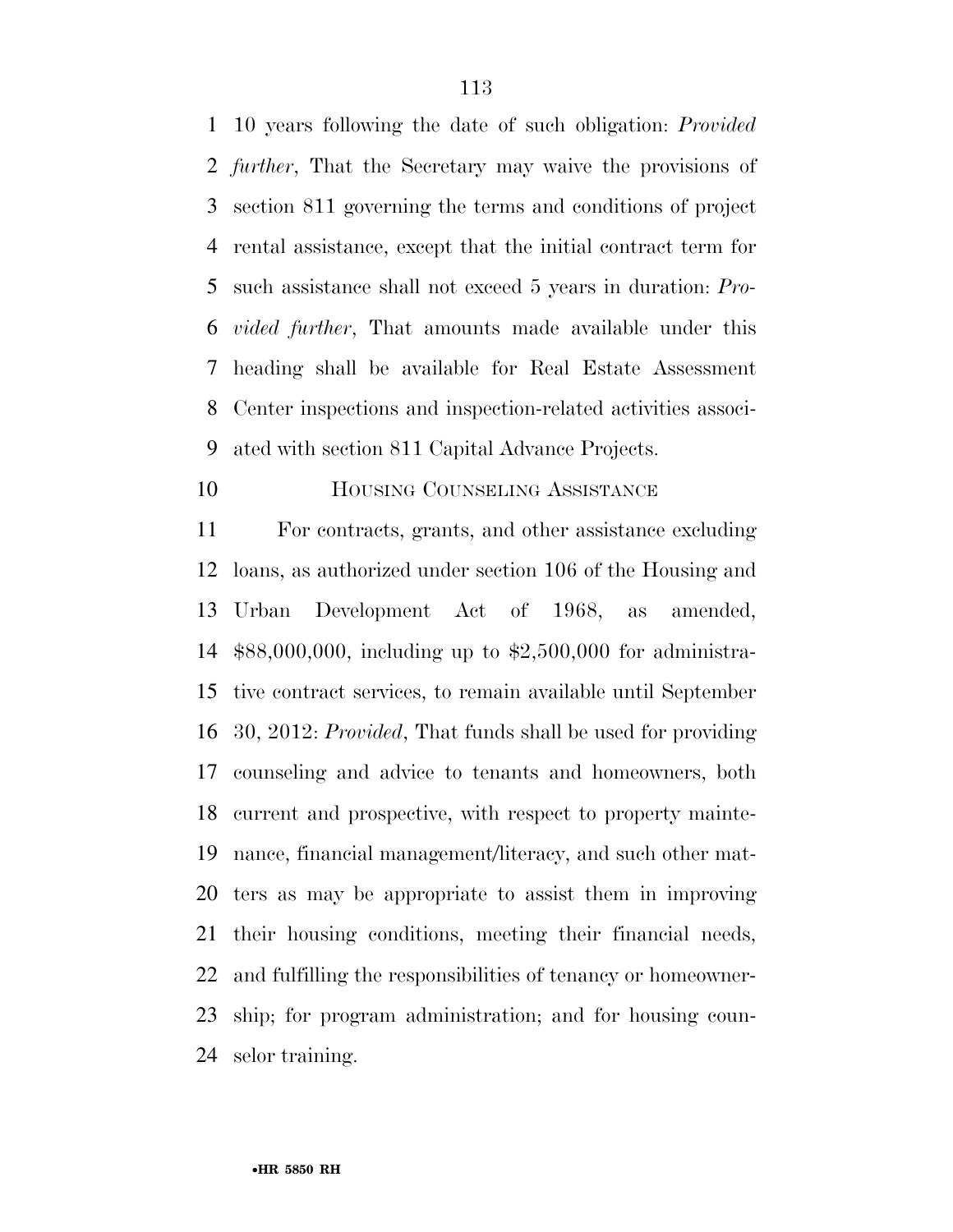| 1              | OTHER ASSISTED HOUSING PROGRAMS                             |
|----------------|-------------------------------------------------------------|
| $\overline{2}$ | RENTAL HOUSING ASSISTANCE                                   |
| 3              | For amendments to contracts under section 101 of            |
|                | 4 the Housing and Urban Development Act of 1965 (12)        |
|                | 5 U.S.C. 1701s) and section $236(f)(2)$ of the National     |
|                | 6 Housing Act (12 U.S.C. 1715z-1) in State-aided, non-in-   |
|                | 7 sured rental housing projects, \$40,600,000, to remain    |
|                | 8 available until expended.                                 |
| 9              | RENT SUPPLEMENT                                             |
| 10             | (RESCISSION)                                                |
| 11             | Of the amounts recaptured from terminated con-              |
|                | 12 tracts under section 101 of the Housing and Urban Devel- |
|                | - 112 - 123 - 123                                           |

 opment Act of 1965 (12 U.S.C. 1701s) and section 236 of the National Housing Act (12 U.S.C. 1715z–1) \$40,600,000 are rescinded: *Provided*, That no amounts may be rescinded from amounts that were designated by the Congress as an emergency requirement pursuant to the Concurrent Resolution on the Budget or the Balanced Budget and Emergency Deficit Control Act of 1985, as amended.

PAYMENT TO MANUFACTURED HOUSING FEES TRUST

## 22 FUND

 For necessary expenses as authorized by the National Manufactured Housing Construction and Safety Stand-ards Act of 1974 (42 U.S.C. 5401 et seq.), up to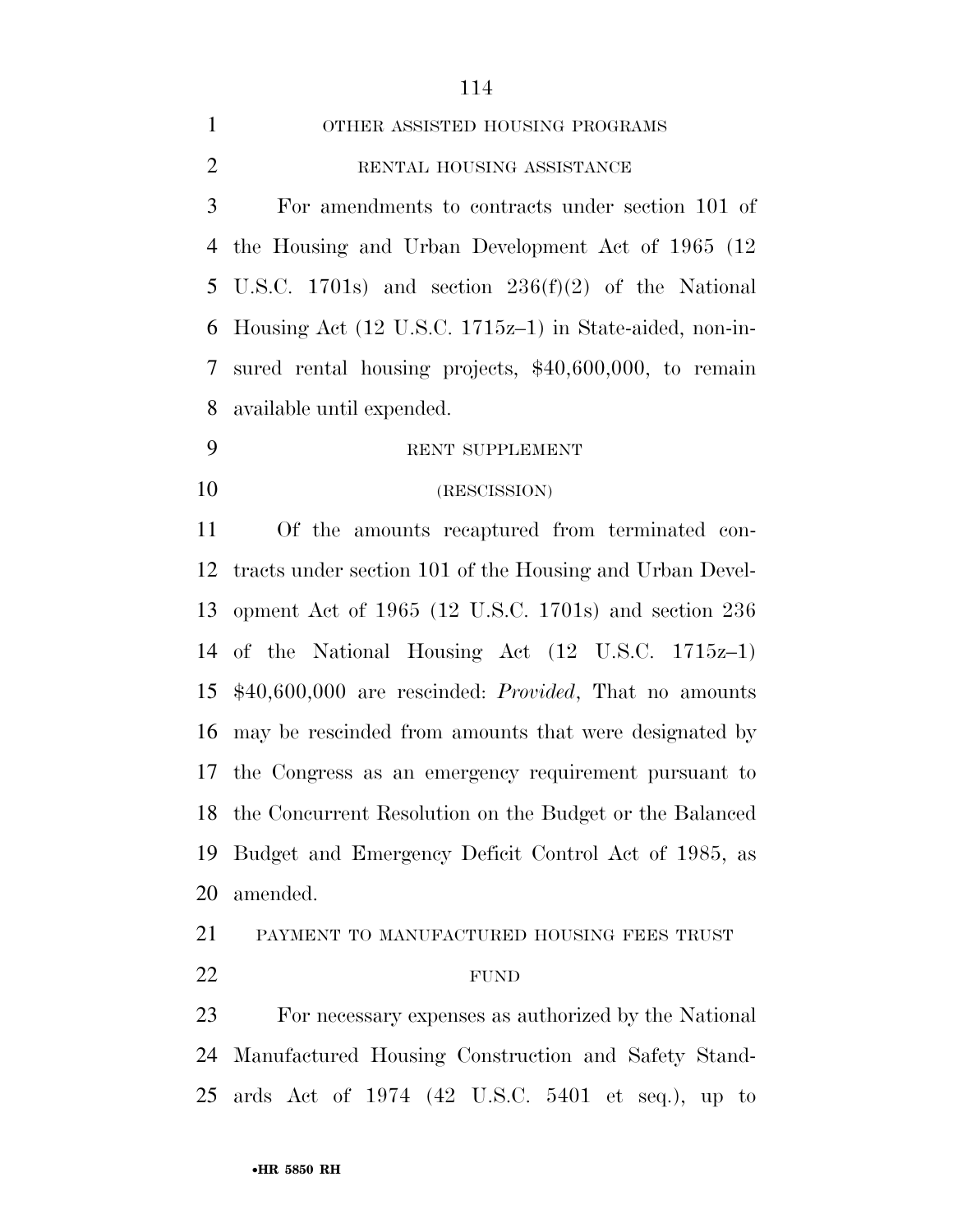\$14,000,000, to remain available until expended, of which \$7,000,000 is to be derived from the Manufactured Hous- ing Fees Trust Fund: *Provided*, That not to exceed the total amount appropriated under this heading shall be available from the general fund of the Treasury to the ex- tent necessary to incur obligations and make expenditures pending the receipt of collections to the Fund pursuant to section 620 of such Act: *Provided further*, That the amount made available under this heading from the gen- eral fund shall be reduced as such collections are received during fiscal year 2011 so as to result in a final fiscal year 2011 appropriation from the general fund estimated at not more than \$7,000,000 and fees pursuant to such section 620 shall be modified as necessary to ensure such a final fiscal year 2011 appropriation: *Provided further*, That for the dispute resolution and installation programs, the Secretary of Housing and Urban Development may assess and collect fees from any program participant: *Pro- vided further*, That such collections shall be deposited into the Fund, and the Secretary, as provided herein, may use such collections, as well as fees collected under section 620, for necessary expenses of such Act: *Provided further*, That notwithstanding the requirements of section 620 of such Act, the Secretary may carry out responsibilities of the Secretary under such Act through the use of approved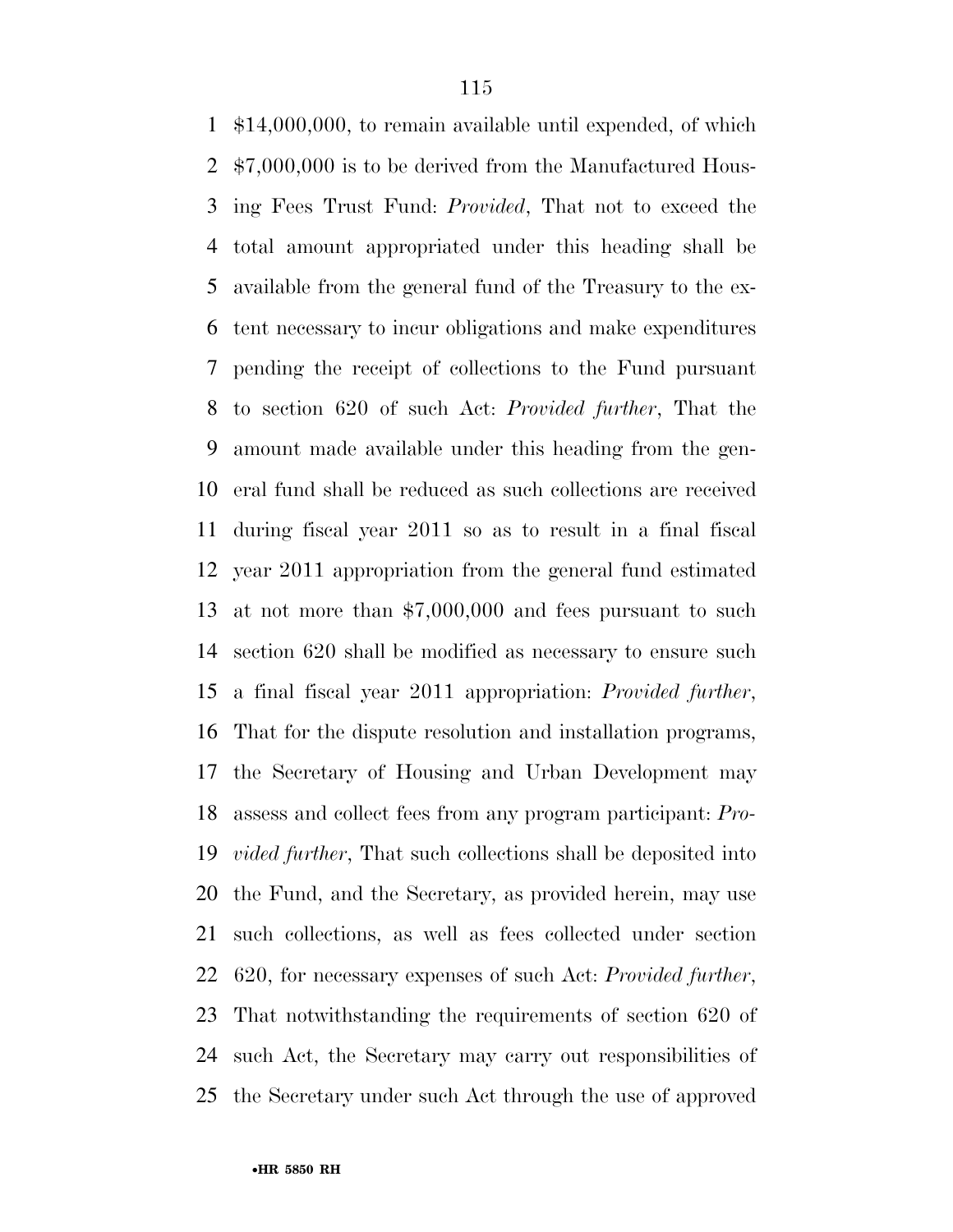service providers that are paid directly by the recipients of their services.

- FEDERAL HOUSING ADMINISTRATION MUTUAL MORTGAGE INSURANCE PROGRAM ACCOUNT
- (INCLUDING TRANSFER OF FUNDS)

 New commitments to guarantee single family loans insured under the Mutual Mortgage Insurance Fund shall not exceed \$400,000,000,000, to remain available until September 30, 2012: *Provided*, That for the cost of new guaranteed loans, as authorized by section 255 of the Na- tional Housing Act (12 U.S.C. 17152-20), \$150,000,000: *Provided further*, That during fiscal year 2011, obligations to make direct loans to carry out the purposes of section 204(g) of the National Housing Act, as amended, shall not exceed \$50,000,000: *Provided further*, That the fore- going amount in the previous proviso shall be for loans to nonprofit and governmental entities in connection with sales of single family real properties owned by the Sec- retary and formerly insured under the Mutual Mortgage Insurance Fund. For administrative contract expenses of the Federal Housing Administration, \$207,000,000, to re- main available until September 30, 2012, of which up to \$71,500,000 may be transferred to the Working Capital Fund: *Provided further*, That to the extent guaranteed loan commitments exceed \$200,000,000,000 on or before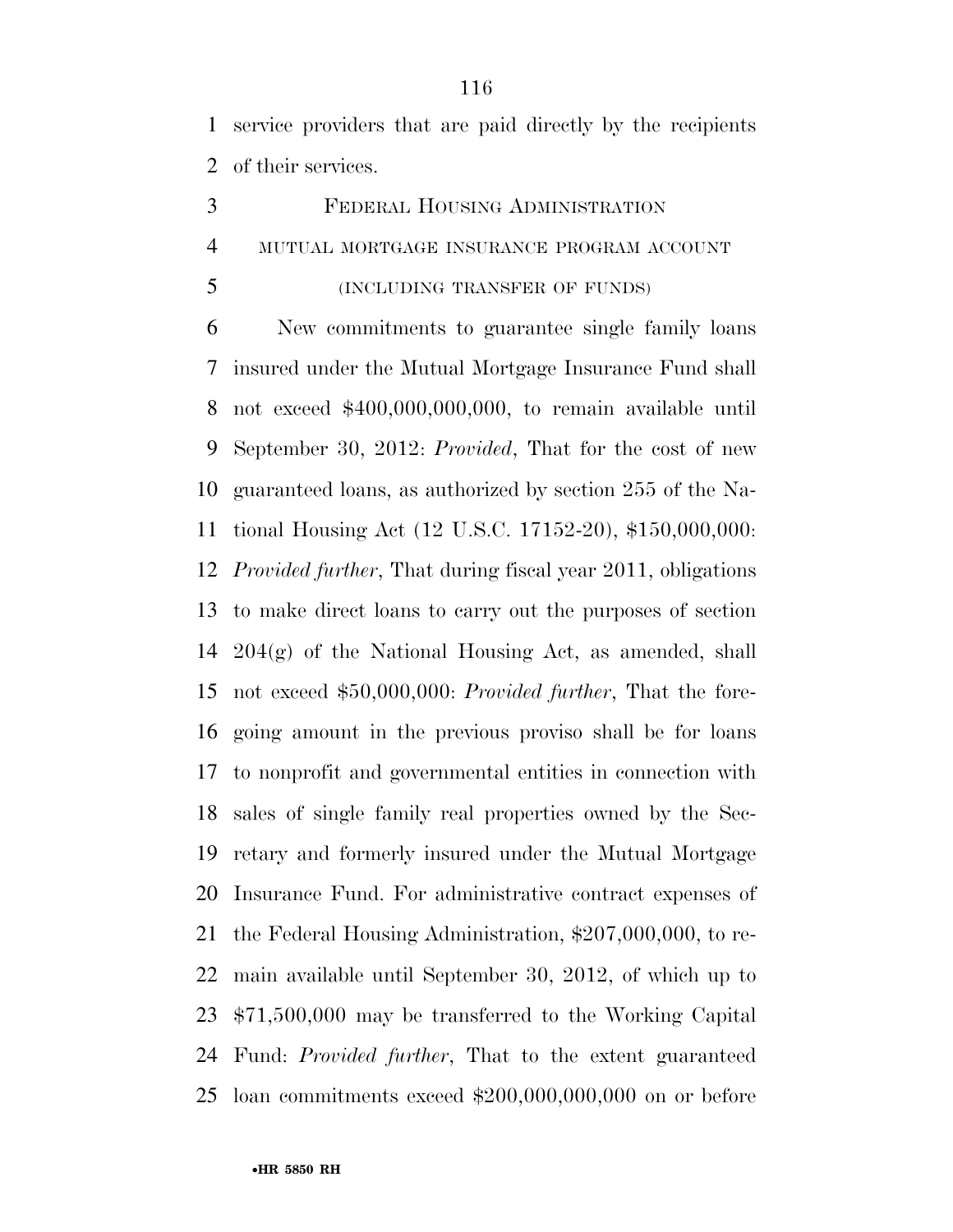April 1, 2011, an additional \$1,400 for administrative contract expenses shall be available for each \$1,000,000 in additional guaranteed loan commitments (including a pro rata amount for any amount below \$1,000,000), but in no case shall funds made available by this proviso ex-ceed \$30,000,000.

GENERAL AND SPECIAL RISK PROGRAM ACCOUNT

 During fiscal year 2011, commitments to guarantee loans incurred under the General and Special Risk Insur- ance Funds, as authorized by sections 238 and 519 of the National Housing Act (12 U.S.C. 1715z–3 and 1735c), shall not exceed \$20,000,000,000 in total loan principal, any part of which is to be guaranteed.

 Gross obligations for the principal amount of direct 15 loans, as authorized by sections  $204(g)$ ,  $207(l)$ ,  $238$ , and 519(a) of the National Housing Act, shall not exceed \$20,000,000,which shall be for loans to non*-*profit and governmental entities in connection with the sale of single family real properties owned by the Secretary and for-merly insured under such Act.

GOVERNMENT NATIONAL MORTGAGE ASSOCIATION

GUARANTEES OF MORTGAGE-BACKED SECURITIES LOAN

GUARANTEE PROGRAM ACCOUNT

 New commitments to issue guarantees to carry out the purposes of section 306 of the National Housing Act,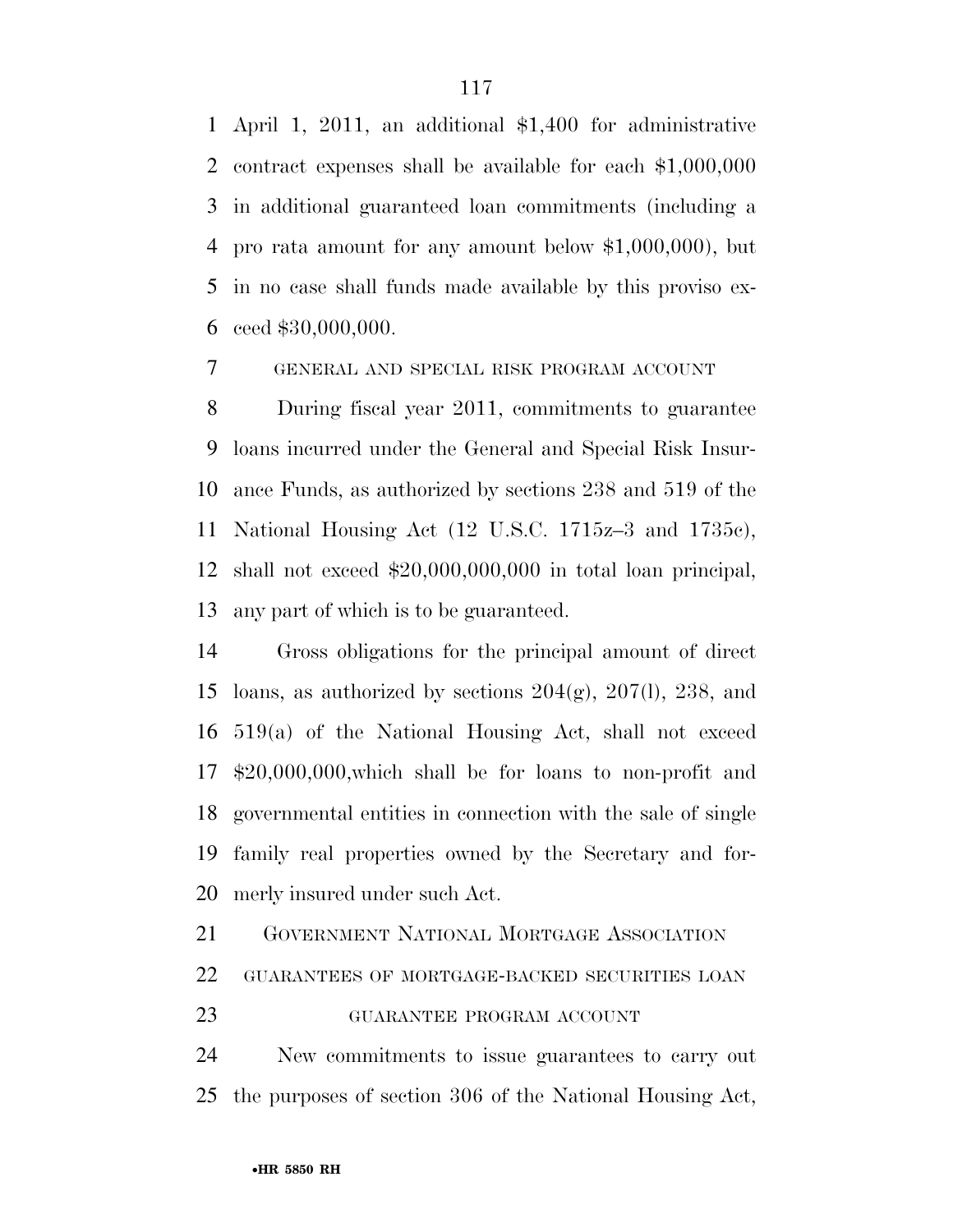1 as amended  $(12 \text{ U.S.C. } 1721(g))$ , shall not exceed \$500,000,000,000, to remain available until September 30, 2012.

# POLICY DEVELOPMENT AND RESEARCH 5 RESEARCH AND TECHNOLOGY

 For contracts, grants, and necessary expenses of pro- grams of research and studies relating to housing and urban problems, not otherwise provided for, as authorized by title V of the Housing and Urban Development Act of 1970 (12 U.S.C. 1701z–1 et seq.), including carrying out the functions of the Secretary of Housing and Urban 12 Development under section  $1(a)(1)(i)$  of Reorganization Plan No. 2 of 1968, \$50,000,000, to remain available until September 30, 2012.

## FAIR HOUSING AND EQUAL OPPORTUNITY FAIR HOUSING ACTIVITIES

 For contracts, grants, and other assistance, not oth- erwise provided for, as authorized by title VIII of the Civil Rights Act of 1968, as amended by the Fair Housing Amendments Act of 1988, and section 561 of the Housing and Community Development Act of 1987, as amended, \$72,000,000, to remain available until September 30, 2012, of which \$42,500,000 shall be to carry out activities pursuant to such section 561: *Provided*, That notwith-standing 31 U.S.C. 3302, the Secretary may assess and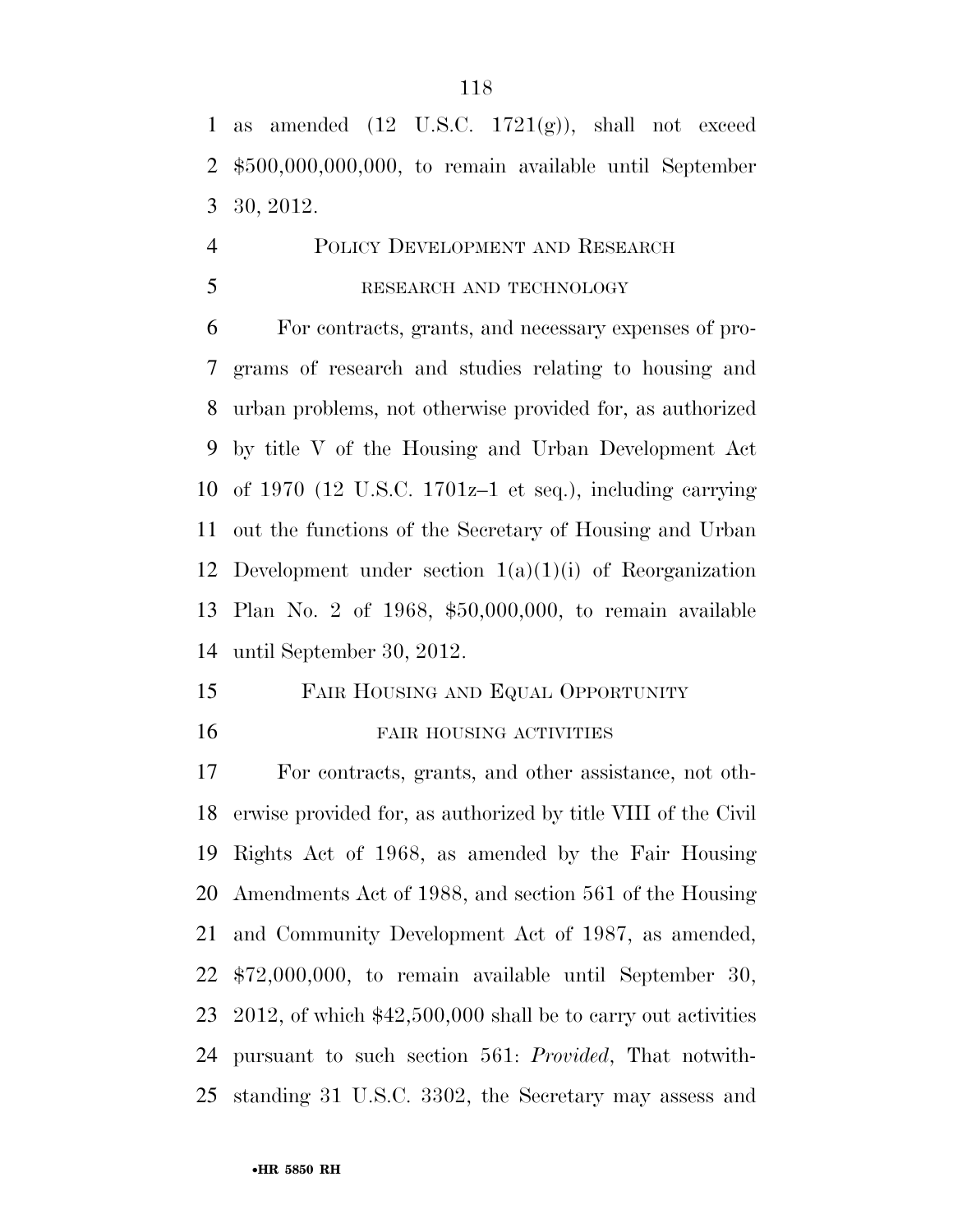collect fees to cover the costs of the Fair Housing Training Academy, and may use such funds to provide such train- ing: *Provided further*, That no funds made available under this heading shall be used to lobby the executive or legisla- tive branches of the Federal Government in connection with a specific contract, grant or loan.

 OFFICE OF LEAD HAZARD CONTROL AND HEALTHY 8 HOMES

LEAD HAZARD REDUCTION

 For the Lead Hazard Reduction Program, as author- ized by section 1011 of the Residential Lead-Based Paint Hazard Reduction Act of 1992, \$140,000,000, to remain available until September 30, 2012, of which not less than \$40,000,000 shall be for the Healthy Homes Initiative, pursuant to sections 501 and 502 of the Housing and Urban Development Act of 1970 that shall include re- search, studies, testing, and demonstration efforts, includ- ing education and outreach concerning lead-based paint poisoning and other housing-related diseases and hazards: *Provided*, That for purposes of environmental review, pur- suant to the National Environmental Policy Act of 1969 (42 U.S.C. 4321 et seq.) and other provisions of the law that further the purposes of such Act, a grant under the Healthy Homes Initiative, Operation Lead Elimination Action Plan (LEAP), or the Lead Technical Studies pro-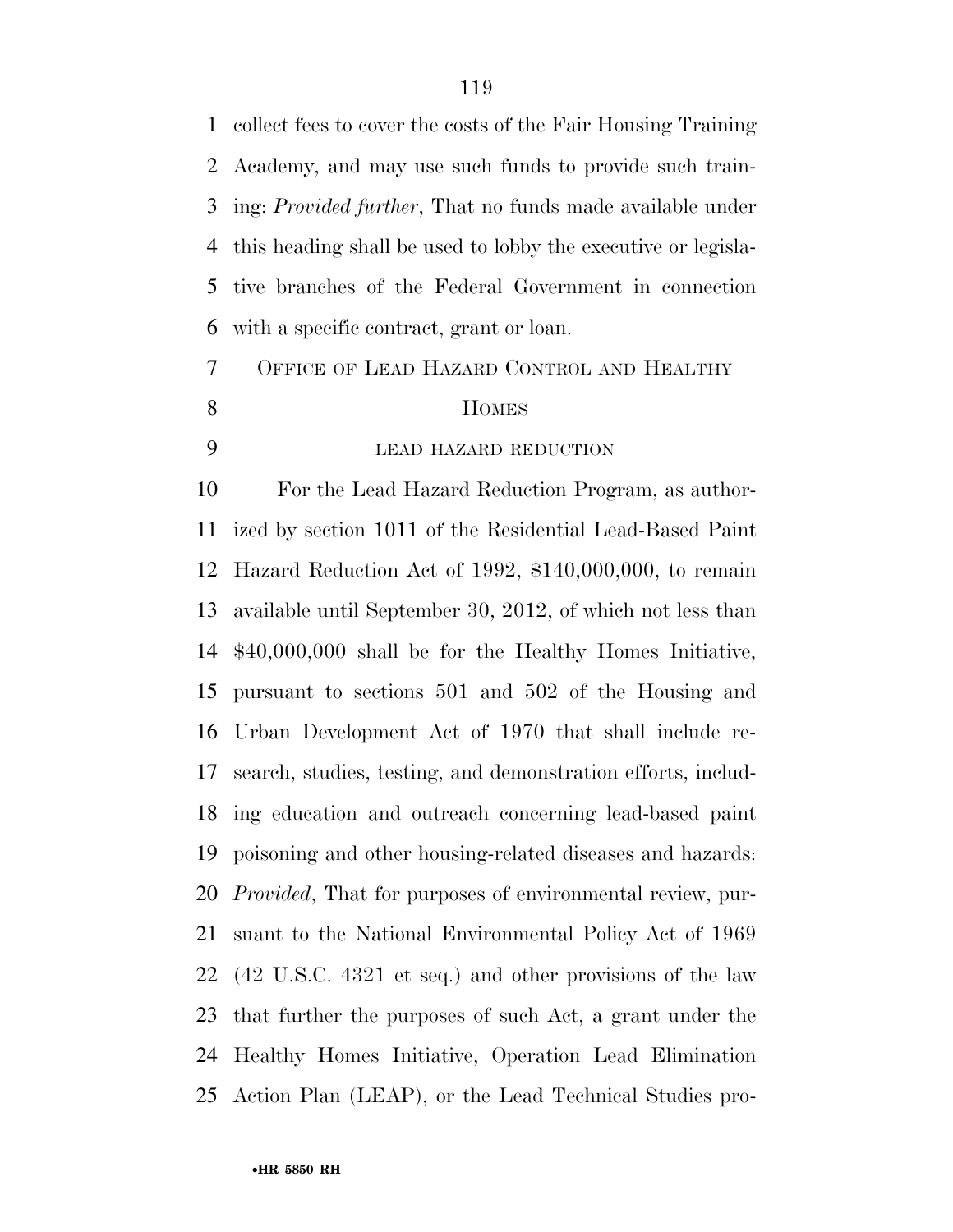gram under this heading or under prior appropriations Acts for such purposes under this heading, shall be consid- ered to be funds for a special project for purposes of sec- tion 305(c) of the Multifamily Housing Property Disposi- tion Reform Act of 1994: *Provided further*, That amounts made available under this heading in this or prior appro- priations Acts, and that still remain available, may be used for any purpose under this heading notwithstanding the purpose for which such amounts were appropriated if a program competition is undersubscribed and there are other program competitions under this heading that are oversubscribed: *Provided further*, That a Notice of Fund- ing Availability shall be issued not later than 60 days after enactment of this Act.

 MANAGEMENT AND ADMINISTRATION WORKING CAPITAL FUND

 For additional capital for the Working Capital Fund (42 U.S.C. 3535) for the maintenance of infrastructure for Department-wide information technology systems, for the continuing operation and maintenance of both Depart- ment-wide and program-specific information systems, and for program-related maintenance activities, \$243,500,000, to remain available until September 30, 2012: *Provided,*  That any amounts transferred to this Fund under this Act shall remain available until expended: *Provided further,*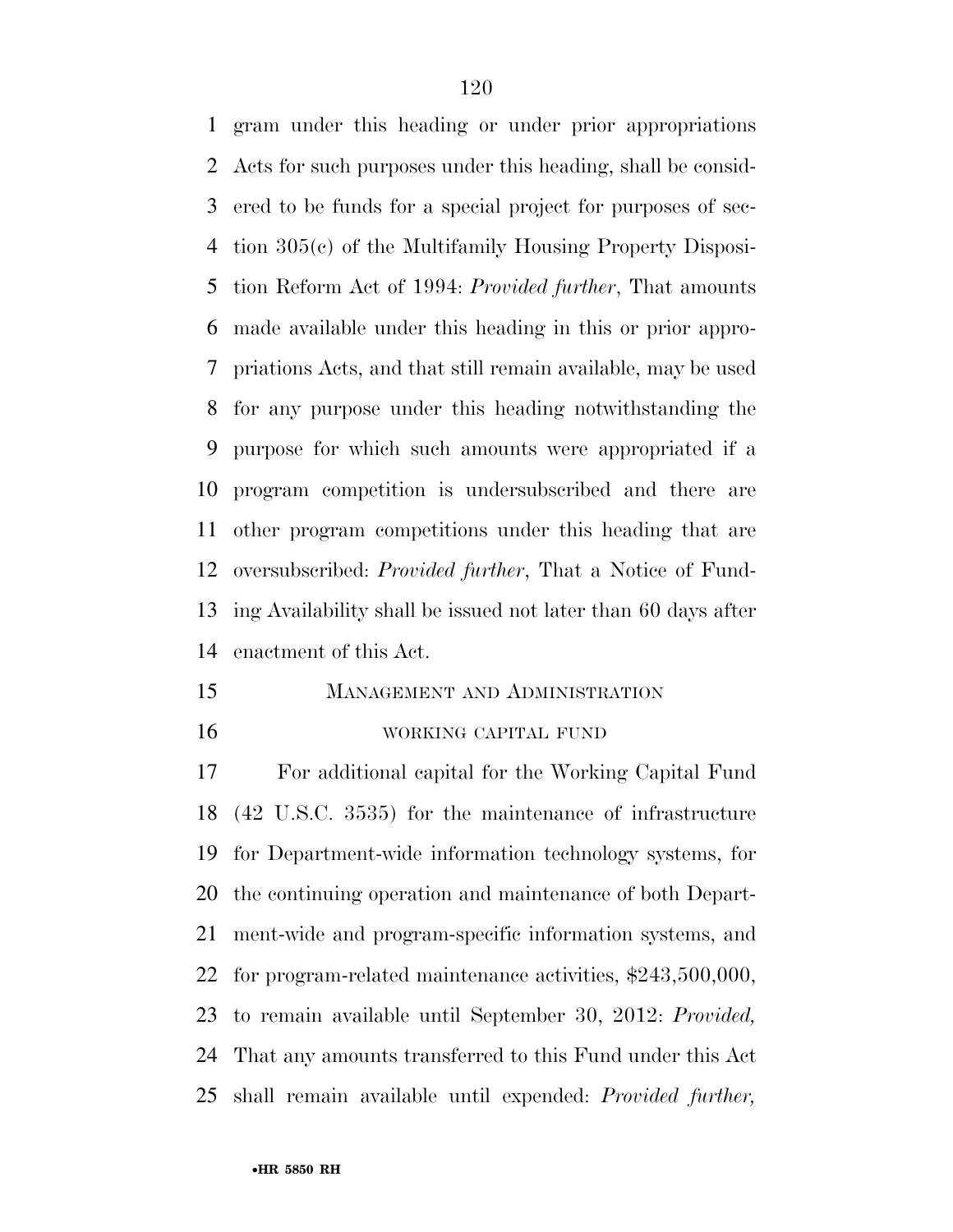That any amounts transferred to this Fund from amounts appropriated by previously enacted appropriations Acts or from within this Act may be used only for the purposes specified under this Fund, in addition to the purposes for which such amounts were appropriated: *Provided further*, That up to \$15,000,000 may be transferred to this ac- count from all other accounts in this title (except for the Office of the Inspector General account) that make funds available for salaries and expenses.

10 OFFICE OF INSPECTOR GENERAL

 For necessary salaries and expenses of the Office of Inspector General in carrying out the Inspector General Act of 1978, as amended, \$122,000,000: *Provided*, That the Inspector General shall have independent authority over all personnel issues within this office.

TRANSFORMATION INITIATIVE

 For necessary expenses for combating mortgage fraud, \$20,000,000, to remain available until expended. In addition, of the amounts made available in this Act under each of the following headings under this title, the Secretary may transfer to, and merge with, this ac- count up to 1 percent from each such account, and such transferred amounts shall be available until September 30, 2014, for (1) research, evaluation, and program metrics; (2) program demonstrations; (3) technical assistance and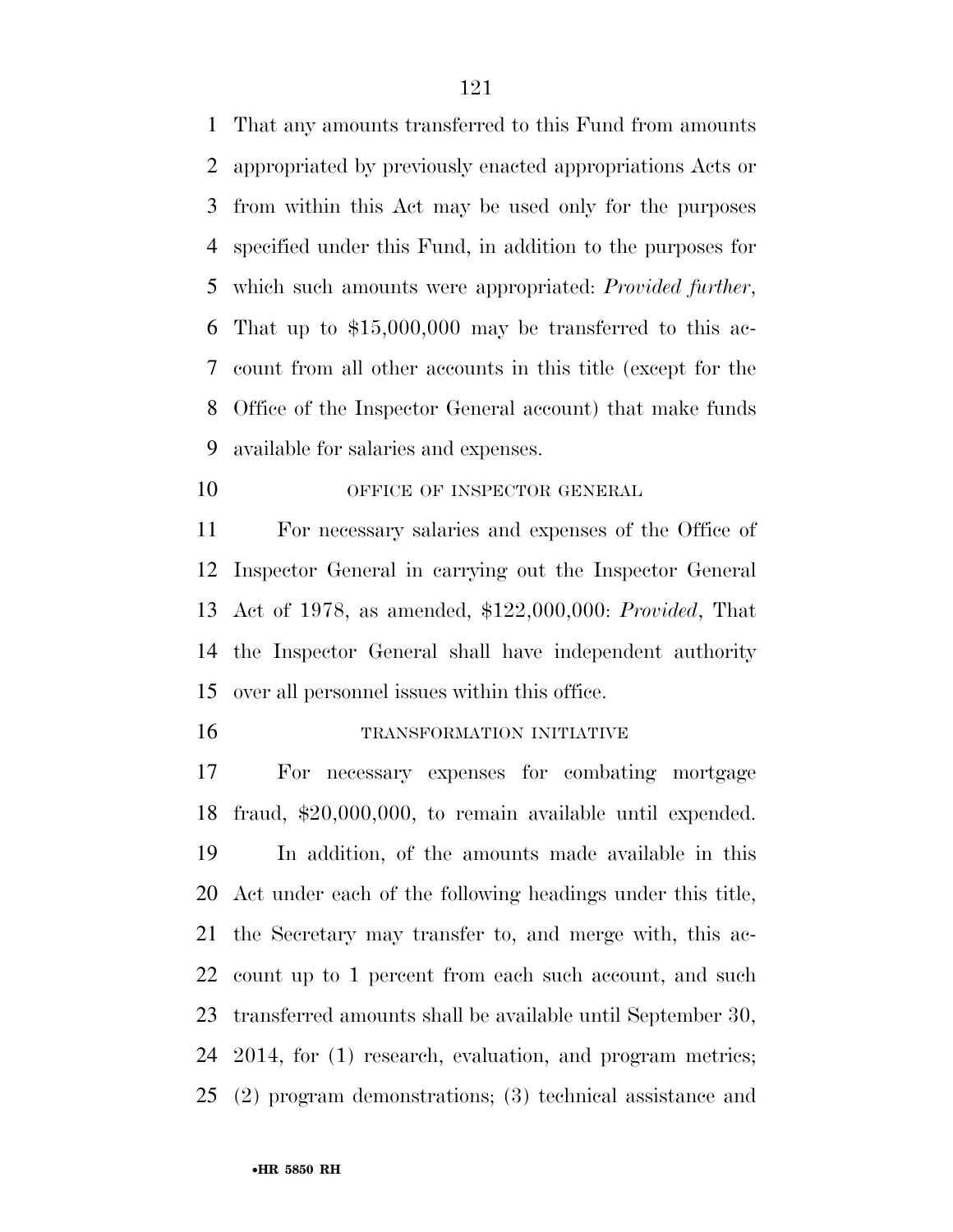capacity building; and (4) information technology: ''Ten- ant-Based Rental Assistance'', ''Public Housing Operating Fund'', ''Indian Housing Loan Guarantee Fund Program Account'', ''Native Hawaiian Housing Block Grants'', ''Housing Opportunities for Persons With AIDS'', ''Com- munity Development Fund'', ''Housing Counseling Assist- ance'', ''Payment to Manufactured Housing Fees Trust Fund'', ''Mutual Mortgage Insurance Program Account'', ''Lead Hazard Reduction'', and ''Rental Housing Assist- ance'': *Provided*, That of the amounts made available under this paragraph, not less than \$130,000,000 shall be available for information technology modernization, in- cluding development and deployment of a Next Generation of Voucher Management System and development and de- ployment of modernized Federal Housing Administration systems: *Provided further*, That not more than 25 percent of the funds made available for information technology modernization may be obligated until the Secretary sub- mits to the Committees on Appropriations a plan for ex- penditure that (1) identifies for each modernization project (a) the functional and performance capabilities to be delivered and the mission benefits to be realized, (b) the estimated lifecycle cost, and (c) key milestones to be met; (2) demonstrates that each modernization project is (a) compliant with the department's enterprise architec-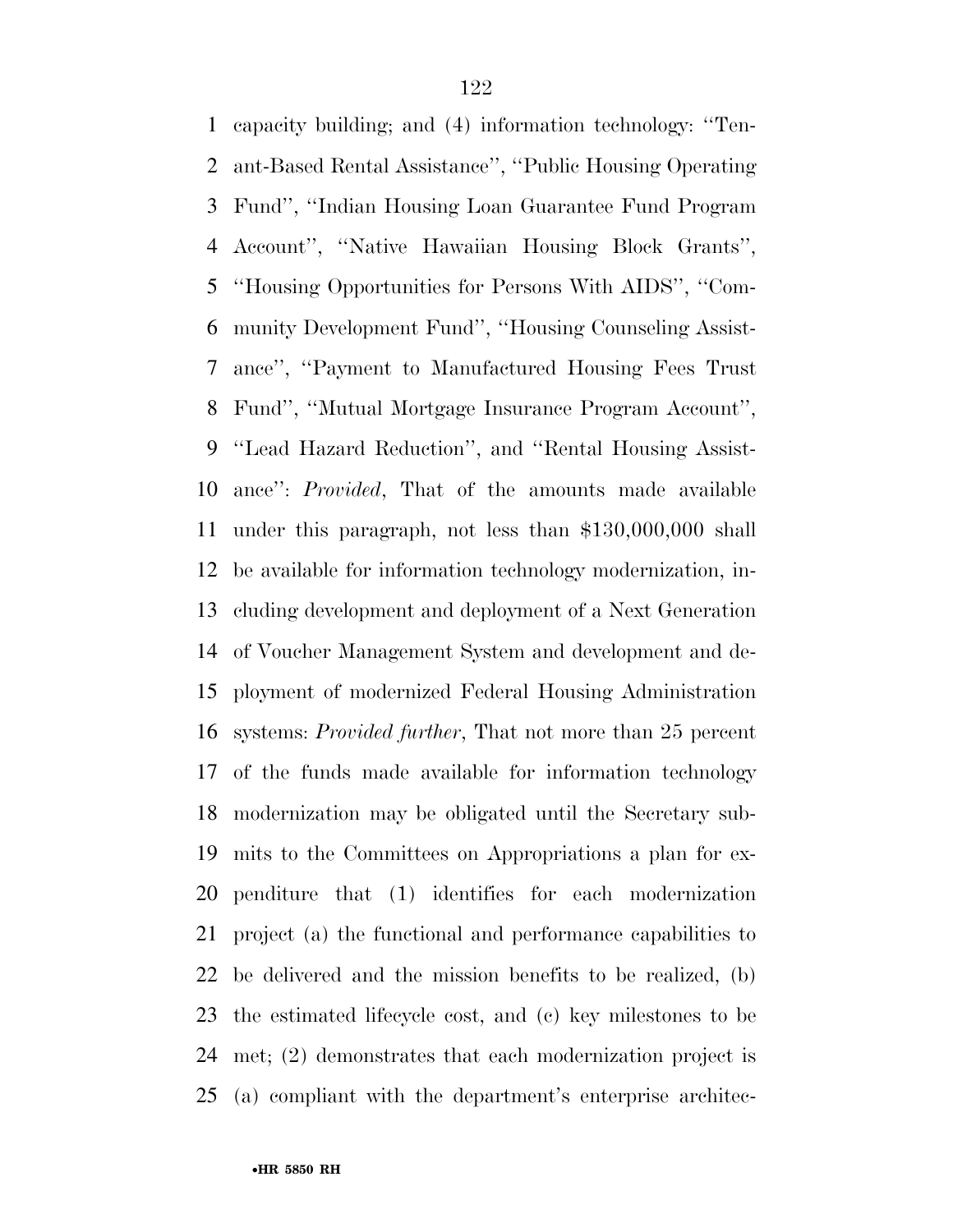ture, (b) being managed in accordance with applicable lifecycle management policies and guidance, (c) subject to the department's capital planning and investment control requirements, and (d) supported by an adequately staffed project office; and (3) has been reviewed by the Govern- ment Accountability Office: *Provided further*, That of the amounts made available under this paragraph, not less than \$40,000,000 shall be available for technical assist- ance and capacity building: *Provided further*, That tech- nical assistance activities shall include, technical assist- ance for HUD programs, including HOME, Community Development Block Grant, homeless programs, HOPWA, HOPE VI, Public Housing, the Housing Choice Voucher Program, Fair Housing Initiative Program, Housing Counseling, Healthy Homes, Sustainable Communities, Energy Innovation Fund and other technical assistance as determined by the Secretary: *Provided further*, That of the amounts made available for research, evaluation and pro- gram metrics and program demonstrations, the Secretary shall include an assessment of the effectiveness of HUD funded service coordinators: *Provided further*, That the Secretary shall submit a plan to the House and Senate Committees on Appropriations for approval detailing how the funding provided under this heading will be allocated to each of the categories identified under this heading and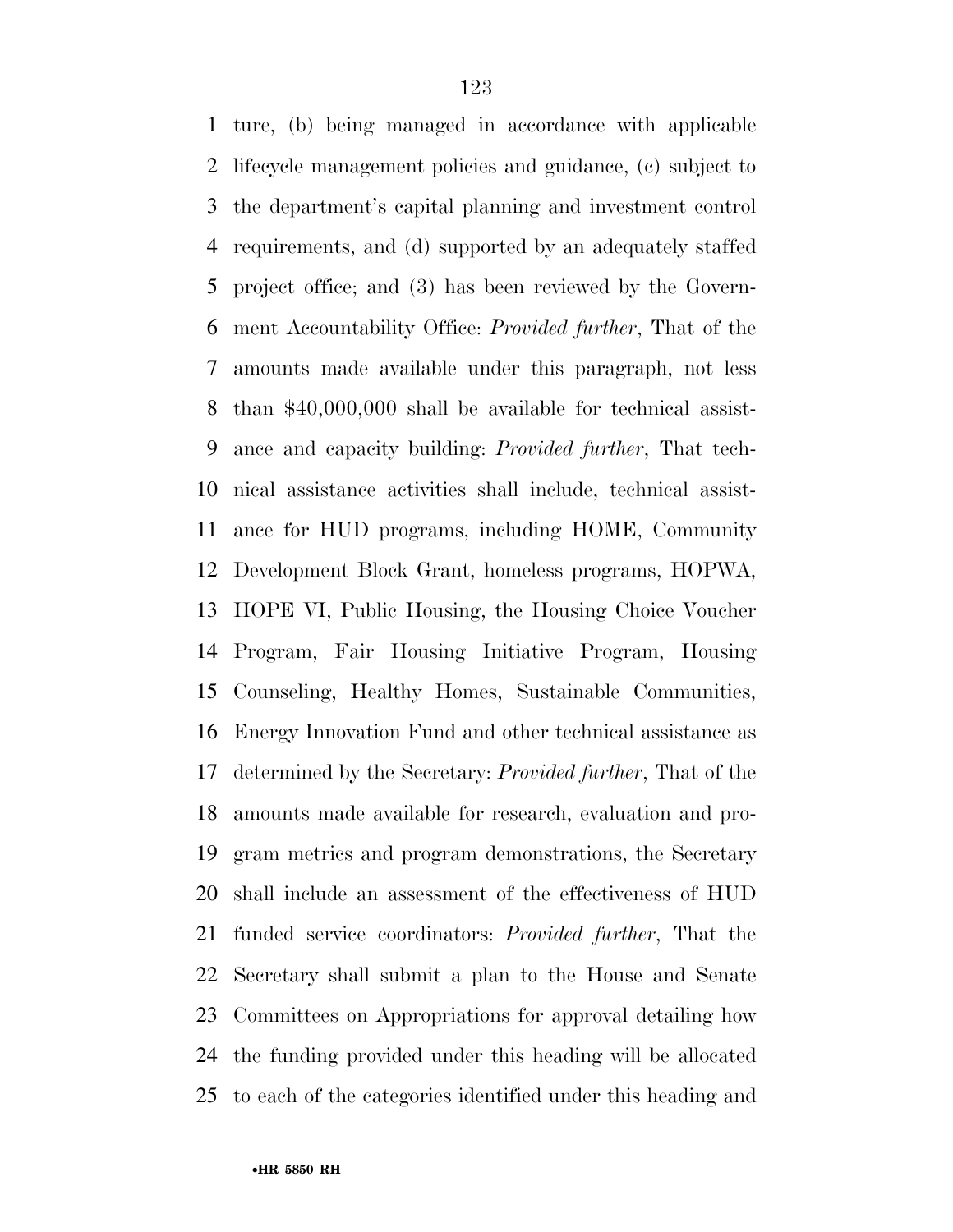for what projects or activities funding will be used: *Pro- vided further*, That following the initial approval of this plan, the Secretary may amend the plan with the approval of the House and Senate Committees on Appropriations. GENERAL PROVISIONS—DEPARTMENT OF HOUSING AND

## URBAN DEVELOPMENT

 SEC. 201. Fifty percent of the amounts of budget au- thority, or in lieu thereof 50 percent of the cash amounts associated with such budget authority, that are recaptured from projects described in section 1012(a) of the Stewart B. McKinney Homeless Assistance Amendments Act of 1988 (42 U.S.C. 1437 note) shall be rescinded or in the case of cash, shall be remitted to the Treasury, and such amounts of budget authority or cash recaptured and not rescinded or remitted to the Treasury shall be used by State housing finance agencies or local governments or local housing agencies with projects approved by the Sec- retary of Housing and Urban Development for which set- tlement occurred after January 1, 1992, in accordance with such section. Notwithstanding the previous sentence, the Secretary may award up to 15 percent of the budget authority or cash recaptured and not rescinded or remitted to the Treasury to provide project owners with incentives to refinance their project at a lower interest rate.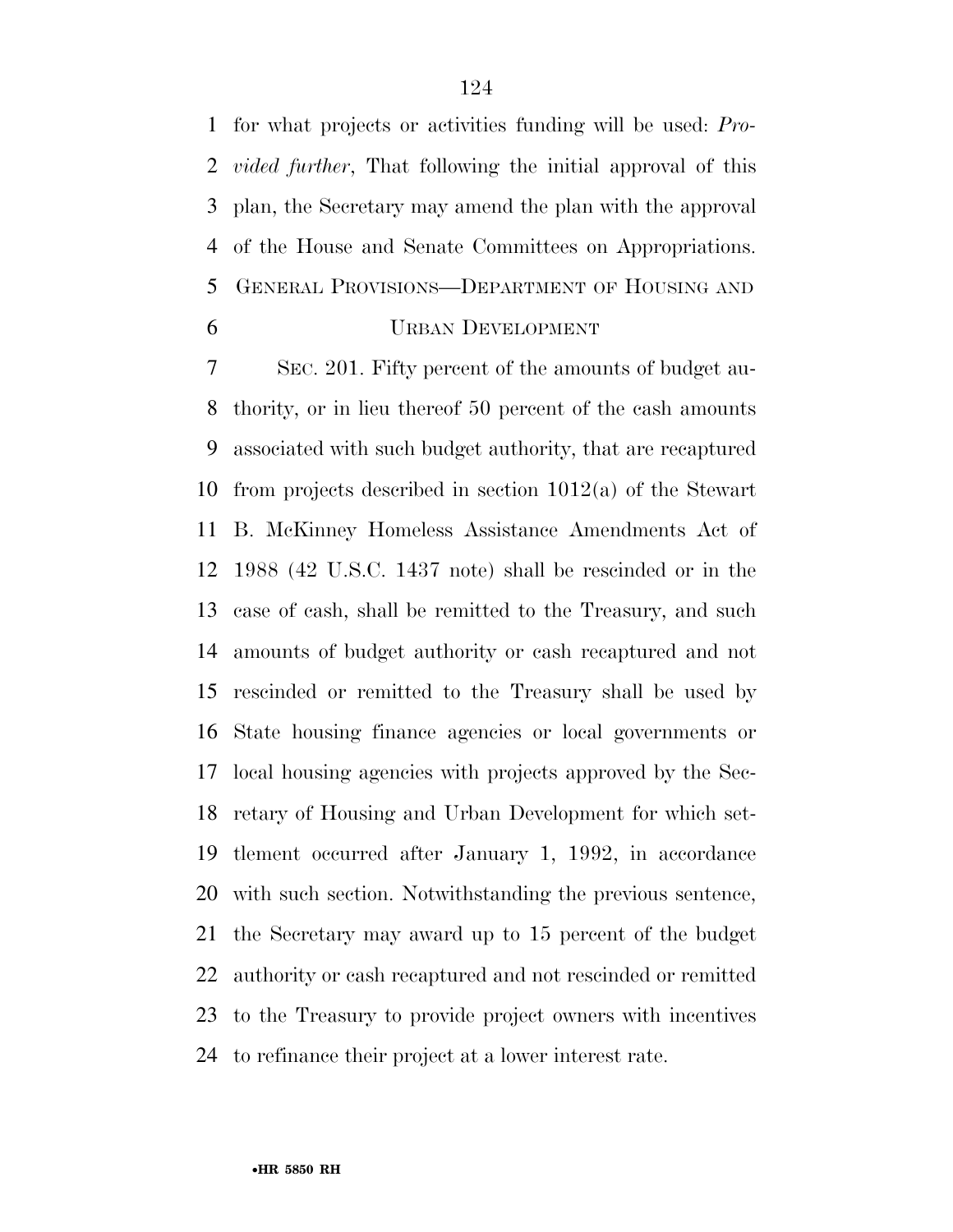SEC. 202. None of the amounts made available under this Act may be used during fiscal year 2011 to investigate or prosecute under the Fair Housing Act any otherwise lawful activity engaged in by one or more persons, includ- ing the filing or maintaining of a non-frivolous legal ac- tion, that is engaged in solely for the purpose of achieving or preventing action by a Government official or entity, or a court of competent jurisdiction.

9 SEC. 203. (a) Notwithstanding section  $854(e)(1)(A)$  of the AIDS Housing Opportunity Act (42 U.S.C. 11 12903(c)(1)(A)), from any amounts made available under this title for fiscal year 2011 that are allocated under such section, the Secretary of Housing and Urban Development shall allocate and make a grant, in the amount determined under subsection (b), for any State that—

 (1) received an allocation in a prior fiscal year under clause (ii) of such section; and

 (2) is not otherwise eligible for an allocation for fiscal year 2011 under such clause (ii) because the areas in the State outside of the metropolitan statis-21 tical areas that qualify under clause (i) in fiscal year 2011 do not have the number of cases of acquired immunodeficiency syndrome (AIDS) required under such clause.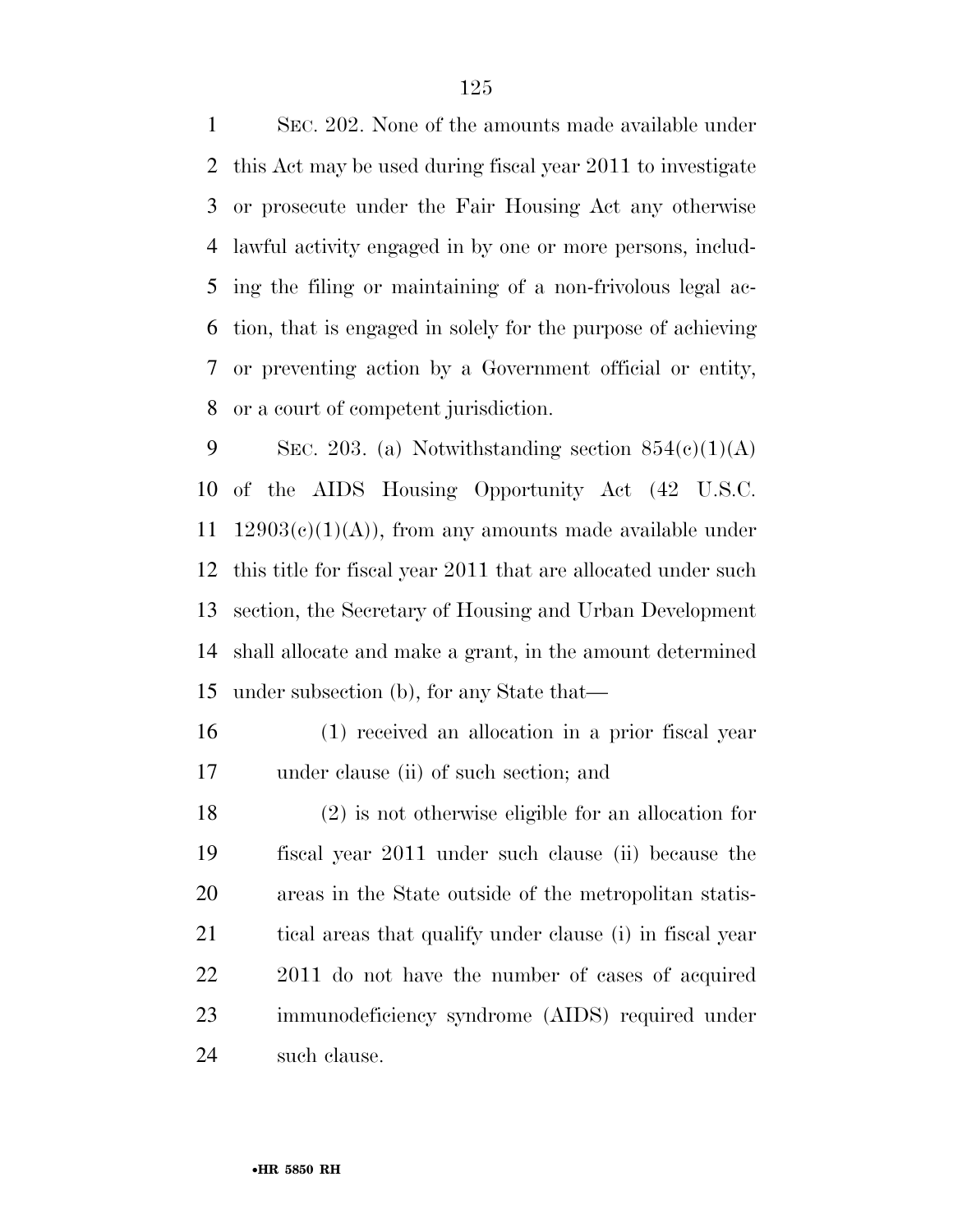(b) The amount of the allocation and grant for any State described in subsection (a) shall be an amount based on the cumulative number of AIDS cases in the areas of that State that are outside of metropolitan statistical areas that qualify under clause (i) of such section 6 854(c)(1)(A) in fiscal year 2011, in proportion to AIDS cases among cities and States that qualify under clauses (i) and (ii) of such section and States deemed eligible under subsection (a).

 (c) Notwithstanding any other provision of law, the amount allocated for fiscal year 2011 under section 854(c) of the AIDS Housing Opportunity Act (42 U.S.C. 12903(c)), to the City of New York, New York, on behalf of the New York-Wayne-White Plains, New York-New Jersey Metropolitan Division (hereafter ''metropolitan di- vision'') of the New York-Newark-Edison, NY–NJ–PA Metropolitan Statistical Area, shall be adjusted by the Secretary of Housing and Urban Development by: (1) allo- cating to the City of Jersey City, New Jersey, the propor- tion of the metropolitan area's or division's amount that is based on the number of cases of AIDS reported in the portion of the metropolitan area or division that is located in Hudson County, New Jersey, and adjusting for the pro- portion of the metropolitan division's high incidence bonus if this area in New Jersey also has a higher than average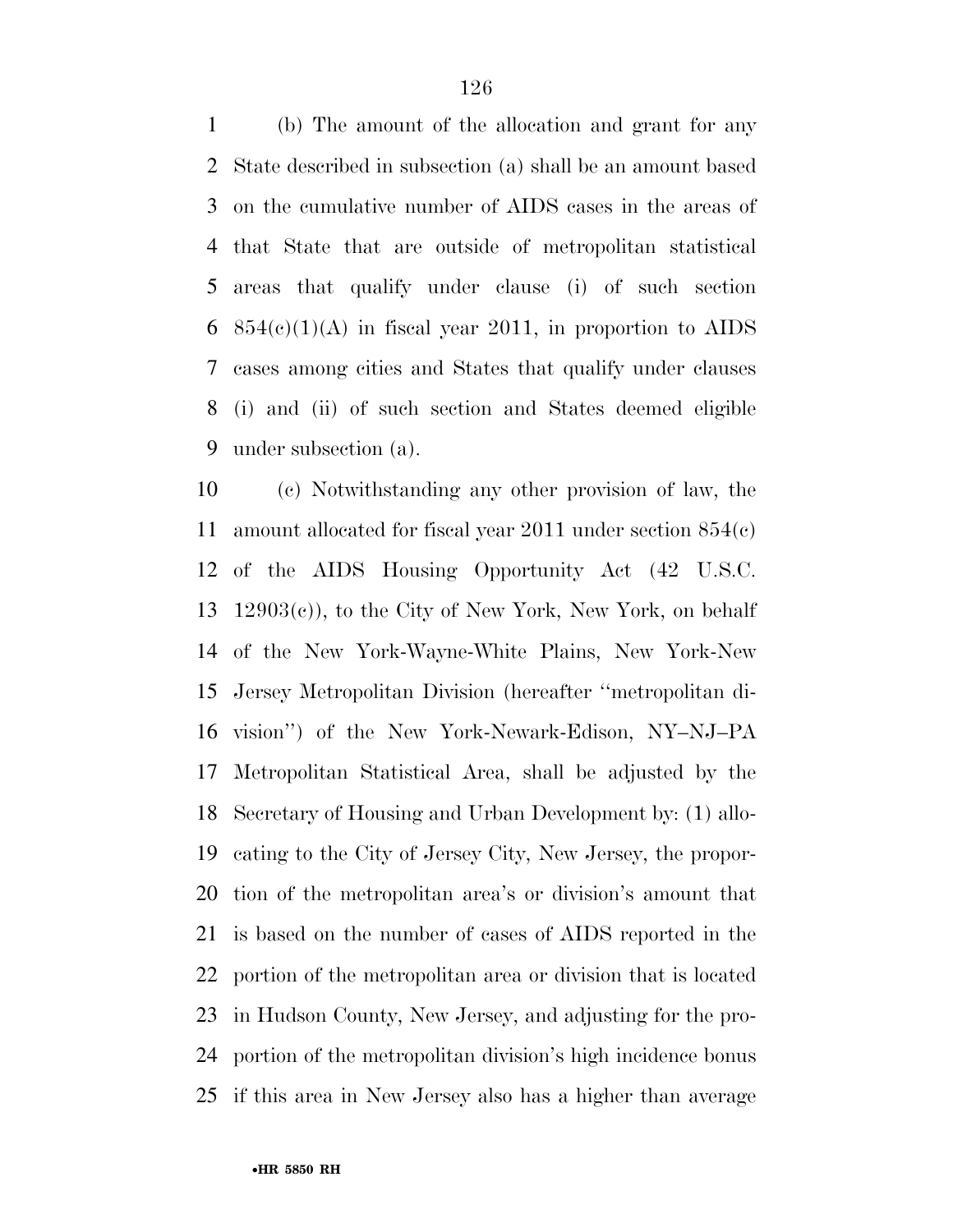per capita incidence of AIDS; and (2) allocating to the City of Paterson, New Jersey, the proportion of the metro- politan area's or division's amount that is based on the number of cases of AIDS reported in the portion of the metropolitan area or division that is located in Bergen County and Passaic County, New Jersey, and adjusting for the proportion of the metropolitan division's high inci- dence bonus if this area in New Jersey also has a higher than average per capita incidence of AIDS. The recipient cities shall use amounts allocated under this subsection to carry out eligible activities under section 855 of the AIDS Housing Opportunity Act (42 U.S.C. 12904) in their respective portions of the metropolitan division that is located in New Jersey.

 (d) Notwithstanding any other provision of law, the amount allocated for fiscal year 2011 under section 854(c) of the AIDS Housing Opportunity Act (42 U.S.C. 12903(c)) to areas with a higher than average per capita incidence of AIDS, shall be adjusted by the Secretary on the basis of area incidence reported over a 3-year period.

 SEC. 204. Except as explicitly provided in law, any grant, cooperative agreement or other assistance made pursuant to title II of this Act shall be made on a competi-tive basis and in accordance with section 102 of the De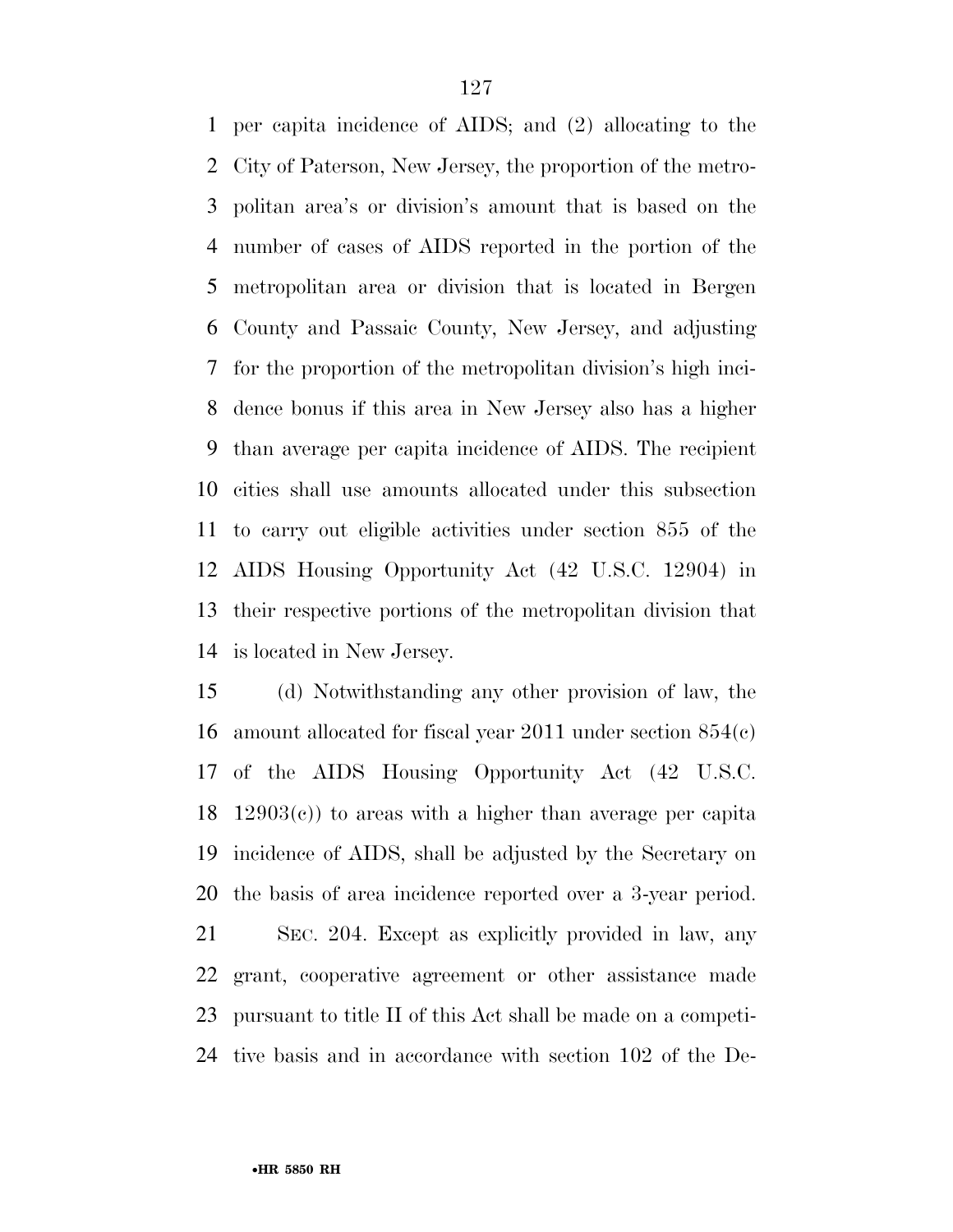partment of Housing and Urban Development Reform Act of 1989 (42 U.S.C. 3545).

 SEC. 205. Funds of the Department of Housing and Urban Development subject to the Government Corpora- tion Control Act or section 402 of the Housing Act of 1950 shall be available, without regard to the limitations on administrative expenses, for legal services on a contract or fee basis, and for utilizing and making payment for services and facilities of the Federal National Mortgage Association, Government National Mortgage Association, Federal Home Loan Mortgage Corporation, Federal Fi- nancing Bank, Federal Reserve banks or any member thereof, Federal Home Loan banks, and any insured bank within the meaning of the Federal Deposit Insurance Cor-poration Act, as amended (12 U.S.C. 1811–1).

 SEC. 206. Unless otherwise provided for in this Act or through a reprogramming of funds, no part of any ap- propriation for the Department of Housing and Urban Development shall be available for any program, project or activity in excess of amounts set forth in the budget estimates submitted to Congress.

 SEC. 207. Corporations and agencies of the Depart- ment of Housing and Urban Development which are sub- ject to the Government Corporation Control Act, are here-by authorized to make such expenditures, within the limits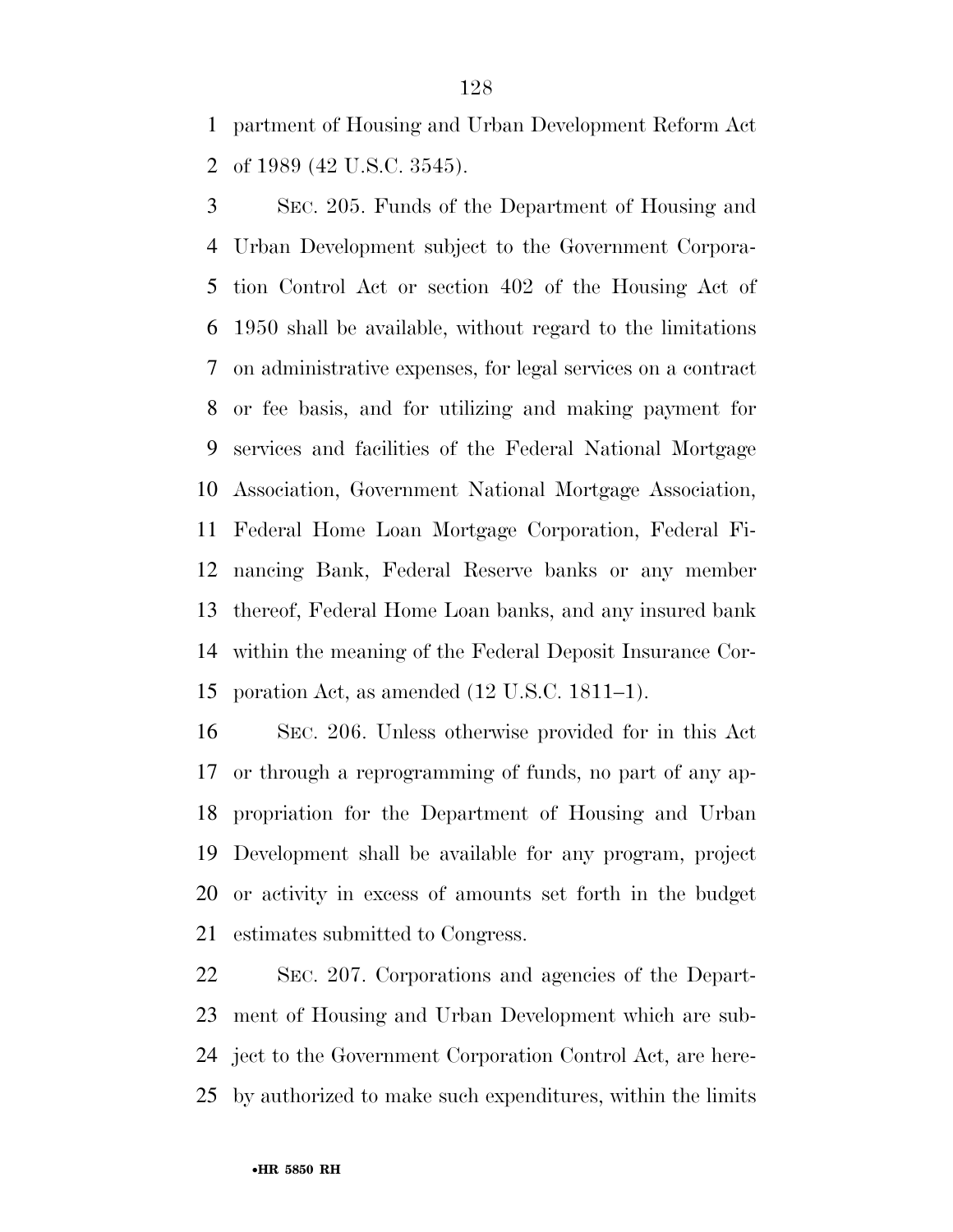of funds and borrowing authority available to each such corporation or agency and in accordance with law, and to make such contracts and commitments without regard to fiscal year limitations as provided by section 104 of such Act as may be necessary in carrying out the programs set forth in the budget for 2011 for such corporation or agen- cy except as hereinafter provided: *Provided*, That collec- tions of these corporations and agencies may be used for new loan or mortgage purchase commitments only to the extent expressly provided for in this Act (unless such loans are in support of other forms of assistance provided for in this or prior appropriations Acts), except that this pro- viso shall not apply to the mortgage insurance or guaranty operations of these corporations, or where loans or mort- gage purchases are necessary to protect the financial in-terest of the United States Government.

 SEC. 208. The Secretary of Housing and Urban De- velopment shall provide quarterly reports to the House and Senate Committees on Appropriations regarding all uncommitted, unobligated, recaptured and excess funds in each program and activity within the jurisdiction of the Department and shall submit additional, updated budget information to these Committees upon request.

 SEC. 209. (a) Notwithstanding any other provision of law, the amount allocated for fiscal year 2011 under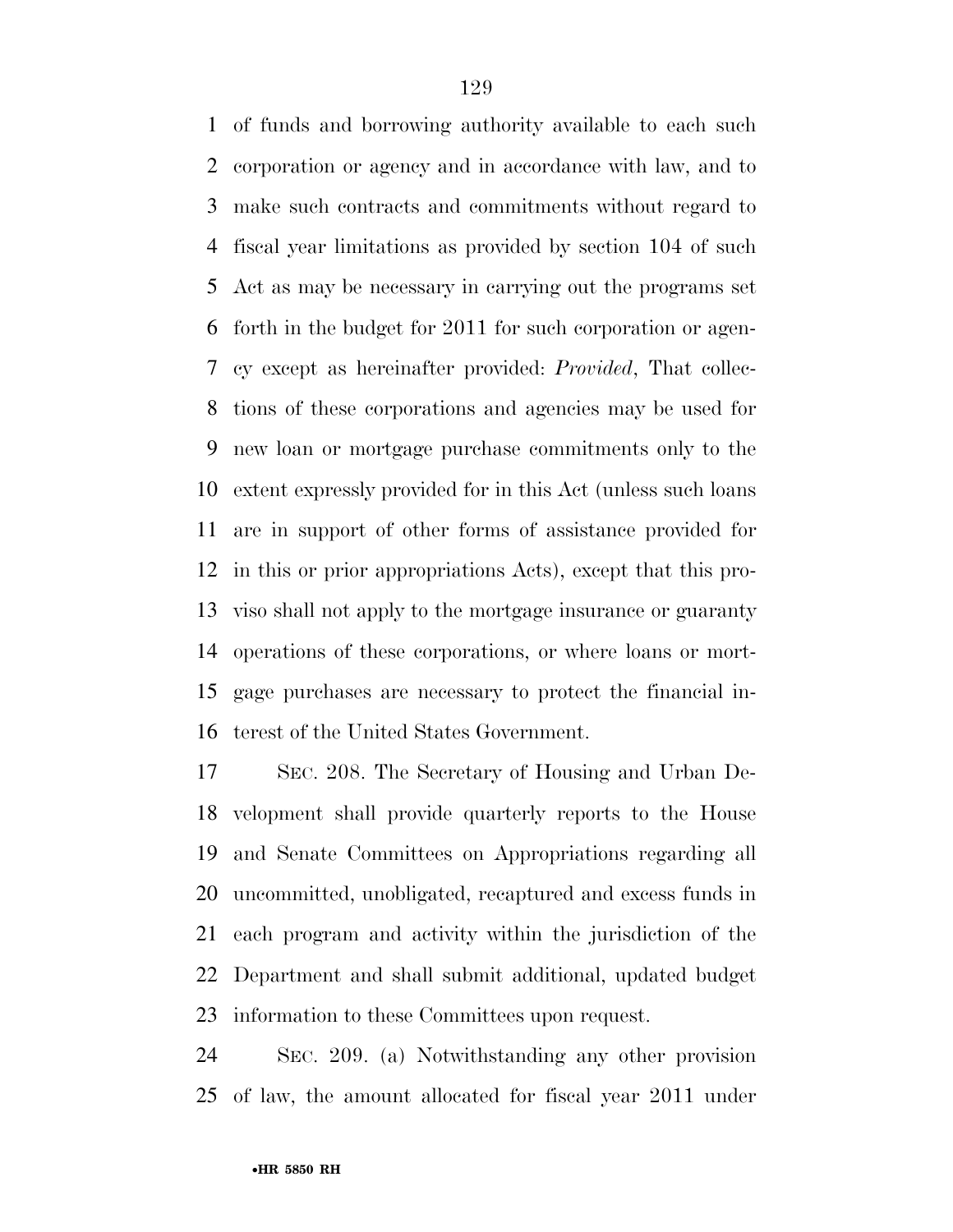section 854(c) of the AIDS Housing Opportunity Act (42 U.S.C. 12903(c)), to the City of Wilmington, Delaware, on behalf of the Wilmington, Delaware-Maryland-New Jersey Metropolitan Division (hereafter ''metropolitan di- vision''), shall be adjusted by the Secretary of Housing and Urban Development by allocating to the State of New Jersey the proportion of the metropolitan division's amount that is based on the number of cases of AIDS reported in the portion of the metropolitan division that is located in New Jersey, and adjusting for the proportion of the metropolitan division's high incidence bonus if this area in New Jersey also has a higher than average per capita incidence of AIDS. The State of New Jersey shall use amounts allocated to the State under this subsection to carry out eligible activities under section 855 of the AIDS Housing Opportunity Act (42 U.S.C. 12904) in the portion of the metropolitan division that is located in New Jersey.

 (b) Notwithstanding any other provision of law, the Secretary of Housing and Urban Development shall allo- cate to Wake County, North Carolina, the amounts that otherwise would be allocated for fiscal year 2011 under section 854(c) of the AIDS Housing Opportunity Act (42 U.S.C. 12903(c)) to the City of Raleigh, North Carolina, on behalf of the Raleigh-Cary, North Carolina Metropoli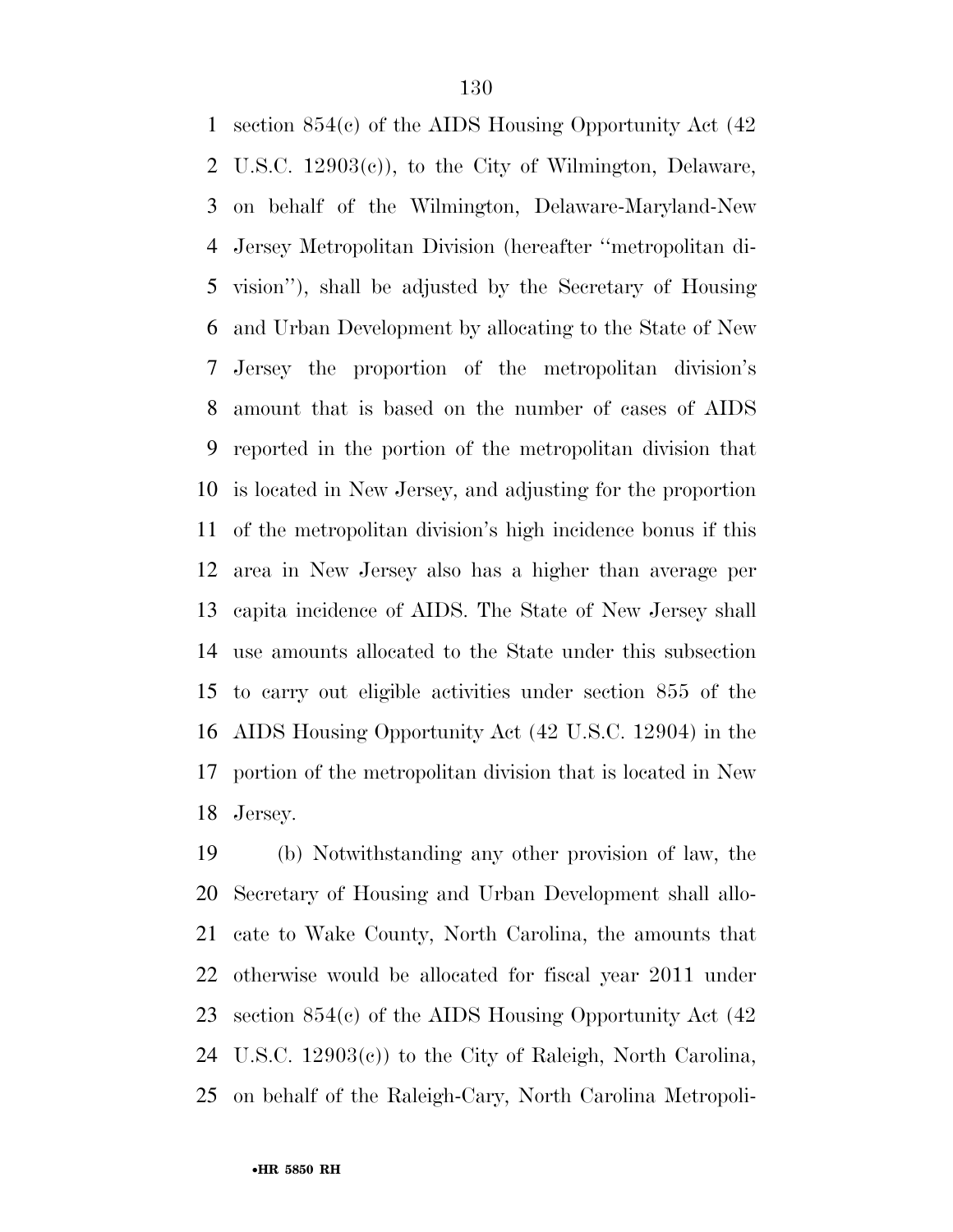tan Statistical Area. Any amounts allocated to Wake County shall be used to carry out eligible activities under section 855 of such Act (42 U.S.C. 12904) within such metropolitan statistical area.

 (c) Notwithstanding section 854(c) of the AIDS Housing Opportunity Act (42 U.S.C. 12903(c)), the Sec- retary of Housing and Urban Development may adjust the allocation of the amounts that otherwise would be allo- cated for fiscal year 2011 under section 854(c) of such Act, upon the written request of an applicant, in conjunc- tion with the State(s), for a formula allocation on behalf of a metropolitan statistical area, to designate the State or States in which the metropolitan statistical area is lo- cated as the eligible grantee(s) of the allocation. In the case that a metropolitan statistical area involves more than one State, such amounts allocated to each State shall be in proportion to the number of cases of AIDS reported in the portion of the metropolitan statistical area located in that State. Any amounts allocated to a State under this section shall be used to carry out eligible activities within the portion of the metropolitan statistical area located in that State.

 SEC. 210. The President's formal budget request for fiscal year 2012, as well as the Department of Housing and Urban Development's congressional budget justifica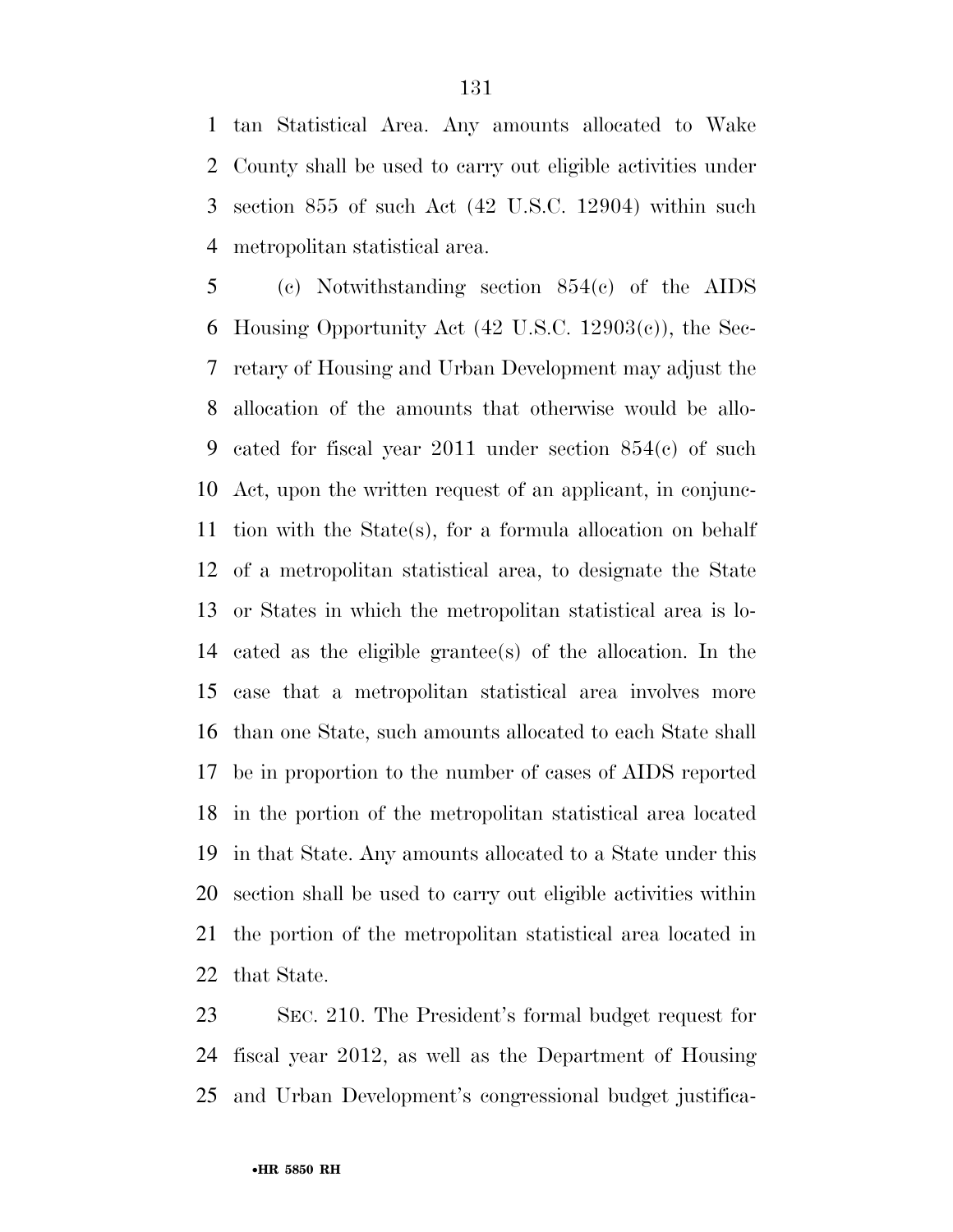tions to be submitted to the Committees on Appropriations of the House of Representatives and the Senate, shall use the identical account and sub-account structure provided under this Act.

 SEC. 211. A public housing agency or such other enti- ty that administers Federal housing assistance for the Housing Authority of the county of Los Angeles, Cali- fornia, the States of Alaska, Iowa, and Mississippi shall not be required to include a resident of public housing or a recipient of assistance provided under section 8 of the United States Housing Act of 1937 on the board of direc- tors or a similar governing board of such agency or entity as required under section (2)(b) of such Act. Each public housing agency or other entity that administers Federal housing assistance under section 8 for the Housing Au- thority of the county of Los Angeles, California and the States of Alaska, Iowa and Mississippi that chooses not to include a resident of Public Housing or a recipient of section 8 assistance on the board of directors or a similar governing board shall establish an advisory board of not less than six residents of public housing or recipients of section 8 assistance to provide advice and comment to the public housing agency or other administering entity on issues related to public housing and section 8. Such advi-sory board shall meet not less than quarterly.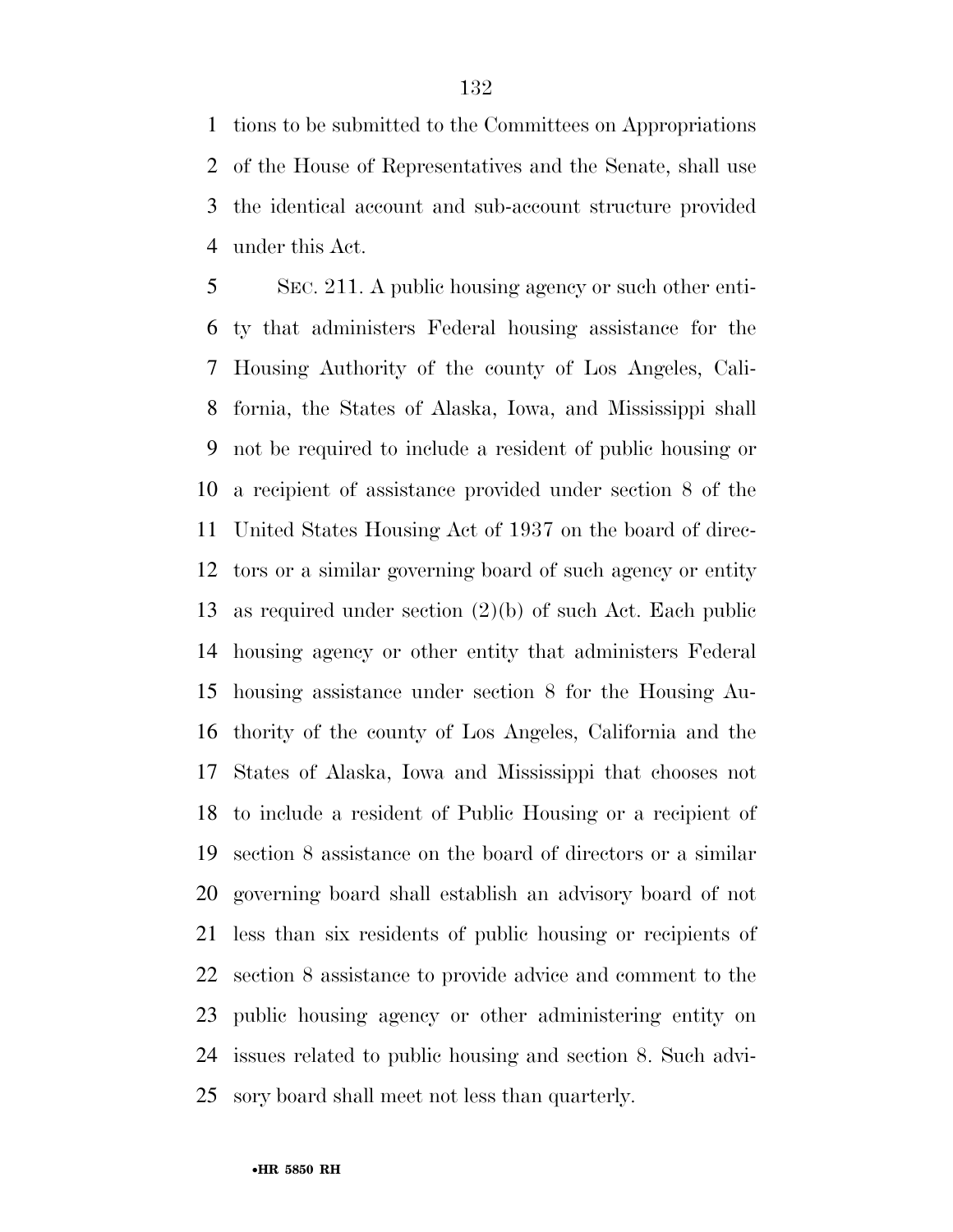SEC. 212. (a) Notwithstanding any other provision of law, subject to the conditions listed in subsection (b), for fiscal years 2011 and 2012, the Secretary of Housing and Urban Development may authorize the transfer of some or all project-based assistance, debt and statutorily required low-income and very low-income use restrictions, associated with one or more multifamily housing project to another multifamily housing project or projects.

 (b) The transfer authorized in subsection (a) is sub-ject to the following conditions:

 (1) The number of low-income and very low-in- come units and the net dollar amount of Federal as- sistance provided by the transferring project shall remain the same in the receiving project or projects.

 (2) The transferring project shall, as deter- mined by the Secretary, be either physically obsolete or economically non-viable.

 (3) The receiving project or projects shall meet or exceed applicable physical standards established by the Secretary.

 (4) The owner or mortgagor of the transferring project shall notify and consult with the tenants re- siding in the transferring project and provide a cer- tification of approval by all appropriate local govern-mental officials.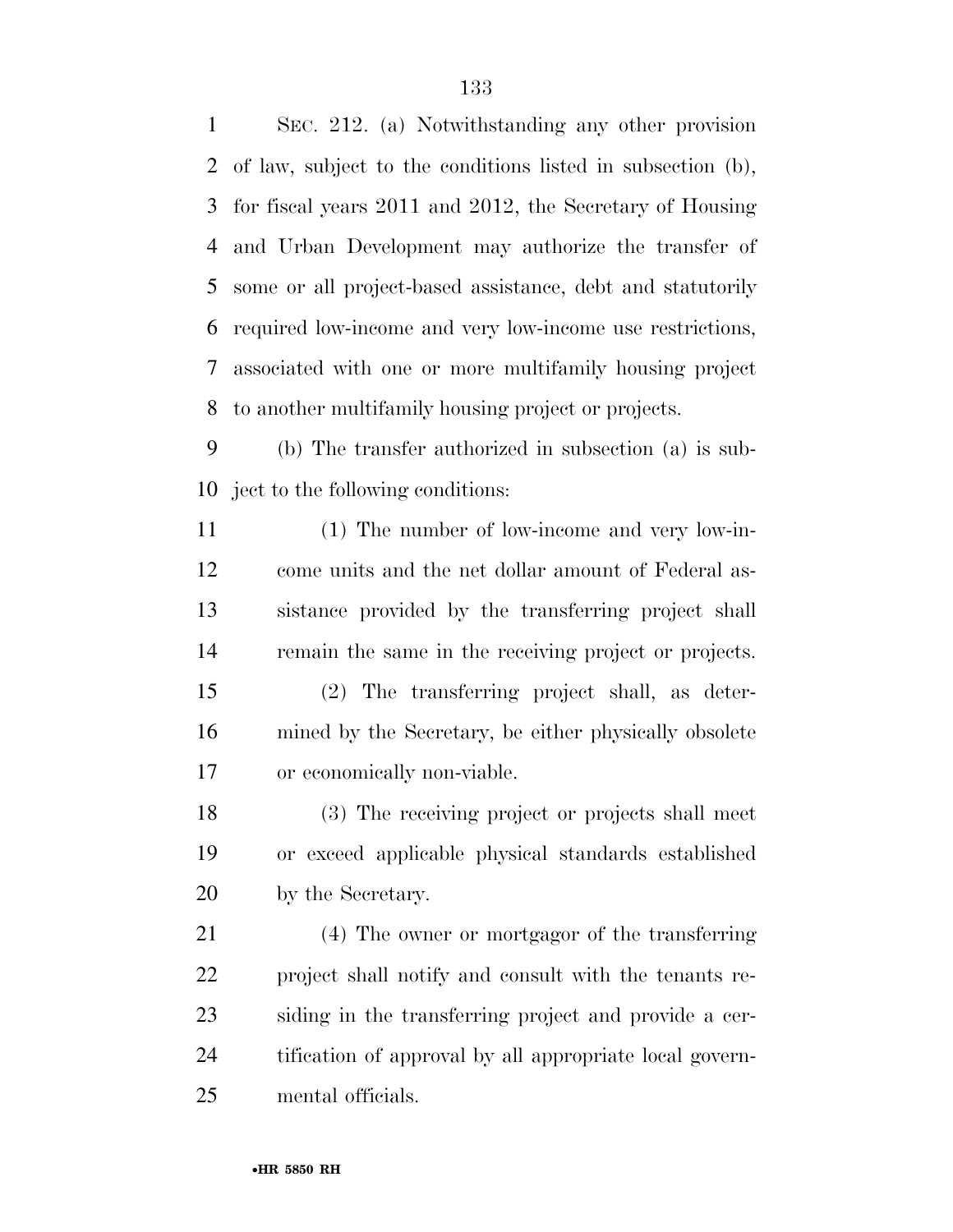| $\mathbf{1}$   | (5) The tenants of the transferring project who            |
|----------------|------------------------------------------------------------|
| $\overline{2}$ | remain eligible for assistance to be provided by the       |
| 3              | receiving project or projects shall not be required to     |
| $\overline{4}$ | vacate their units in the transferring project or          |
| 5              | projects until new units in the receiving project are      |
| 6              | available for occupancy.                                   |
| $\overline{7}$ | (6) The Secretary determines that this transfer            |
| 8              | is in the best interest of the tenants.                    |
| 9              | (7) If either the transferring project or the re-          |
| 10             | ceiving project or projects meets the condition speci-     |
| 11             | fied in subsection $(c)(2)(A)$ , any lien on the receiving |
| 12             | project resulting from additional financing obtained       |
| 13             | by the owner shall be subordinate to any FHA-in-           |
| 14             | sured mortgage lien transferred to, or placed on,          |
| 15             | such project by the Secretary.                             |
| 16             | (8) If the transferring project meets the re-              |
| 17             | quirements of subsection $(e)(2)(E)$ , the owner or        |
| 18             | mortgagor of the receiving project or projects shall       |
| 19             | execute and record either a continuation of the exist-     |
| 20             | ing use agreement or a new use agreement for the           |
| 21             | project where, in either case, any use restrictions in     |
| 22             | such agreement are of no lesser duration than the          |
| 23             | existing use restrictions.                                 |
| 24             | (9) Any financial risk to the FHA General and              |
|                |                                                            |

Special Risk Insurance Fund, as determined by the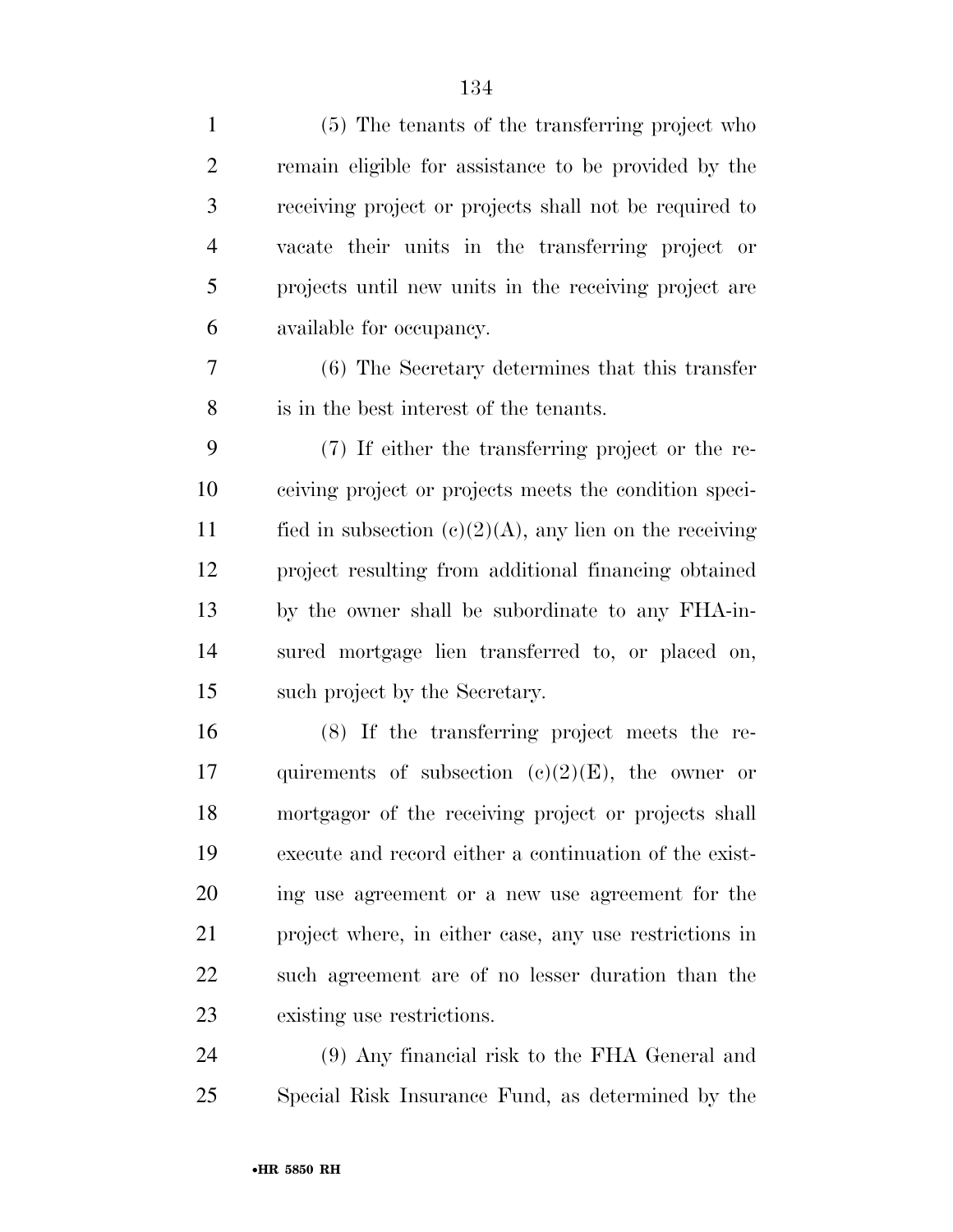| $\mathbf{1}$   | Secretary, would be reduced as a result of a transfer |
|----------------|-------------------------------------------------------|
| $\overline{2}$ | completed under this section.                         |
| 3              | (10) The Secretary determines that Federal li-        |
| $\overline{4}$ | ability with regard to this project will not be in-   |
| 5              | creased.                                              |
| 6              | (c) For purposes of this section—                     |
| 7              | (1) the terms "low-income" and "very low-in-          |
| 8              | come" shall have the meanings provided by the stat-   |
| 9              | ute and/or regulations governing the program under    |
| 10             | which the project is insured or assisted;             |
| 11             | (2) the term "multifamily housing project"            |
| 12             | means housing that meets one of the following con-    |
| 13             | ditions-                                              |
| 14             | (A) housing that is subject to a mortgage             |
| 15             | insured under the National Housing Act;               |
| 16             | (B) housing that has project-based assist-            |
| 17             | attached to the structure including<br>ance           |
| 18             | projects undergoing mark to market debt re-           |
| 19             | structuring under the Multifamily Assisted            |
| <b>20</b>      | Housing Reform and Affordability Housing Act;         |
| 21             | (C) housing that is assisted under section            |
| 22             | 202 of the Housing Act of 1959 as amended by          |
| 23             | section 801 of the Cranston-Gonzales National         |
| 24             | Affordable Housing Act;                               |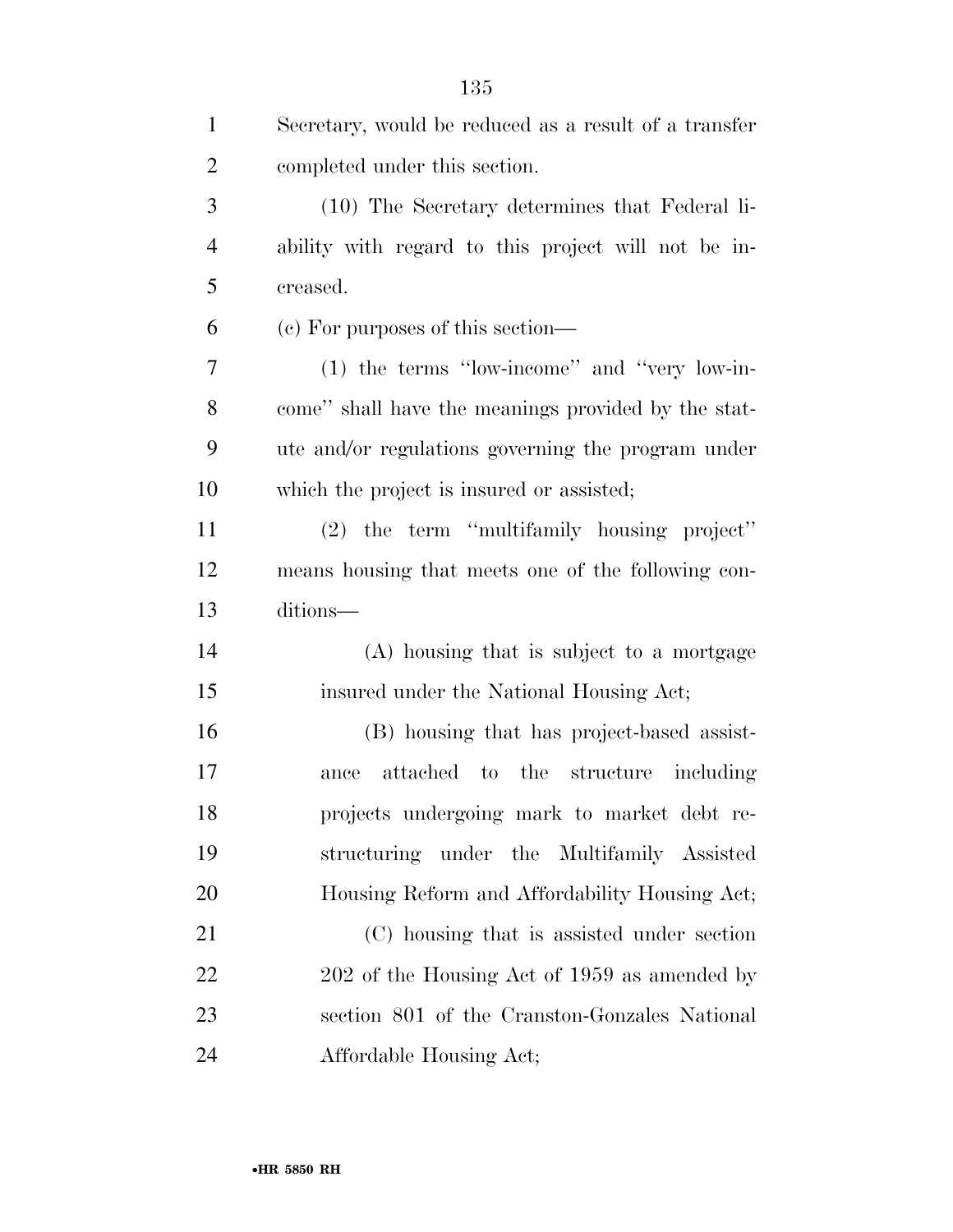| $\mathbf{1}$   | (D) housing that is assisted under section        |
|----------------|---------------------------------------------------|
| $\overline{2}$ | 202 of the Housing Act of 1959, as such sec-      |
| 3              | tion existed before the enactment of the Cran-    |
| $\overline{4}$ | ston-Gonzales National Affordable Housing Act;    |
| 5              | <b>or</b>                                         |
| 6              | (E) housing or vacant land that is subject        |
| 7              | to a use agreement;                               |
| 8              | the term "project-based assistance"<br>(3)        |
| 9              | means-                                            |
| 10             | $(A)$ assistance provided under section $8(b)$    |
| 11             | of the United States Housing Act of 1937;         |
| 12             | (B) assistance for housing constructed or         |
| 13             | substantially rehabilitated pursuant to assist-   |
| 14             | ance provided under section $8(b)(2)$ of such Act |
| 15             | (as such section existed immediately before Oc-   |
| 16             | tober 1, 1983);                                   |
| 17             | (C) rent supplement payments under sec-           |
| 18             | tion 101 of the Housing and Urban Develop-        |
| 19             | ment Act of 1965;                                 |
| 20             | (D) interest reduction payments under sec-        |
| 21             | tion 236 and/or additional assistance payments    |
| 22             | under section $236(f)(2)$ of the National Hous-   |
| 23             | ing Act; and                                      |
| 24             | (E) assistance payments made under sec-           |
| 25             | tion $202(c)(2)$ of the Housing Act of 1959;      |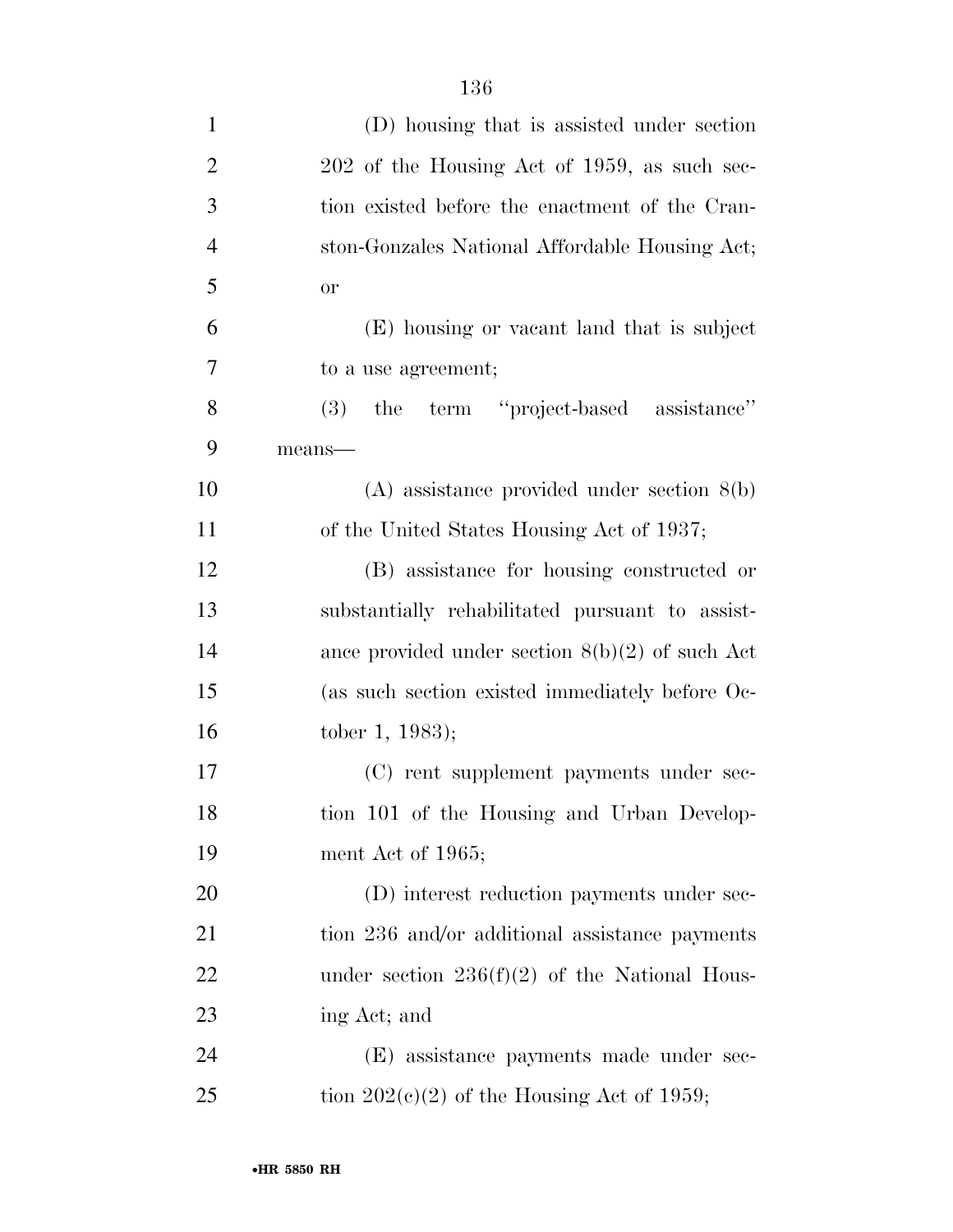(4) the term ''receiving project or projects'' means the multifamily housing project or projects to which some or all of the project-based assistance, debt, and statutorily required use low-income and very low-income restrictions are to be transferred;

 (5) the term ''transferring project'' means the multifamily housing project which is transferring some or all of the project-based assistance, debt and the statutorily required low-income and very low-in- come use restrictions to the receiving project or projects; and

 (6) the term ''Secretary'' means the Secretary of Housing and Urban Development.

 SEC. 213. The funds made available for Native Alas- kans under the heading ''Native American Housing Block Grants'' in title III of this Act shall be allocated to the same Native Alaskan housing block grant recipients that received funds in fiscal year 2005.

 SEC. 214. No funds provided under this title may be used for an audit of the Government National Mortgage Association that makes applicable requirements under the Federal Credit Reform Act of 1990 (2 U.S.C. 661 et seq.).

 SEC. 215. (a) No assistance shall be provided under section 8 of the United States Housing Act of 1937 (42 U.S.C. 1437f) to any individual who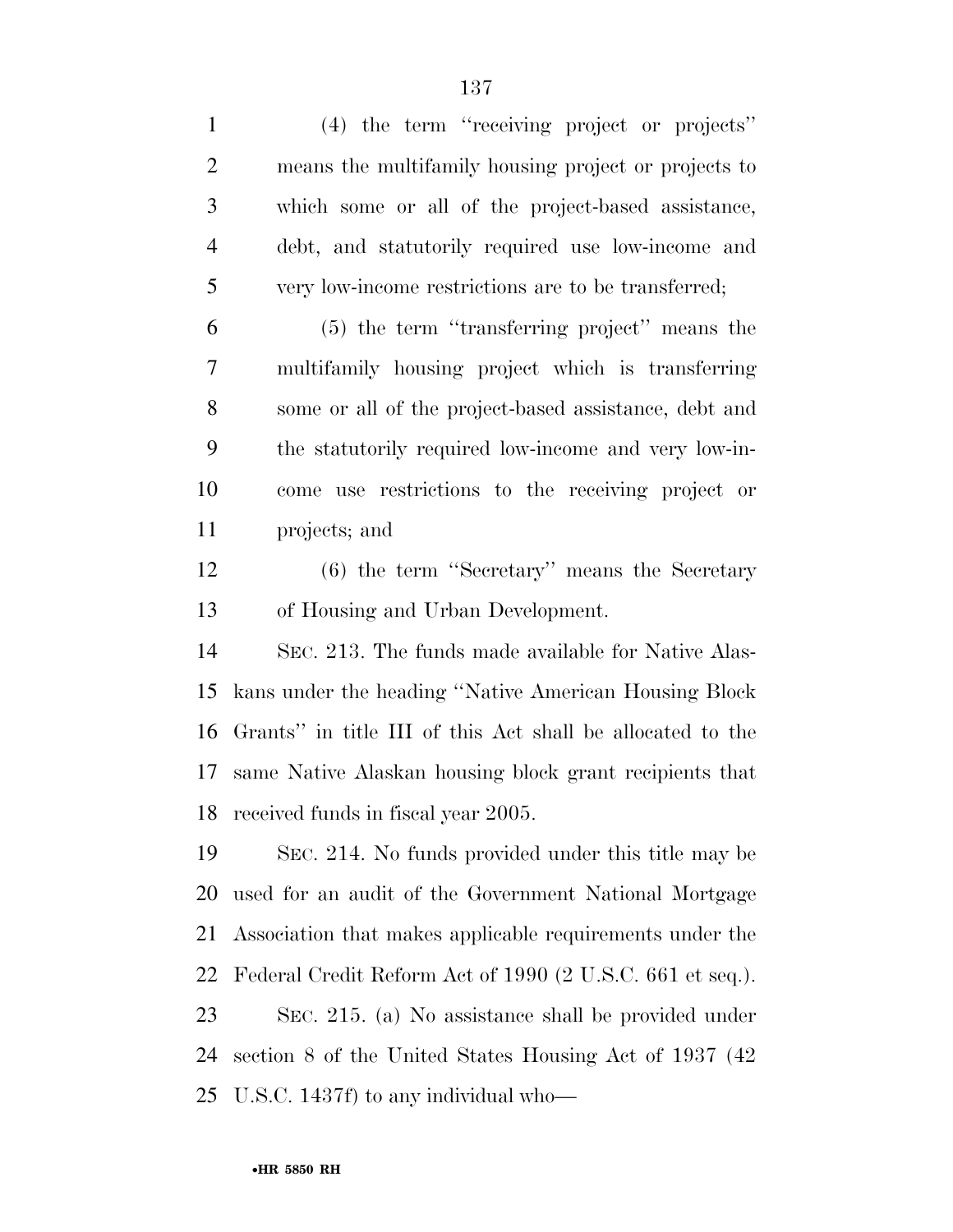(1) is enrolled as a student at an institution of higher education (as defined under section 102 of the Higher Education Act of 1965 (20 U.S.C. 1002));

(2) is under 24 years of age;

 $5 \t(3)$  is not a veteran;

(4) is unmarried;

(5) does not have a dependent child;

 (6) is not a person with disabilities, as such term is defined in section 3(b)(3)(E) of the United States Hous- ing Act of 1937 (42 U.S.C. 1437a(b)(3)(E)) and was not receiving assistance under such section 8 as of November 30, 2005; and

 (7) is not otherwise individually eligible, or has par- ents who, individually or jointly, are not eligible, to receive assistance under section 8 of the United States Housing Act of 1937 (42 U.S.C. 1437f).

 (b) For purposes of determining the eligibility of a person to receive assistance under section 8 of the United States Housing Act of 1937 (42 U.S.C. 1437f), any finan- cial assistance (in excess of amounts received for tuition) that an individual receives under the Higher Education Act of 1965 (20 U.S.C. 1001 et seq.), from private sources, or an institution of higher education (as defined under the Higher Education Act of 1965 (20 U.S.C. 1002)), shall be considered income to that individual, ex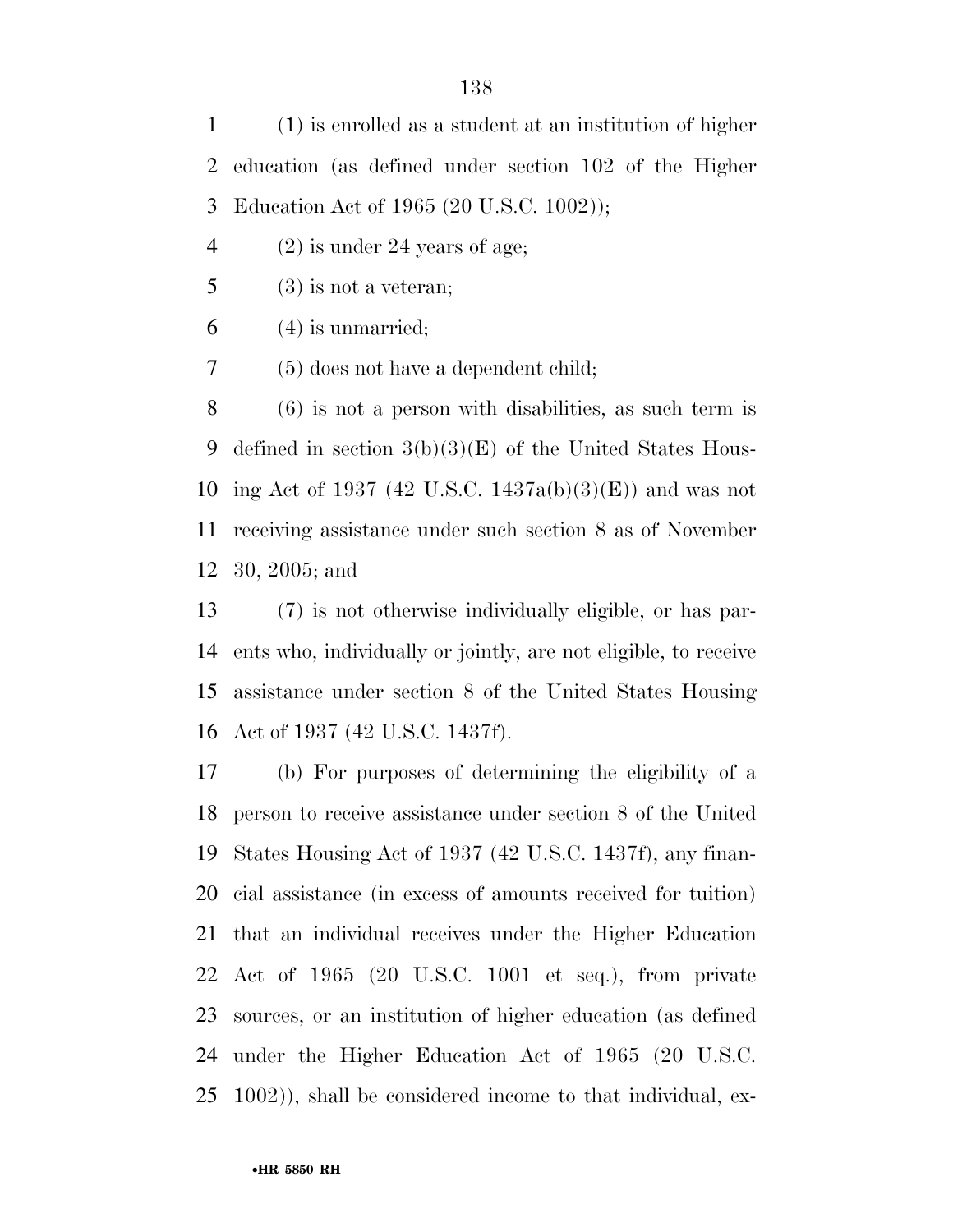cept for a person over the age of 23 with dependent chil-dren.

 SEC. 216. (a) Section 255(g) of the National Housing Act (12 U.S.C. 1715z–20) is amended by striking the first sentence.

 SEC. 217. Notwithstanding any other provision of law, in fiscal year 2010, in managing and disposing of any multifamily property that is owned or has a mortgage held by the Secretary of Housing and Urban Development, the Secretary shall maintain any rental assistance payments under section 8 of the United States Housing Act of 1937 and other programs that are attached to any dwelling units in the property. To the extent the Secretary deter- mines, in consultation with the tenants and the local gov- ernment, that such a multifamily property owned or held by the Secretary is not feasible for continued rental assist- ance payments under such section 8 or other programs, based on consideration of (1) the costs of rehabilitating and operating the property and all available Federal, State, and local resources, including rent adjustments under section 524 of the Multifamily Assisted Housing Reform and Affordability Act of 1997 (''MAHRAA'') and (2) environmental conditions that cannot be remedied in a cost-effective fashion, the Secretary may, in consultation with the tenants of that property, contract for project-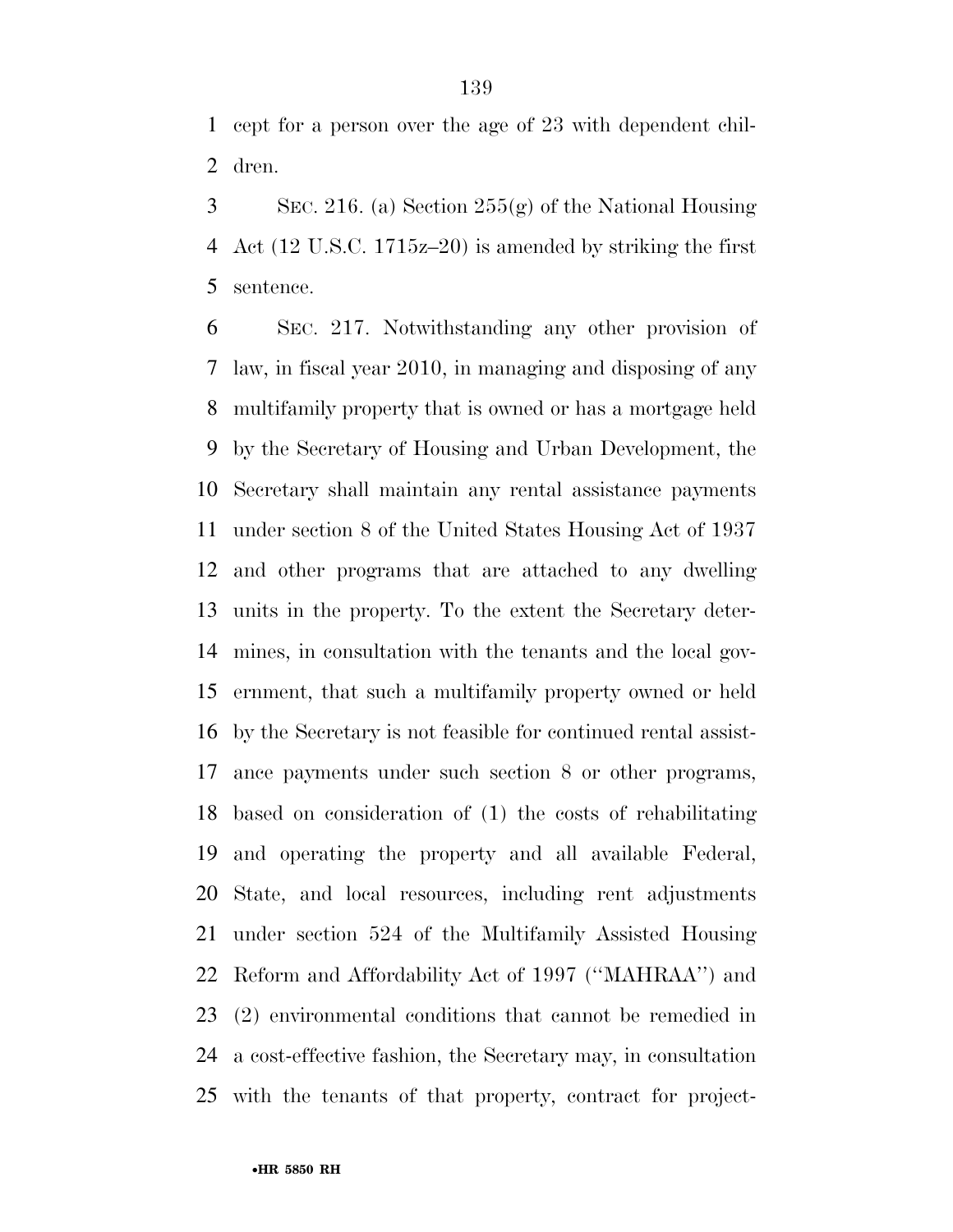based rental assistance payments with an owner or owners of other existing housing properties, or provide other rent- al assistance. The Secretary shall also take appropriate steps to ensure that project-based contracts remain in ef- fect prior to foreclosure, subject to the exercise of contrac- tual abatement remedies to assist relocation of tenants for imminent major threats to health and safety. After dis- position of any multifamily property described under this section, the contract and allowable rent levels on such properties shall be subject to the requirements under sec-tion 524 of MAHRAA.

 SEC. 218. During fiscal year 2011, in the provision of rental assistance under section 8(o) of the United States Housing Act of 1937 (42 U.S.C. 1437f(o)) in con- nection with a program to demonstrate the economy and effectiveness of providing such assistance for use in as- sisted living facilities that is carried out in the counties of the State of Michigan notwithstanding paragraphs (3) 19 and  $(18)(B)(iii)$  of such section  $8(0)$ , a family residing in an assisted living facility in any such county, on behalf of which a public housing agency provides assistance pur-22 suant to section  $8(0)(18)$  of such Act, may be required, at the time the family initially receives such assistance, to pay rent in an amount exceeding 40 percent of the monthly adjusted income of the family by such a percent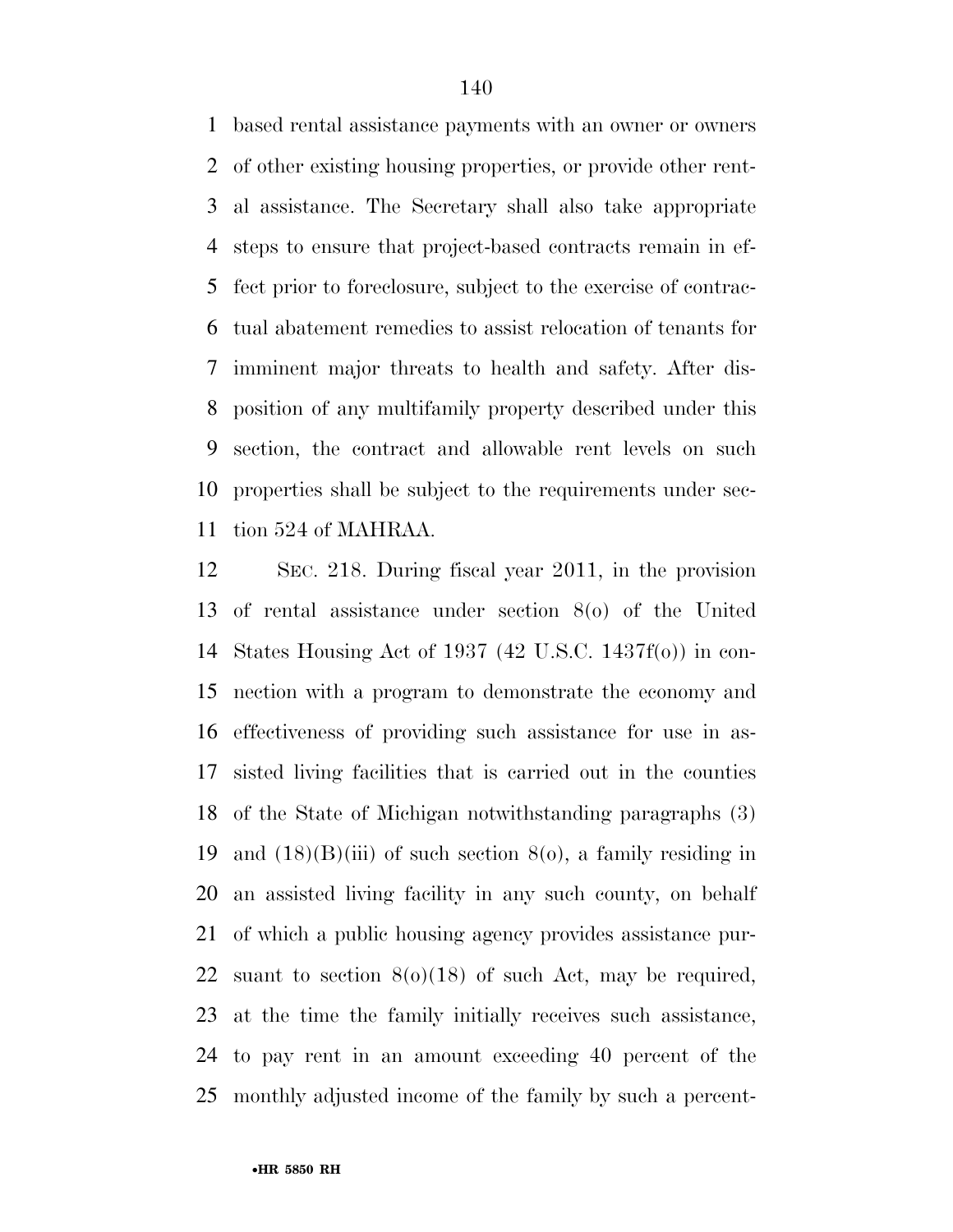age or amount as the Secretary of Housing and Urban Development determines to be appropriate.

 SEC. 219. The Secretary of Housing and Urban De- velopment shall report quarterly to the House of Rep- resentatives and Senate Committees on Appropriations on HUD's use of all sole source contracts, including terms of the contracts, cost, and a substantive rationale for using a sole source contract.

 SEC. 220. Notwithstanding any other provision of law, the recipient of a grant under section 202b of the Housing Act of 1959 (12 U.S.C. 1701q) after December 26, 2000, in accordance with the unnumbered paragraph at the end of section 202(b) of such Act, may, at its op- tion, establish a single-asset nonprofit entity to own the project and may lend the grant funds to such entity, which may be a private nonprofit organization described in sec- tion 831 of the American Homeownership and Economic Opportunity Act of 2000.

 SEC. 221. (a) The amounts provided under the sub- heading ''Program Account'' under the heading ''Commu- nity Development Loan Guarantees'' may be used to guar- antee, or make commitments to guarantee, notes, or other obligations issued by any State on behalf of non-entitle- ment communities in the State in accordance with the re-quirements of section 108 of the Housing and Community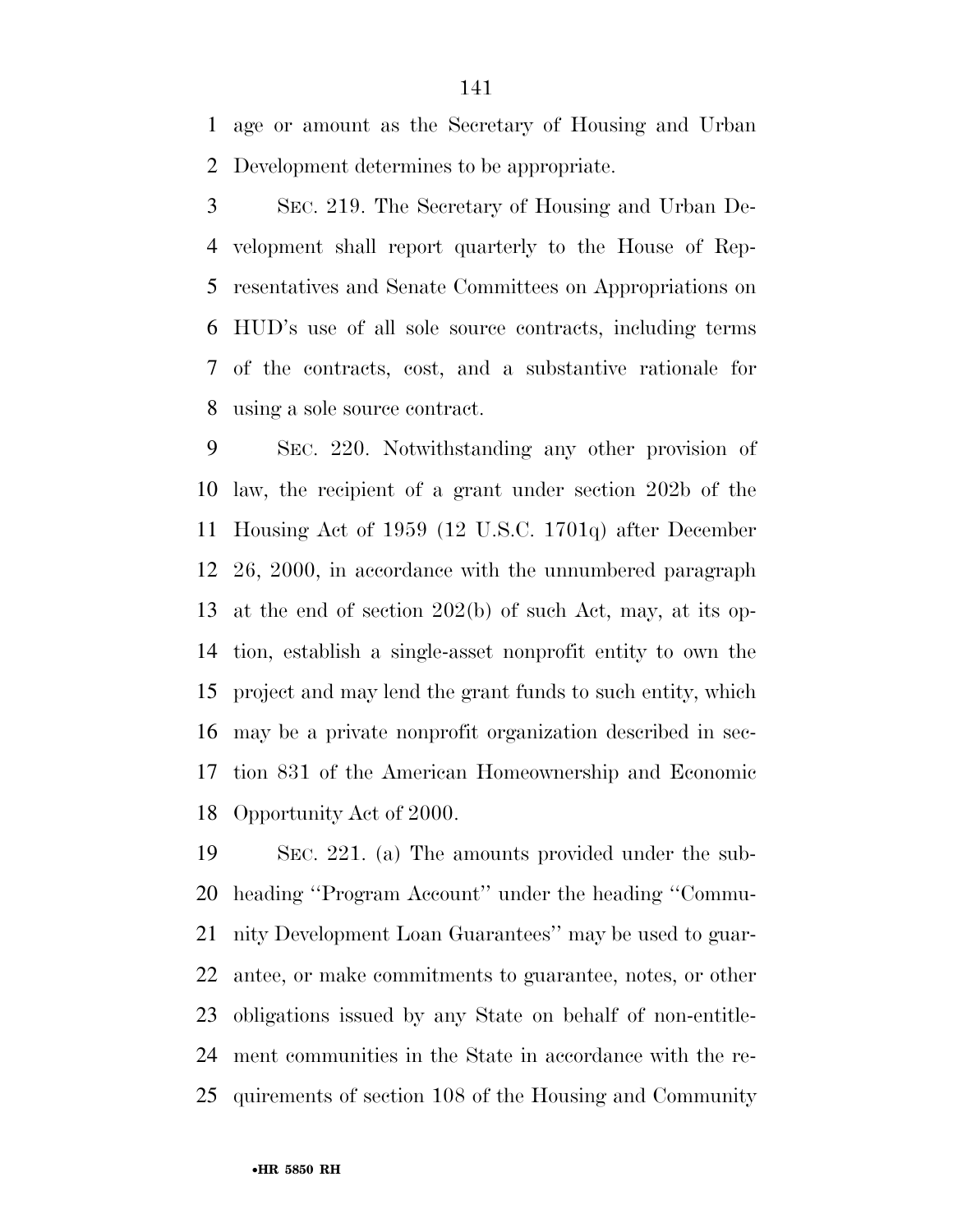Development Act of 1974 in fiscal year 2011 and subse- quent years: *Provided*, That, any State receiving such a guarantee or commitment shall distribute all funds subject to such guarantee to the units of general local government in non-entitlement areas that received the commitment.

 (b) Not later than 60 days after the date of enact- ment of this Act, the Secretary of Housing and Urban Development shall promulgate regulations governing the administration of the funds described under subsection (a).

 SEC. 222. Section 24 of the United States Housing Act of 1937 (42 U.S.C. 1437v) is amended—

13 (1) in subsection  $(m)(1)$ , by striking "fiscal year'' and all that follows through the period at the end and inserting ''fiscal year 2011.''; and

 (2) in subsection (o), by striking ''September'' and all that follows through the period at the end and inserting ''September 30, 2011.''.

 SEC. 223. Public housing agencies that own and oper- ate 400 or fewer public housing units may elect to be ex- empt from any asset management requirement imposed by the Secretary of Housing and Urban Development in con- nection with the operating fund rule: *Provided*, That an agency seeking a discontinuance of a reduction of subsidy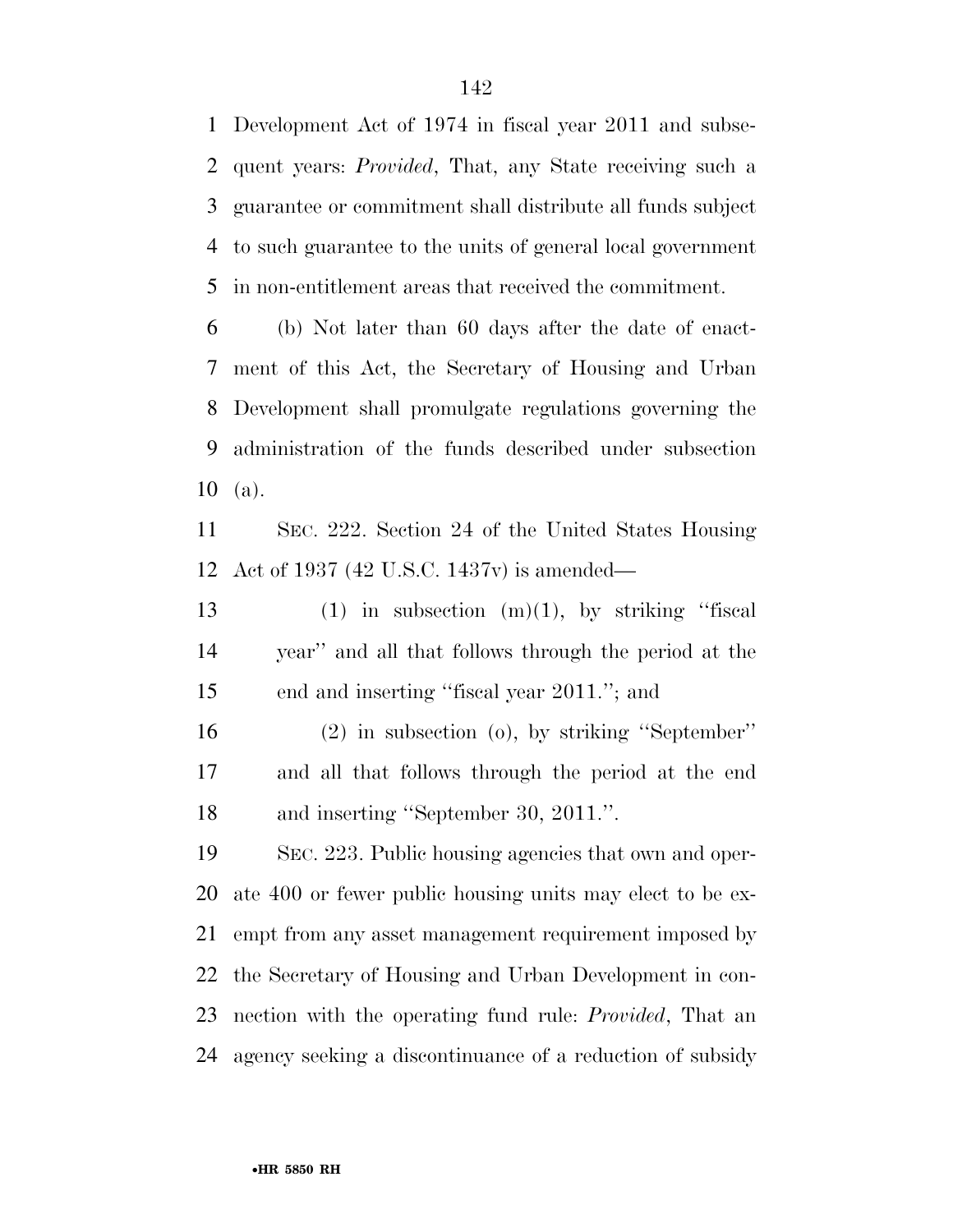under the operating fund formula shall not be exempt from asset management requirements.

 SEC. 224. With respect to the use of amounts pro- vided in this Act and in future Acts for the operation, cap- ital improvement and management of public housing as authorized by sections 9(d) and 9(e) of the United States Housing Act of 1937 (42 U.S.C. 1437g(d) and (e)), the Secretary shall not impose any requirement or guideline relating to asset management that restricts or limits in any way the use of capital funds for central office costs 11 pursuant to section  $9(g)(1)$  or  $9(g)(2)$  of the United States Housing Act of 1937 (42 U.S.C. 1437g(g)(1), (2)): *Pro- vided*, That a public housing agency may not use capital funds authorized under section 9(d) for activities that are eligible under section 9(e) for assistance with amounts from the operating fund in excess of the amounts per-17 mitted under section  $9(g)(1)$  or  $9(g)(2)$ .

 SEC. 225. No official or employee of the Department of Housing and Urban Development shall be designated as an allotment holder unless the Office of the Chief Fi- nancial Officer has determined that such allotment holder has implemented an adequate system of funds control and has received training in funds control procedures and di- rectives. The Chief Financial Officer shall ensure that, not later than 90 days after the date of enactment of this Act,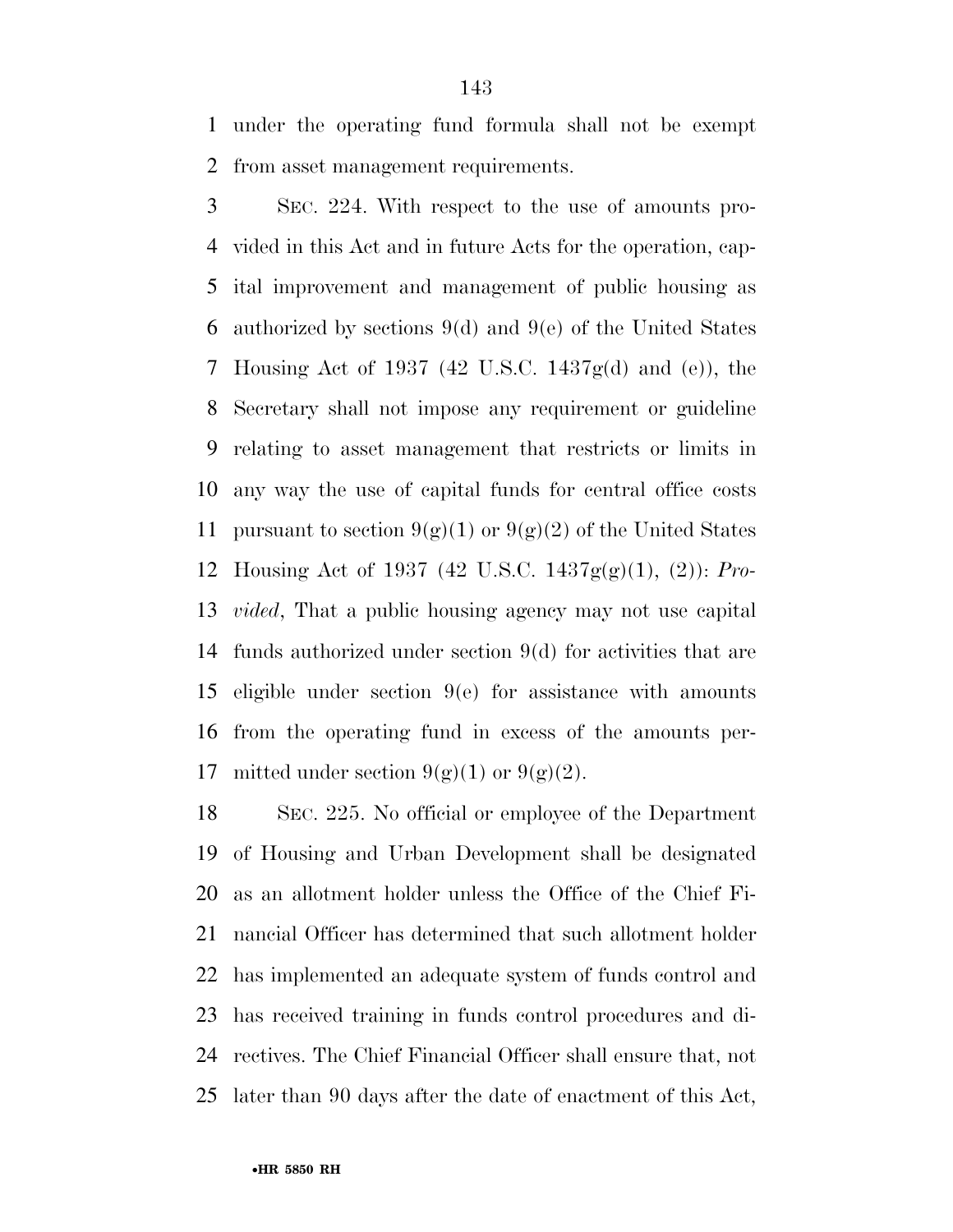there is a trained allotment holder shall be designated for each HUD subaccount under the headings ''Executive Di- rection'' and heading ''Administration, Operations, and Management'' as well as each account receiving appropria- tions for ''personnel compensation and benefits'' within the Department of Housing and Urban Development.

 SEC. 226. Payment of attorney fees in program-re- lated litigation must be paid from individual program of- fice personnel benefits and compensation funding. The an- nual budget submission for program office personnel ben- efit and compensation funding must include program-re- lated litigation costs for attorney fees as a separate line item request.

 SEC. 227. (a) APPROVAL OF PREPAYMENT OF DEBT.—Upon request of the project sponsor of a project assisted with a loan under section 202 of the Housing Act of 1959 (as in effect before the enactment of the Cran- ston-Gonzalez National Affordable Housing Act), for which the Secretary's consent to prepayment is required, the Secretary shall approve the prepayment of any indebt- edness to the Secretary relating to any remaining principal and interest under the loan as part of a prepayment plan under which—

 (1) the project sponsor agrees to operate the project until the maturity date of the original loan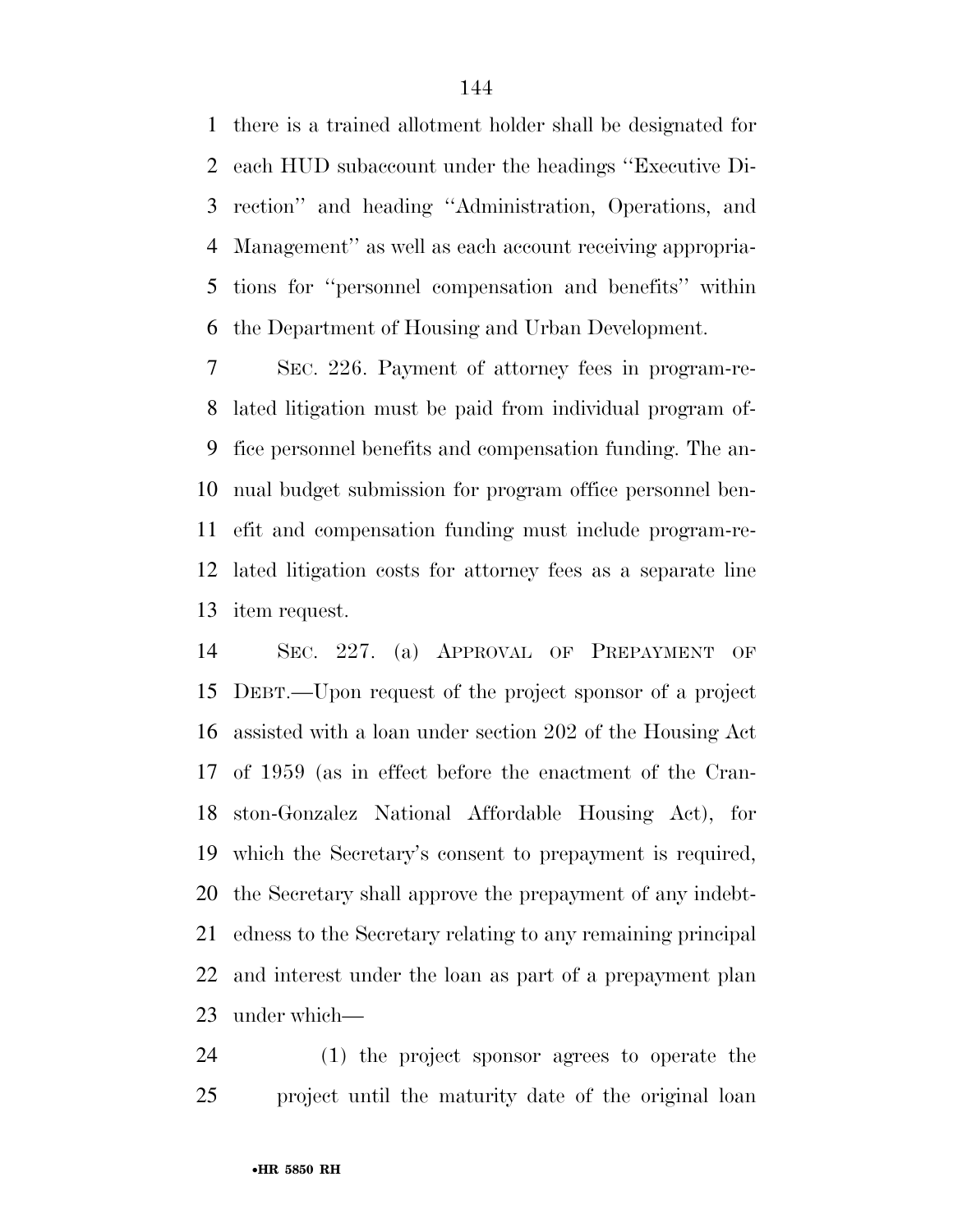| $\mathbf{1}$   | under terms at least as advantageous to existing and |
|----------------|------------------------------------------------------|
| $\overline{2}$ | future tenants as the terms required by the original |
| 3              | loan agreement or any project-based rental assist-   |
| $\overline{4}$ | ance payments contract under section 8 of the        |
| 5              | United States Housing Act of 1937 (or any other      |
| 6              | project-based rental housing assistance programs of  |
| 7              | the Department of Housing and Urban Develop-         |
| 8              | ment, including the rent supplement program under    |
| 9              | section 101 of the Housing and Urban Development     |
| 10             | Act of $1965$ (12 U.S.C. 1701s)) or any successor    |
| 11             | project-based rental assistance program, except as   |
| 12             | provided by subsection $(a)(2)(B)$ ; and             |
| 13             | $(2)$ the prepayment may involve refinancing of      |
| 14             | the loan if such refinancing results—                |
| 15             | $(A)$ in a lower interest rate on the prin-          |
| 16             | eipal of the loan for the project and in reduc-      |
| 17             | tions in debt service related to such loan; or       |
| 18             | (B) in the case of a project that is assisted        |
| 19             | with a loan under such section 202 carrying an       |
| 20             | interest rate of 6 percent or lower, a trans-        |
| 21             | action under which—                                  |
| 22             | (i) the project owner shall address the              |
| 23             | physical needs of the project;                       |
| 24             | (ii) the prepayment plan for the trans-              |
| 25             | action, including the refinancing,<br>shall          |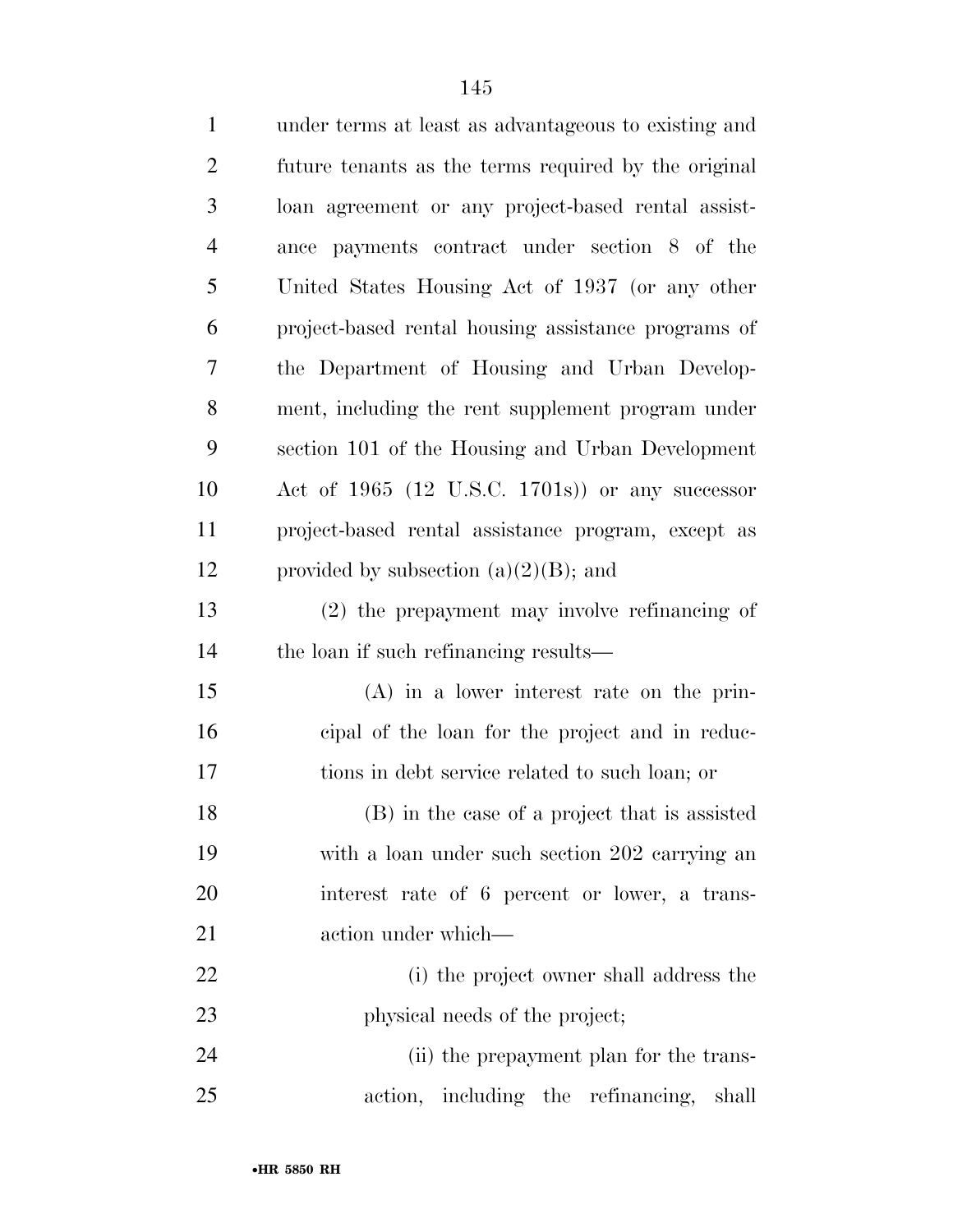| $\mathbf{1}$   | meet a cost benefit analysis, as established |
|----------------|----------------------------------------------|
| $\overline{2}$ | by the Secretary, that the benefit of the    |
| 3              | transaction outweighs the cost of the        |
| $\overline{4}$ | transaction including any increases in rent  |
| 5              | charged to unassisted tenants;               |
| 6              | (iii) the overall cost for providing         |
| $\tau$         | rental assistance under section 8 for the    |
| 8              | project (if any) is not increased, except,   |
| 9              | upon approval by the Secretary to-           |
| 10             | (I) mark-up-to-market contracts              |
| 11             | pursuant to section $524(a)(3)$ of the       |
| 12             | Multifamily Assisted Housing Reform          |
| 13             | and Affordability Act (42 U.S.C.             |
| 14             | 1437f note), as such section is carried      |
| 15             | out by the Secretary for properties          |
| 16             | owned by nonprofit organizations; or         |
| 17             | (II) mark-up-to-budget contracts             |
| 18             | pursuant to section $524(a)(4)$ of the       |
| 19             | Multifamily Assisted Housing Reform          |
| 20             | and Affordability Act (42 U.S.C.             |
| 21             | 1437f note), as such section is carried      |
| 22             | out by the Secretary for properties          |
| 23             | owned by eligible owners (as such            |
| 24             | term is defined in section $202(k)$ of       |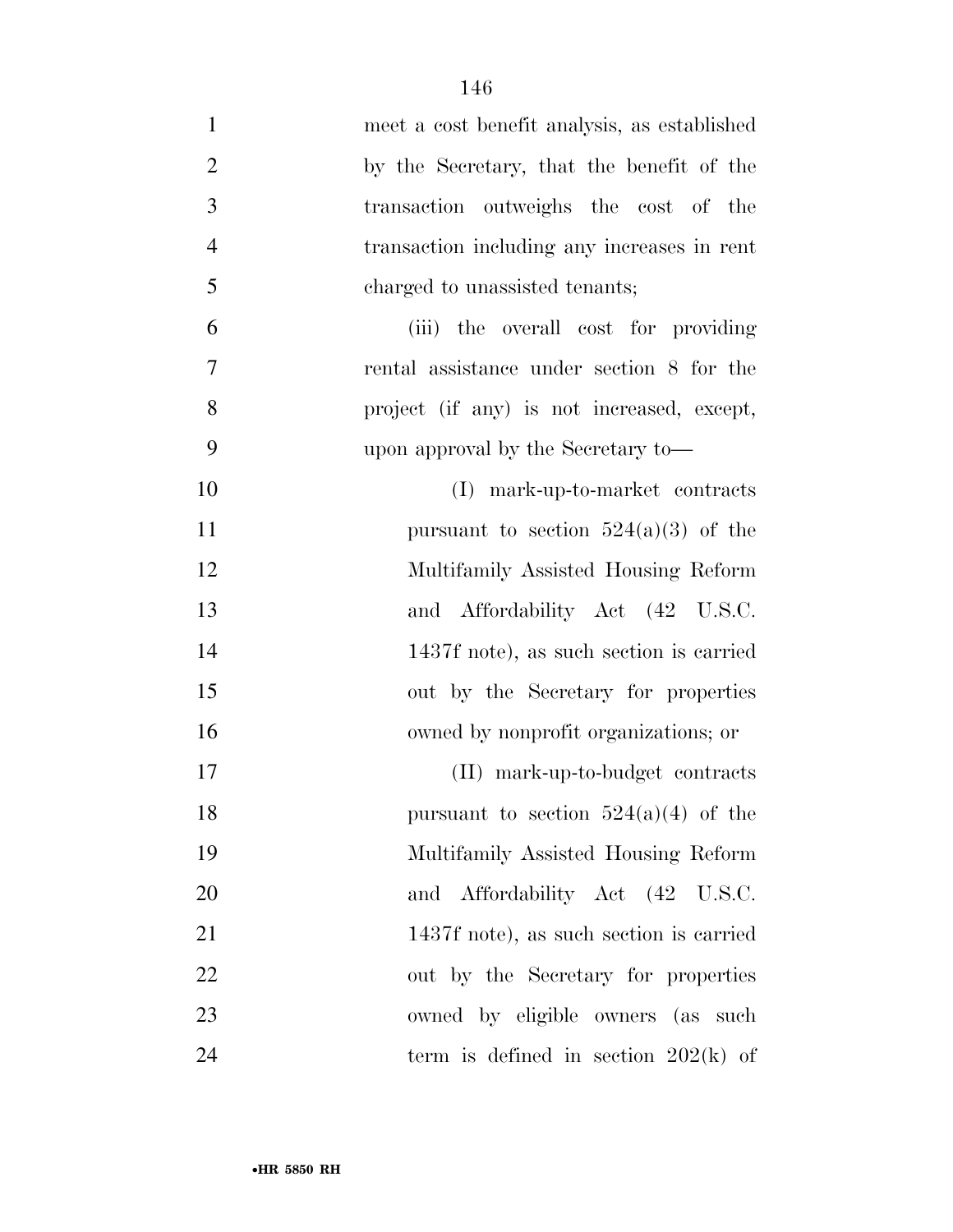1 the Housing Act of 1959 (12 U.S.C.  $1701q(k)$ ; (iv) the project owner may charge ten- ants rent sufficient to meet debt service payments and operating cost requirements, as approved by the Secretary, if project- based rental assistance is not available or is insufficient for the debt service and op- erating cost of the project after refi-10 nancing. Such approval by the Secretary— (I) shall be the basis for the owner to agree to terminate the project-based rental assistance con-14 tract that is insufficient for the debt service and operating cost of the project after refinancing; and (II) shall be an eligibility event for the project for purposes of section 8(t) of the United States Housing Act 20 of 1937 (42 U.S.C. 1437f(t)); (v) units to be occupied by tenants as- sisted under section 8(t) of the United 23 States Housing Act of 1937 (42 U.S.C. 24 1437f(t)) shall, upon termination of the oc-

cupancy of such tenants, become eligible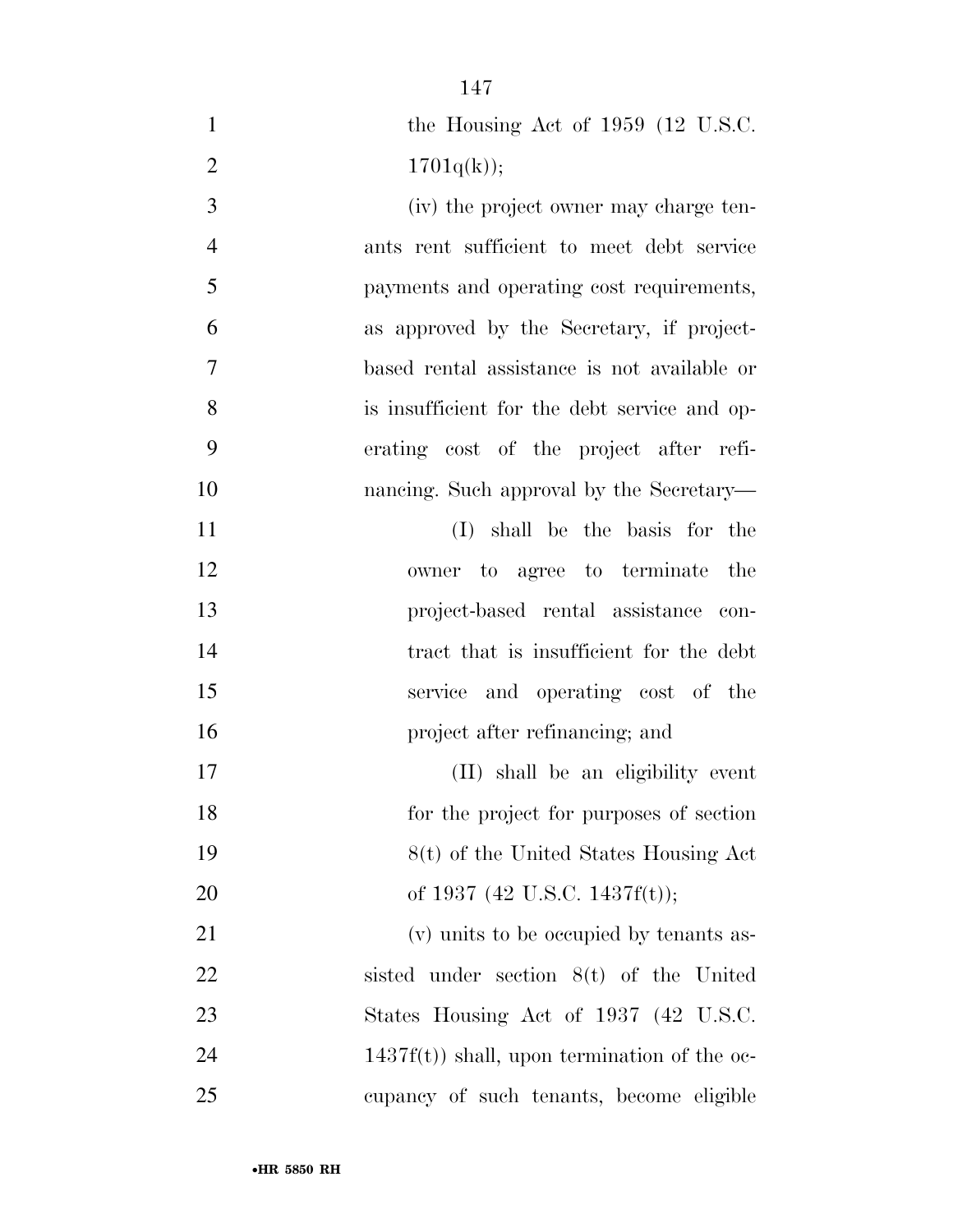for project-based assistance under section  $8(0)(13)$  of the United States Housing Act of 1937 (42 U.S.C. 1437f(o)(13)) without regard to the percentage limitations pro- vided in such section; and (vi) there shall be a use agreement of 20 years from the date of the maturity date of the original 202 loan for all units, including units to be occupied by tenants assisted under section 8(t) of the United 11 States Housing Act of 1937 (42 U.S.C.

12  $1437f(t)$ .

 SEC. 228. No property identified by the Secretary of Housing and Urban Development as surplus Federal prop- erty for use to assist the homeless shall be made available to any homeless group unless the group is a member in good standing under any of HUD's homeless assistance programs or is in good standing with any other program which receives funds from any other Federal or State agency or entity: *Provided*, That an exception may be made for an entity not involved with Federal homeless pro- grams to use surplus Federal property for the homeless only after the Secretary or another responsible Federal agency has fully and comprehensively reviewed all relevant finances of the entity, the track record of the entity in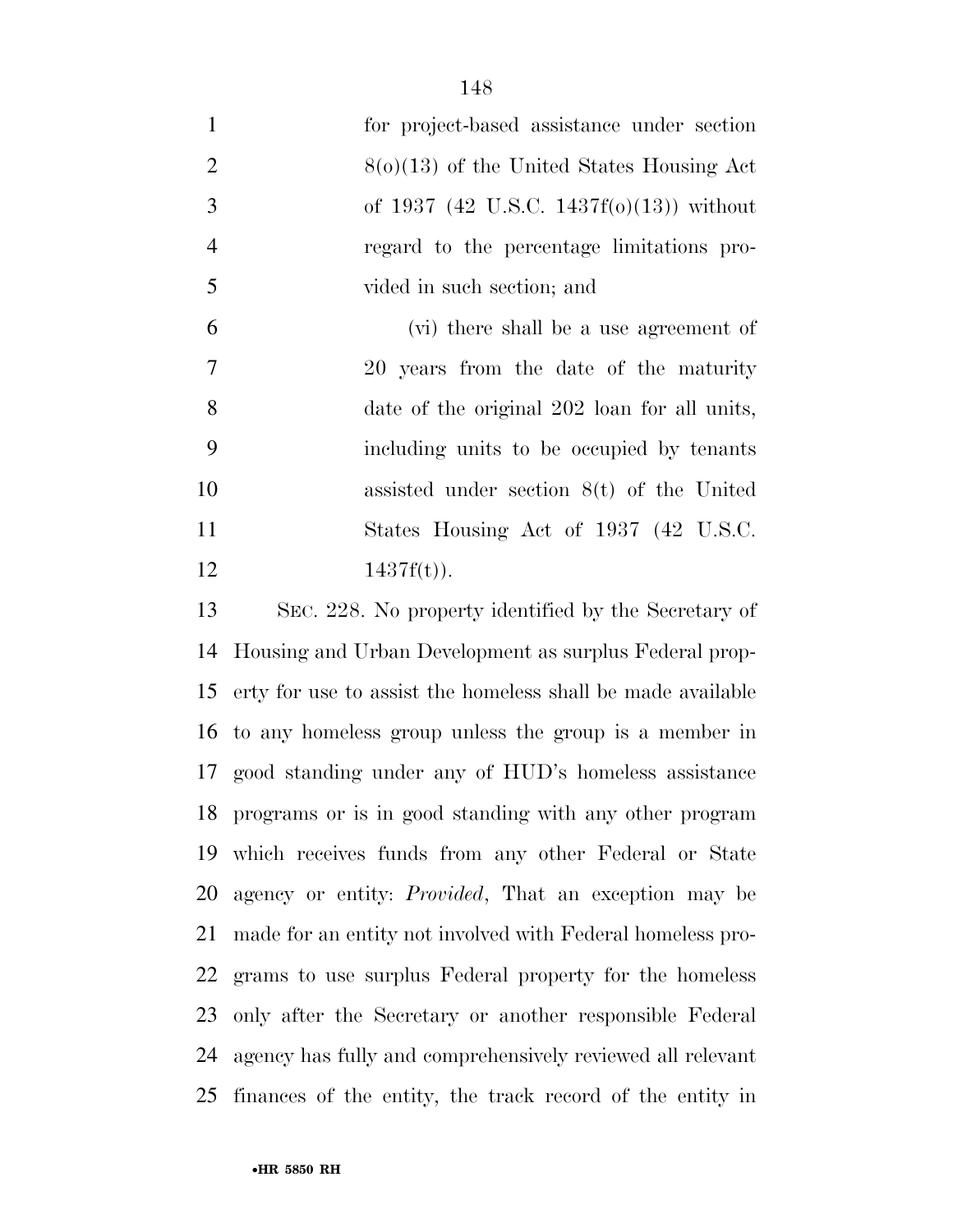assisting the homeless, the ability of the entity to manage the property, including all costs, the ability of the entity to administer homeless programs in a manner that is ef- fective to meet the needs of the homeless population that is expected to use the property and any other related issues that demonstrate a commitment to assist the home- less: *Provided further*, That the Secretary shall not require the entity to have cash in hand in order to demonstrate financial ability but may rely on the entity's prior dem- onstrated fundraising ability or commitments for in-kind donations of goods and services: *Provided further*, That the Secretary shall make all such information and its deci- sion regarding the award of the surplus property available to the committees of jurisdiction, including a full justifica- tion of the appropriateness of the use of the property to assist the homeless as well as the appropriateness of the group seeking to obtain the property to use such property to assist the homeless: *Provided further*, That, this section shall apply to properties in fiscal years 2010 and 2011 made available as surplus Federal property for use to as-sist the homeless.

 SEC. 229. The Secretary of the Department of Hous- ing and Urban Development is authorized to transfer up to 5 percent of funds appropriated for any account under this title under the heading ''Personnel Compensation and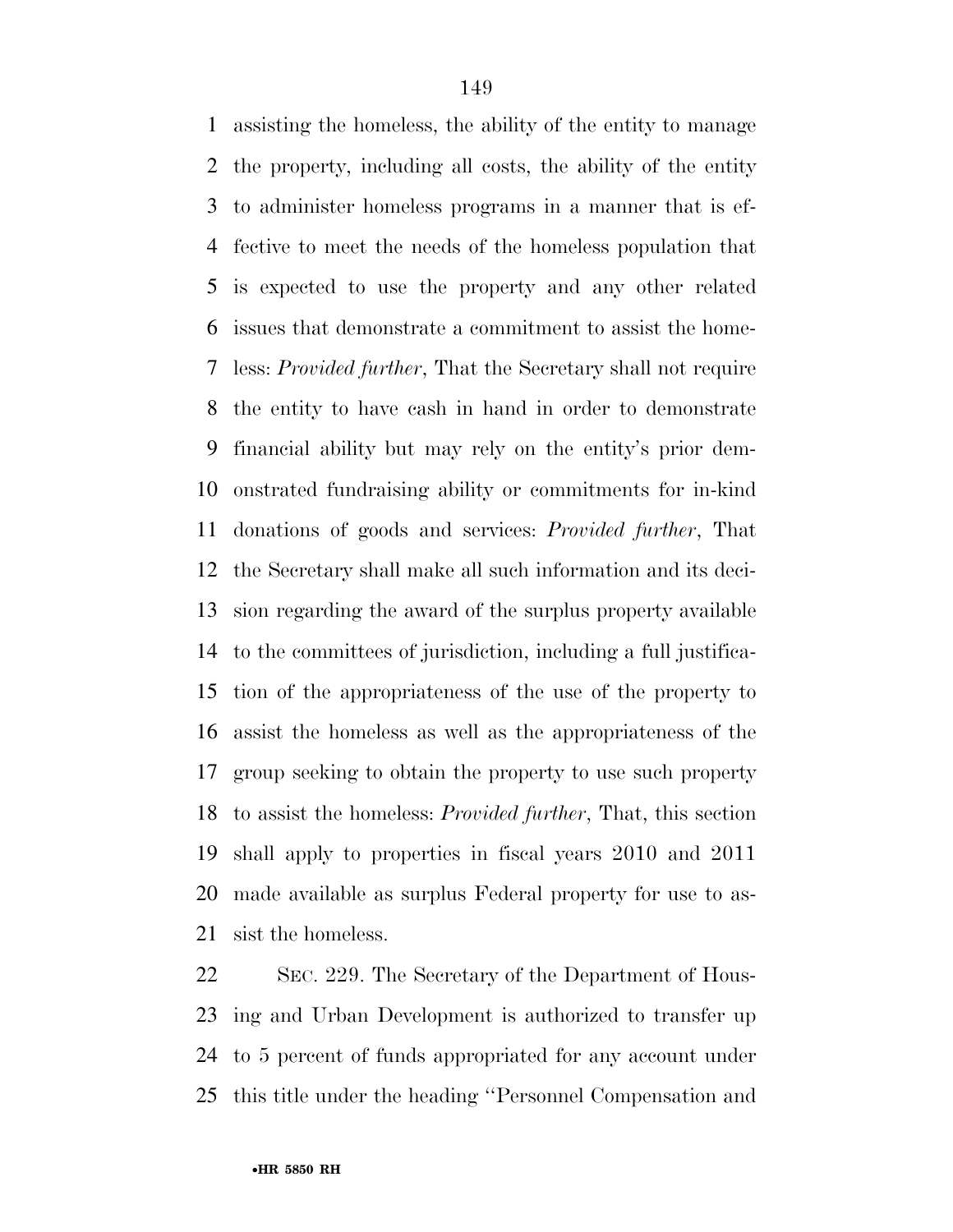Benefits'' to any other account under this title under the heading ''Personnel Compensation and Benefits'' only after such transfer has been submitted to, and received prior written approval by, the House and Senate Commit- tees on Appropriations: *Provided*, That, no appropriation for any such account shall be increased or decreased by more than 10 percent by all such transfers.

 SEC. 230. Notwithstanding any other provision of law, in determining the market value of any multifamily real property or multifamily loan for any noncompetitive sale to a State or local government, the Secretary shall in fiscal year 2011 consider, but not be limited to, industry standard appraisal practices, including the cost of repairs needed to bring the property into such condition as to sat- isfy minimum State and local code standards and the cost of maintaining the affordability restrictions imposed by the Secretary on the multifamily real property or multi-family loan.

 SEC. 231. The Disaster Housing Assistance Pro- grams, administered by the Department of Housing and Urban Development, shall be considered a ''program of the Department of Housing and Urban Development'' under section 904 of the McKinney Act for the purpose of income verifications and matching.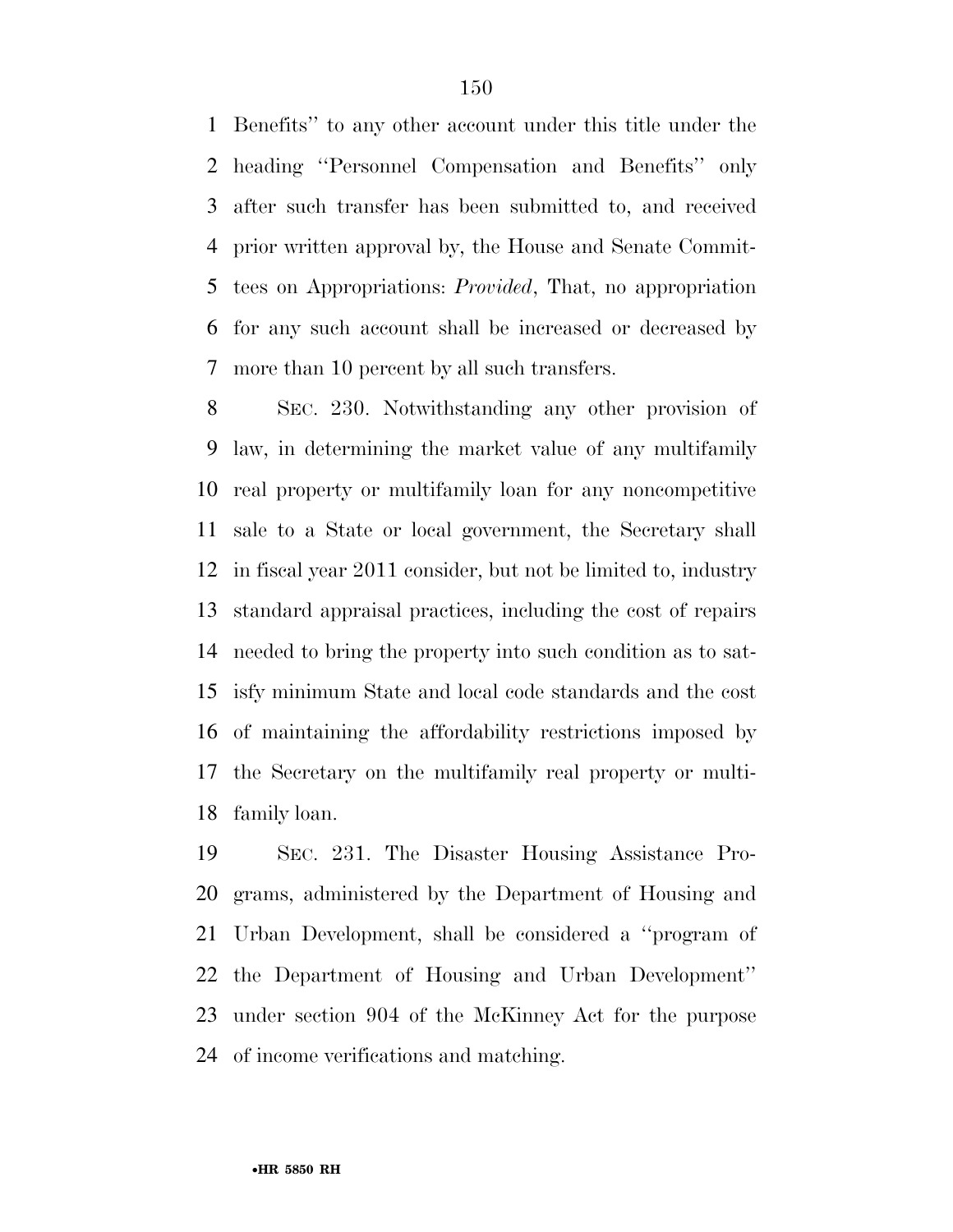1 SEC. 232. Section  $203(c)(2)(B)$  of the National 2 Housing Act  $(12 \text{ U.S.C. } 1709(c)(2)(B))$  is amended to read as follows: ''(B) In addition to the premium under subparagraph (A), the Secretary may establish and collect annual premium payments in an amount not exceeding 1.50 percent of the remaining insured principal balance (excluding the portion of the remaining balance attrib- utable to the premium collected under subparagraph (A) and without taking into account delinquent payments or prepayments). The Secretary, by publication of a notice in the Federal Register, may establish or change the amount of the premium under subparagraph (A) or the annual premium, and the period of the mortgage term for which an annual premium amount shall apply.''.

 SEC. 233. For an additional amount for the ''Admin- istration, Operations and Management'' account, \$2,070,635, to increase the Department's acquisition workforce capacity and capabilities: *Provided*, That such funds may be transferred by the Secretary to any other account in the Department to carry out the purposes pro- vided herein: *Provided further*, That such transfer author- ity is in addition to any other transfer authority provided in this Act: *Provided further*, That such funds shall be available only to supplement and not to supplant existing acquisition workforce activities: *Provided further*, That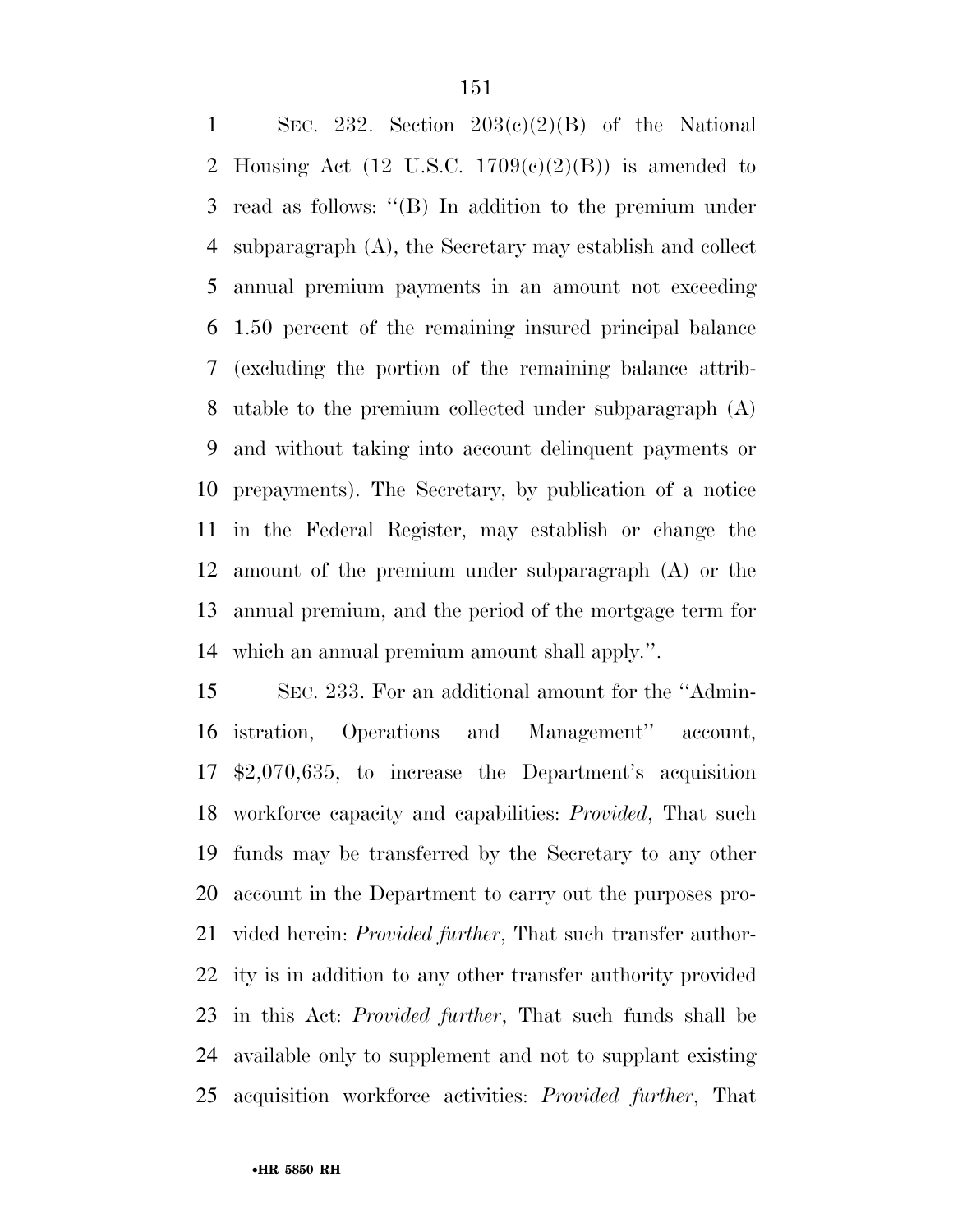such funds shall be available for training, recruitment, re- tention, and hiring additional members of the acquisition workforce as defined by the Office of Federal Procurement Policy Act, as amended (41 U.S.C. 401 et seq.): *Provided further*, That such funds shall be available for information technology in support of acquisition workforce effective- ness or for management solutions to improve acquisition management.

 SEC. 234. The paragraphs under the heading ''Flexi- ble Subsidy Fund'' in Public Law 108–447 and in Public Law 109–115 are repealed.

 SEC. 235. (a) LOAN LIMIT FLOOR BASED ON 2008 LEVELS.—For mortgages for which the mortgagee issues credit approval for the borrower during fiscal year 2011, if the dollar amount limitation on the principal obligation of a mortgage determined under section 203(b)(2) of the National Housing Act (12 U.S.C. 1709(b)(2)) for any size residence for any area is less than such dollar amount lim- itation that was in effect for such size residence for such area for 2008 pursuant to section 202 of the Economic Stimulus Act of 2008 (Public Law 110-185; 122 Stat. 620), notwithstanding any other provision of law or of this joint resolution, the maximum dollar amount limitation on the principal obligation of a mortgage for such size resi-25 dence for such area for purposes of such section  $203(b)(2)$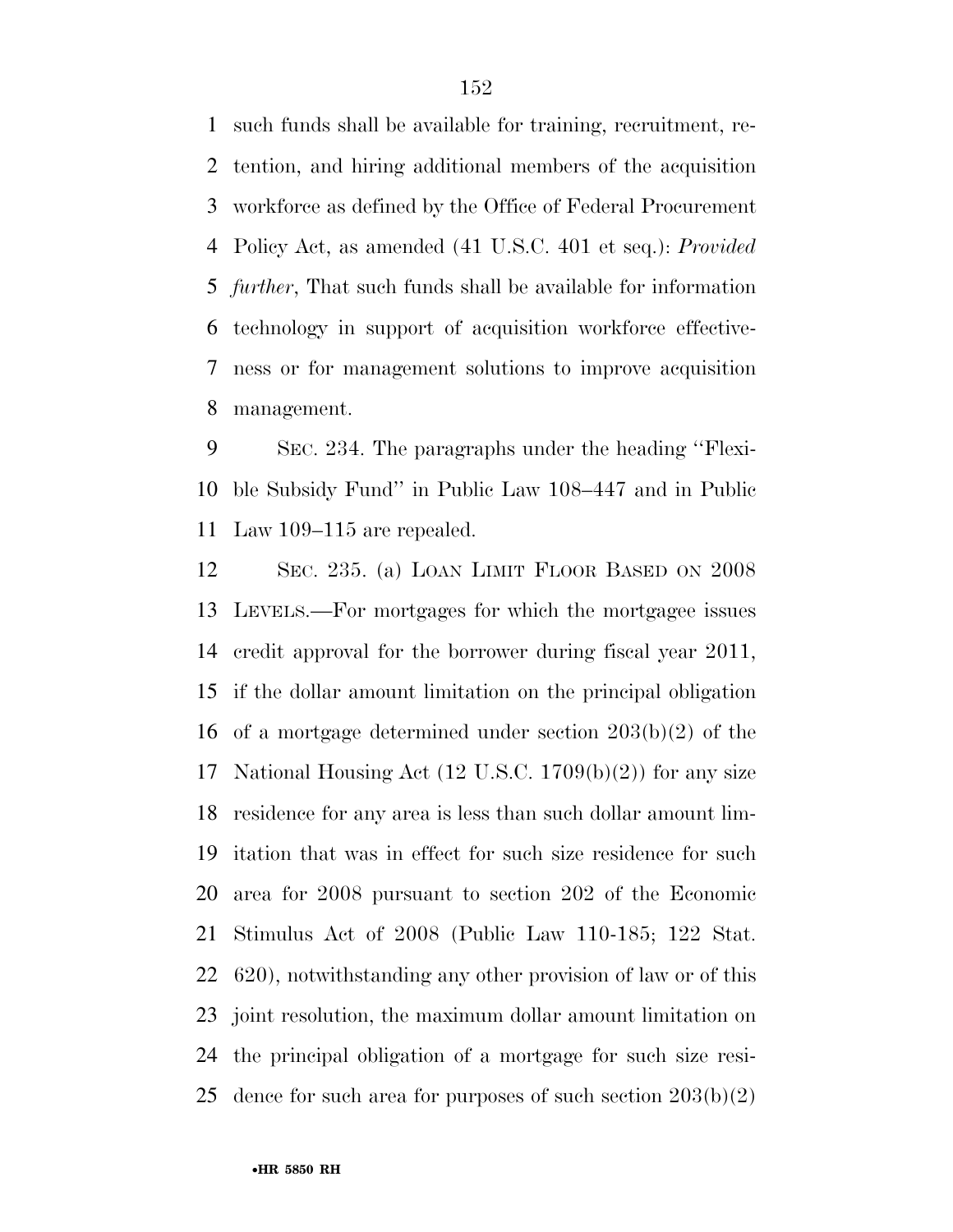1 shall be considered (except for purposes of section  $255(g)$ ) 2 of such Act  $(12 \text{ U.S.C.1715z-20(g)}))$  to be such dollar amount limitation in effect for such size residence for such area for 2008.

 (b) DISCRETIONARY AUTHORITY FOR SUB-AREAS.— Notwithstanding any other provision of law or of this joint resolution, if the Secretary of Housing and Urban Devel- opment determines, for any geographic area that is small- er than an area for which dollar amount limitations on the principal obligation of a mortgage are determined under section 203(b)(2) of the National Housing Act, that a higher such maximum dollar amount limitation is war- ranted for any particular size or sizes of residences in such sub-area by higher median home prices in such sub-area, the Secretary may, for mortgages for which the mortgagee issues credit approval for the borrower during calendar year 2010, increase the maximum dollar amount limita- tion for such size or sizes of residences for such sub-area that is otherwise in effect (including pursuant to sub- section (a) of this section), but in no case to an amount 21 that exceeds the amount specified in section  $202(a)(2)$  of the Economic Stimulus Act of 2008.

 SEC. 236. (a) LOAN LIMIT FLOOR BASED ON 2008 LEVELS.—For mortgages originated during fiscal year 2011, if the limitation on the maximum original principal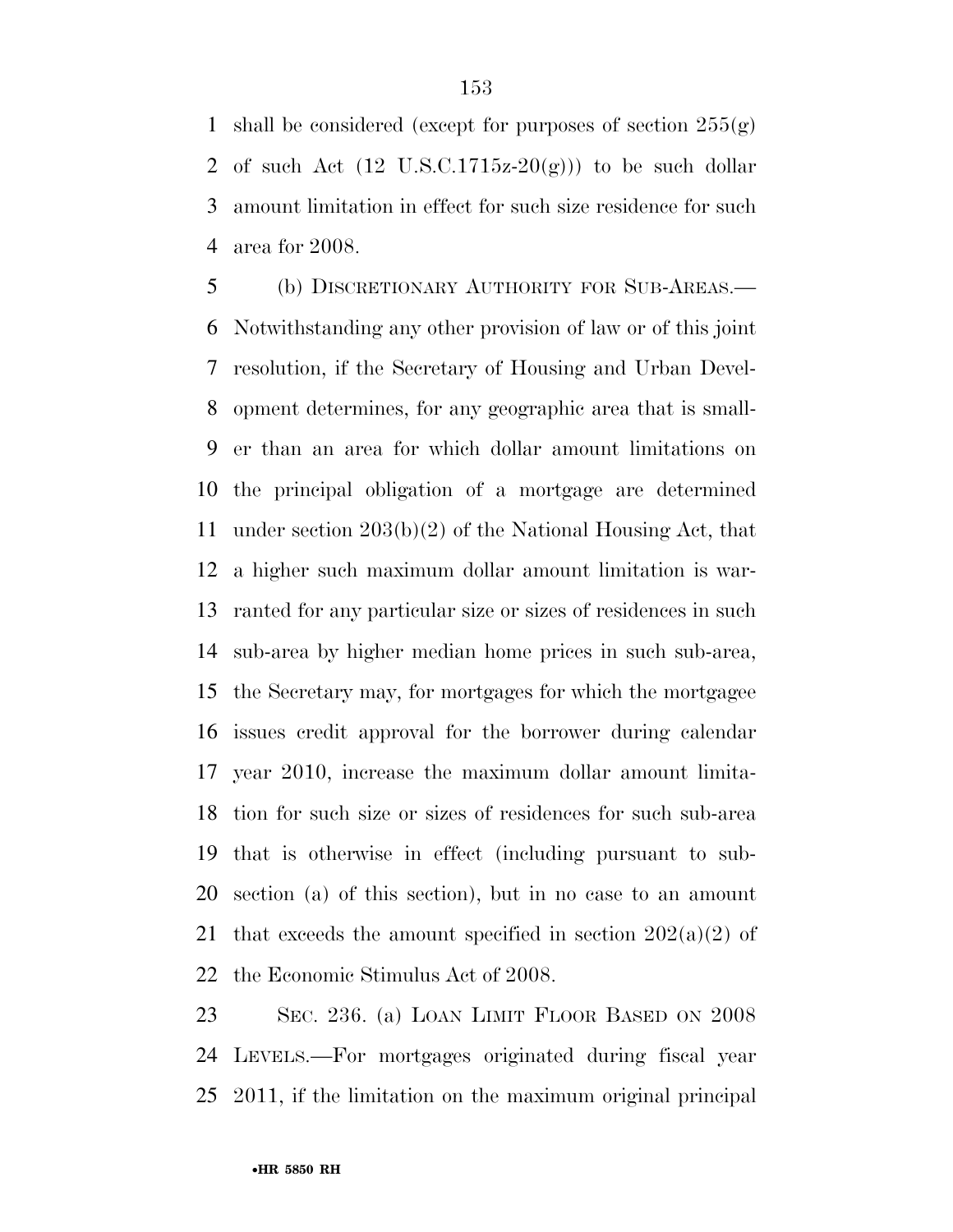obligation of a mortgage that may be purchased by the Federal National Mortgage Association or the Federal Home Loan Mortgage Corporation determined under sec- tion 302(b)(2) of the Federal National Mortgage Associa-5 tion Charter Act  $(12 \text{ U.S.C. } 1717(b)(2))$  or section 305(a)(2) of the Federal Home Loan Mortgage Corpora-7 tion Act  $(12 \text{ U.S.C.1754(a)(2)})$  respectively, for any size residence for any area is less than such maximum original principal obligation limitation that was in effect for such size residence for such area for 2008 pursuant to section 201 of the Economic Stimulus Act of 2008 (Public Law 110-185; 122 Stat. 619), notwithstanding any other provi- sion of law or of this joint resolution, the limitation on the maximum original principal obligation of a mortgage for such Association and Corporation for such size resi- dence for such area shall be such maximum limitation in effect for such size residence for such area for 2008.

 (b) DISCRETIONARY AUTHORITY FOR SUB-AREAS.— Notwithstanding any other provision of law or of this joint resolution, if the Director of the Federal Housing Finance Agency determines, for any geographic area that is smaller than an area for which limitations on the maximum origi- nal principal obligation of a mortgage are determined for the Federal National Mortgage Association or the Federal Home Loan Mortgage Corporation, that a higher such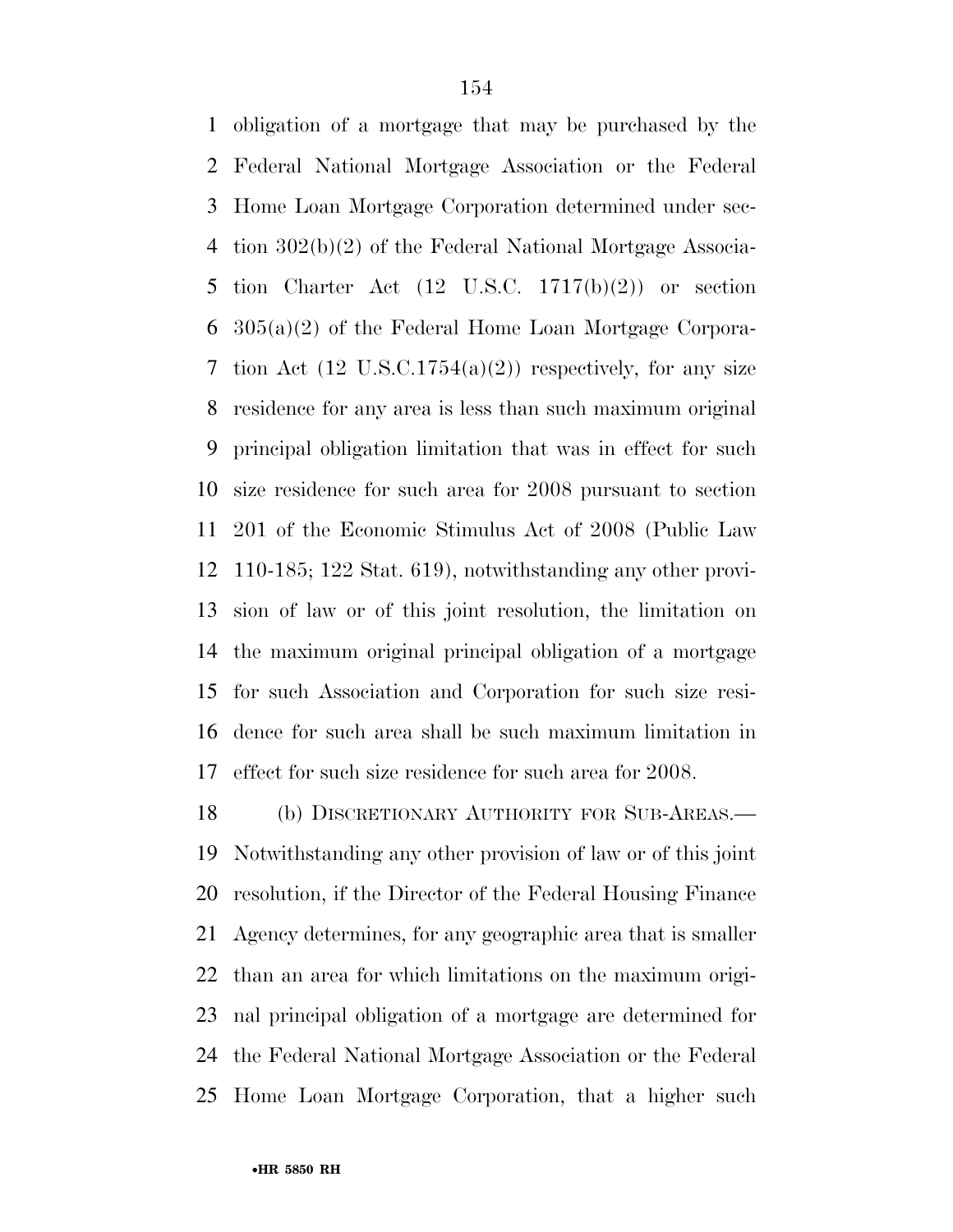maximum original principal obligation limitation is war- ranted for any particular size or sizes of residences in such sub-area by higher median home prices in such sub-area, the Director may, for mortgages originated during cal- endar year 2010, increase the maximum original principal obligation limitation for such size or sizes of residences for such sub-area that is otherwise in effect (including pursuant to subsection (a) of this section) for such Asso- ciation and Corporation, but in no case to an amount that exceeds the amount specified in the matter following the 11 comma in section  $201(a)(l)(B)$  of the Economic Stimulus Act of 2008.

 SEC. 237. Notwithstanding any other provision of this joint resolution, for mortgages for which the mort- gagee issues credit approval for the borrower during fiscal 16 year 2011, the second sentence of section  $255(g)$  of the 17 National Housing Act  $(12 \text{ U.S.C. } 1715z-20(g))$  shall be considered to require that in no case may the benefits of insurance under such section 255 exceed 150 percent of the maximum dollar amount in effect under the sixth sen-21 tence of section  $305(a)(2)$  of the Federal Home Loan Mortgage Corporation Act (12 U.S.C. 1454(a)(2)).

 SEC. 238. None of the funds in this Act shall be avail- able for salaries and expenses of more than 75 political and Presidential appointees in the Department of Housing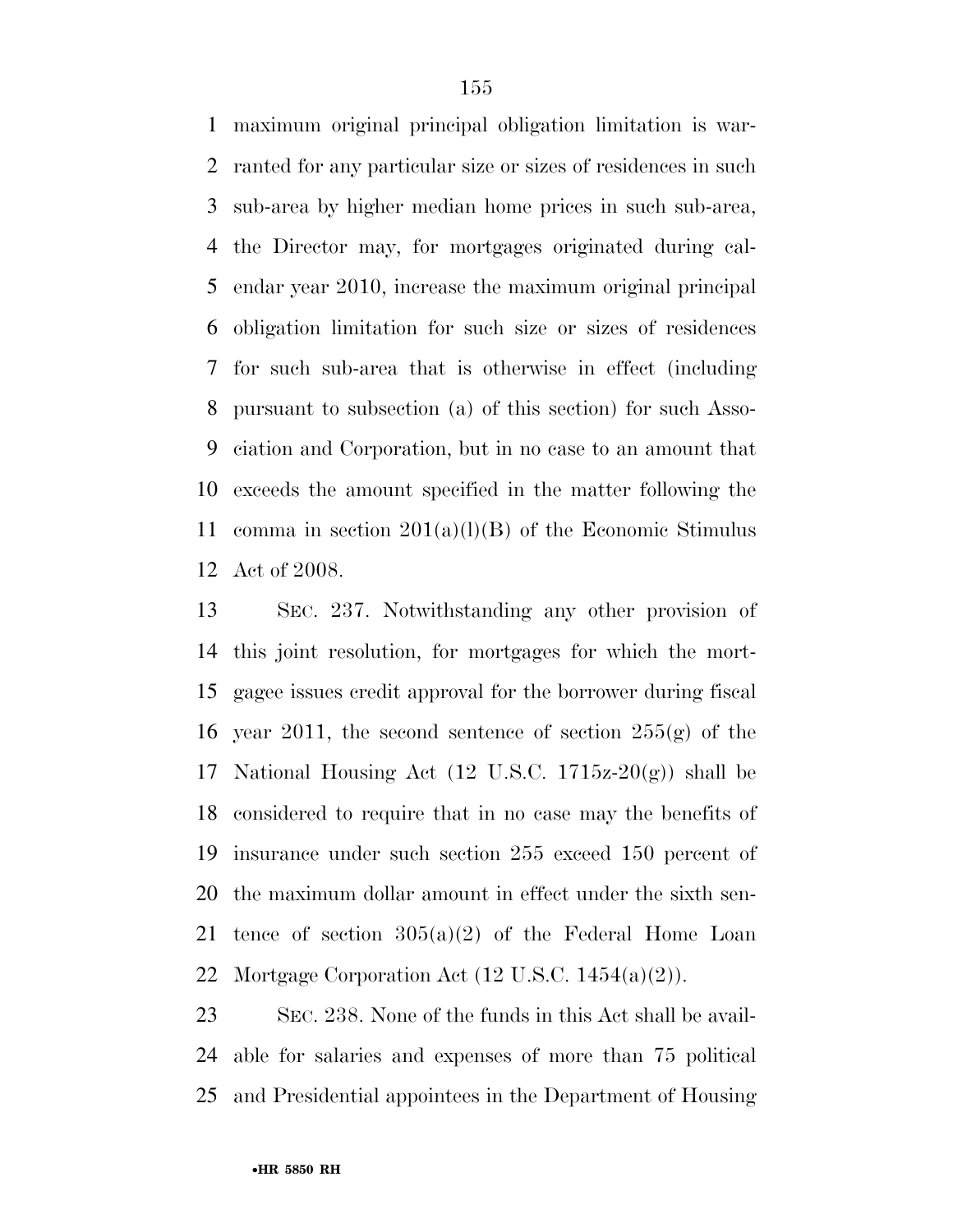and Urban Development: *Provided*, That none of the per- sonnel covered by this provision may be assigned on tem- porary detail outside the Department of Housing and Urban Development. This title may be cited as the ''Department of Hous- ing and Urban Development Appropriations Act, 2011''. TITLE III—RELATED AGENCIES ACCESS BOARD SALARIES AND EXPENSES For expenses necessary for the Access Board, as au- thorized by section 502 of the Rehabilitation Act of 1973, as amended, \$7,300,000: *Provided*, That, notwithstanding any other provision of law, there may be credited to this appropriation funds received for publications and training expenses. FEDERAL MARITIME COMMISSION SALARIES AND EXPENSES For necessary expenses of the Federal Maritime Commission as authorized by section 201(d) of the Mer- chant Marine Act, 1936, as amended (46 U.S.C. App. 1111), including services as authorized by 5 U.S.C. 3109;

 U.S.C. 1343(b); and uniforms or allowances therefore, as authorized by 5 U.S.C. 5901–5902, \$25,300,000: *Pro-*

hire of passenger motor vehicles as authorized by 31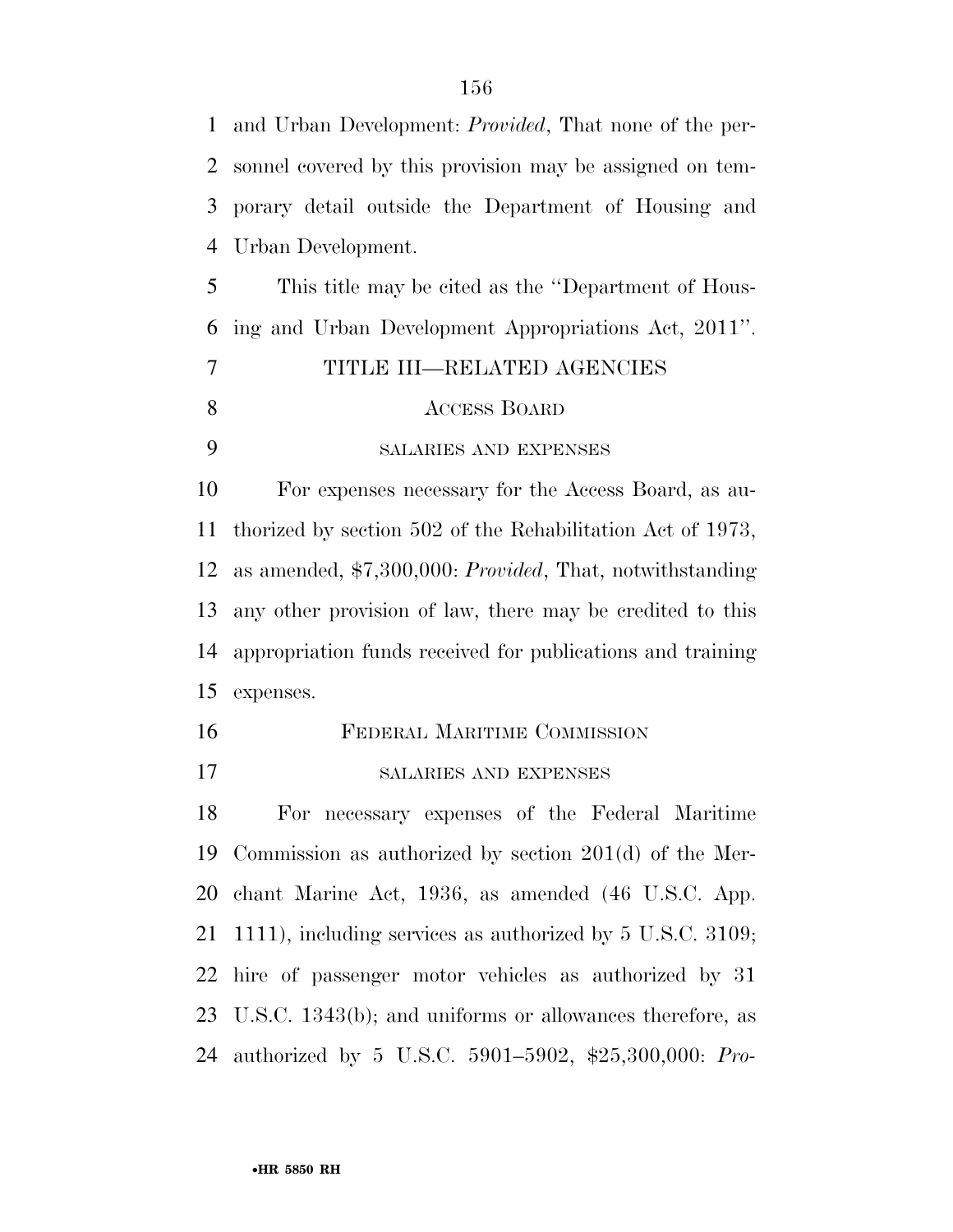*vided*, That not to exceed \$2,000 shall be available for offi-cial reception and representation expenses.

## NATIONAL RAILROAD PASSENGER CORPORATION OFFICE OF INSPECTOR GENERAL

#### SALARIES AND EXPENSES

 For necessary expenses of the Office of Inspector General for the National Railroad Passenger Corporation to carry out the provisions of the Inspector General Act of 1978, as amended, \$22,000,000: *Provided*, That the In- spector General shall have all necessary authority, in car- rying out the duties specified in the Inspector General Act, as amended (5 U.S.C. App. 3), to investigate allegations of fraud, including false statements to the government (18 U.S.C. 1001), by any person or entity that is subject to regulation by the National Railroad Passenger Corpora- tion: *Provided further*, That the Inspector General may enter into contracts and other arrangements for audits, studies, analyses, and other services with public agencies and with private persons, subject to the applicable laws and regulations that govern the obtaining of such services within the National Railroad Passenger Corporation: *Pro- vided further*, That the Inspector General may select, ap- point, and employ such officers and employees as may be necessary for carrying out the functions, powers, and du-ties of the Office of Inspector General, subject to the appli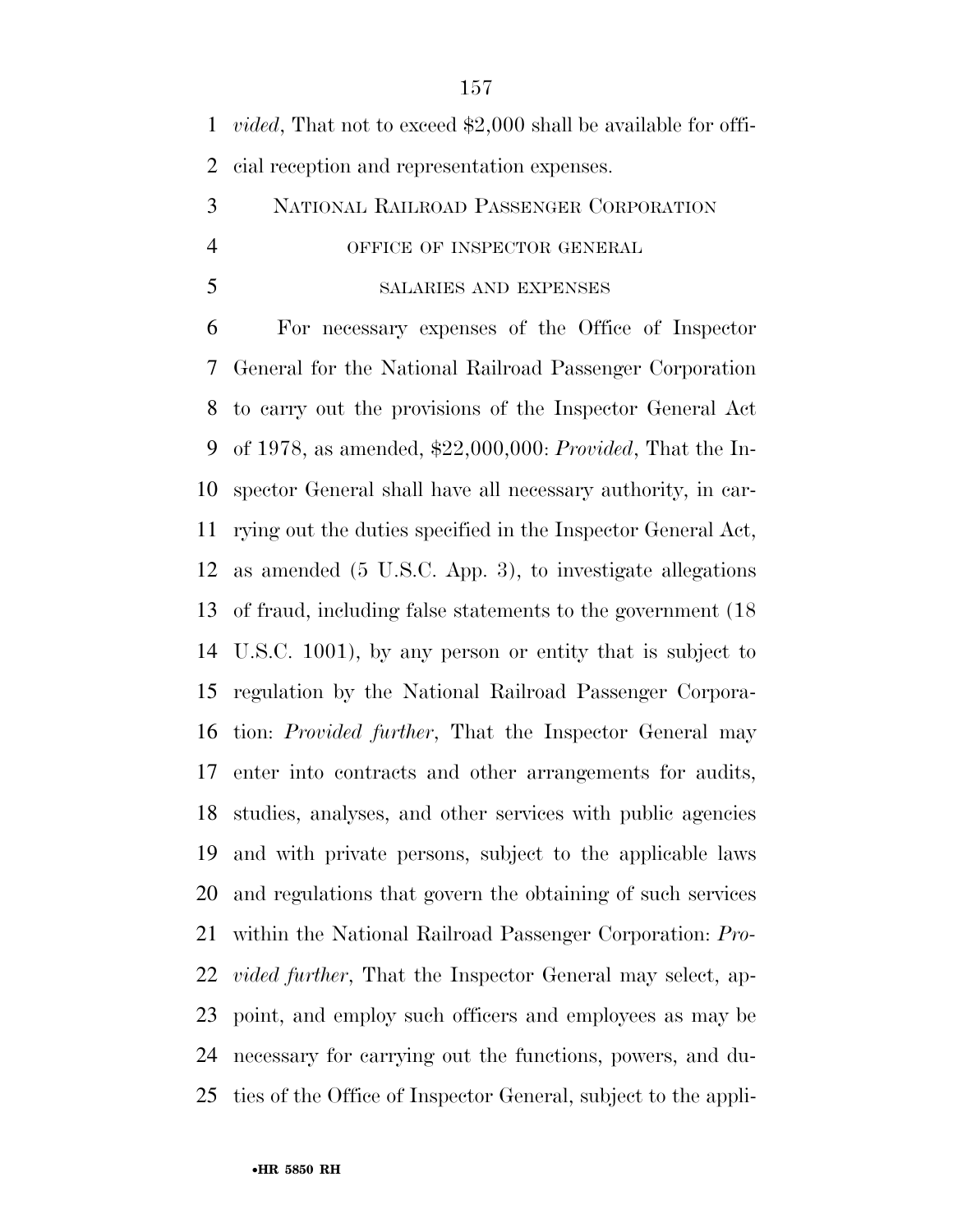cable laws and regulations that govern such selections, ap- pointments, and employment within Amtrak: *Provided fur- ther*, That concurrent with the President's budget request for fiscal year 2012, the Inspector General shall submit to the House and Senate Committees on Appropriations a budget request for fiscal year 2012 in similar format and substance to those submitted by executive agencies of the Federal Government.

## NATIONAL TRANSPORTATION SAFETY BOARD 10 SALARIES AND EXPENSES

 For necessary expenses of the National Transpor- tation Safety Board, including hire of passenger motor ve- hicles and aircraft; services as authorized by 5 U.S.C. 3109, but at rates for individuals not to exceed the per diem rate equivalent to the rate for a GS–15; uniforms, or allowances therefor, as authorized by law (5 U.S.C. 5901–5902) \$104,232,000, of which not to exceed \$2,000 may be used for official reception and representation ex- penses: *Provided*, That the amounts made available to the National Transportation Safety Board in this Act include amounts necessary to make lease payments on an obliga-tion incurred in fiscal year 2001 for a capital lease.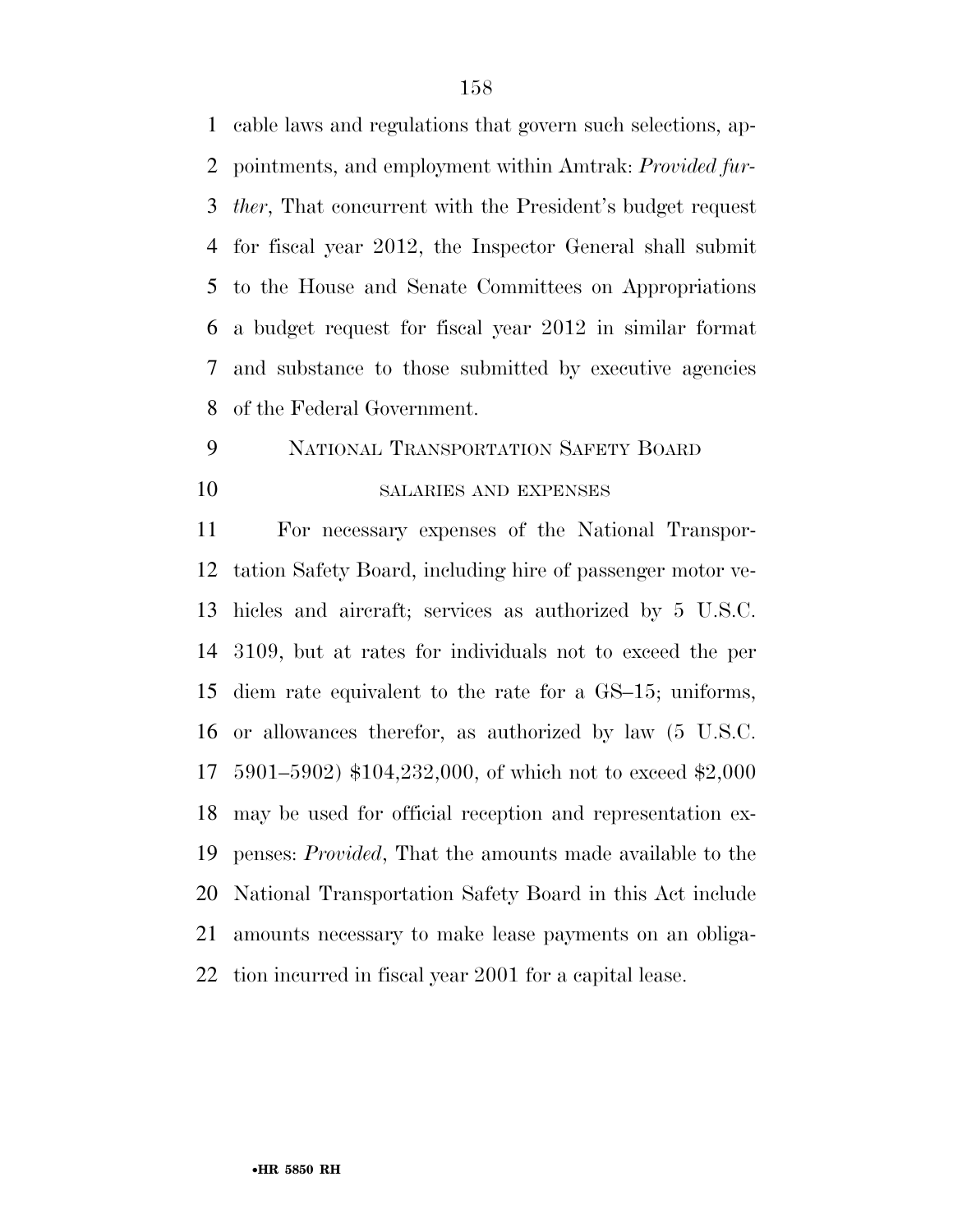| $\mathbf{1}$  | NEIGHBORHOOD REINVESTMENT CORPORATION    |
|---------------|------------------------------------------|
| $2^{\circ}$   | PAYMENT TO THE NEIGHBORHOOD REINVESTMENT |
| $\mathcal{R}$ | <b>CORPORATION</b>                       |

 For payment to the Neighborhood Reinvestment Cor- poration for use in neighborhood reinvestment activities, as authorized by the Neighborhood Reinvestment Corpora- tion Act (42 U.S.C. 8101–8107), \$137,000,000, of which \$5,000,000 shall be for a multi-family rental housing pro- gram: *Provided*, That in addition, \$35,000,000 shall be made available until expended for capital grants to reha- bilitate or finance the rehabilitation of affordable housing units, including necessary administrative expenses: *Pro- vided further*, That in addition, \$113,000,000 shall be made available until expended to the Neighborhood Rein- vestment Corporation for mortgage foreclosure mitigation activities, under the following terms and conditions:

 (1) The Neighborhood Reinvestment Corpora- tion (''NRC''), shall make grants to counseling inter- mediaries approved by the Department of Housing and Urban Development (HUD) (with match to be determined by the NRC based on affordability and the economic conditions of an area; a match also may be waived by the NRC based on the aforemen- tioned conditions) to provide mortgage foreclosure mitigation assistance primarily to States and areas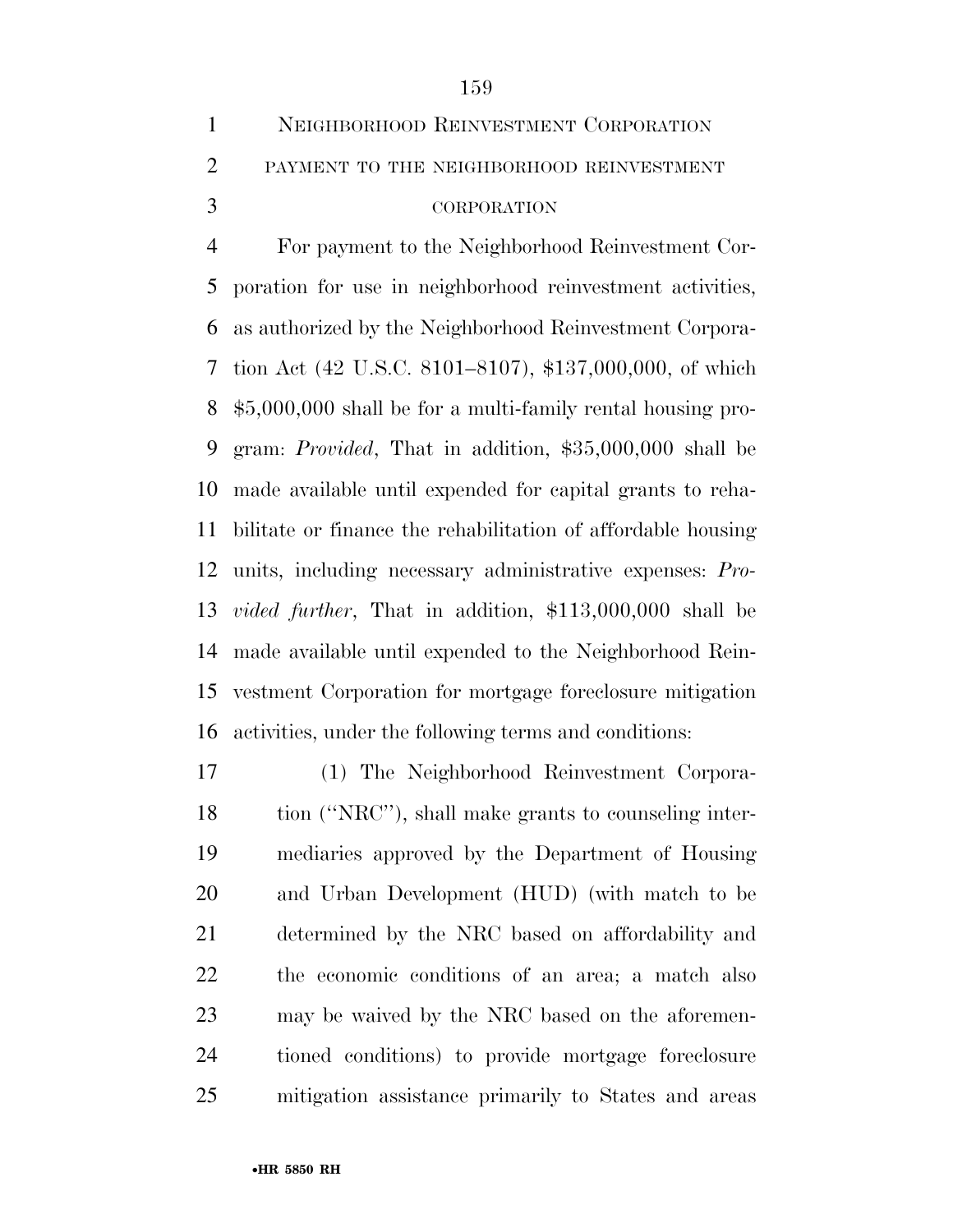| $\mathbf{1}$   | with high rates of defaults and foreclosures to help   |
|----------------|--------------------------------------------------------|
| $\overline{2}$ | eliminate the default and foreclosure of mortgages of  |
| 3              | owner-occupied single-family homes that are at risk    |
| $\overline{4}$ | of such foreclosure. Other than areas with high rates  |
| 5              | of defaults and foreclosures, grants may also be pro-  |
| 6              | vided to approved counseling intermediaries based on   |
| 7              | a geographic analysis of the Nation by the NRC         |
| 8              | which determines where there is a prevalence of        |
| 9              | mortgages that are risky and likely to fail, including |
| 10             | any trends for mortgages that are likely to default    |
| 11             | and face foreclosure. A State Housing Finance          |
| 12             | Agency may also be eligible where the State Housing    |
| 13             | Finance Agency meets all the requirements under        |
| 14             | this paragraph. A HUD-approved counseling inter-       |
| 15             | mediary shall meet certain mortgage foreclosure        |
| 16             | mitigation assistance counseling requirements, as de-  |
| 17             | termined by the NRC, and shall be approved by          |
| 18             | HUD or the NRC as meeting these requirements.          |
| 19             | (2) Mortgage foreclosure mitigation assistance         |

 shall only be made available to homeowners of owner-occupied homes with mortgages in default or in danger of default. These mortgages shall likely be subject to a foreclosure action and homeowners will be provided such assistance that shall consist of ac-tivities that are likely to prevent foreclosures and re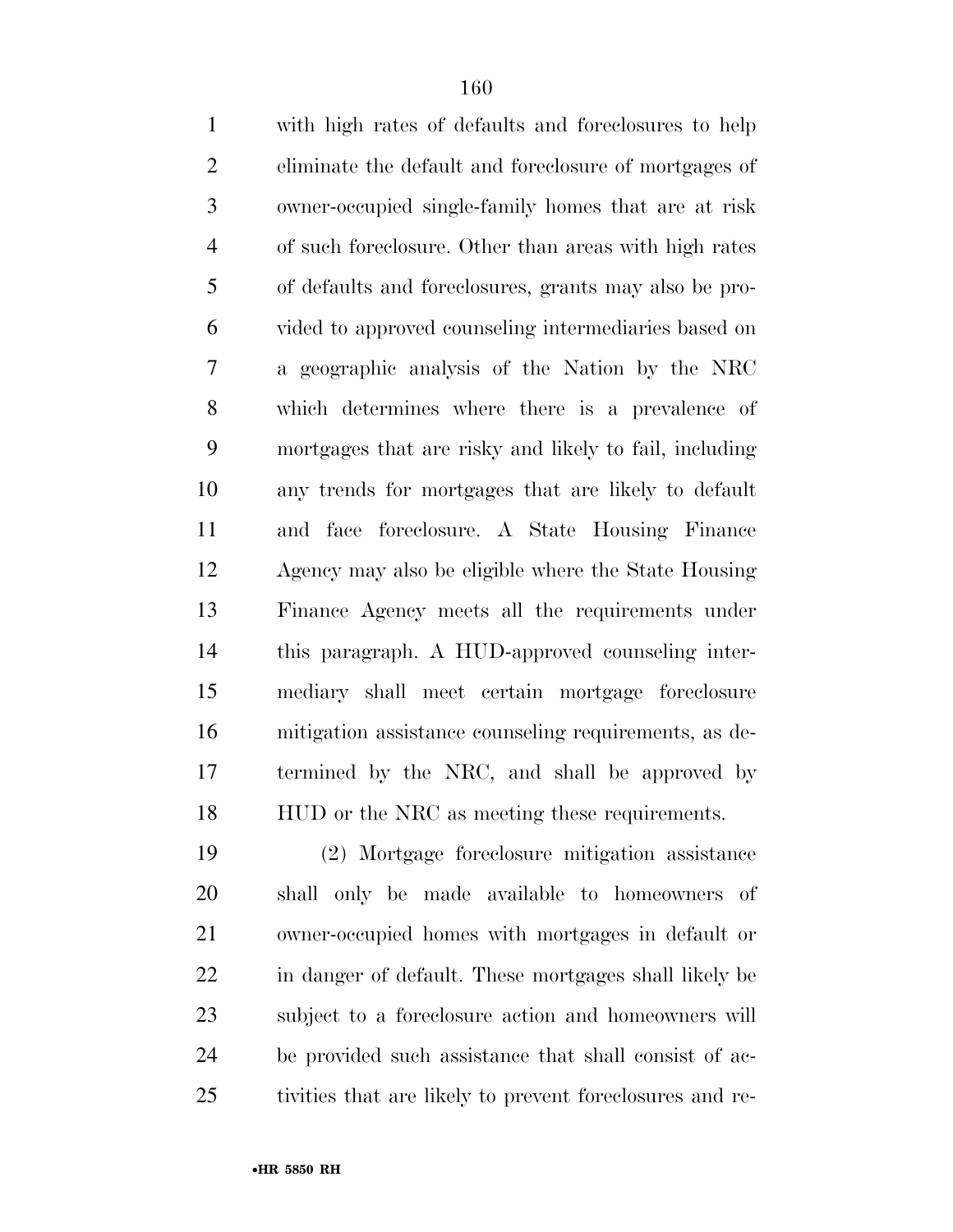sult in the long-term affordability of the mortgage retained pursuant to such activity or another posi- tive outcome for the homeowner. No funds made available under this paragraph may be provided di- rectly to lenders or homeowners to discharge out- standing mortgage balances or for any other direct debt reduction payments.

 (3) The use of Mortgage Foreclosure Mitigation Assistance by approved counseling intermediaries and State Housing Finance Agencies shall involve a reasonable analysis of the borrower's financial situa- tion, an evaluation of the current value of the prop- erty that is subject to the mortgage, counseling re- garding the assumption of the mortgage by another non-Federal party, counseling regarding the possible purchase of the mortgage by a non-Federal third party, counseling and advice of all likely restruc- turing and refinancing strategies or the approval of a work-out strategy by all interested parties.

 (4) NRC may provide up to 15 percent of the total funds under this paragraph to its own charter members with expertise in foreclosure prevention counseling, subject to a certification by the NRC that the procedures for selection do not consist of any procedures or activities that could be construed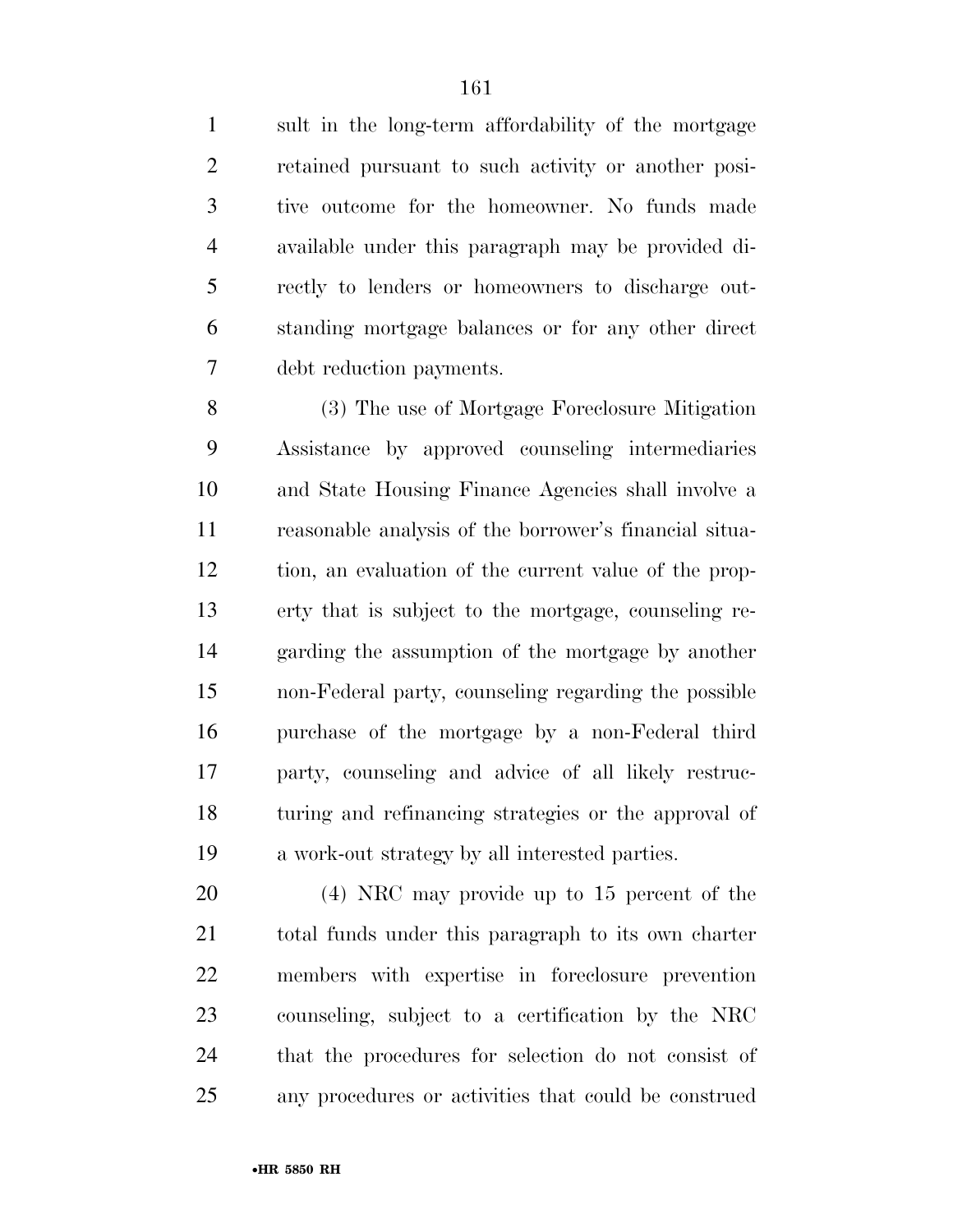as an unacceptable conflict of interest or have the appearance of impropriety.

 (5) HUD-approved counseling entities and State Housing Finance Agencies receiving funds under this paragraph shall have demonstrated expe- rience in successfully working with financial institu- tions as well as borrowers facing default, delin- quency and foreclosure as well as documented coun- seling capacity, outreach capacity, past successful performance and positive outcomes with documented counseling plans (including post mortgage fore- closure mitigation counseling), loan workout agree- ments and loan modification agreements. NRC may use other criteria to demonstrate capacity in under-served areas.

 (6) Of the total amount made available under this paragraph, up to \$3,000,000 may be made available to build the mortgage foreclosure and de- fault mitigation counseling capacity of counseling intermediaries through NRC training courses with HUD-approved counseling intermediaries and their partners, except that private financial institutions that participate in NRC training shall pay market rates for such training.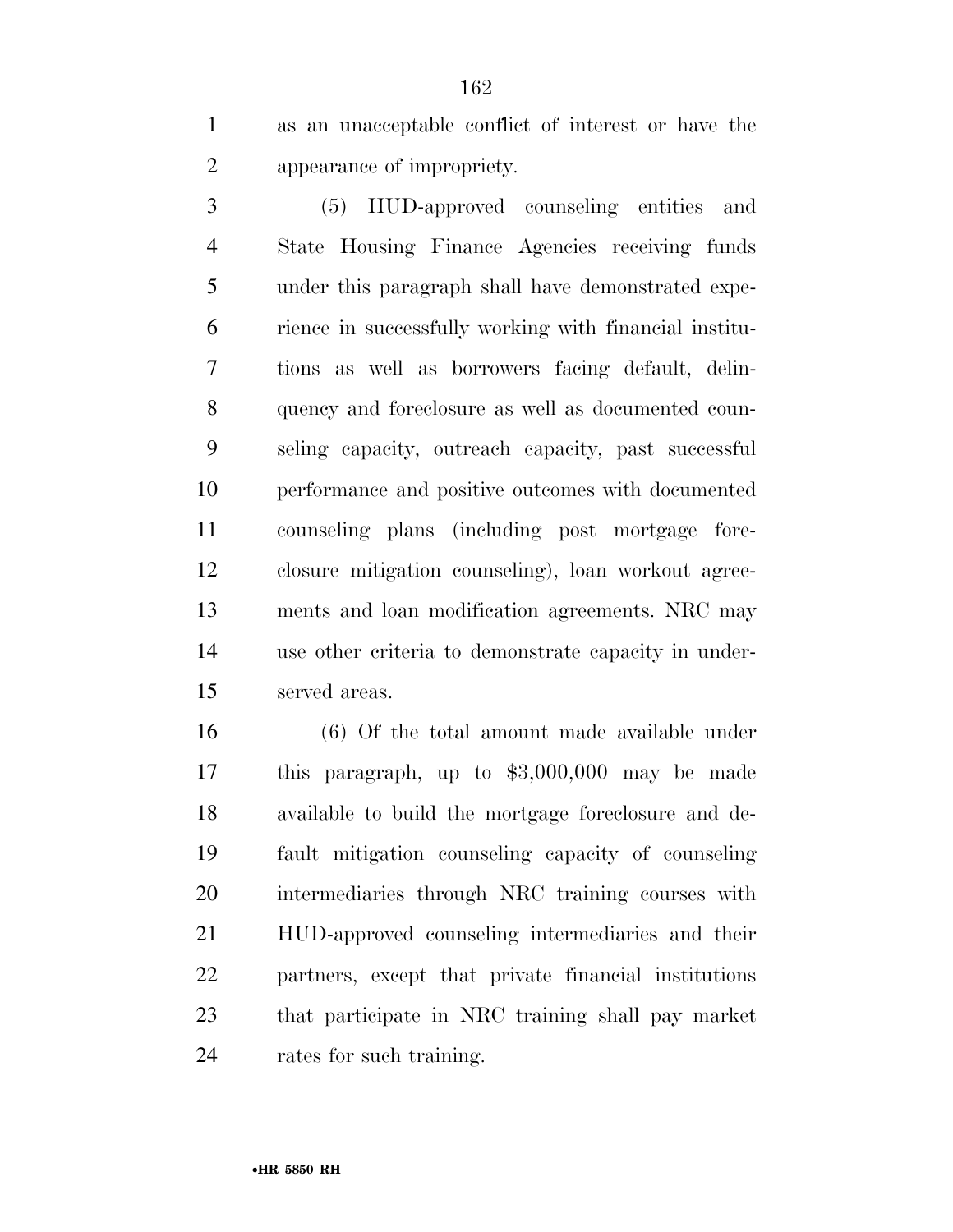| $\mathbf{1}$   | (7) Of the total amount made available under                 |
|----------------|--------------------------------------------------------------|
| $\overline{2}$ | this paragraph, up to 5 percent may be used for as-          |
| 3              | sociated administrative expenses for the NRC to              |
| $\overline{4}$ | carry out activities provided under this section.            |
| 5              | (8) Mortgage foreclosure mitigation assistance               |
| 6              | grants may include a budget for outreach and adver-          |
| $\tau$         | tising, and training, as determined by the NRC.              |
| 8              | (9) The NRC shall continue to report bi-annu-                |
| 9              | ally to the House and Senate Committees on Appro-            |
| 10             | priations as well as the Senate Banking Committee            |
| 11             | and House Financial Services Committee on its ef-            |
| 12             | forts to mitigate mortgage default.                          |
| 13             | UNITED STATES INTERAGENCY COUNCIL ON                         |
| 14             | <b>HOMELESSNESS</b>                                          |
| 15             | OPERATING EXPENSES                                           |
| 16             | For necessary expenses (including payment of sala-           |
| 17             | ries, authorized travel, hire of passenger motor vehicles,   |
|                | 18 the rental of conference rooms, and the employment of ex- |
| 19             | perts and consultants under section 3109 of title 5, United  |
| 20             | States Code) of the United States Interagency Council on     |
| 21             | Homelessness in carrying out the functions pursuant to       |
| 22             | title II of the McKinney-Vento Homeless Assistance Act,      |
| 23             | as amended, $$2,680,000$ .                                   |
| 24             | Section 209 of the McKinney-Vento Homeless Assist-           |
| 25             | ance Act (42 U.S.C. 11319) is amended by striking the        |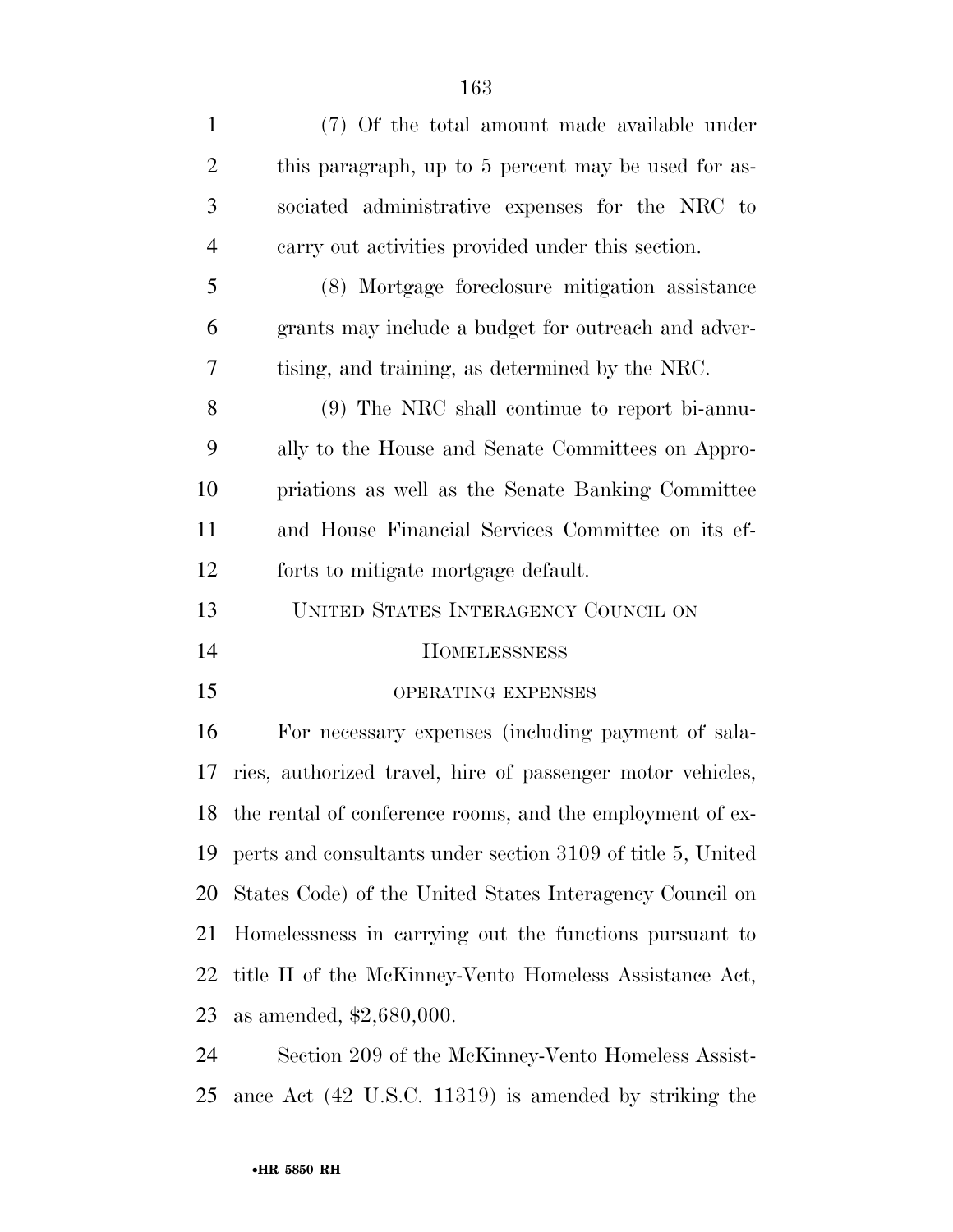date specified in such section and inserting ''October 1, 2012''.

- TITLE IV
- 

### GENERAL PROVISIONS—THIS ACT

 SEC. 401. Such sums as may be necessary for fiscal year 2010 pay raises for programs funded in this Act shall be absorbed within the levels appropriated in this Act or previous appropriations Acts.

 SEC. 402. None of the funds in this Act shall be used for the planning or execution of any program to pay the expenses of, or otherwise compensate, non-Federal parties intervening in regulatory or adjudicatory proceedings funded in this Act.

 SEC. 403. None of the funds appropriated in this Act shall remain available for obligation beyond the current fiscal year, nor may any be transferred to other appropria-tions, unless expressly so provided herein.

 SEC. 404. The expenditure of any appropriation under this Act for any consulting service through procure- ment contract pursuant to section 3109 of title 5, United States Code, shall be limited to those contracts where such expenditures are a matter of public record and available for public inspection, except where otherwise provided under existing law, or under existing Executive order issued pursuant to existing law.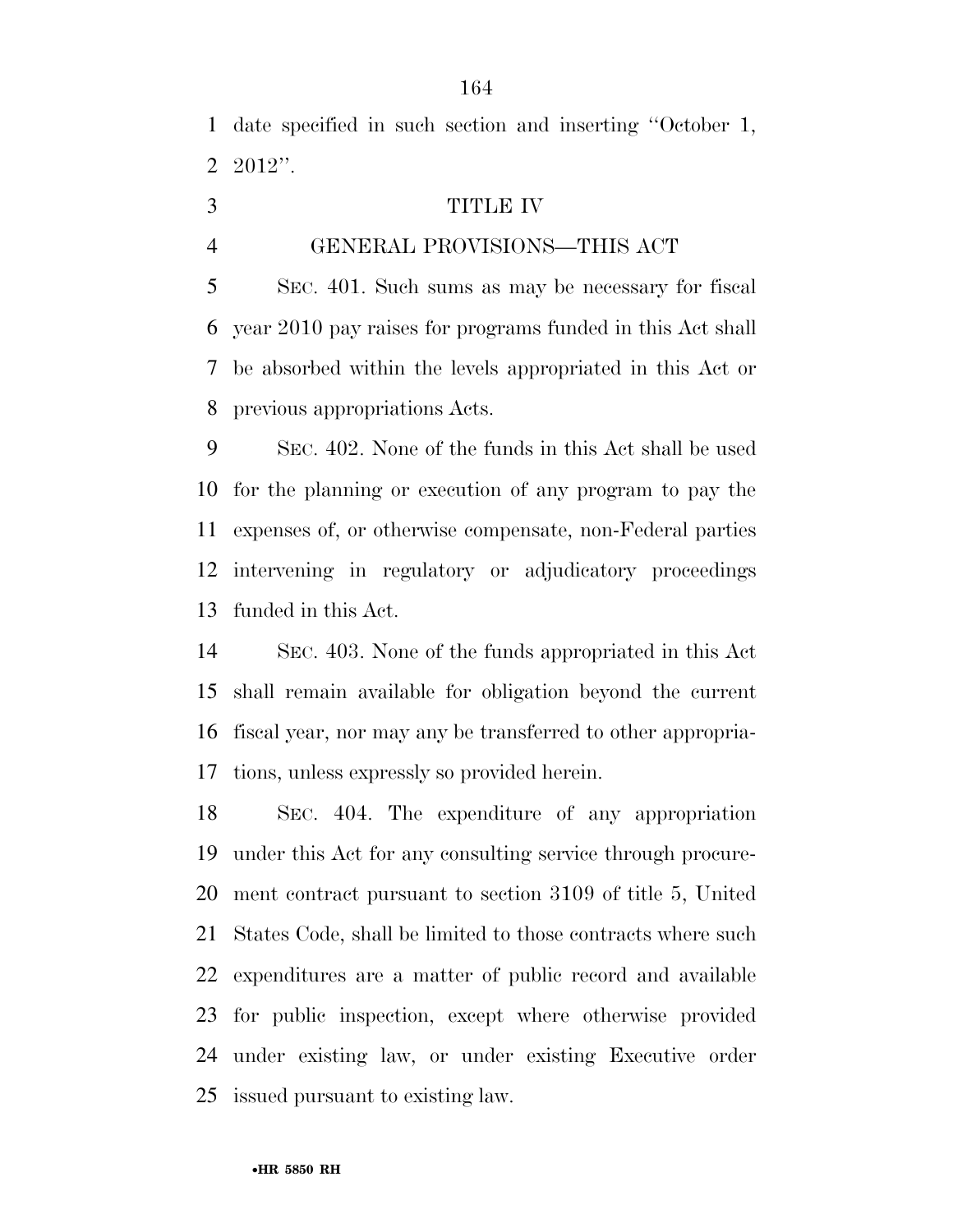SEC. 405. Except as otherwise provided in this Act, none of the funds provided in this Act, provided by pre- vious appropriations Acts to the agencies or entities fund- ed in this Act that remain available for obligation or ex- penditure in fiscal year 2010, or provided from any ac- counts in the Treasury derived by the collection of fees and available to the agencies funded by this Act, shall be available for obligation or expenditure through a re- programming of funds that: (1) creates a new program; (2) eliminates a program, project, or activity; (3) increases funds or personnel for any program, project, or activity for which funds have been denied or restricted by the Con- gress; (4) proposes to use funds directed for a specific ac- tivity by either the House or Senate Committees on Ap- propriations for a different purpose; (5) augments existing programs, projects, or activities in excess of \$5,000,000 or 10 percent, whichever is less; (6) reduces existing pro- grams, projects, or activities by \$5,000,000 or 10 percent, whichever is less; or (7) creates, reorganizes, or restruc- tures a branch, division, office, bureau, board, commis- sion, agency, administration, or department different from the budget justifications submitted to the Committees on Appropriations or the table accompanying the explanatory statement accompanying this Act, whichever is more de-tailed, unless prior approval is received from the House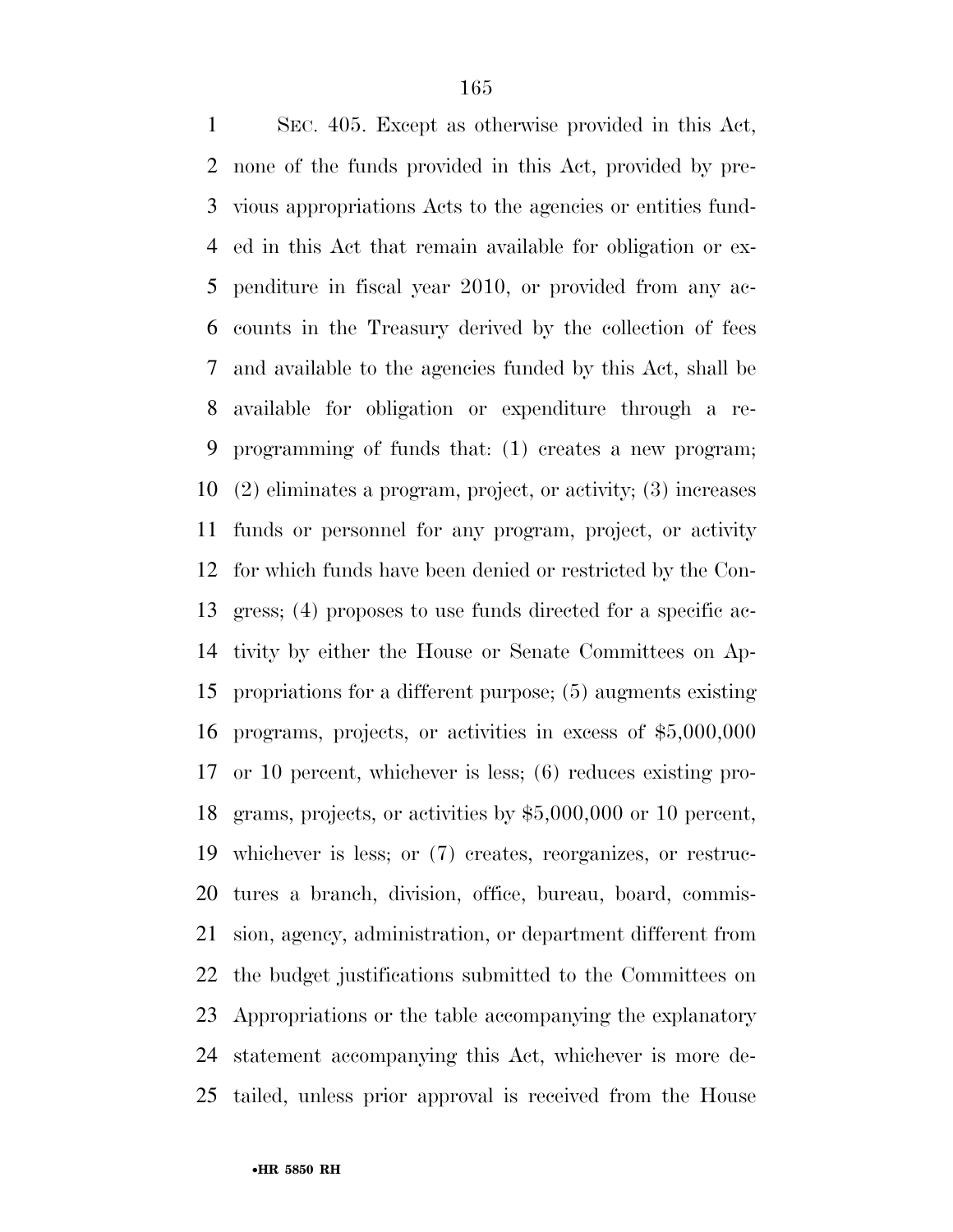and Senate Committees on Appropriations: *Provided*, That not later than 60 days after the date of enactment of this Act, each agency funded by this Act shall submit a report to the Committees on Appropriations of the Senate and of the House of Representatives to establish the baseline for application of reprogramming and transfer authorities for the current fiscal year: *Provided further*, That the re- port shall include: (1) a table for each appropriation with a separate column to display the President's budget re- quest, adjustments made by Congress, adjustments due to enacted rescissions, if appropriate, and the fiscal year en- acted level; (2) a delineation in the table for each appro- priation both by object class and program, project, and activity as detailed in the budget appendix for the respec- tive appropriation; and (3) an identification of items of special congressional interest: *Provided further*, That the amount appropriated or limited for salaries and expenses for an agency shall be reduced by \$100,000 per day for each day after the required date that the report has not been submitted to the Congress.

 SEC. 406. Except as otherwise specifically provided by law, not to exceed 50 percent of unobligated balances remaining available at the end of fiscal year 2011 from appropriations made available for salaries and expenses for fiscal year 2011 in this Act, shall remain available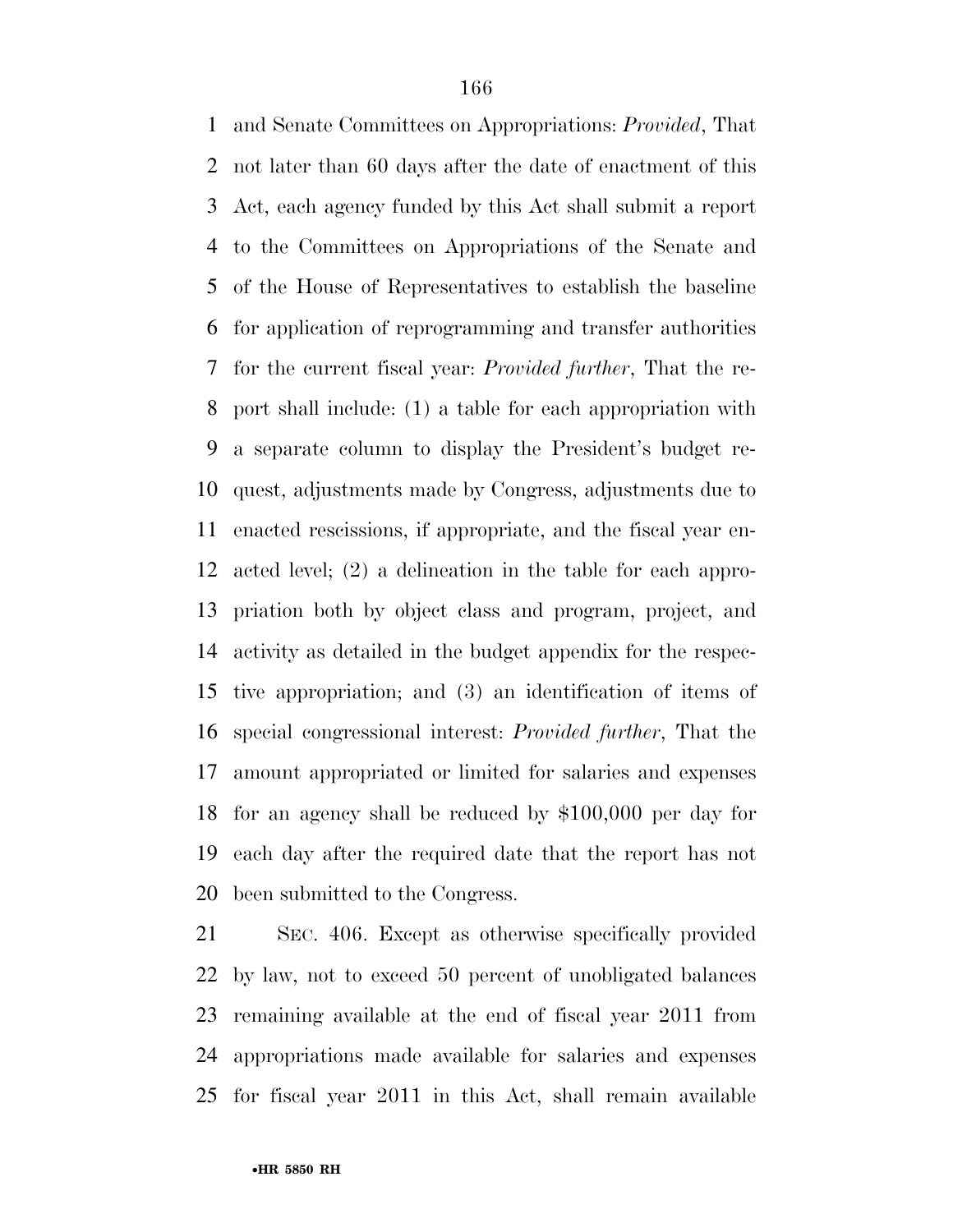through September 30, 2012, for each such account for the purposes authorized: *Provided*, That a request shall be submitted to the House and Senate Committees on Ap- propriations for approval prior to the expenditure of such funds: *Provided further*, That these requests shall be made in compliance with reprogramming guidelines under sec-tion 405 of this Act.

 SEC. 407. All Federal agencies and departments that are funded under this Act shall issue a report to the House and Senate Committees on Appropriations on all sole source contracts by no later than July 30, 2010. Such re- port shall include the contractor, the amount of the con- tract and the rationale for using a sole source contract. SEC. 408. (a) None of the funds made available in this Act may be obligated or expended for any employee training that—

 (1) does not meet identified needs for knowl- edge, skills, and abilities bearing directly upon the performance of official duties;

 (2) contains elements likely to induce high lev- els of emotional response or psychological stress in some participants;

 (3) does not require prior employee notification of the content and methods to be used in the train-ing and written end of course evaluation;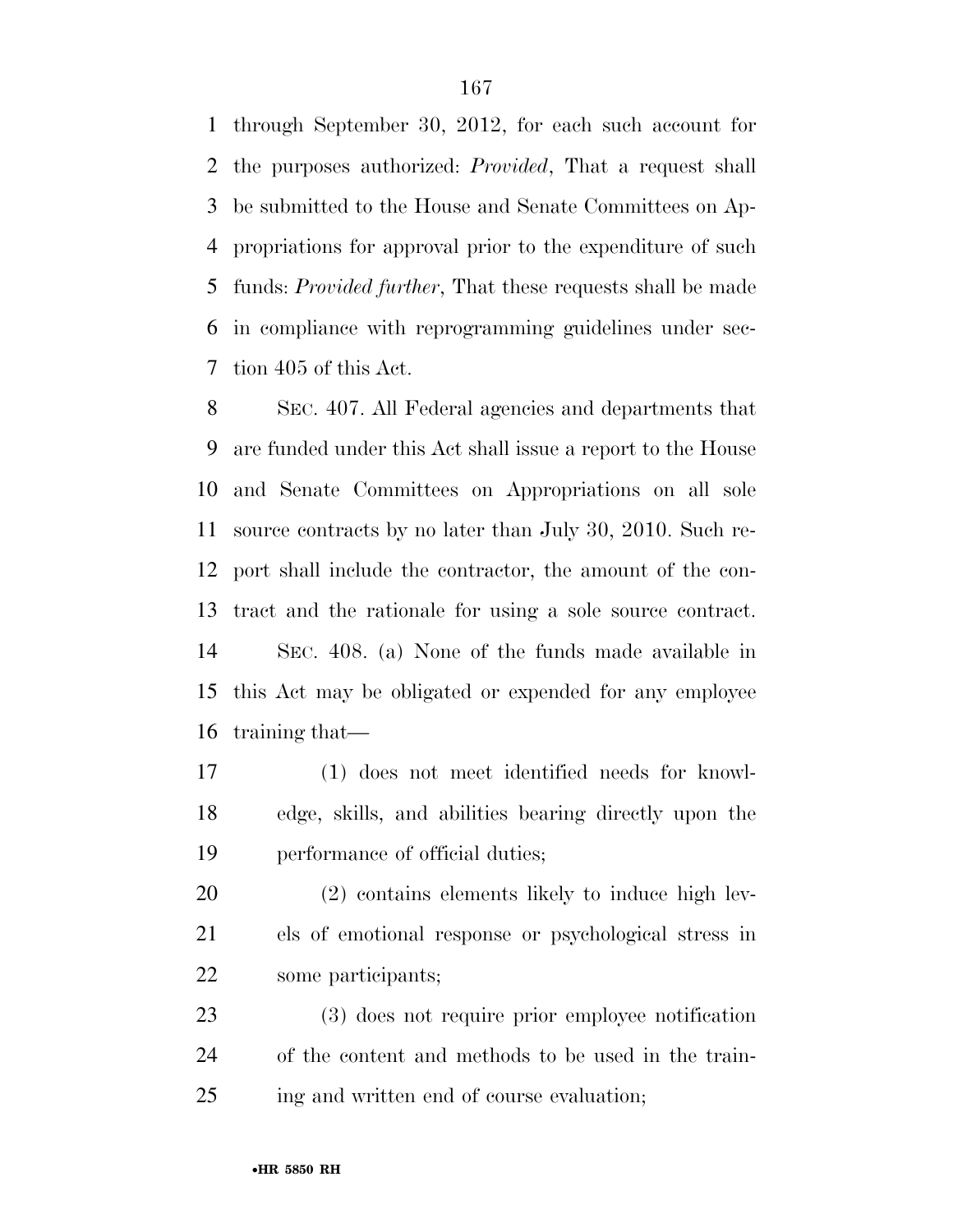(4) contains any methods or content associated with religious or quasi-religious belief systems or ''new age'' belief systems as defined in Equal Em- ployment Opportunity Commission Notice N– 915.022, dated September 2, 1988; or (5) is offensive to, or designed to change, par- ticipants' personal values or lifestyle outside the workplace. (b) Nothing in this section shall prohibit, restrict, or otherwise preclude an agency from conducting training bearing directly upon the performance of official duties.

 SEC. 409. No funds in this Act may be used to sup- port any Federal, State, or local projects that seek to use the power of eminent domain, unless eminent domain is employed only for a public use: *Provided*, That for pur- poses of this section, public use shall not be construed to include economic development that primarily benefits pri- vate entities: *Provided further*, That any use of funds for mass transit, railroad, airport, seaport or highway projects as well as utility projects which benefit or serve the gen- eral public (including energy-related, communication-re- lated, water-related and wastewater-related infrastruc- ture), other structures designated for use by the general public or which have other common-carrier or public-util-ity functions that serve the general public and are subject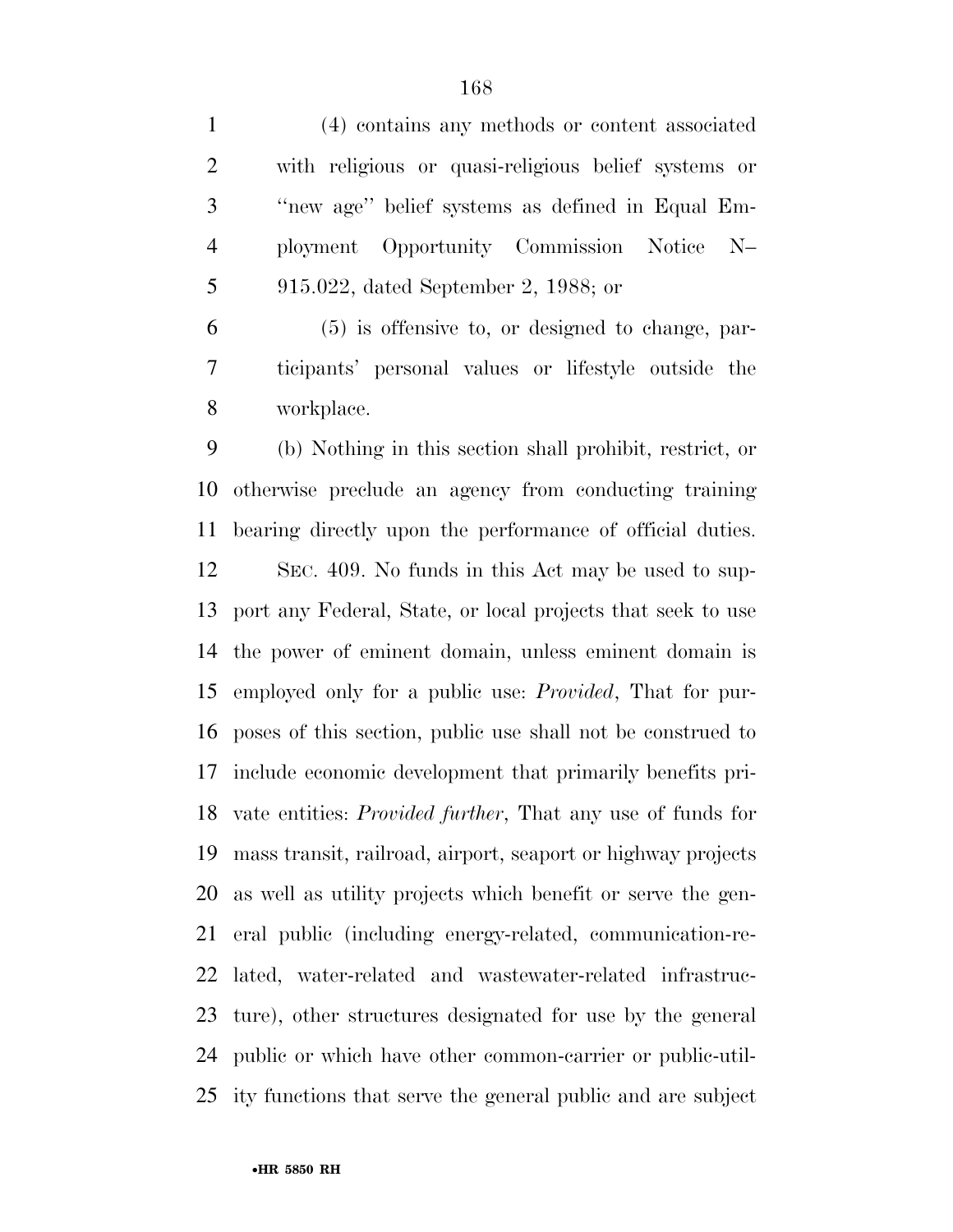to regulation and oversight by the government, and projects for the removal of an immediate threat to public health and safety or brownsfield as defined in the Small Business Liability Relief and Brownsfield Revitalization Act (Public Law 107–118) shall be considered a public use for purposes of eminent domain.

 SEC. 410. None of the funds made available in this Act may be transferred to any department, agency, or in- strumentality of the United States Government, except pursuant to a transfer made by, or transfer authority pro-vided in, this Act or any other appropriations Act.

 SEC. 411. No part of any appropriation contained in this Act shall be available to pay the salary for any person filling a position, other than a temporary position, for- merly held by an employee who has left to enter the Armed Forces of the United States and has satisfactorily com- pleted his period of active military or naval service, and has within 90 days after his release from such service or from hospitalization continuing after discharge for a pe- riod of not more than 1 year, made application for restora- tion to his former position and has been certified by the Office of Personnel Management as still qualified to per- form the duties of his former position and has not been restored thereto.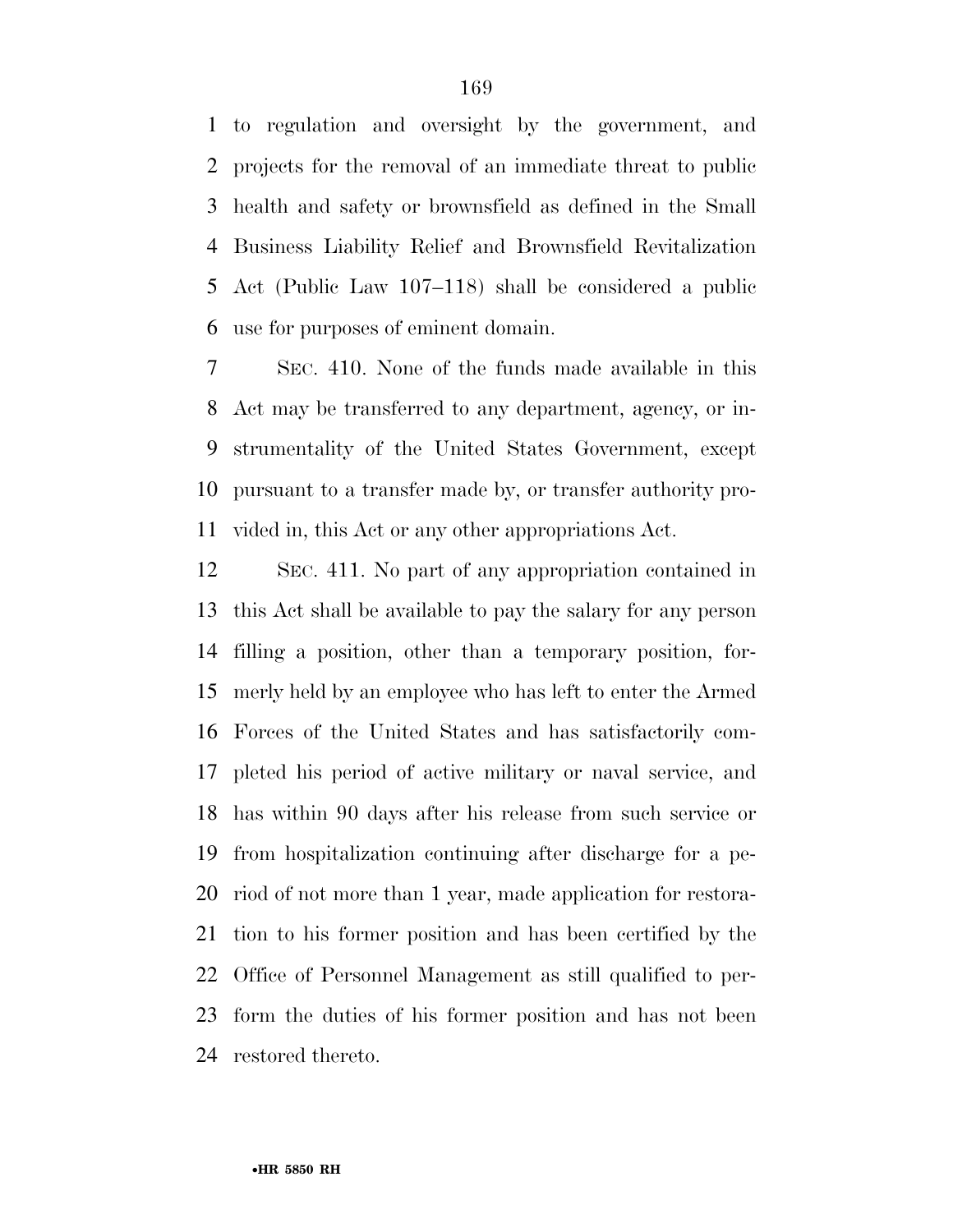SEC. 412. No funds appropriated pursuant to this Act may be expended in contravention of sections 2 through 4 of the Act of March 3, 1933 (41 U.S.C. 10a– 10c, popularly known as the ''Buy American Act'').

 SEC. 413. No funds appropriated or otherwise made available under this Act shall be made available to any person or entity that has been convicted of violating the Buy American Act (41 U.S.C. 10a–10c).

 SEC. 414. None of the funds made available in this Act may be used for first-class airline accommodations in contravention of sections 301–10.122 and 301–10.123 of title 41, Code of Federal Regulations.

 SEC. 415. None of the funds made available in this Act may be used to purchase a light bulb for an office building unless the light bulb has, to the extent prac- ticable, an Energy Star or Federal Energy Management Program designation.

 SEC. 416. None of the funds made available under this Act or any prior Act may be provided to the Associa- tion of Community Organizations for Reform Now (ACORN), or any of its affiliates, subsidiaries, or allied organizations.

 SEC. 417. None of the funds provided in this Act for any program, project, or activity that is considered to be a congressional earmark for purposes of clause 9 of rule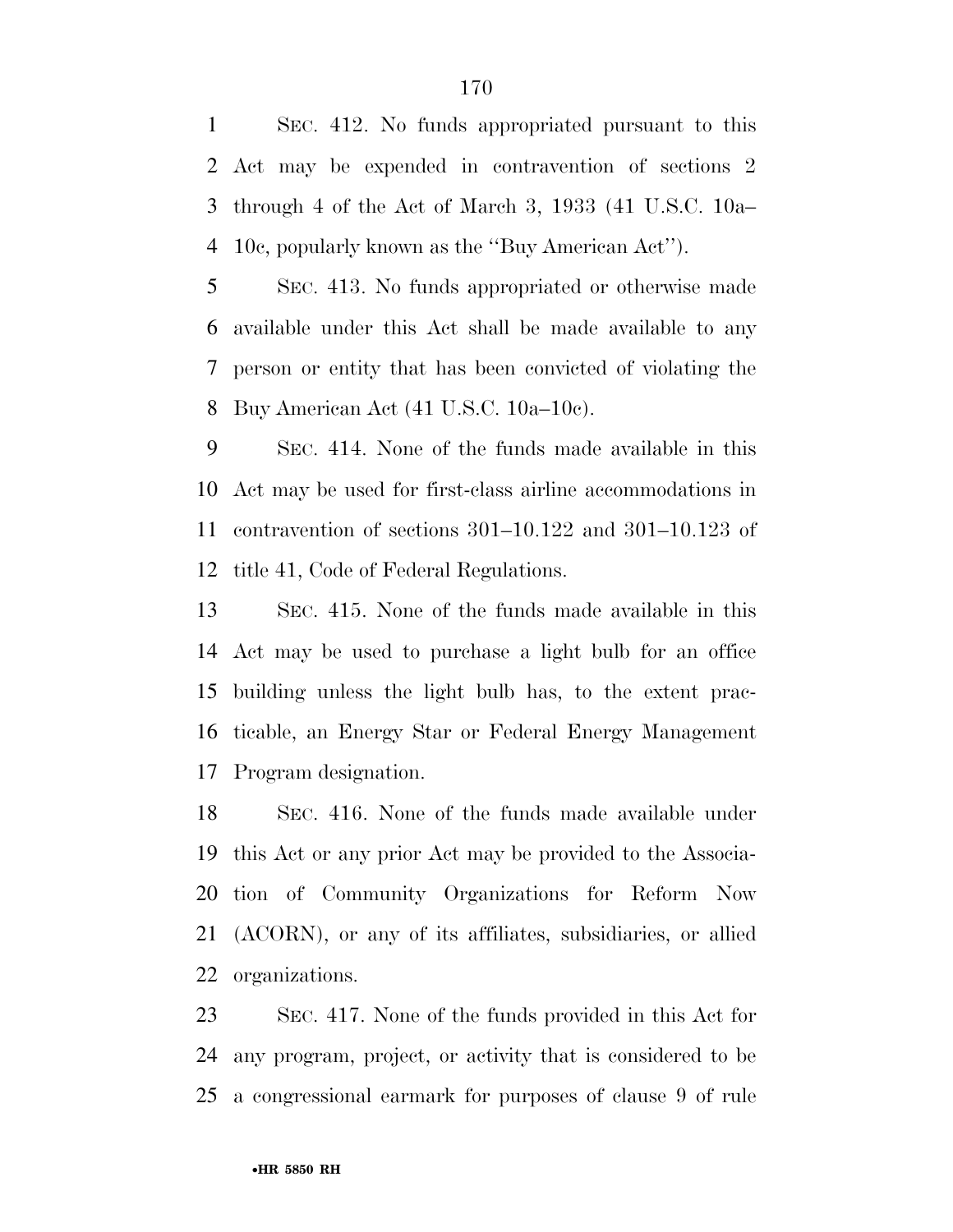XXI of the Rules of the House of Representatives of the 111th Congress may be awarded to a for-profit entity.

 SEC. 418. (a) None of the funds made available in this Act may be used to maintain or establish a computer network unless such network blocks the viewing, downloading, and exchanging of pornography.

 (b) Nothing in subsection (a) shall limit the use of funds necessary for any Federal, State, tribal, or local law enforcement agency or any other entity carrying out crimi-nal investigations, prosecution, or adjudication activities.

 SEC. 419. (a) None of the funds appropriated or oth- erwise made available by this Act may be obligated by any covered executive agency in contravention of the certifi- cation requirement of section 6(b) of the Iran Sanctions Act of 1996, as included in the revisions to the Federal Acquisition Regulation pursuant to such section.

 This Act may be cited as the ''Transportation, Hous- ing and Urban Development, and Related Agencies Appro-priations Act, 2011''.